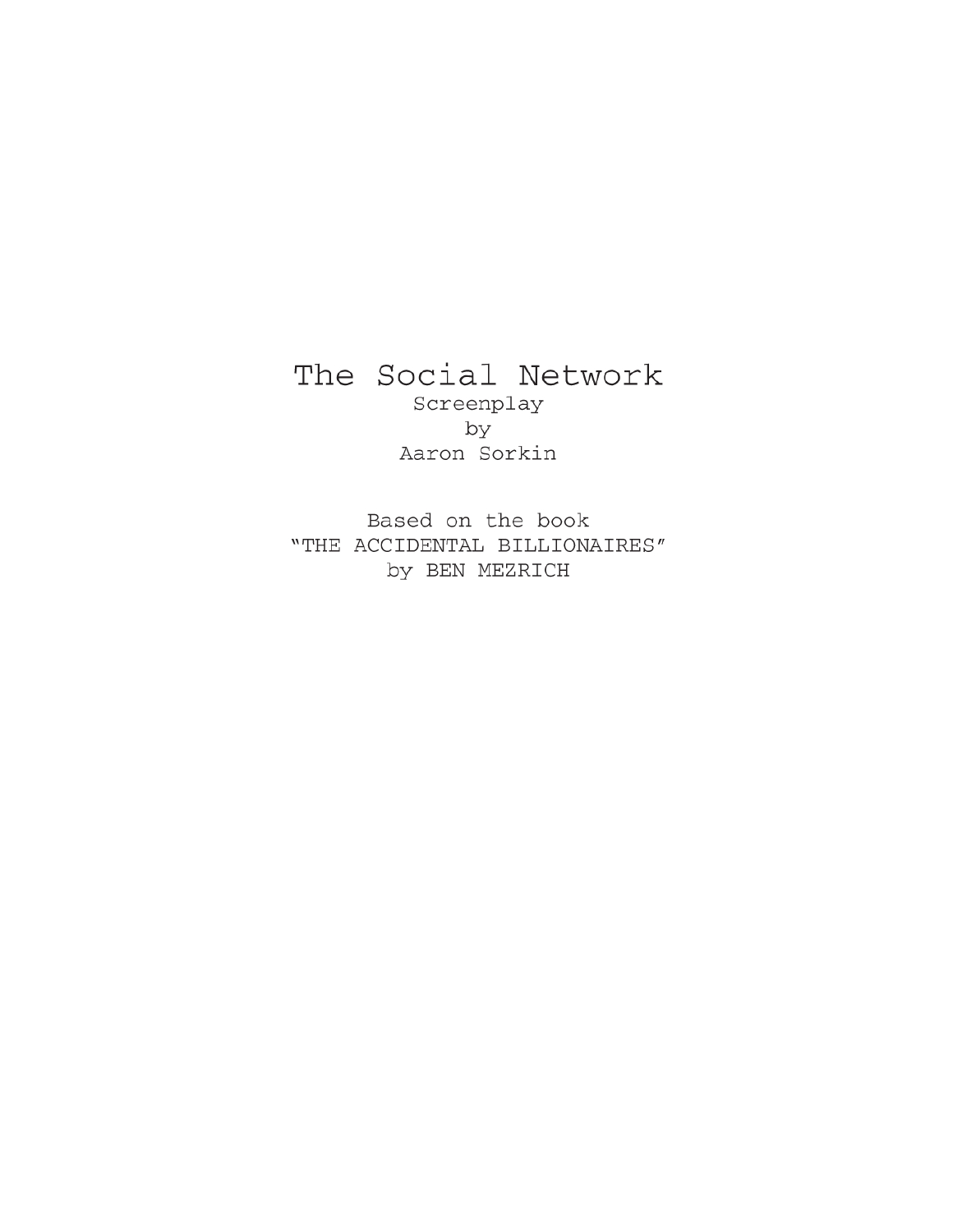### FROM THE BLACK WE HEAR--

MARK (V.O.) Did you know there are more people with genius IQ's living in China than there are people of any kind living in the United States?

ERICA (V.O.) That can't possibly be true.

MARK (V.O.)

It is.

ERICA (V.O.) What would account for that?

MARK (V.O.) Well, first, an awful lot of people live in China. But here's my question:

FADE IN:

INT. CAMPUS BAR - NIGHT

MARK ZUCKERBERG is a sweet looking 19 year old whose lack of any physically intimidating attributes masks a very complicated and dangerous anger. He has trouble making eye contact and sometimes it's hard to tell if he's talking to you or to himself.

ERICA, also 19, is Mark's date. She has a girl-next-door face that makes her easy to fall for. At this point in the conversation she already knows that she'd rather not be there and her politeness is about to be tested.

The scene is stark and simple.

MARK How do you distinguish yourself in a population of people who all got 1600 on their SAT's?

ERICA I didn't know they take SAT's in China.

MARK They don't. I wasn't talking about China anymore, I was talking about me.

ERICA You got 1600?

MARK Yes. I could sing in an a Capella group, but I can't sing.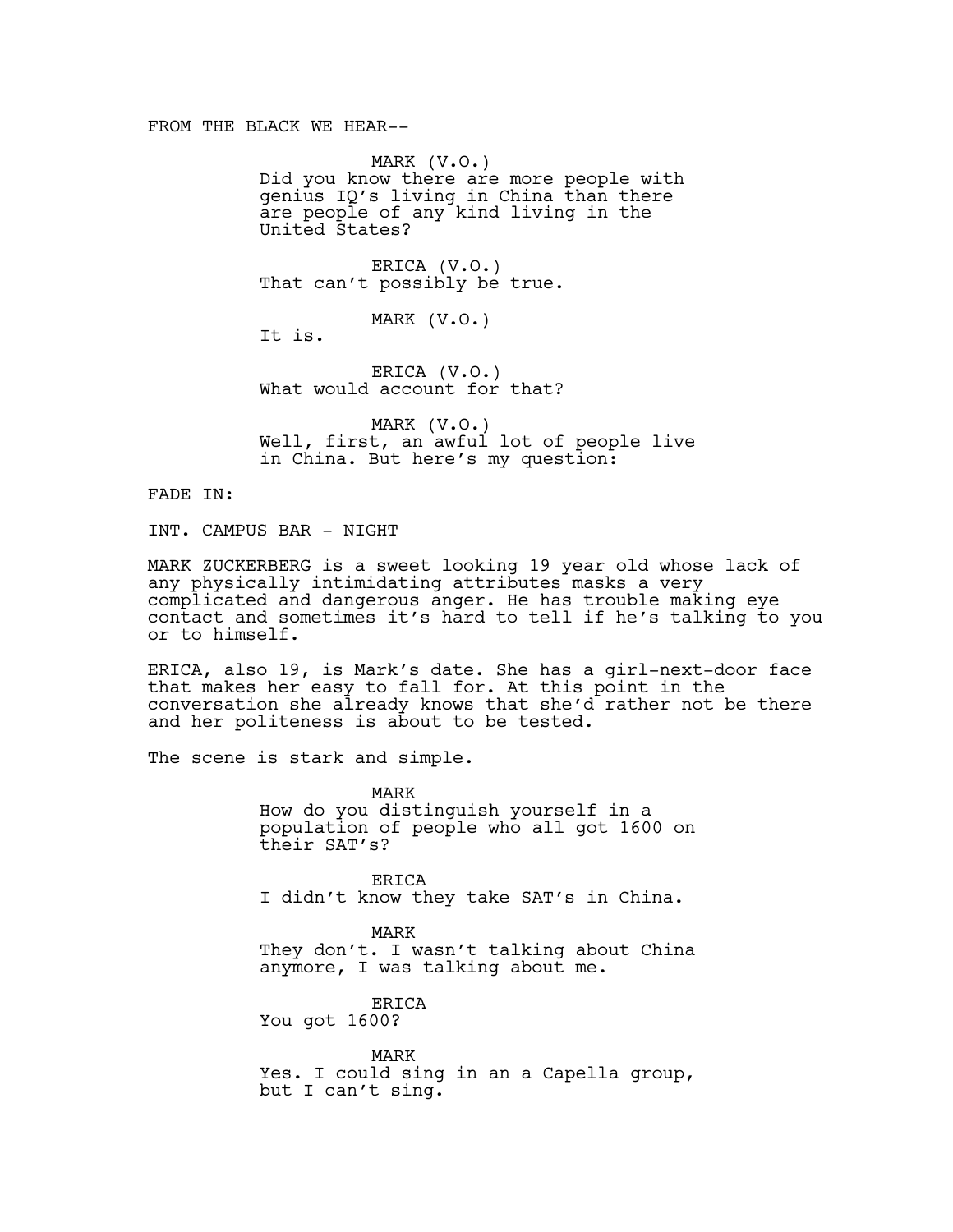ERICA Does that mean you actually got nothing wrong? MARK I can row crew or invent a 25 dollar PC. ERICA Or you can get into a final club. MARK Or I can get into a final club. ERICA You know, from a woman's perspective, sometimes not singing in an a Capella group is a good thing? MARK This is serious. ERICA On the other hand I do like guys who row crew. MARK (beat) Well I can't do that. ERICA I was kid-- MARK Yes, it means I got nothing wrong on the test. ERICA Have you ever tried? MARK I'm trying right now. ERICA To row crew? MARK To get into a final club. To row crew? No. Are you, like--whatever--delusional? ERICA Maybe, but sometimes you say two things at once and I'm not sure which one I'm supposed to be aiming at. MARK But you've seen guys who row crew, right?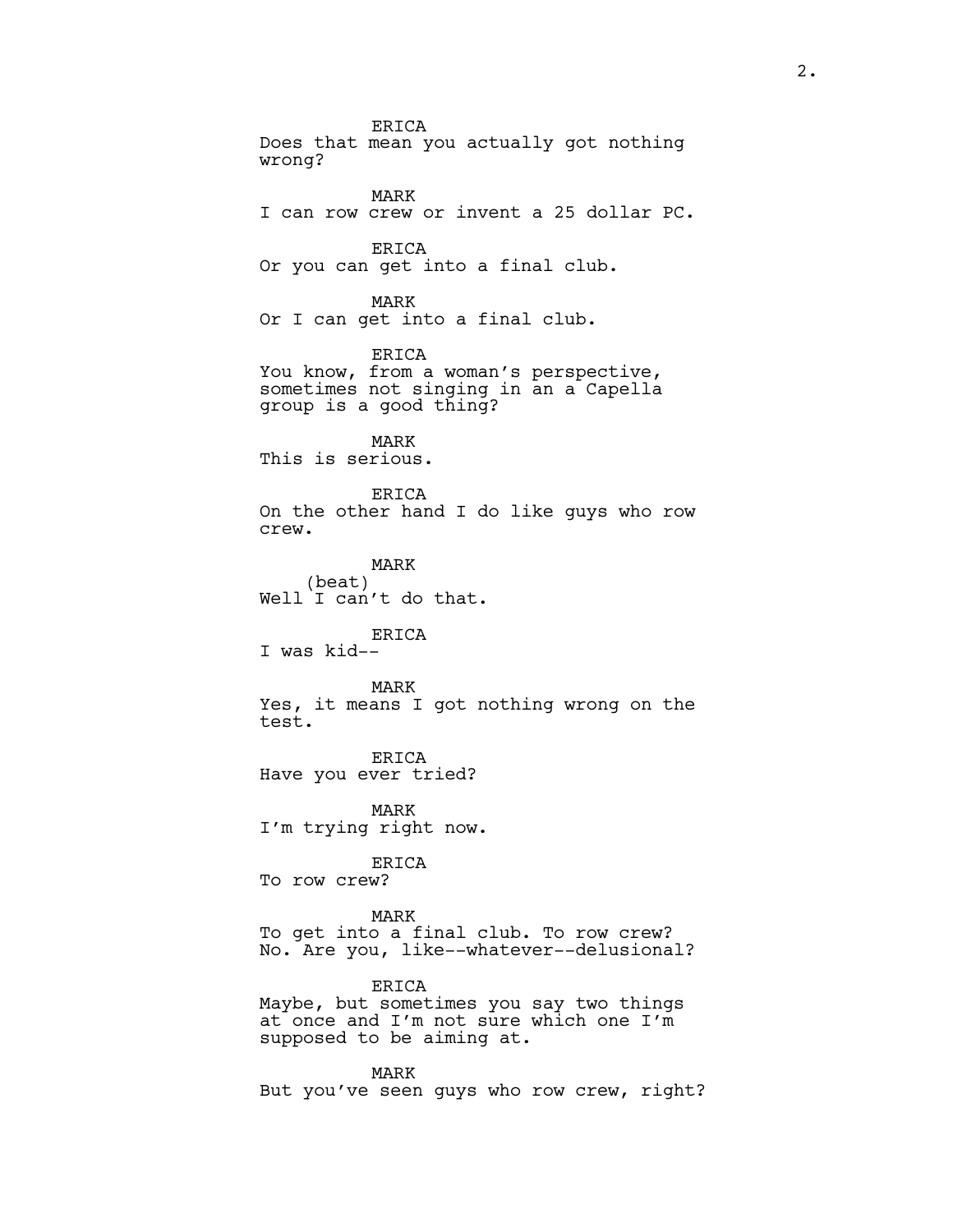No.

MARK Okay, well they're bigger than me. They're world class athletes. And a second ago you said you like guys who row crew so I assumed you had met one. ERICA I guess I just meant I liked the idea of it. The way a girl likes cowboys. MARK (beat) Okay. ERICA Should we get something to eat? MARK Would you like to talk about something else? ERICA No, it's just since the beginning of the conversation about finals club I think I may have missed a birthday. (can't get over it) There are really more people in China with genius IQ's than the entire population of-- MARK The Phoenix is the most diverse. The Fly Club, Roosevelt punched the Porc. ERICA Which one? MARK

The Porcellian, the Porc, it's the best of the best.

**ERICA** Which Roosevelt?

MARK

Theodore.

ERICA Is it true that they send a bus around to pick up girls who want to party with the next Fed Chairman?

MARK You can see why it's so important to get in.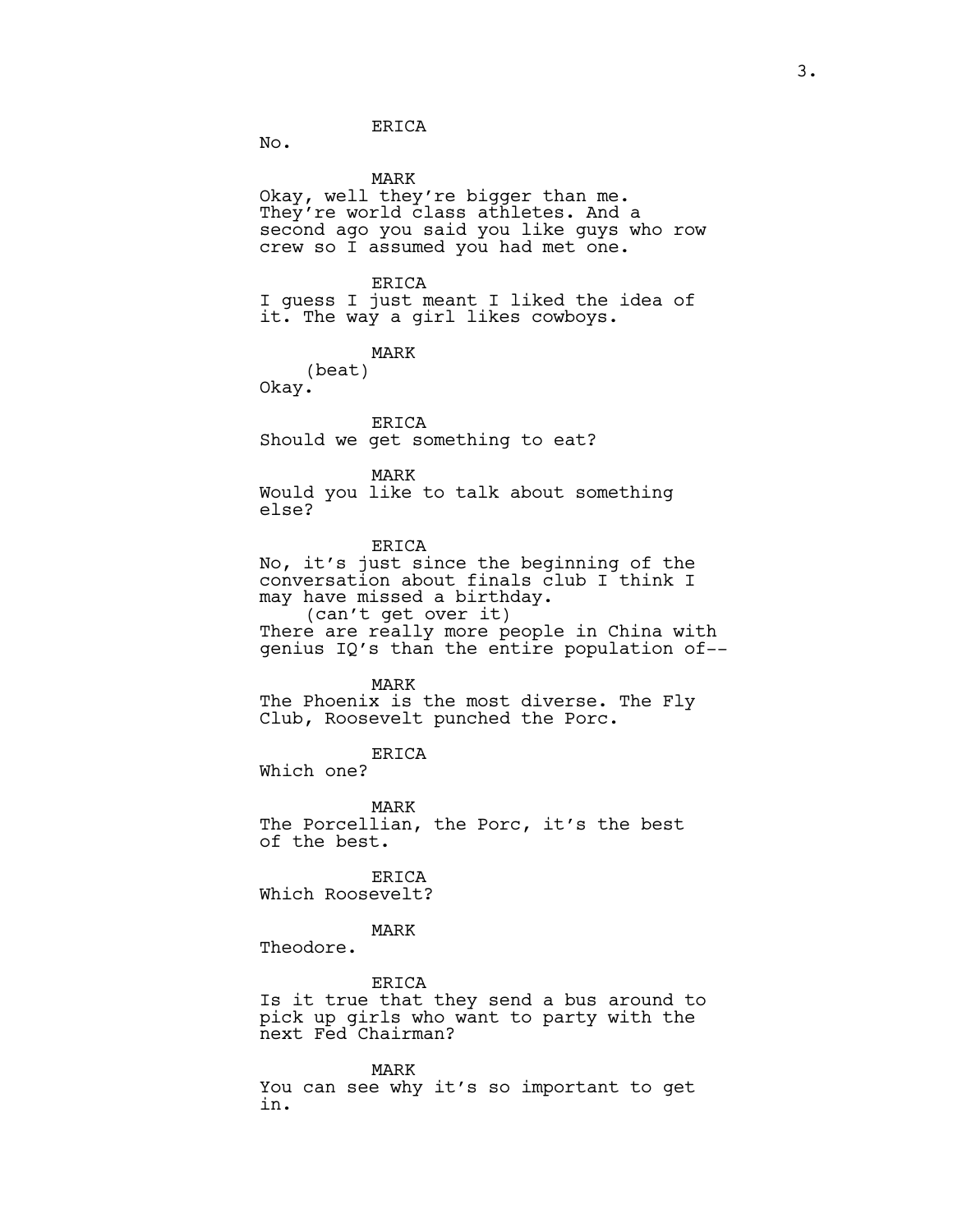ERICA Okay, well, which is the easiest to get into?

MARK is visibly hit by that...

MARK Why would you ask me that?

ERICA I'm just asking.

#### MARK

None of them, that's the point. My friend Eduardo made \$300,000 betting oil futures one summer and Eduardo won't come close to getting in. The ability to make money doesn't impress anybody around here.

ERICA Must be nice. He made \$300,000 in a summer?

MARK He likes meteorology.

ERICA

You said it was oil futures.

MARK

You can read the weather you can predict the price of heating oil. I think you asked me that because you think the final club that's easiest to get into is the one where I'll have the best chance.

### ERICA

I asked--what?

MARK

You asked me which one was the easiest to get into because you think that that's the one where I'll have the best chance.

#### ERICA

The one that's the easiest to get into would be the one where anybody has the best chance.

MARK You didn't ask me which one was the best one, you asked me which one was the easiest one.

ERICA I was honestly just asking. Okay? I was just asking to ask. Mark, I'm not speaking in code.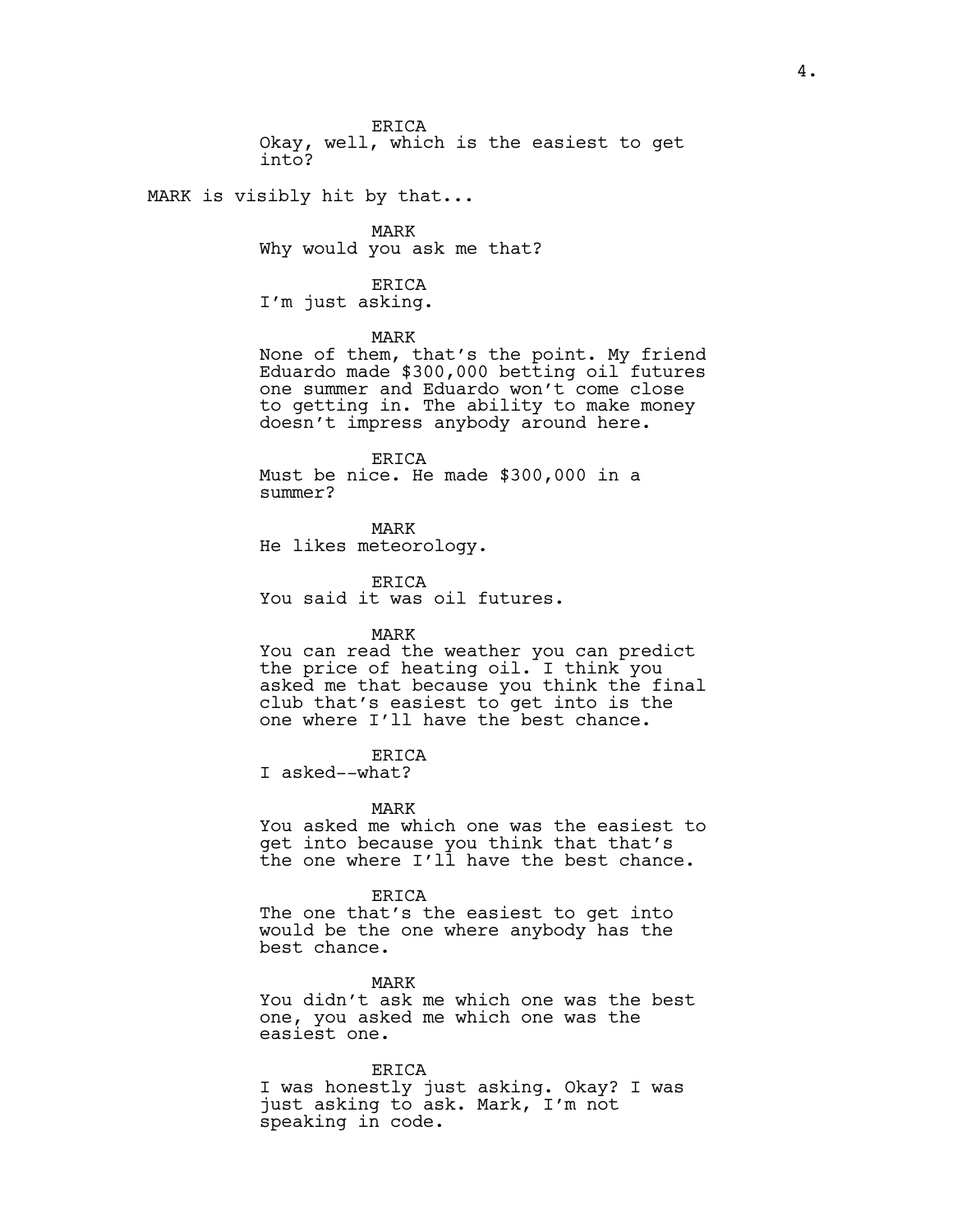MARK Erica--

ERICA

You're obsessed with finals clubs. You have finals clubs OCD and you need to see someone about it who'll prescribe you some sort of medication. You don't care if the side effects may include *blindness*.

MARK

Final clubs. Not finals clubs and there's a difference between being obsessed and being motivated.

ERICA

Yes there is.

MARK

Well you do--that was cryptic--so you do speak in code.

ERICA I didn't mean to be cryptic.

MARK I'm saying I need to do something substantial in order to get the attention of the clubs.

ERICA

Why?

MARK *Because they're exclusive.* And fun and they lead to a better life.

ERICA Teddy Roosevelt didn't get elected

president because he was a member of the Phoenix Club.

MARK He was a member of the Porcellian and yes he did.

ERICA Well why don't you just concentrate on being the best you you can be?

MARK Did you really just say that?

ERICA (beat) I was kidding. (MORE)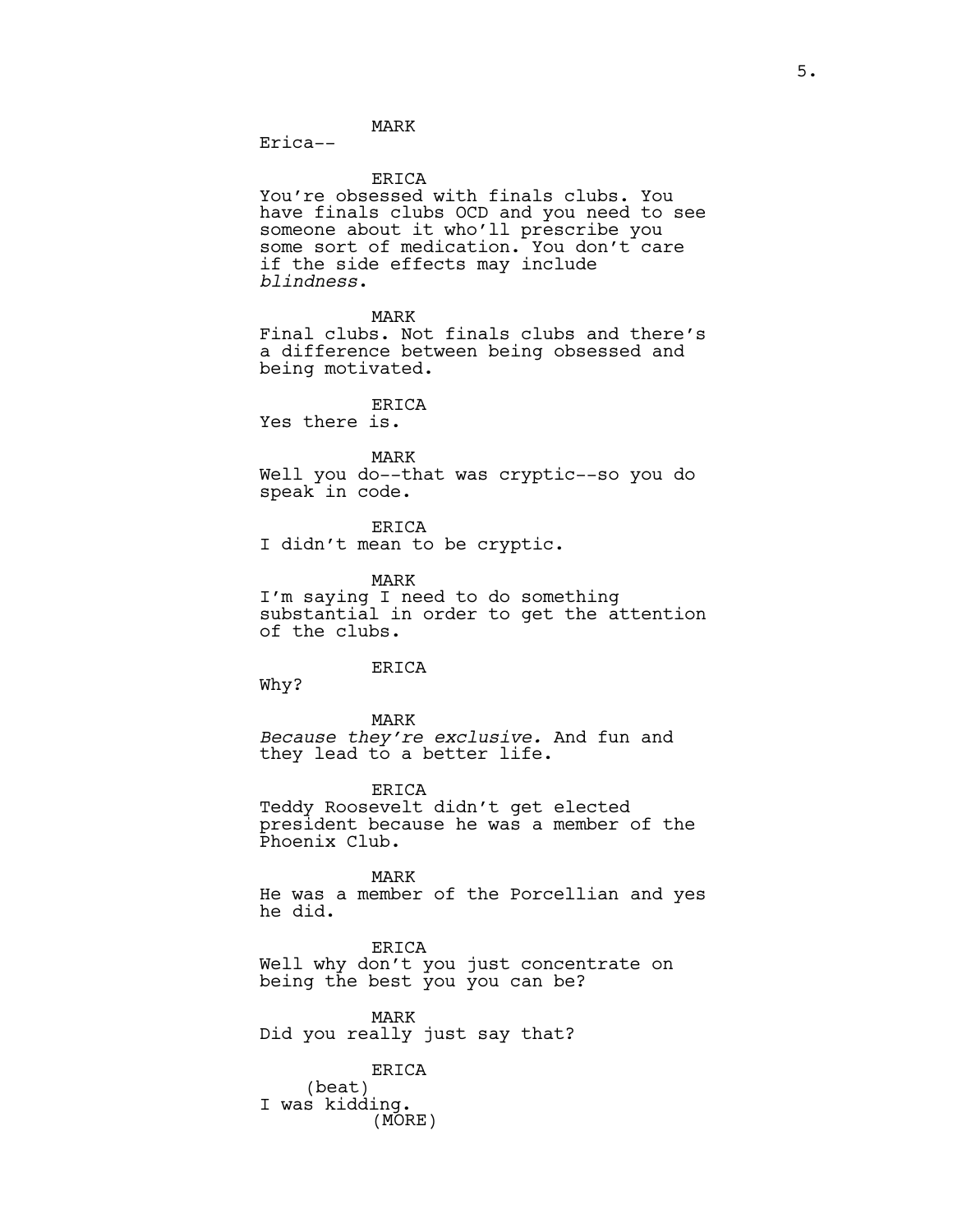### ERICA (CONT'D)

Although just because something's trite it doesn't make it any less--

### MARK

I want to try to be straight forward with you and tell you that I think you might want to be a little more supportive. If I get in I'll be taking you...to the events, and the gatherings...and you'll be meeting a lot of people you wouldn't normally get to meet.

ERICA (smiles) You would do that for me?

MARK

We're dating.

#### ERICA

Okay, well I want to try and be straight forward with you and let you know that we're not anymore.

MARK

What do you mean?

ERICA We're not dating anymore, I'm sorry.

MARK Is this a joke?

### ERICA

No, it's not.

MARK

You're breaking up with me?

ERICA

You're going to introduce me to people I wouldn't normally have the chance to meet? What the fff--What is that supposed to mean?

MARK Wait, settle down.

ERICA What is it supposed to mean?

MARK

Erica, the reason we're able to sit here and drink right now is cause you used to sleep with the door guy.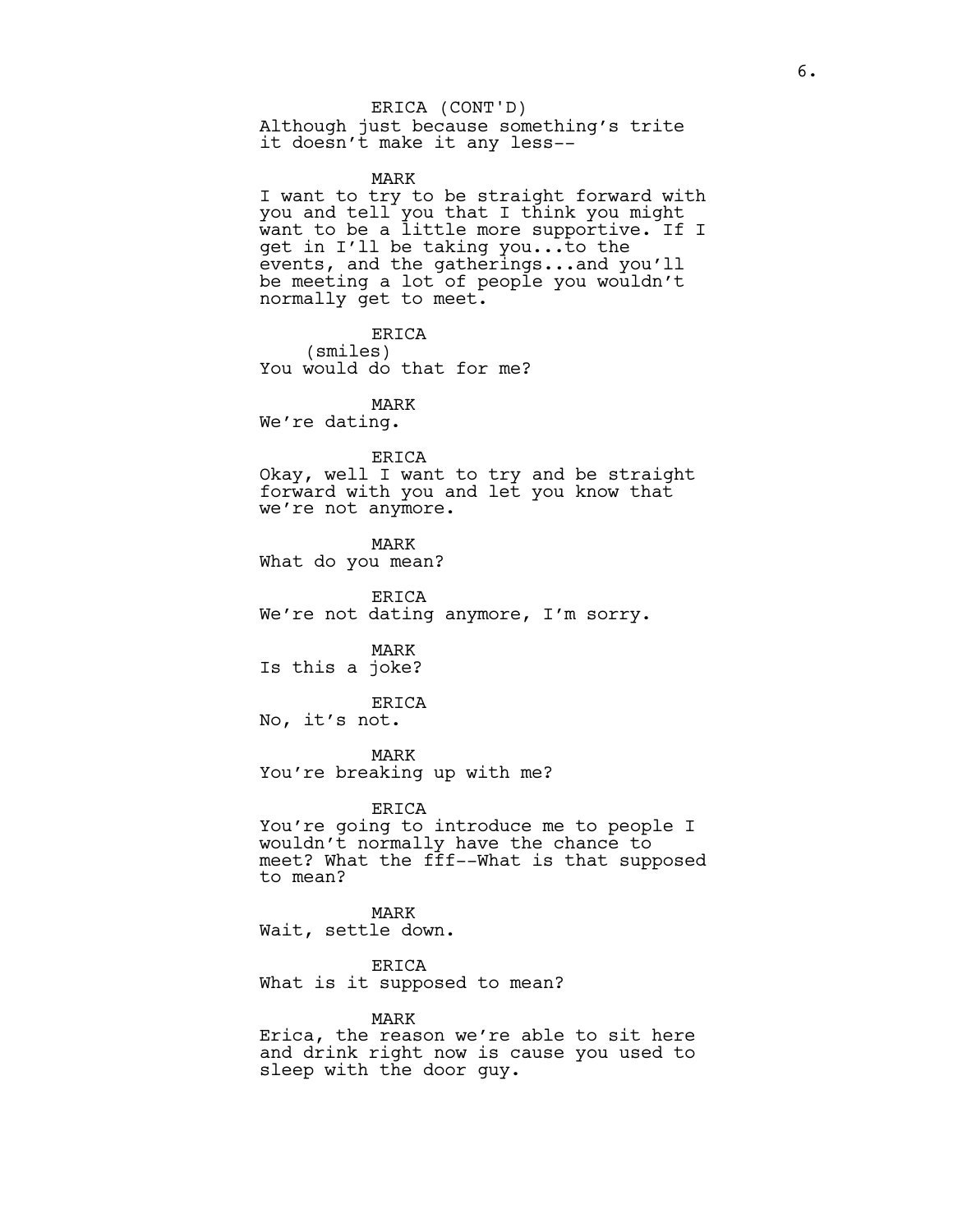ERICA

The door guy, his name is Bobby. I did not slept with the door guy, the door guy is a friend of mine. He's a perfectly good class of people and what part of Long Island are you from--Wimbledon?

MARK

Wait--

ERICA I'm going back to my dorm.

MARK Wait, wait, is this real?

ERICA

Yes.

MARK Okay, then wait. I apologize, okay?

ERICA I have to go study.

MARK Erica--

ERICA

Yeah.

MARK I'm sorry, I mean it.

ERICA I appreciate that but--

MARK

Come on.

ERICA --I have to study.

MARK You don't have to study. You don't have to study. Let's just talk.

ERICA

I can't.

MARK

Why?

ERICA Because it's exhausting. Dating you is like dating a stairmaster.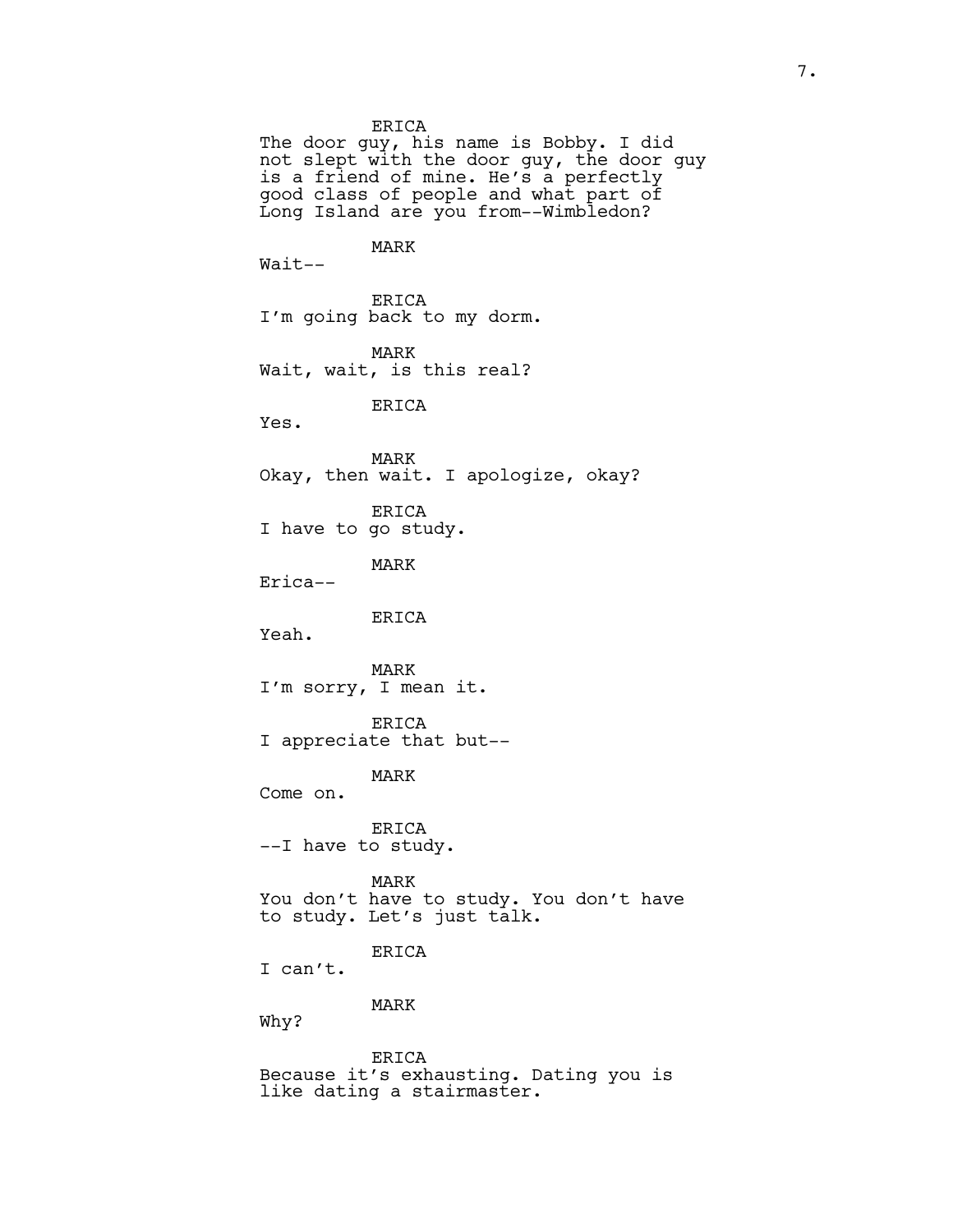MARK

All I meant is that you're not likely to- currently--I wasn't making a comment on your parents--I was just saying you go to B.U., I was stating a fact, that's all, and if it seemed rude then of course I apologize.

ERICA I have to go study.

MARK You don't have to study.

ERICA *Why do you keep saying I don't have to study?!*

MARK *Because you go to B.U.!*

ERICA stares at him...

MARK (CONT'D) (pause) Do you want to get some food?

ERICA I'm sorry you're not sufficiently impressed with my education.

MARK And I'm sorry I don't have a rowboat so we're even.

ERICA I think we should just be friends.

MARK I don't want friends.

ERICA I was being polite, I have no intention of being friends with you.

MARK I'm under some pressure right now with my OS class and if we could just order food I think we should--

ERICA takes MARK's hand and looks at him tenderly...

ERICA (close) You are probably going to be a very successful computer person. (MORE)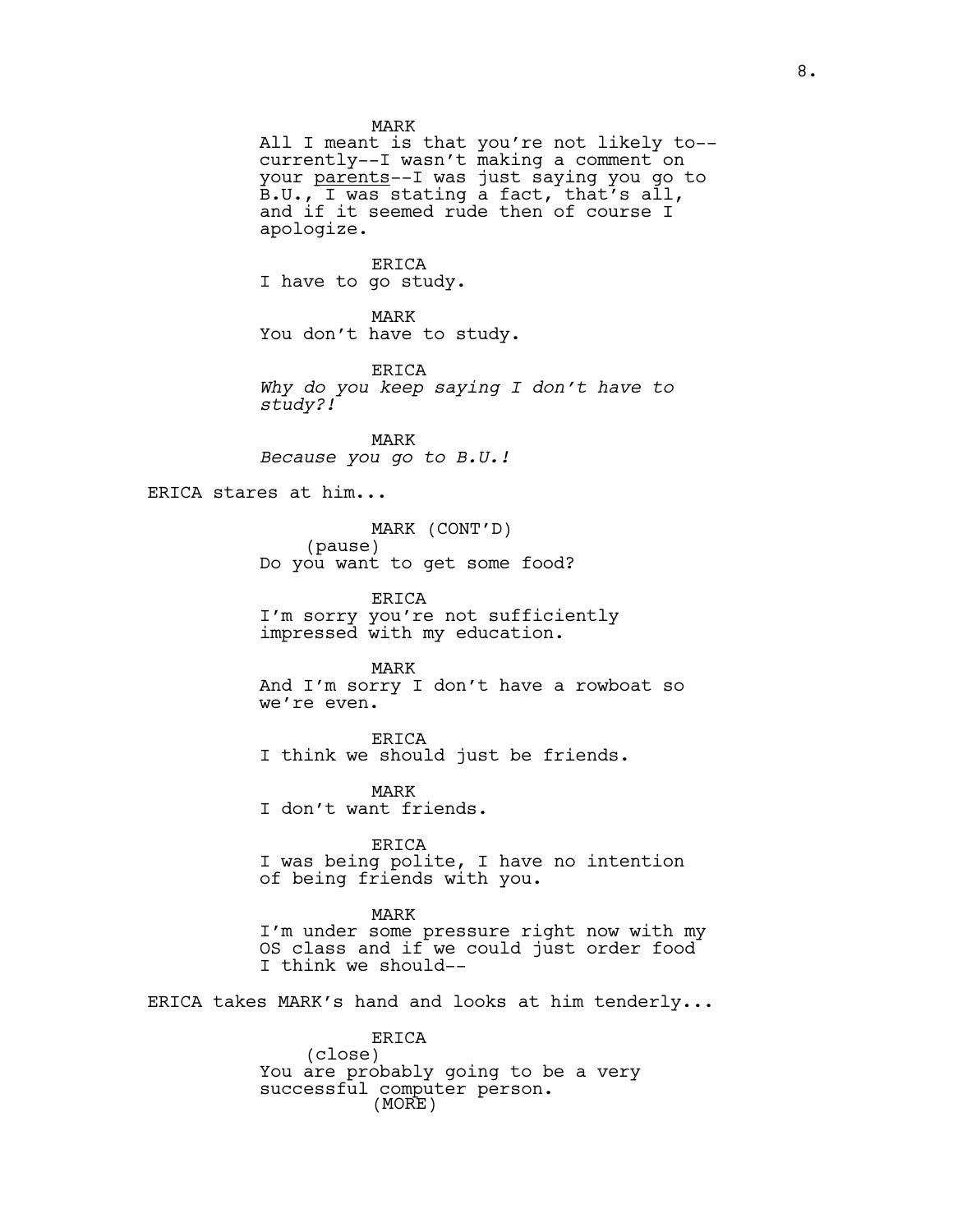But you're going to go through life thinking that girls don't like you because you're a nerd. And I want you to know, from the bottom of my heart, that that won't be true. It'll be because you're an asshole. ERICA (CONT'D)

And with that stinger, ERICA walks off we slowly push in on MARK. A fuse has just been lit.

CUT TO:

EXT. BAR - NIGHT

As MARK busts out of the bar and into the population of Harvard Square.

CUT TO:

EXT. HARVARD SQUARE - NIGHT

As MARK continues on, he passes a group of people heading in the opposite direction for a party.

As MARK's steady and determined stride continues, he'll pass by all kinds of (seemingly) happy, well-adjusted, socially adept people.

The pulsing intro of a song crashes in that will take us through the following sequence

CUT TO:

#### **TITLE:**

# **Harvard University Fall 2003**

INT. KIRKLAND HOUSE/LOBBY - NIGHT

As the MUSIC CONTINUES and MARK busts into the lobby of his dorm. He doesn't look at anyone as he heads up the stairs and we

CUT TO:

INT. MARK'S DORM ROOM - NIGHT

A bedroom that's part of a three-bedroom suite. The MUSIC CONTINUES as MARK walks in, flicks his lap-top on without looking at it and walks out of frame as we follow MARK to his mini-frigde where he pulls out a Beck's beer.

MARK's fingers dance easily on the keyboard--like a Juilliard pianist warming up. The website he's just called up gets loaded onto the screen.

*Zuckonit.com*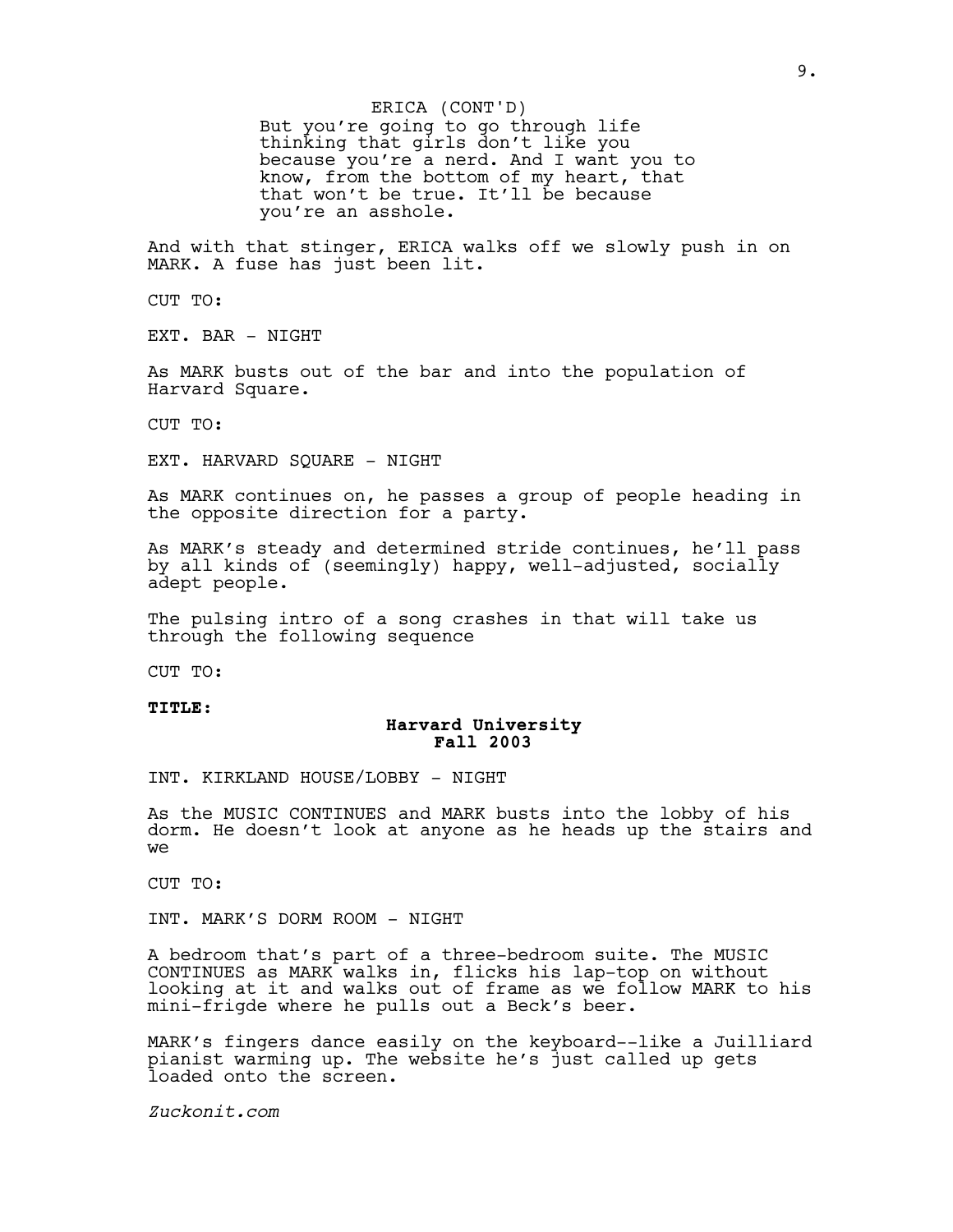This is the only place he's comfortable.

**TITLE:**

### **8:13 PM**

He begins blogging.

MARK (V.O.) Erica Albright's a bitch. Do you think that's because her family changed their name from Albrecht or do you think it's because all B.U. girls are bitches?

He takes a good gulp of his drink. We see the words we're hearing filling up his computer screen--

> MARK (V.O.) (CONT'D) For the record, she may look like a 34C but she's getting all kinds of help from our friends at Victoria's Secret. She's a 34B, as in barely anything there. False advertising.

CUT TO:

INT. MARK'S DORM ROOM - NIGHT

**TITLE:**

### **9:48 PM**

MARK (V.O.) The truth is she has a nice face. I need to do something to help me take my mind off her. Easy enough, except I need an idea.

MARK takes out a keyboard for his desktop computer takes a drink from his beer.

BILLY OLSON walks into the room carrying a six pack. He sits on the bed behind MARK and opens one for himself.

MARK has moved his mouse to an icon on his desktop labeled "Kirkland Facebook". He clicks and opens it. A menu of photos appear. He blogs again.

> MARK (V.O.) (CONT'D) I'm a little intoxicated, I'm not gonna lie. So what if it's not even 10PM and it's a Tuesday night? The Kirkland facebook is open on my desktop and some of these people have pretty horrendous facebook pics. (MORE)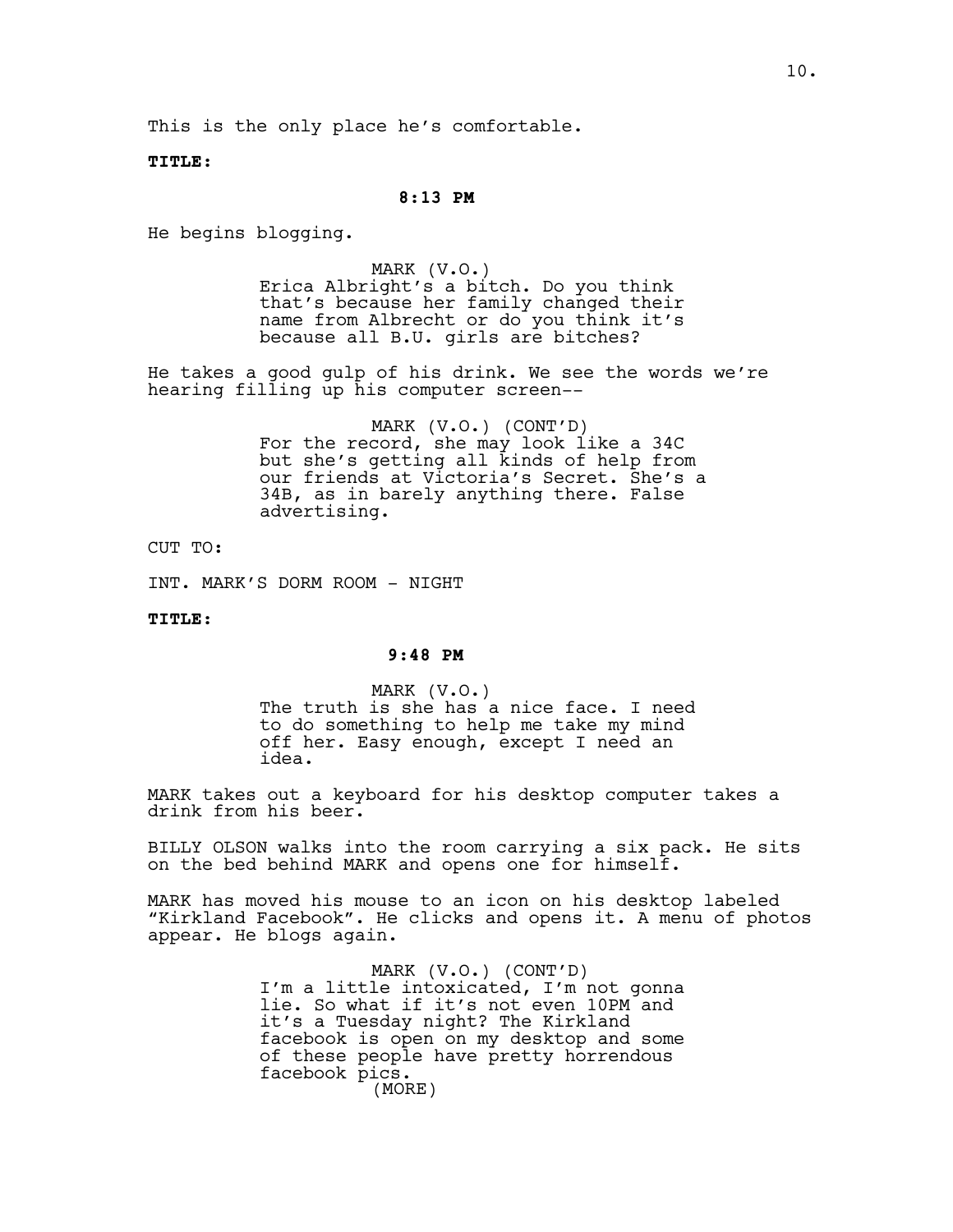Billy Olson's sitting here and had the idea of putting some of these next to pictures of farm animals and have people vote on who's hotter. MARK (V.O.) (CONT'D)

CUT TO:

INT. A BUS - NIGHT

It resembles the kind of bus that would take you to the rental car place but on board are two-dozen COLLEGE GIRLS who are dressed for a party. Last minute make-up touch-ups are being done and a joint is being passed.

> MARK (V.O.) I think he's on to something.

CUT BACK TO:

INT. MARK'S DORM ROOM - NIGHT

**TITLE:**

# **10:17 PM**

MARK

Yea, it's on. I'm not gonna do the farm animals but I like the idea of comparing two people together. It gives the whole thing a very "Turing" feel since people's ratings of the pictures--

CUT TO:

EXT. FINAL CLUB - NIGHT

A bouncer--a townie in a tuxedo and a headset--is manning the velvet rope that guards the thick, wooden, red double-doors that lead to, believe it or not, one of the most exclusive clubs in the world.

Four college girls are already waiting in line but that number's about to grow as the bus pulls up and opens its doors.

> MARK (VO) --will be more implicit than, say, choosing a number to represent each person's hotness like they do on hotornot.com. The first thing we're going to need is a lot of pictures. (MORE)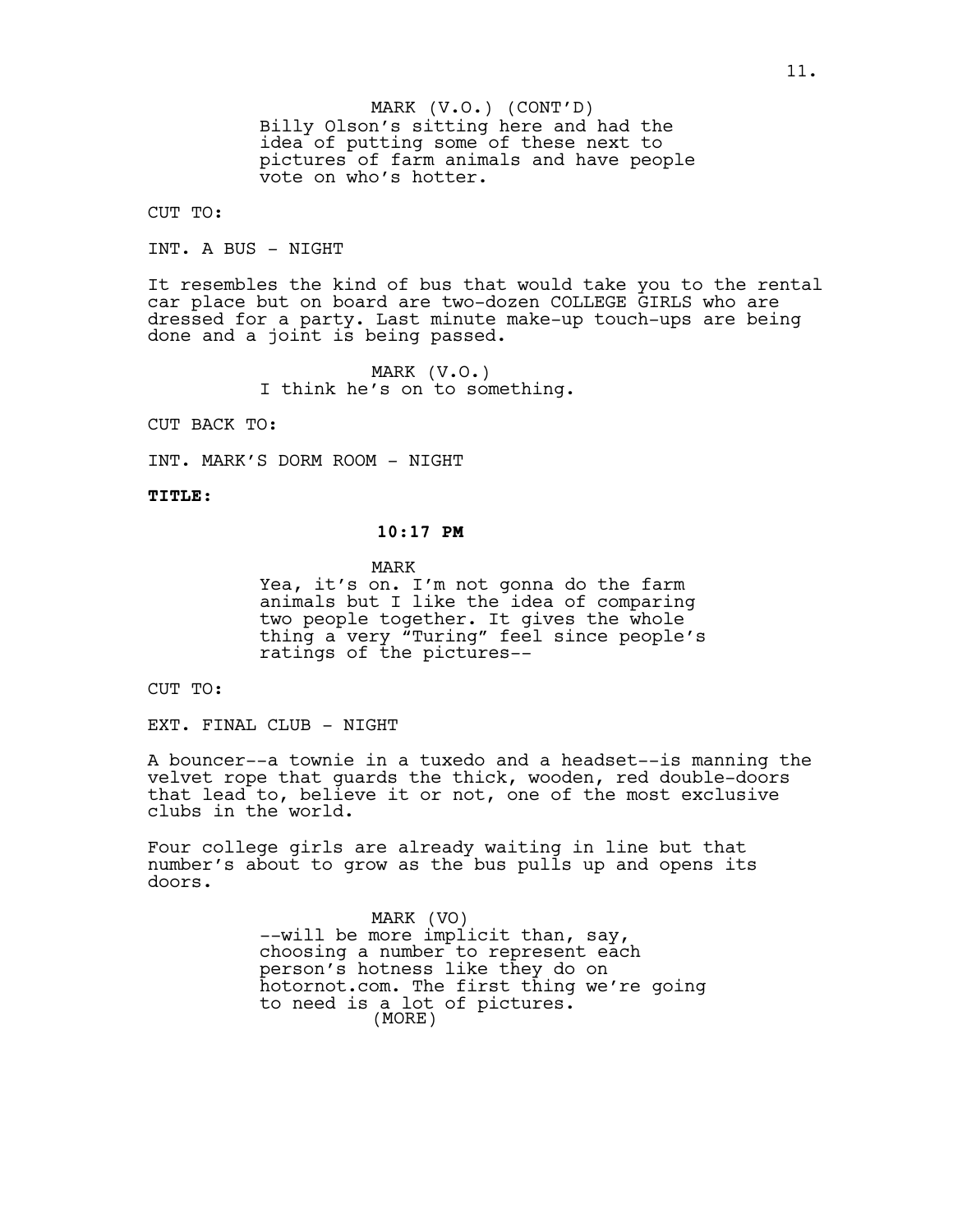Unfortunately, Harvard doesn't keep a public centralized facebook so I'm going to have to get all the images from the individual houses that people are in. Let the hacking begin. MARK (VO) (CONT'D)

CUT BACK TO:

INT. MARK'S DORM ROOM - NIGHT

There are two more kids in the room with MARK--DUSTIN MOSKOVITZ and CHRIS HUGHES.

> MARK (V.O.) First up is Kirkland. They keep everything open and allow indexes in their Apache configuration, so a little WGET magic is all that's necessary to download the entire Kirkland facebook. Kids' stuff.

On the computer screen, we've been seeing him download picture after picture of Harvard girls.

CUT TO:

EXT. FINAL CLUB - NIGHT

THREE COEDS are talking to the BOUNCER. The BOUNCER looks up at TWO HANDSOME CLUB MEMBERS. The MEMBERS give him the nod and the FIVE COEDS are let past the velvet rope.

They're led up a half flight of red-carpeted stairs to a party that's about a half-hour away from being in full swing.

The CLUB PRESIDENT is addressing the GUESTS from the top of the stairs--

> CLUB PRESIDENT Excuse me everybody, you are at one of the oldest, one of the most exclusive clubs--not just at Harvard but in the world--and I want to welcome you all to Phoenix Club's first party of the fall semester.

CUT BACK TO:

INT. MARK'S DORM ROOM - NIGHT

MARK finishes another drink and gets back to his work.

**TITLE:**

**1:03 AM**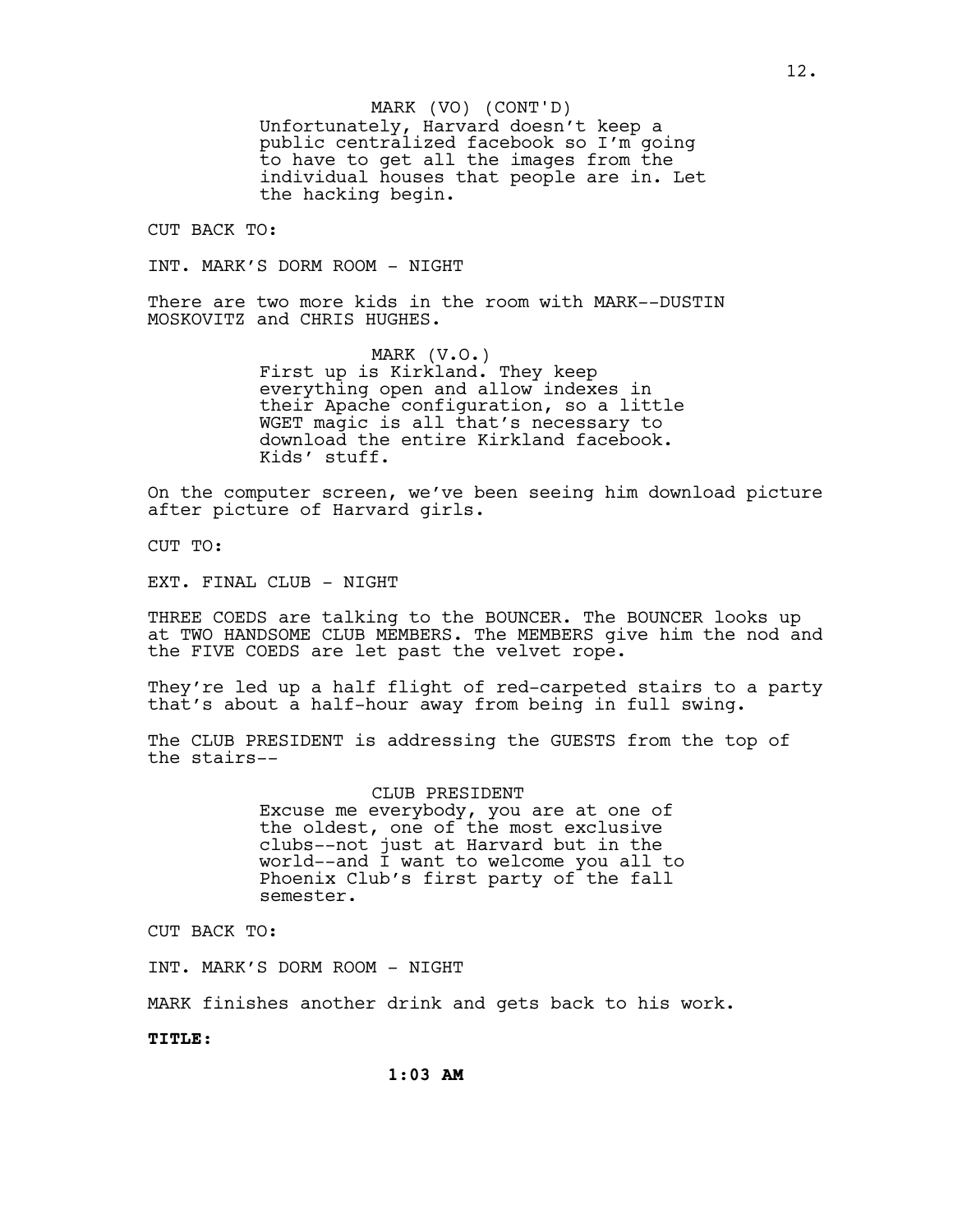MARK (V.O.) Next is Elliot. They're also open but with no indexes on Apache. I can run an empty search and it returns all of the images in the database in a single page. Then I can save the page and Mozilla will save all the images for me. Excellent. Moving right along.

Flying by at super-speed on MARK's computer screen have been commands and images that the rest of us can't possibly understand.

CUT TO:

INT. FINAL CLUB - NIGHT

The best and the brightest are checking out the hottest and the easiest.

We see a shot of uniformed FEMALE BARTENDERS making a couple of drinks with top-shelf bottles, a DJ working the highest end equipment and 20 year old guys, some of whom look 15, in blazers, khakis and club ties.

CUT BACK TO:

INT. MARK'S DORM ROOM - NIGHT

MARK (V.O) Lowell has some security. They require a username/password combo and I'm going to go ahead and say they don't have access to main FAS user database, so they have no way of detecting an intrusion.

11B INT. FINAL CLUB - NIGHT 11B

It's on. Body shots. A couple making out in the corner. A matchbox gets slid open by perfectly manicured fingers that take out a few white pills. Two girls are dancing with each other and move into a kiss.

MARK's voiceovers are starting to overlap and cascade into each other--

> MARK (V.O.) (CONT'D) Adams has no security but limits the number of results to twenty a page. All I need to do is break out the same script I used on Lowell and we're set.

MARK (V.O.) (CONT'D) Quincy has no online facebook, what a sham. Nothing I can do about that.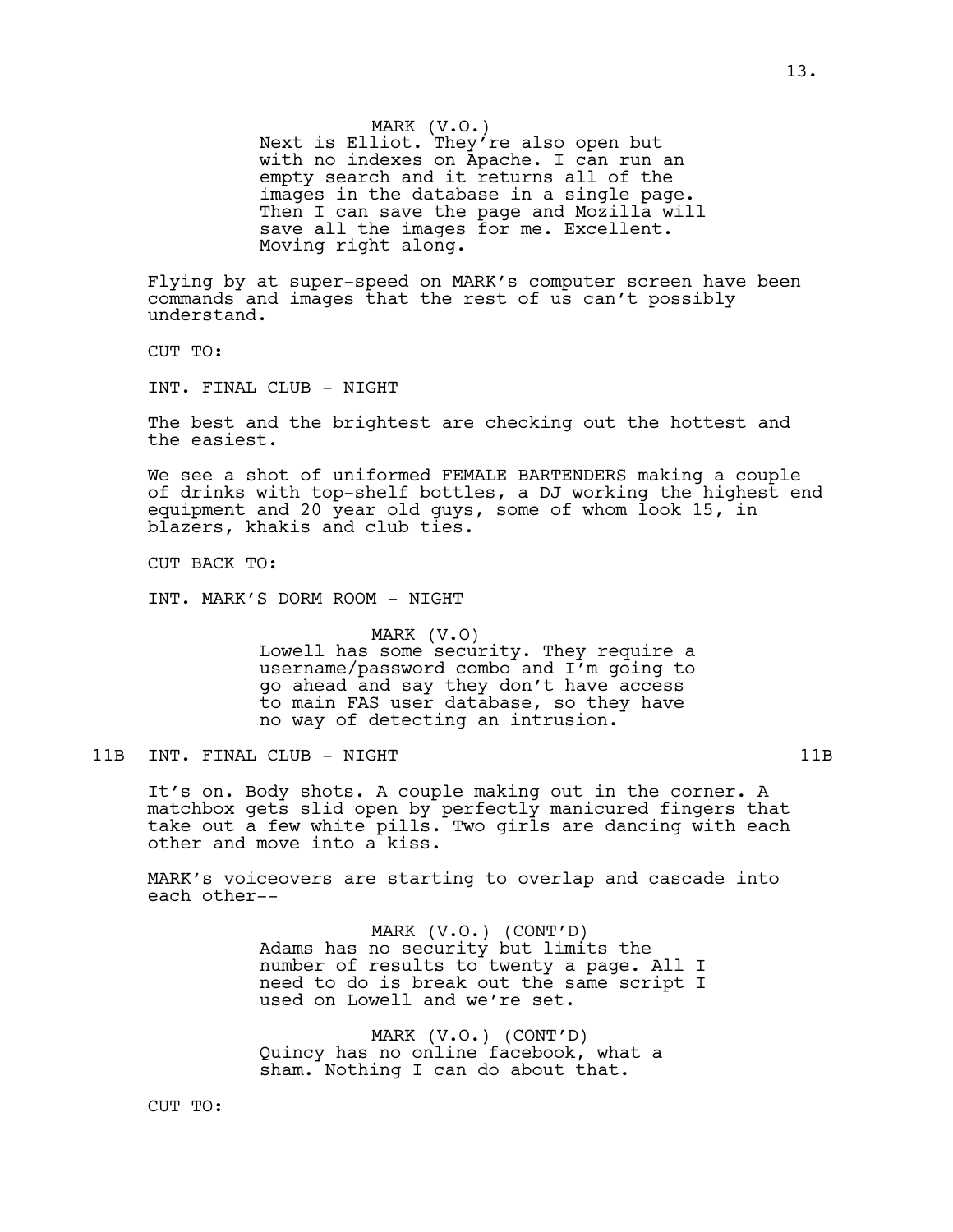### MARK'S DORM ROOM - NIGHT

Instructions and images fly across MARK's screen--

MARK (V.O.) Dunster is intense. Not only is there no public directory but there's no--

MARK (V.O.) (CONT'D) Leverett is a little better. It's slightly obnoxious that they only let you view one picture at a time and I'm not about to--

MARK (V.O.) (CONT'D) --definitely necessary to break out the emacs and modify that perl script with--

INT. KIRKLAND HOUSE/STAIRWAY - NIGHT

EDUARDO SAVERIN, a sweet-looking Brazilian sophomore wearing a three-piece suit is rushing up the stairs two at a time.

### **TITLE:**

# **2:08 AM**

MARK (V.O.)

Done.

EDUARDO gets to the top of the stairs and hurries into--

INT. MARK'S DORM ROOM - CONTINUOUS

EDUARDO What's going on?

MARK (V.O.) Perfect timing. Eduardo's here and he's going to have the key ingredient.

EDUARDO

Mark.

MARK

Wardo.

EDUARDO You and Erica split up?

MARK How did you know that?

EDUARDO It's on your blog.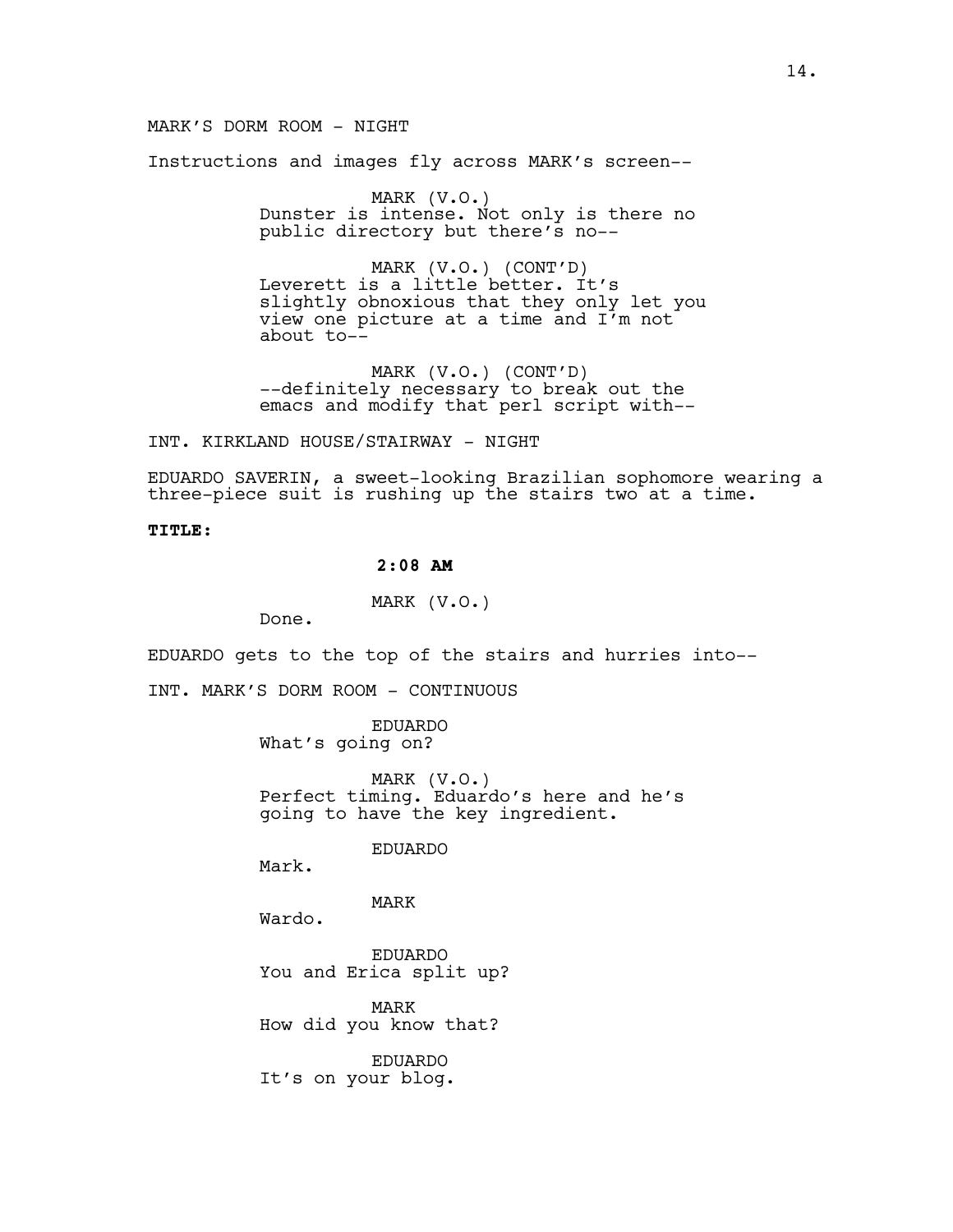MARK Yeah. EDUARDO Are you alright? MARK I need you. EDUARDO I'm here for you. MARK No, I need the algorithm you use to rank chess players. EDUARDO Are you okay? MARK We're ranking girls. EDUARDO You mean other students? MARK Yeah. EDUARDO You think this is such a good idea? MARK

I need the algorithm.

# EDUARDO

Mark--

MARK I need the algorithm.

CUT TO:

INT. MARK'S DORM ROOM - NIGHT

EDUARDO is writing an equation with a grease marker on the window. When the equation's done it looks like this:

Girl A:

$$
\mathbf{Ea} = \frac{1}{1 + 10(\mathbf{Rb} - \mathbf{Ra}) / 400}
$$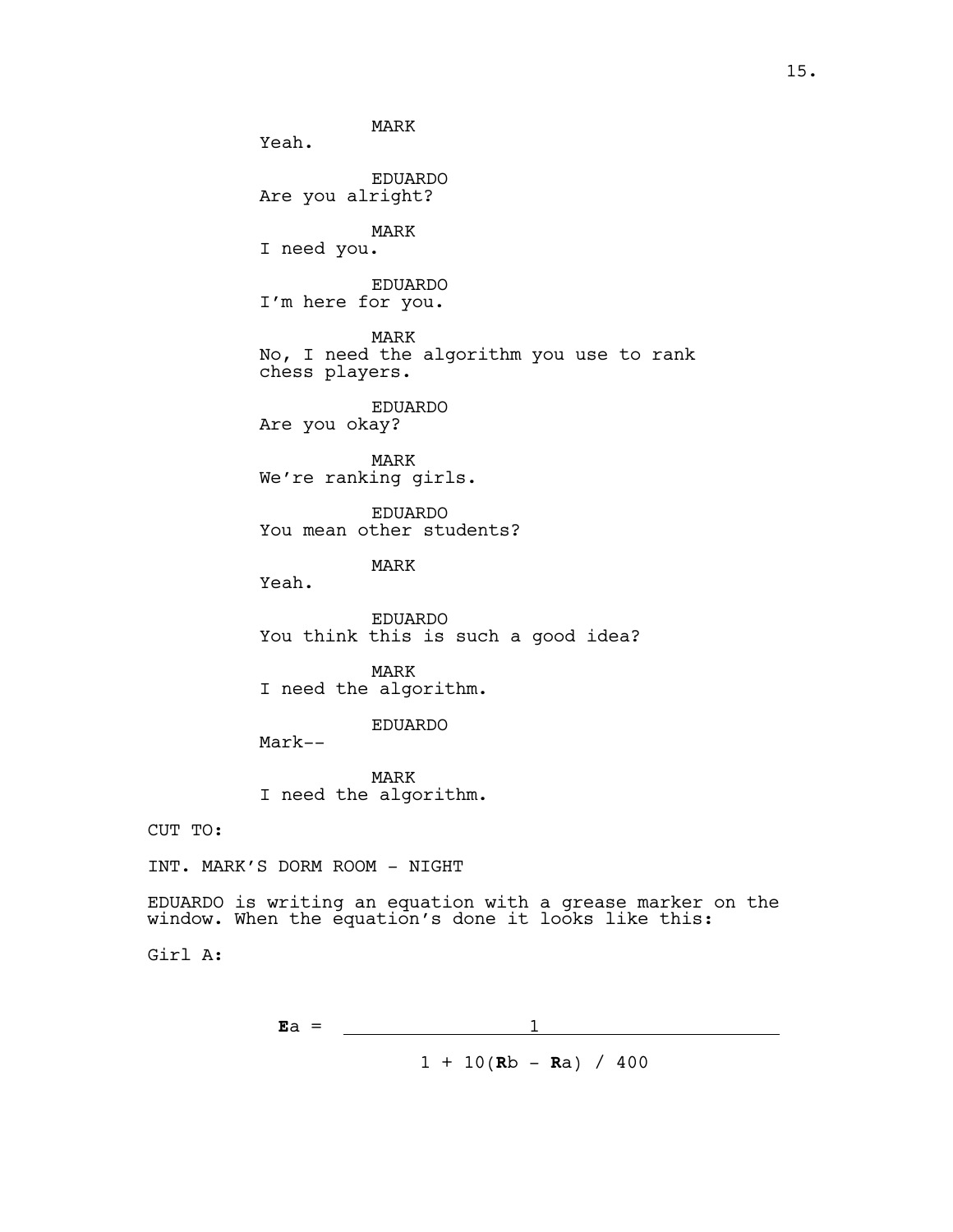Girl B:

 $\mathbf{E} \mathbf{b} = \begin{bmatrix} 1 \\ -1 \end{bmatrix}$ 

 $1 + 10(Ra - Rb) / 400$ 

# EDUARDO

Give each girl a base rating of 1400. At any given time "Girl A" has a rating R-a and "Girl B" has a rating R-b.

MARK When any two girls are matched up there's

an expectation of which will win based on their current rating, right?

EDUARDO (tapping the window) Yes. And those expectations are expressed this way.

MARK Let's write it.

CUT TO:

INT. FINAL CLUB - NIGHT

The two girls who we just saw get let in are now dancing on a table in their underwear.

CUT BACK TO:

INT. MARK'S ROOM - NIGHT

MARK makes a few last key strokes and a new website comes up on the screen.

### *FACEMASH*

MARK makes a few more keystrokes and two pictures of two Harvard girls come up on the screen.

After a moment...

ALL. The one on the left.

MARK clicks the girl on the left and another picture takes the place of the girl on the right.

> ALL (CONT'D) On the right.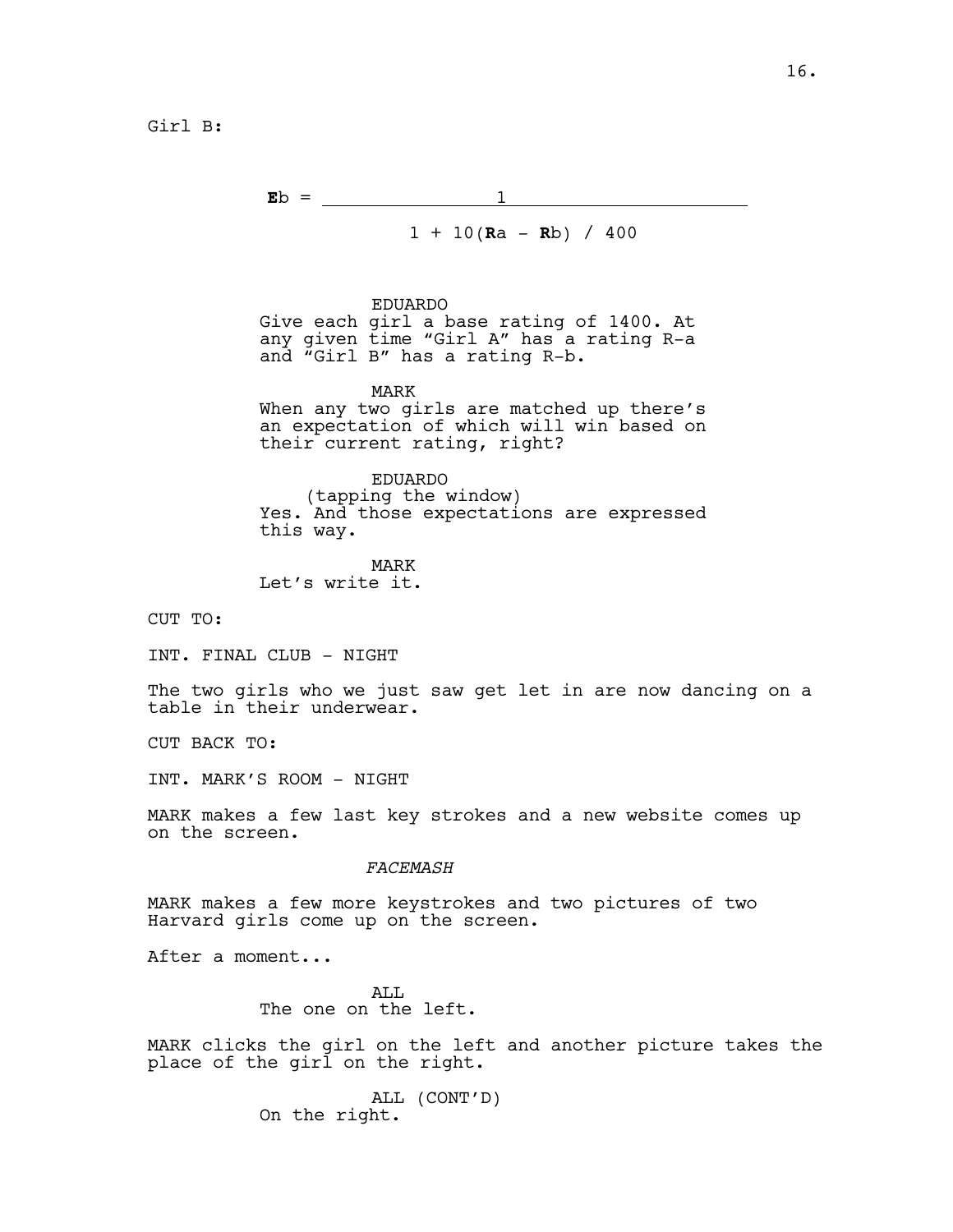MARK clicks the girl on the right while another picture takes the place of the girl on the left.

> ALL (CONT'D) Still the right.

> > EDUARDO

It works.

DUSTIN Who should we send it to first?

EDUARDO

Dwyer.

CHRIS

Neal.

EDUARDO Who are you gonna send it to?

MARK's made the link to e-mail and hits send.

MARK Just a couple of people. The question is, who are they gonna send it to?

CUT TO:

INT. FINAL CLUB - NIGHT

We move to a room where there's a co-ed poker game underway with the girls smoking cigars. A bra and a couple of pairs of stockings are out on the table. As we move through the poker room, we see a computer behind one of the players. The computer is indicating that there's e-mail.

A PLAYER turns around and opens the e-mail as the poker game and the party go on behind him.

He hits a link and FACEMASH opens. He looks at it, then--

PLAYER (to another player) Check this out.

CUT TO:

INT. ANOTHER DORM ROOM - NIGHT

TWO MALE STUDENTS at a laptop.

STUDENT The one on the left.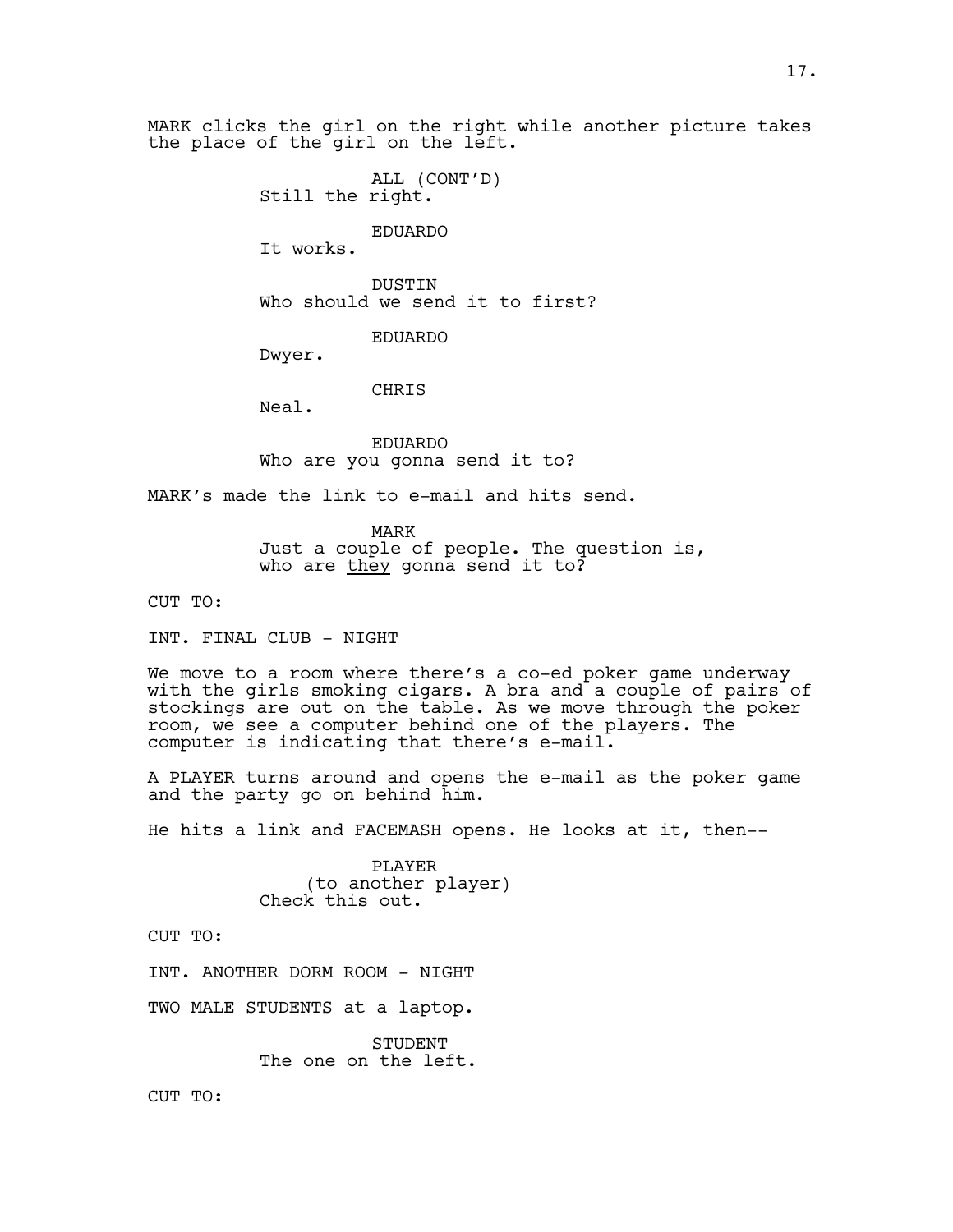INT. ANOTHER DORM ROOM - NIGHT THREE MALE STUDENTS AT A COMPUTER ALL On the right. CUT TO: INT. ALL NIGHT DINER - NIGHT A bunch of STUDENTS around a computer. ALL The right. CUT TO: INT. FINAL CLUB - NIGHT Dozens of partiers are around the computer. FEMALE STUDENT That's my roommate. CUT TO: INT. CYBER CAFE - NIGHT A bunch of students around the computer-- FEMALE STUDENT This is pathetic. CUT TO: INT. ANOTHER DORM ROOM - NIGHT A FEW STUDENTS gathered at a computer-- ALL On the left. CUT TO: INT. ANOTHER DORM ROOM - NIGHT Another computer-- ALL On the right.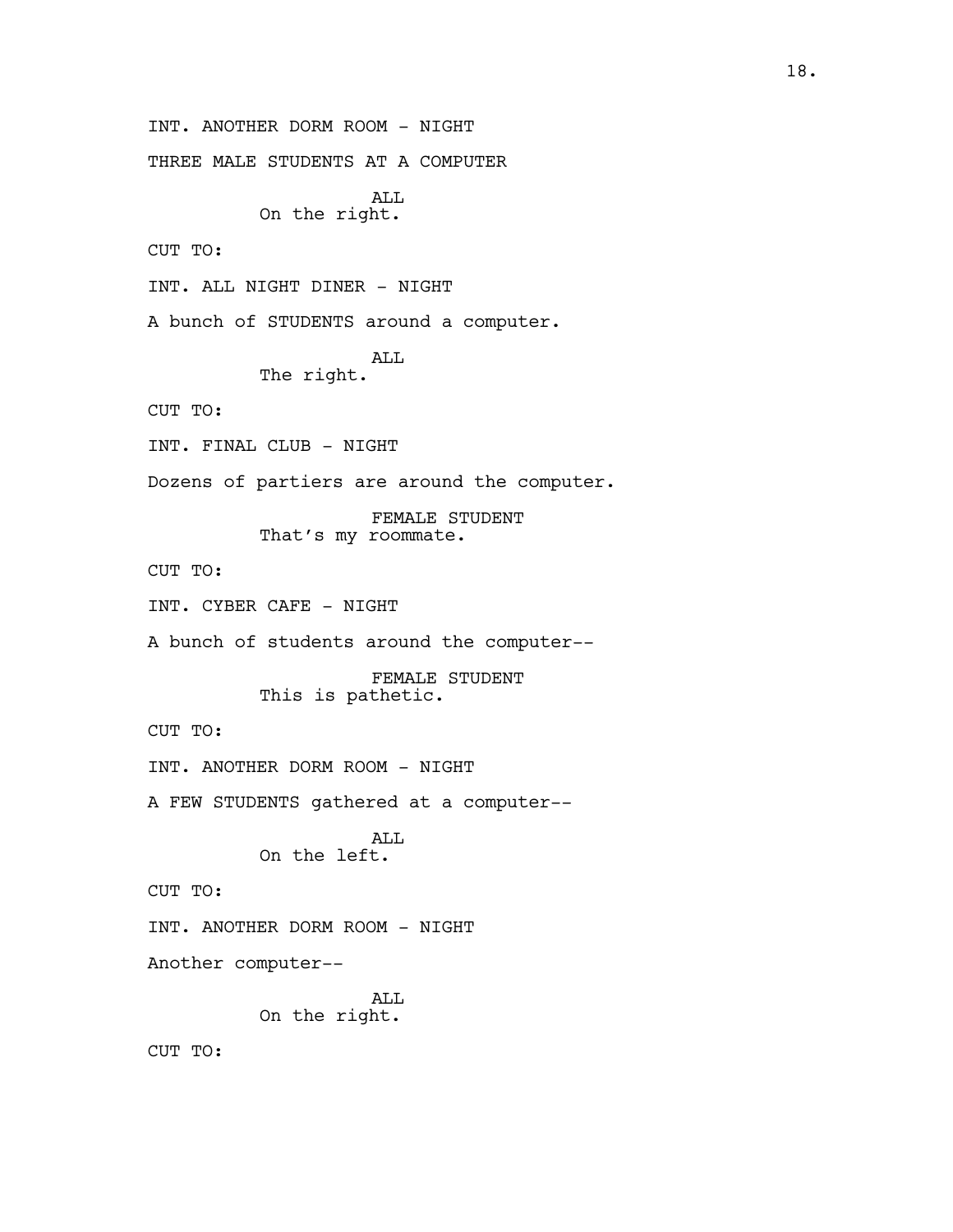INT. ANOTHER DORM ROOM - NIGHT

This time just a single student in his pajamas as he looks at two pictures of girls side by side.

CUT TO:

INT. ANOTHER DORM ROOM - NIGHT

And another single student voting and

CUT TO:

INT. DORM ROOM - NIGHT

We should instantly know that this dorm room is different. It's more modern and with less character and history than the others.

In the background a GIRL is at her computer and in the foreground ERICA is sitting in bed taking notes from a textbook.

> GIRL (ERICA'S ROOMMATE) Oh shit. (to the other GIRL) Albright?

ERICA'S ROOMMATE He blogged about you.

ERICA looks at her for a moment, then gets up to look at her roommates computer--

> ERICA'S ROOMMATE (CONT'D) You don't want to read it.

ERICA ignores her roommate. We see her mortification as she reads, and at that moment THREE GUYS appear in her open doorway. They're baked and smiling and one of them is holding a bra.

COLLEGE GUY

Erica.

ERICA looks over at the guys--

COLLEGE GUY (CONT'D) Is this yours? I stole it from a tranny.

ERICA'S ROOMMATE Get the hell out of here!

The three guys go on their drunken way as we SLOWLY PUSH IN on ERICA who's frozen in her humiliation and then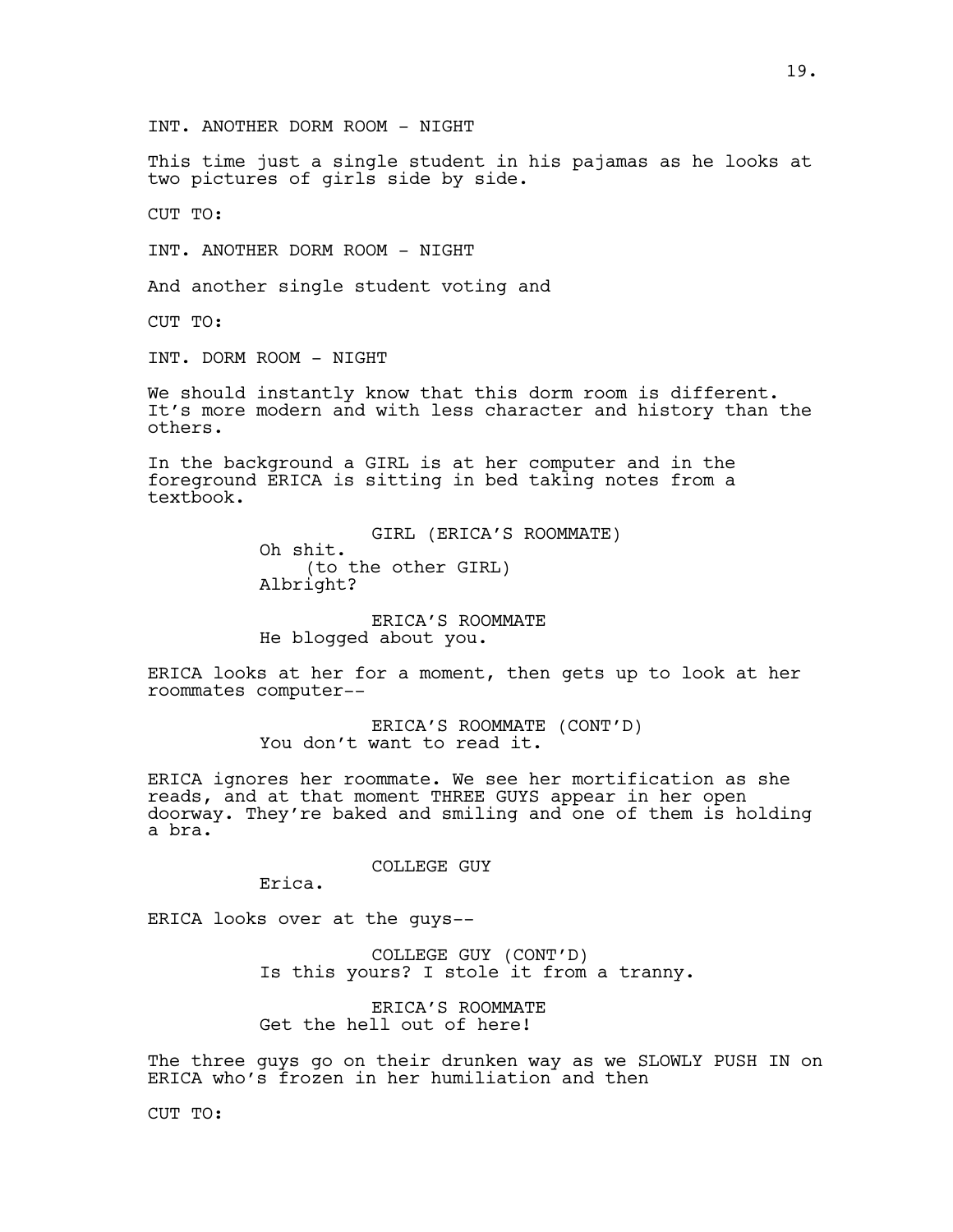INT. HARVARD DORM ROOM - NIGHT

STUDENTS

The left!

INT. COFFEE HOUSE - NIGHT

STUDENTS

The right!

INT. DINING HALL - NIGHT

STUDENTS

The left!

INT. GIRLS' DORM ROOM - NIGHT

STUDENTS

The right!

INT. MARK'S DORM ROOM - NIGHT

As sets of photos go flying by on his computer screen.

MARK is staring at the chaos of activity he's created in the middle of the night.

> EDUARDO This is an awful lot of traffic. (beat) Think maybe we should shut it down before we get into trouble.

MARK ignores him as we pre-lap a PHONE RINGING and

CUT TO:

INT. BEDROOM - NIGHT

A man named COX is asleep next to his wife. It's his phone that's RINGING. COX wakes up and answers it--

> COX (into phone) Hello? (listens) Wait, what? (listens) At 4 in the morning?

INTERCUT WITH:

INT. HARVARD COMMUNICATIONS OFFICE - SAME TIME

A tired GRAD STUDENT who spends the night monitoring the campus computer system is looking at his computer.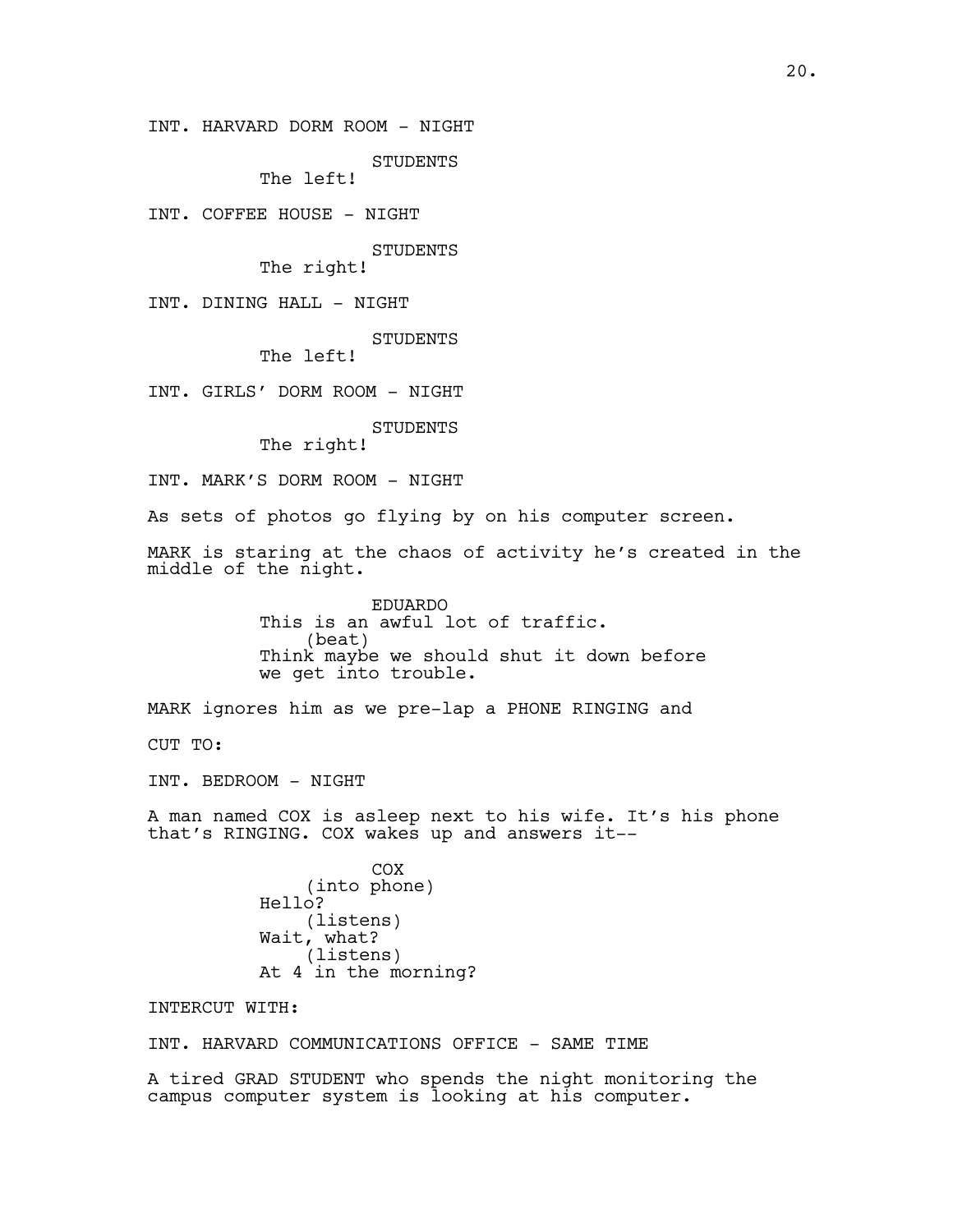GRAD STUDENT (into phone) Well there's a very unusual amount of traffic to the switch at Kirkland. COX You're saying it's unusual for 4 in the morning? GRAD STUDENT No, this'd be unusual for halftime at the Super Bowl. COX Alright. COX hangs up the phone. COX (CONT'D) I have to go in. COX'S WIFE What's going on?

> COX Harvard's network's about to crash.

CUT TO:

INT. MARK'S DORM ROOM - NIGHT

Pictures are flying by on Mark's computer when suddenly they freeze.

Then an icon comes up telling him he's no longer connected to the internet.

Everyone is frozen silent for a moment...

EDUARDO You don't think--

MARK

I do.

EDUARDO Go see if it's everybody.

DUSTIN, CHRIS and EDUARDO head out of the room. MARK waits as the guys start coming back in the room.

> CHRIS Can't connect.

DUSTIN The network's down.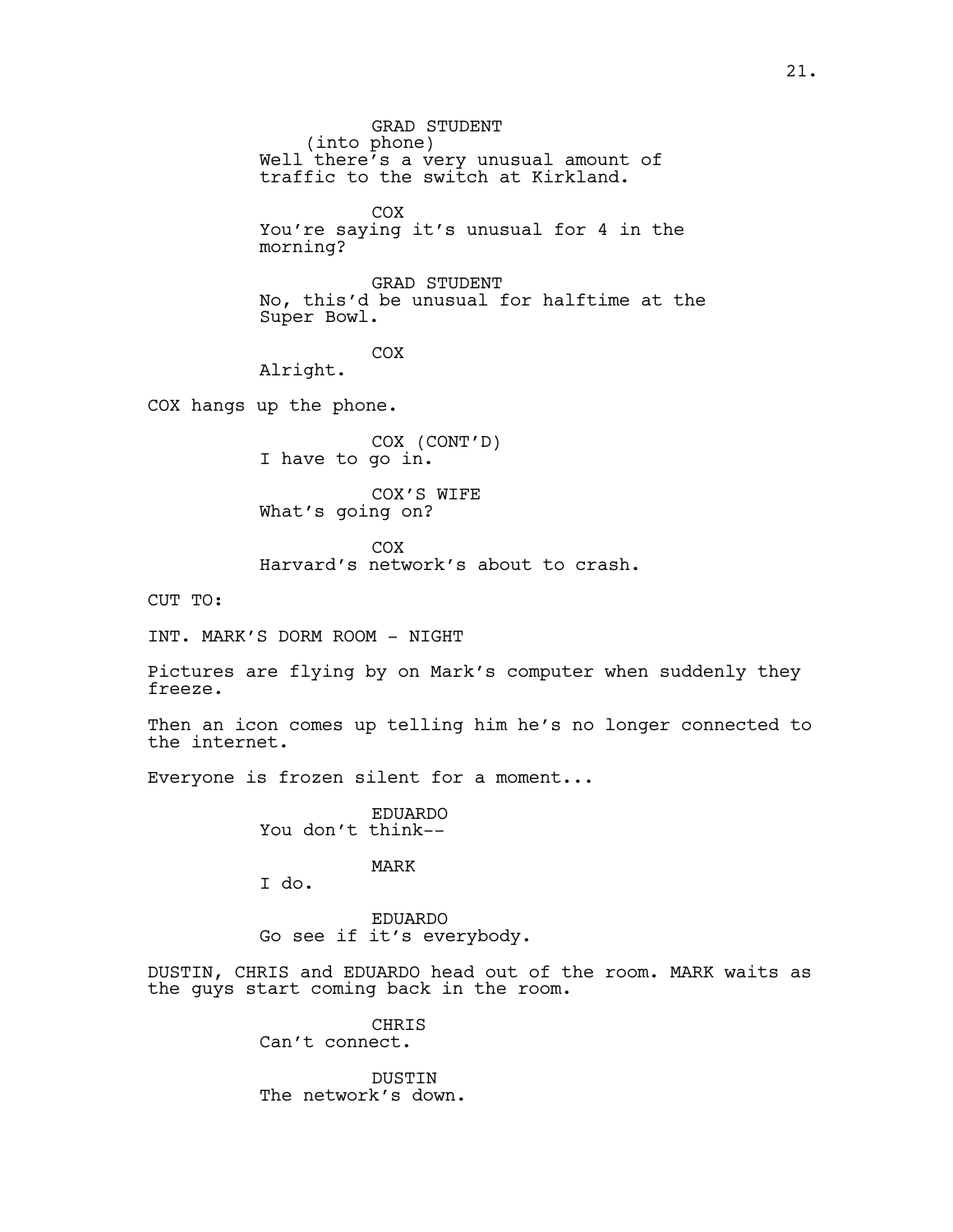EDUARDO Unless it's a coincidence I think this is us.

MARK It's not a coincidence.

EDUARDO (bad) Holy shit.

And we stay on MARK a moment before we

CUT TO:

INT. DEPOSITION ROOM - DAY

It's three years later and MARK is sitting with his LAWYERS at a large conference table. MARK is wearing a hoodie, sweatpants and Adidas flip-flops--a personal uniform that we'll come to understand. And while it may take us a while to notice it, MARK's a different person in these flash-forward scenes. Still tortured and complicated, but comfortable now with his own power.

His lawyer is  $SY$ , who's accompanied by some junior associates, one of whom--a pleasant, pretty and professional young contemporary of Mark's named MARYLIN, we'll get to know.

On the other side are EDUARDO and his lawyer, GRETCHEN, also accompanied by some associates. A STENOGRAPHER is typing the record.

The room is glass on two sides and through the windows we can see the behemoths of Silicon Valley--Oracle, SunMicrosystems, Google, etc.

GRETCHEN is taking MARK's deposition.

GRETCHEN So you were called in front of the Ad Board.

MARK That's not what happened.

GRETCHEN You weren't called in front of the Administrative Board?

MARK No, back, I mean--That's--back at the bar with Erica Albright. She said all that?

SY Mark, I wouldn't--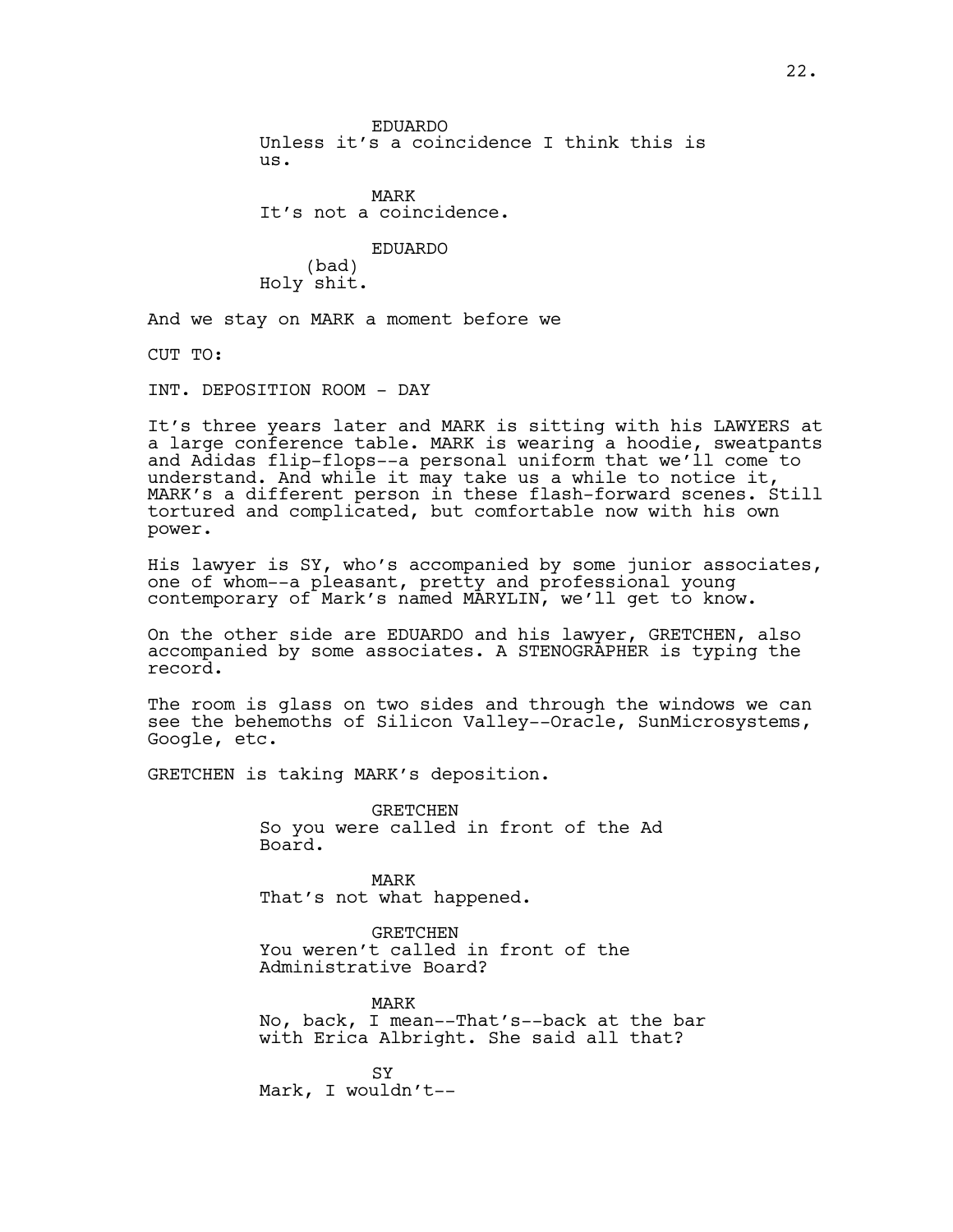MARK That I said that stuff to her?

GRETCHEN I was reading from the transcript of her deposition so--

MARK Why would you even need to depose her?

GRETCHEN That's really for us to--

MARK You think if I know she can make me look like a jerk I'll be more likely--

SY

Mark--

MARK --to settle?

SY

Why don't we stretch our legs for a minute, can we do that? It's been almost three hours and frankly you did spend an awful lot of time embarrassing Mr. Zuckerberg with the girl's testimony from the bar.

MARK I'm not embarrassed, she just made a lot of that up.

GRETCHEN She was under oath.

MARK Then I guess that would be the first time somebody's lied under oath.

People are stretching and getting coffee and talking quietly. MARK stays in his seat.

MARYLIN, the attractive second year associate who's on Mark's legal team is still sitting too...about four seats down from Mark.

> MARYLIN The site got twenty-two hundred hits within two hours?

MARK (beat) Thousand.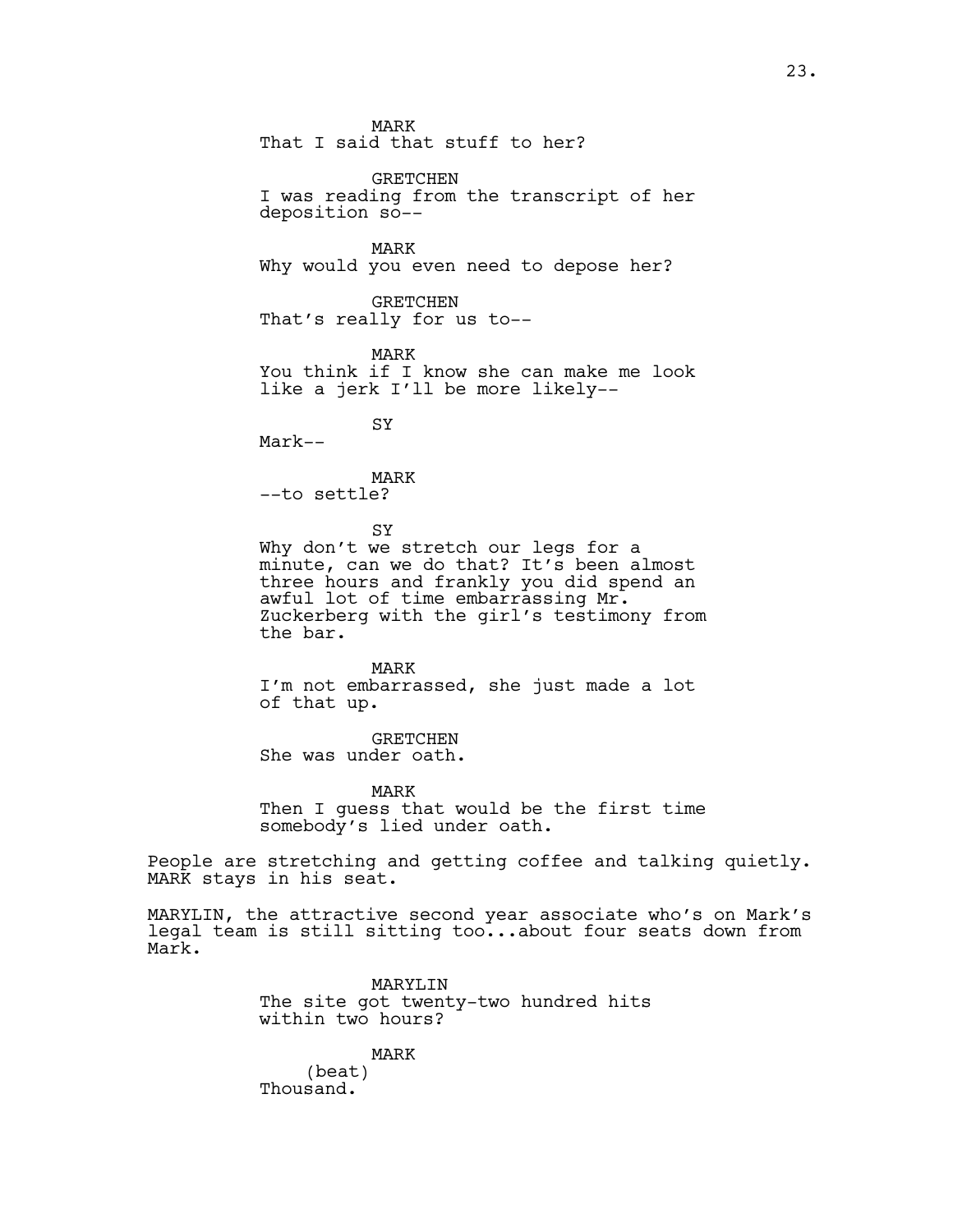What?

MARK Twenty-two thousand.

MARYLIN (pause--even) Wow.

CUT TO:

EXT. CHARLES RIVER - DAWN

The Harvard Crew is practicing on two-man sculls. There are three boats that are running roughly even with each other and the two-man crews are rowing with all they've got. We're gliding along with them in the water--

> A CREW MEMBER Those guys are just freakin' fast.

And we PULL BACK TO REVEAL that there's a fourth boat which is already five boat lengths ahead of the other three.

The fourth boat is being crewed by CAMERON and TYLER WINKLEVOSS--identical twins who stepped out of an ad for Abercrombie & Fitch.

They know that the others aren't in their class and even though they're highly competitive athletes, they don't like showing anyone up, least of all their teammates.

> CAMERON Is there anyway to make this a fair fight?

TYLER We could jump out and swim.

CAMERON I think we'd have to jump out and drown.

TYLER Or you could row forward and I could row backward.

CAMERON We're genetically identical, science says we'd stay in one place.

TYLER Row the damn boat.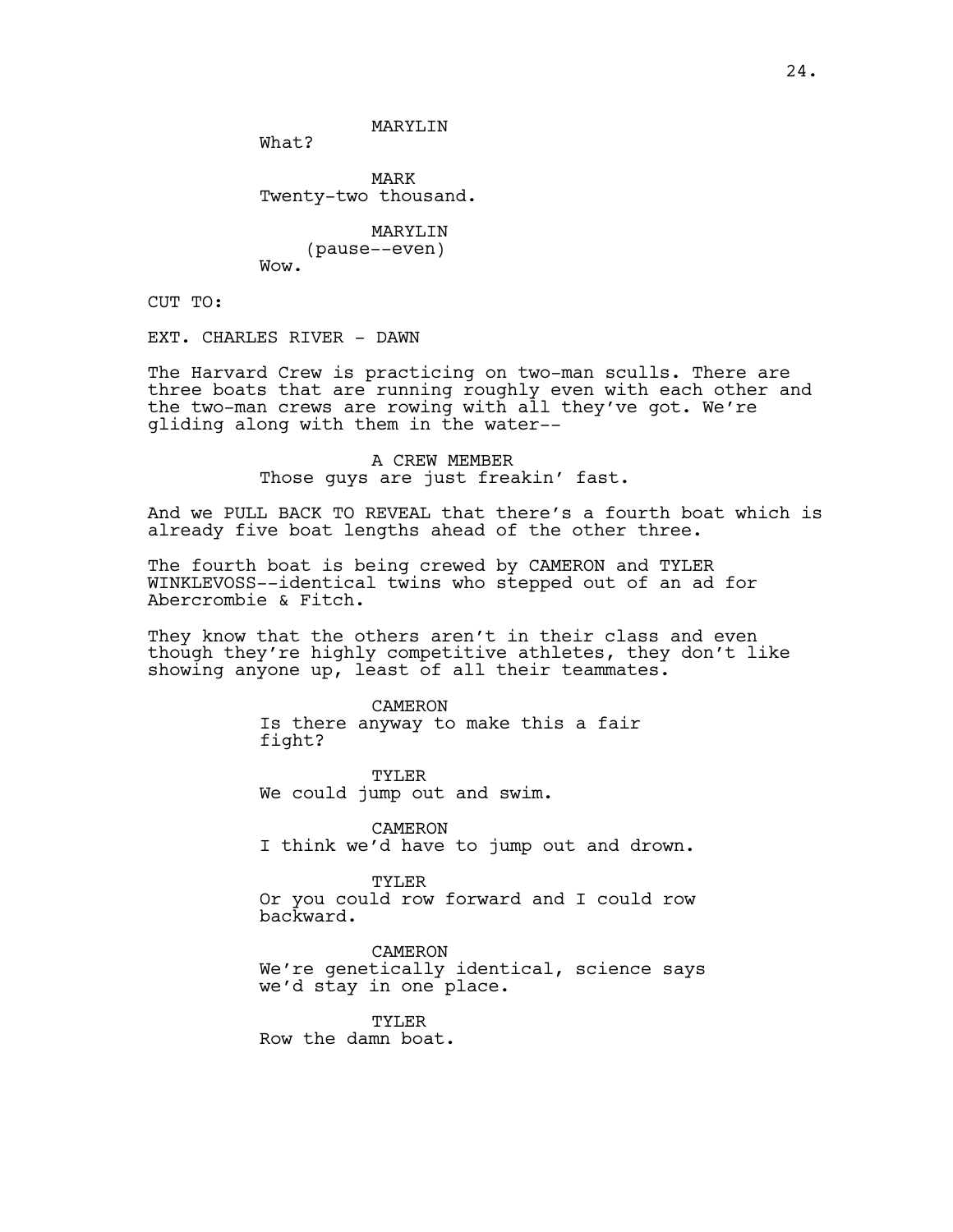And the WINKLEVOSS twins kick into full gear and open up an even wider lead as we

CUT TO:

INT. PFORZHEIMER DINING HALL - MORNING

The room's a couple of hundred years old and magnificent. Long, heavy mahogany tables are dotted with club members having breakfast. A PORTER in a white jacket is setting copies of *The Crimson*, Harvard's student newspaper, at the table occupied by CAMERON and TYLER whose trays are loaded with mountains of eggs and pancakes and carbs.

DIVYA NARENDRA, a nice looking Indian student, sits down next to them holding a copy of the Crimson.

CAMERON

What's up?

DIVYA You guys hear about this?

## CAMERON

What?

DIVYA Two nights ago a sophomore choked the network from a laptop at Kirkland.

CAMERON

Really?

### DIVYA

At 4AM.

TYLER picks up a copy of the *Crimson* and begins reading while his brother and DIVYA keep talking.

#### CAMERON

How?

### DIVYA

He set up a website where you vote on the hotness of female undergrads. What were we doing that none of us heard about this?

#### CAMERON

I don't know, a three hour low-rate technical row before breakfast, a full course load, studying, another three hours in the tank and then studying. I don't know how we missed it. How much activity was there on this thing that he--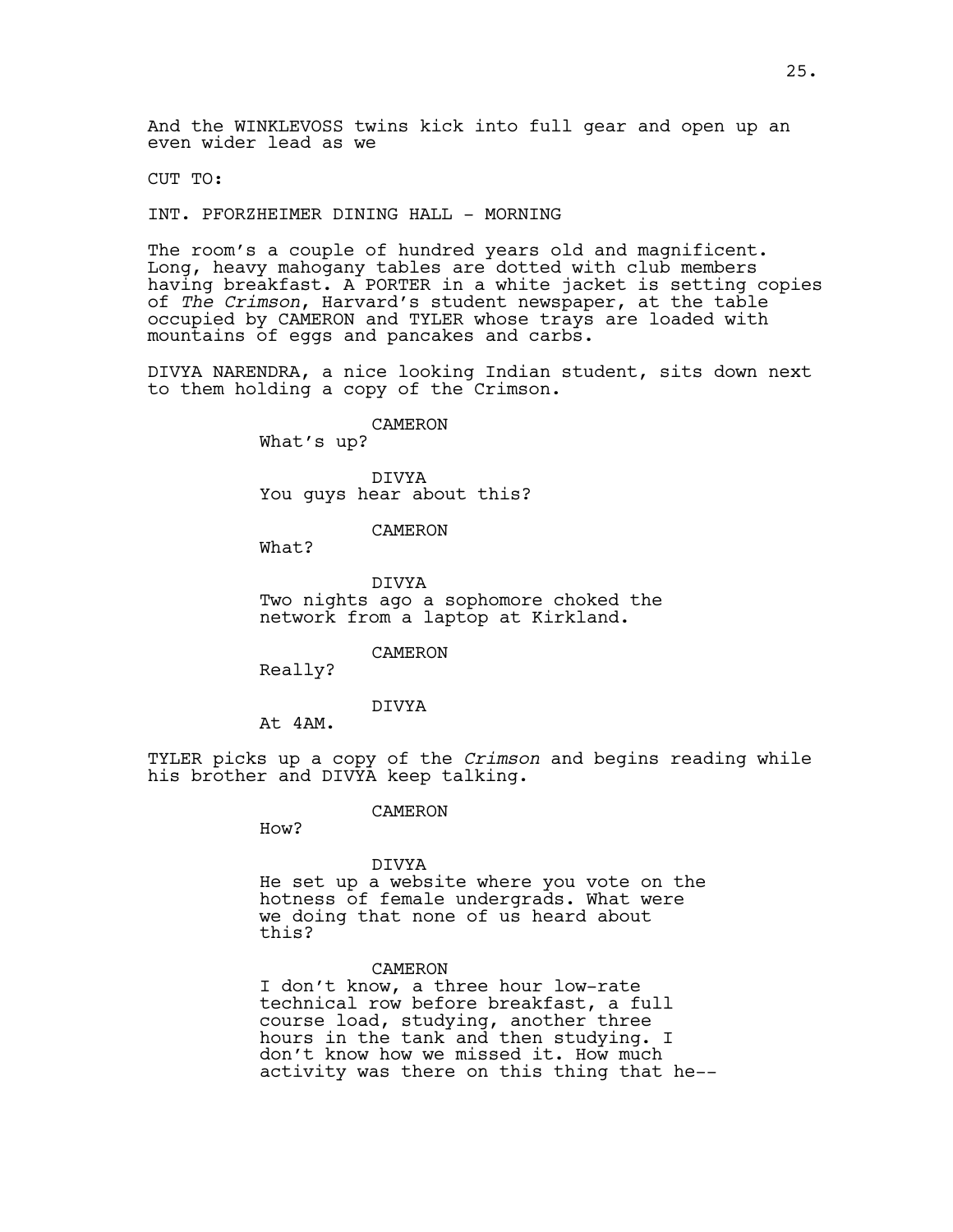TYLER (reading) 22,000 page requests.

CAMERON

22,000?!

TYLER Cam, this guy hacked the into facebooks of seven houses. He set up the whole website in one night and he did it while he was drunk.

CAMERON

22,000.

TYLER

Yeah.

CAMERON How do you know he was drunk?

DIVYA He was blogging simultaneously. You know what I think?

TYLER I'm way ahead of you.

DIVYA This is our guy.

CUT TO:

INT. SECOND DEPOSITION ROOM - DAY

It's MARK and his LAWYERS again but this time on the other side of the table are TYLER and CAMERON, DIVYA and their lawyer, GAGE, whose family had first-class seats on the Mayflower.

We'll be back and forth between the two deposition rooms a lot.

> CAMERON (for the record) Cameron Winklevoss. W-I-N-K-L-E-V-O-S-S. Cameron's spelled the usual way.

TYLER (for the record) Tyler Winklevoss. Tyler's spelled the usual way and my last name is the same as my brother's.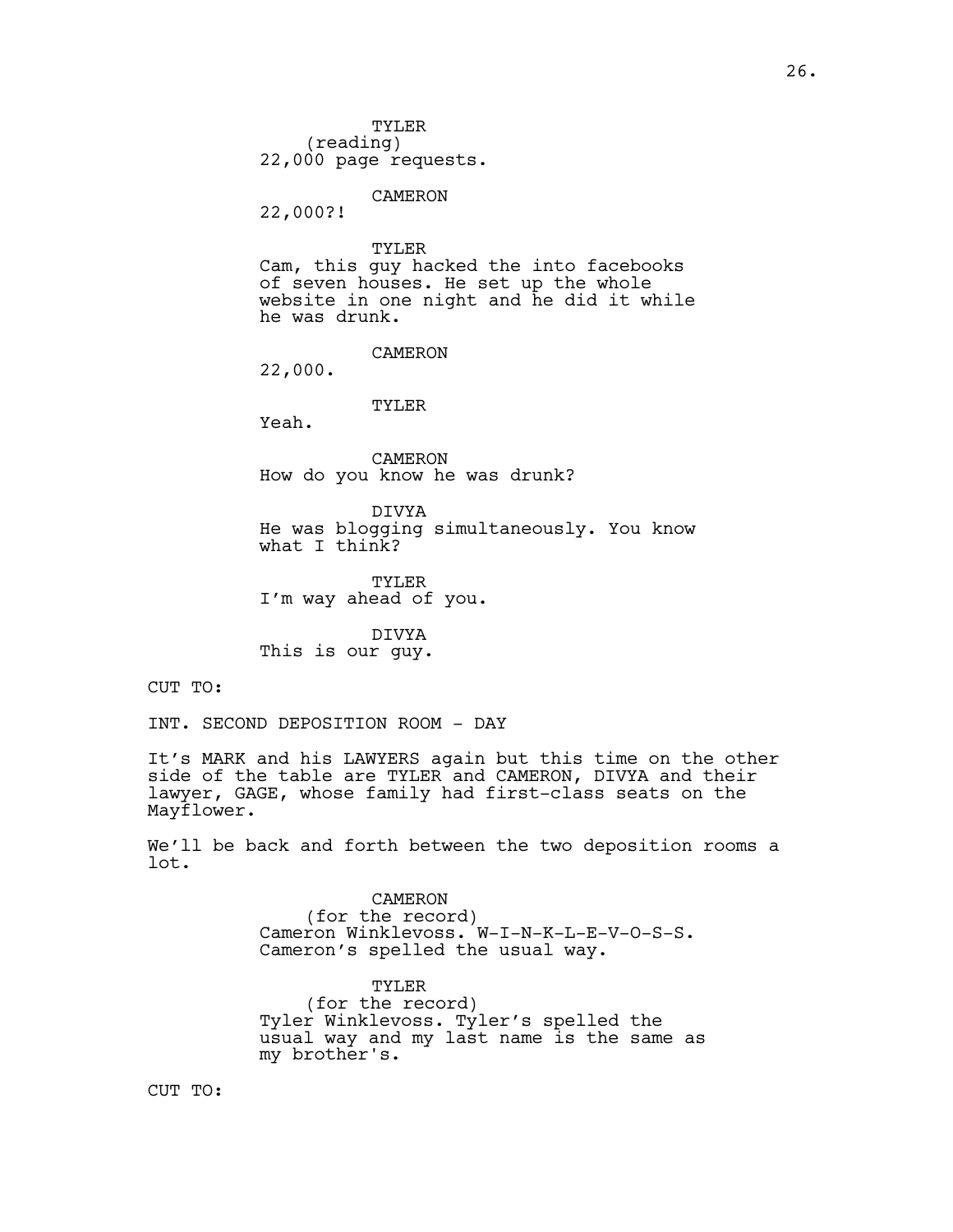INT. ADMINISTRATIVE HEARING ROOM - DAY

MARK stands before a panel of ADMINISTRATORS as well as COX, the systems manager who was woken up in the opening sequence.

### ADMINISTRATOR

Mr. Zuckerberg, this is an Administrative Board hearing. You're being accused of intentionally breaching security, violating copyrights, violating individual privacy by creating the website, WWW.FACEMASH.COM. You're also charged with being in violation of university policy on distribution of digitized images. Before we begin with our questioning you're allowed to make a statement. Would you like to do so?

MARK (beat) Uh...I've, you know--

MARK stands to address the Board.

MARK (CONT'D) I've already apologized in the *Crimson* to the ABHW, to Fuerza Latina and to any women at Harvard who might have been insulted as I take it that they were. As for any charges stemming from the breach of security, I believe I deserve some recognition from this Board.

MARK takes his seat.

#### ADMINISTRATOR

(pause) I'm sorry?

### MARK

Yes.

ADMINISTRATOR I don't understand.

# MARK

Which part?

ADMINISTRATOR You deserve recognition?

MARK I believe I pointed out some pretty gaping holes in your system.

COX Excuse me, may I?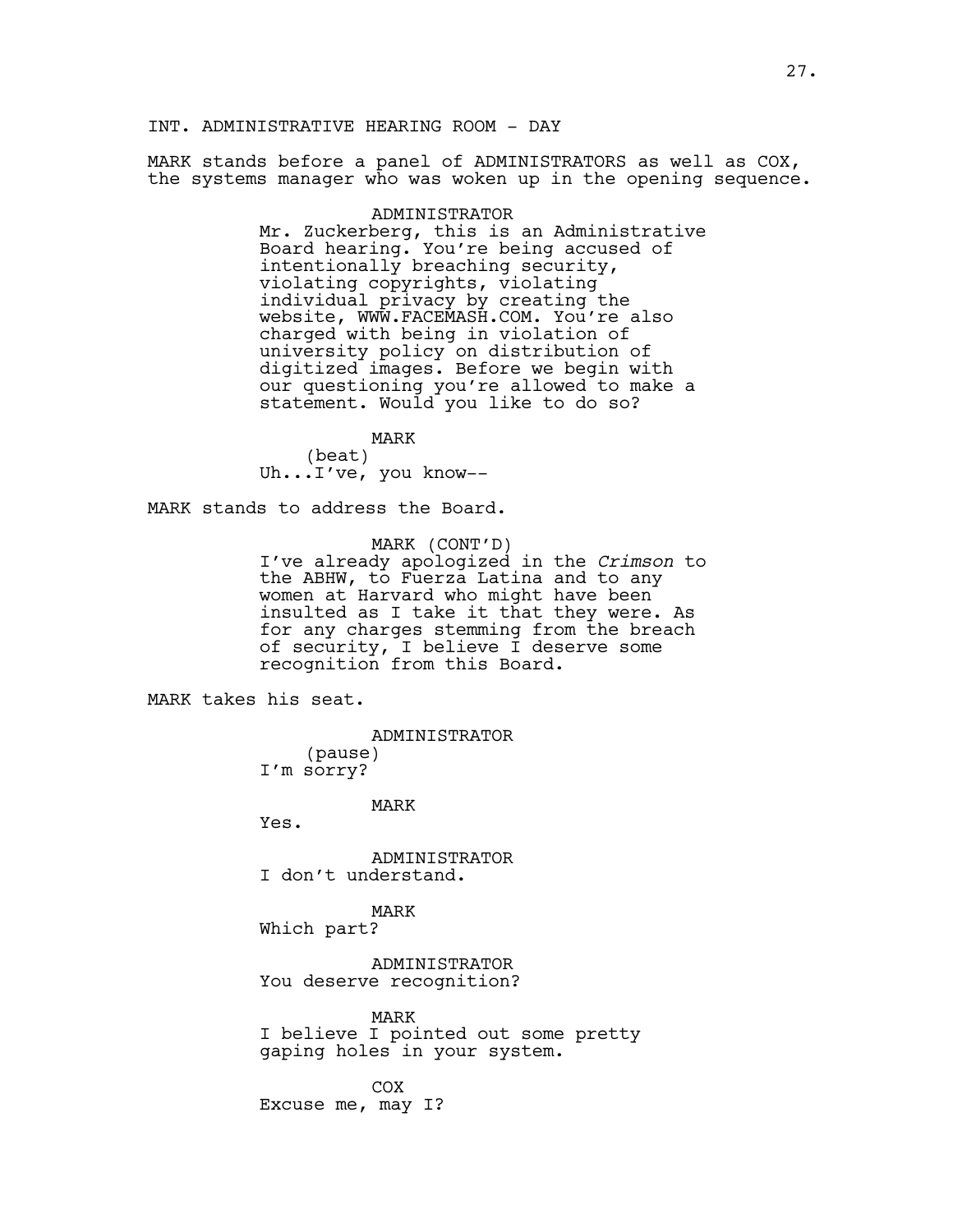ADMINISTRATOR

Yes.

COX

Mr. Zuckerberg, I'm in charge of security for all computers on the Harvard network and I can assure you of its sophistication. In fact it was that level of sophistication that led us to you in less than four hours.

MARK

Four hours?

COX

Yes sir.

### MARK

That would be impressive except if you'd known what you were looking for you would have seen it written on my dorm room window.

# CUT TO:

INT. CORRIDOR - DAY

As the heavy wooden door from the hearing slams shut behind MARK. EDUARDO is waiting for him.

#### EDUARDO

So?

MARK Six months academic probation.

They walk out onto--

EXT. QUAD - CONTINUOUS

EDUARDO Wow, they had to make an example out of you.

# MARK

(pause) They had my blog. I shouldn't have written the thing about the farm animals. That was stupid. I was kidding for God's sake, doesn't anybody have a sense of--

EDUARDO

I tried to stop you.

# MARK

I know.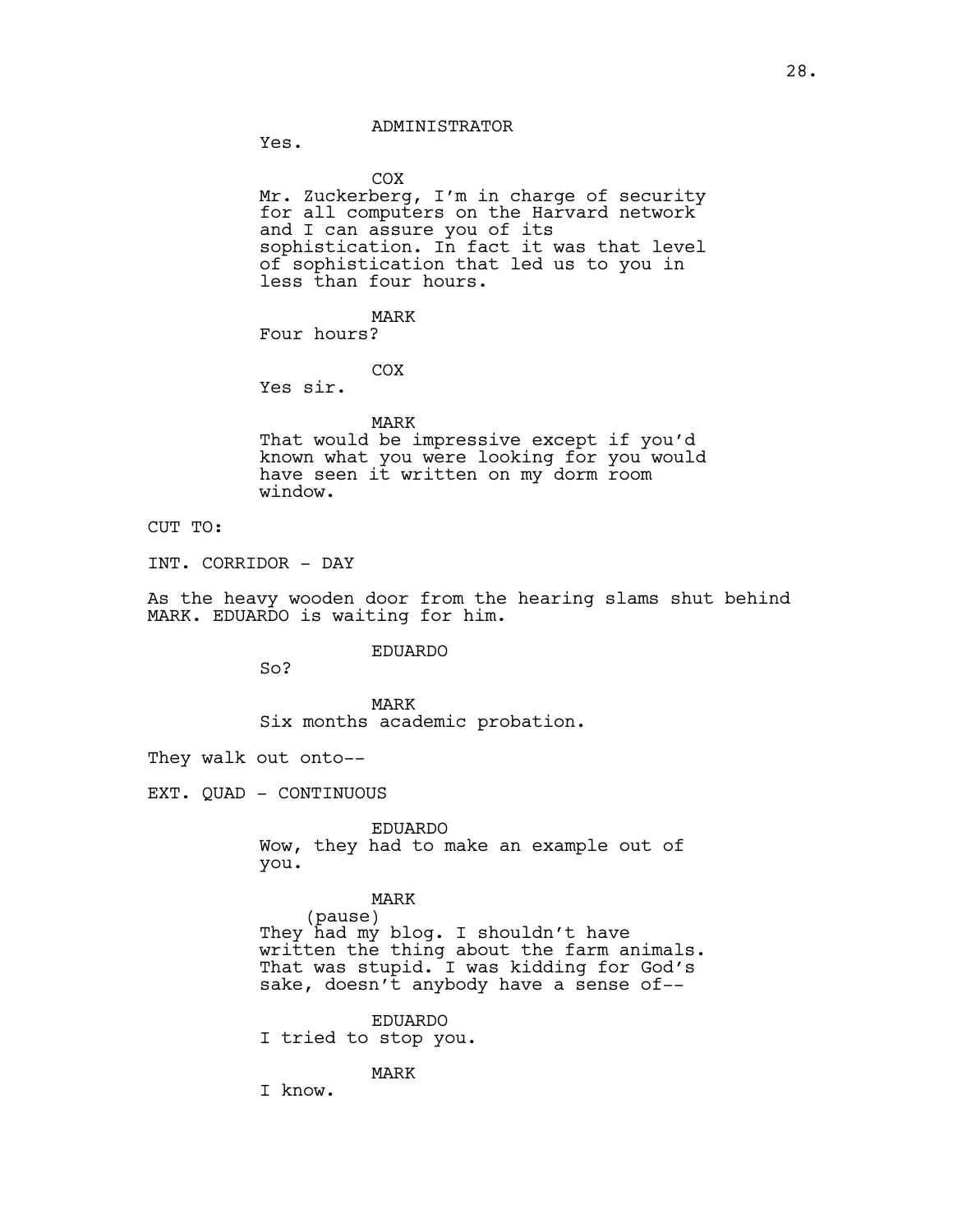EDUARDO How do you do this thing where you manage to get all girls to hate us? Why did I let you--

MARK

I know.

EDUARDO You can't do that.

MARK Wardo. I said I know.

CUT TO:

INT. LECTURE HALL - DAY

MARK is in his Operating Systems class. This is considered the hardest class at Harvard and MARK is one of the 50 students with their laptops open as the professor takes them through an impossibly difficult lesson.

> PROFESSOR Okay, let's look at a sample problem: Suppose we're given a computer with a 16 bit virtual address and a page size of 256 bytes.

A GIRL scribbles something on a piece of paper. Then hands it to the student next to her and nods that it should be passed over to MARK. While that's happening--

> PROFESSOR (CONT'D) The system uses one-level page tables, that start at address 0x0400. Maybe you want to have DMA on your 16-bit system, who knows? The first few pages are reserved for hardware flags, etc.

MARK opens the note. It reads "U dick".

He looks over and sees a couple of GIRLS looking at him with contempt.

> PROFESSOR (CONT'D) Assume page table entries have eight status bits.

MARK closes his laptop, gets up and starts to head out of the hall.

> PROFESSOR (CONT'D) The eight status bits would be--(re: MARK) And I see we have our first surrender. (MORE)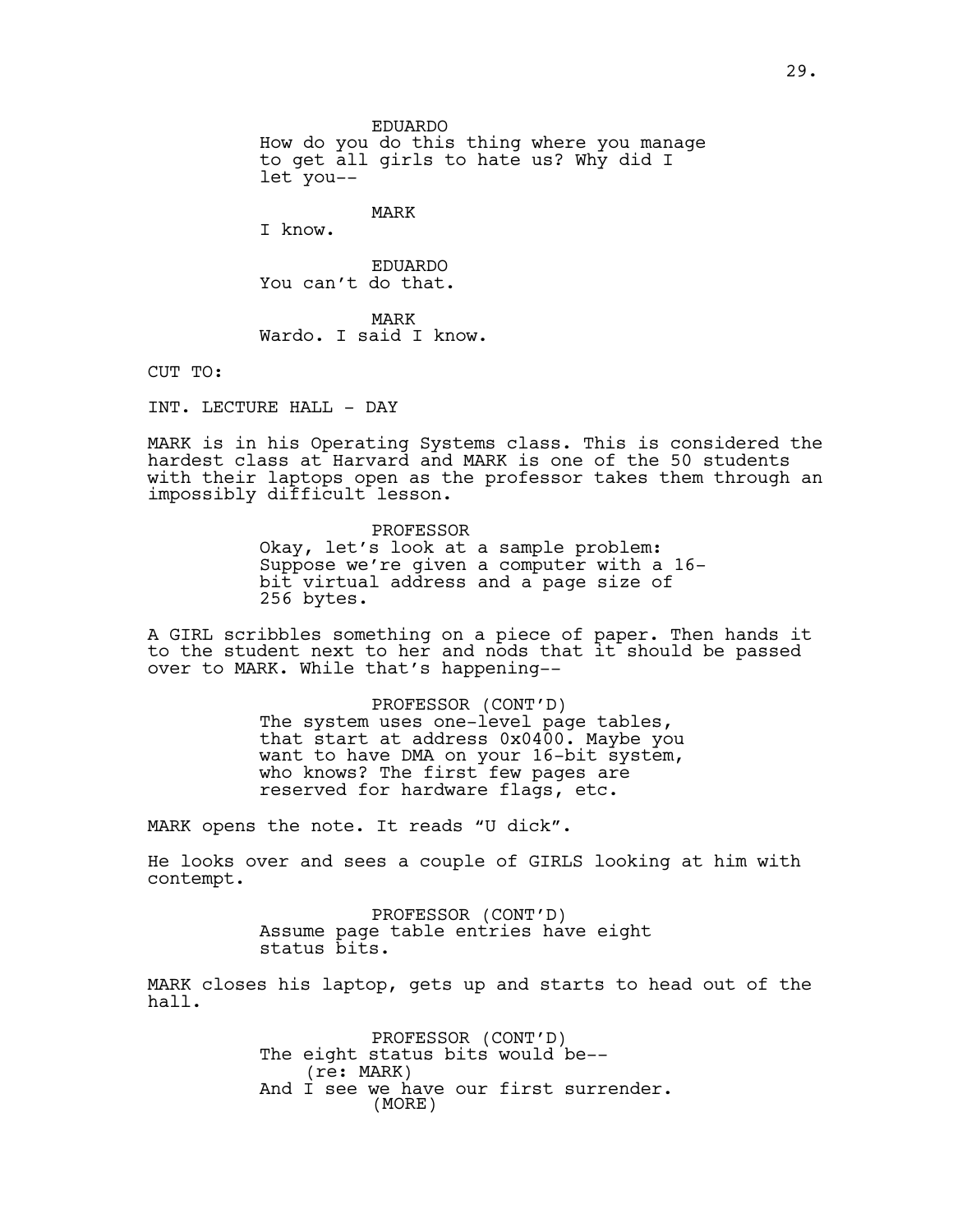Don't worry, Mr. Zuckerberg, brighter men than you have tried and failed at this class. PROFESSOR (CONT'D)

MARK (calling back) 1 valid bit, 1 modify bit, 1 reference bit and 5 permission bits.

PROFESSOR That is correct. Does everybody see how he got there?

MARK walks out of the lecture hall and we

CUT TO:

EXT. ACADEMIC BUILDING - DAY

As MARK comes out and heads onto the quad--

CAMERON (OS) (calling) Mark?

CAMERON and TYLER have been waiting by the entrance.

CAMERON (CONT'D) Are you Mark Zuckerberg?

MARK

Yeah.

CAMERON Cameron Winklevoss.

MARK

Hi.

TYLER Tyler Winklevoss.

MARK (pause) You guys related?

CAMERON That's good.

TYLER That's funny.

CAMERON We've never heard that before.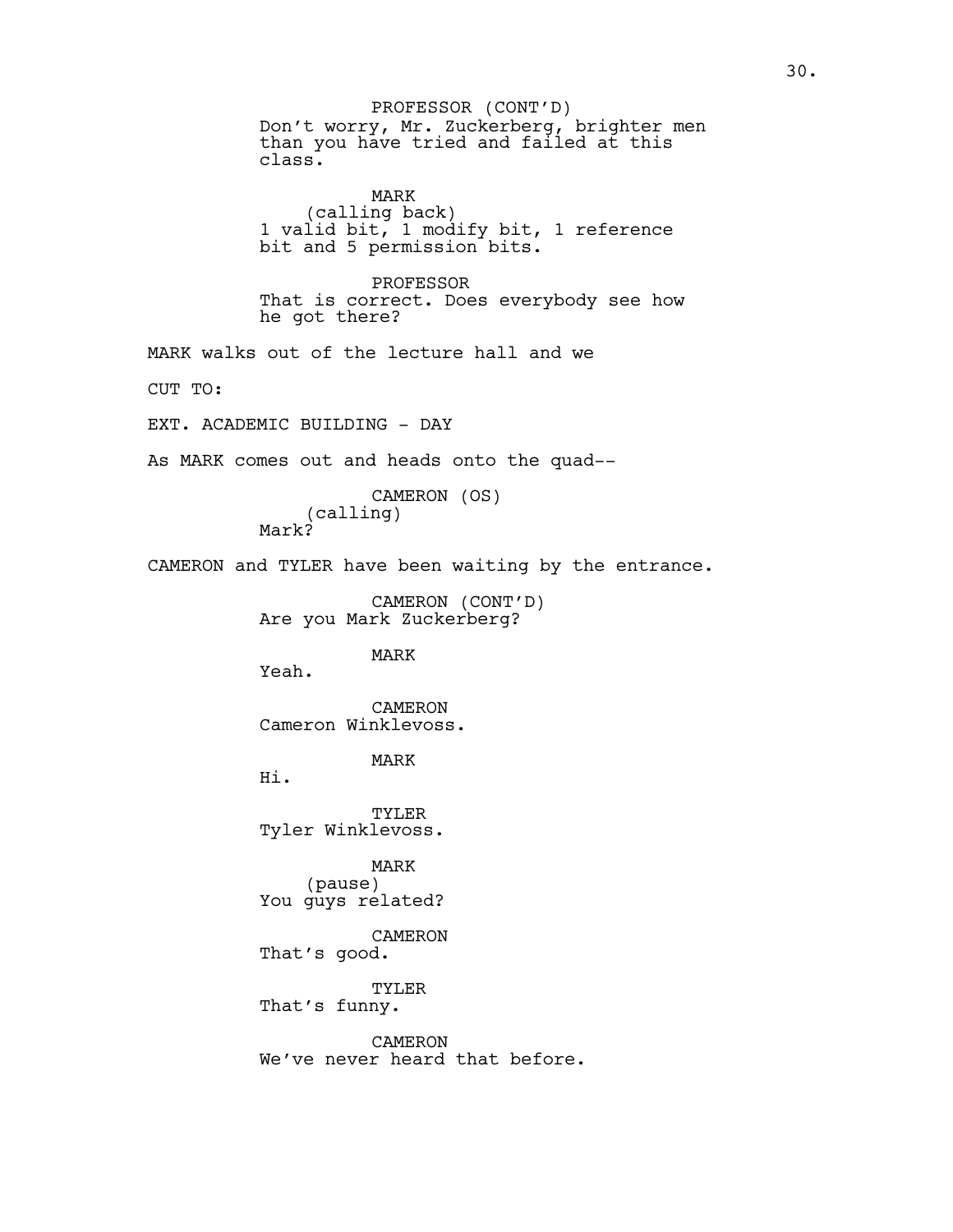MARK What can I do for you? Did I insult your girlfriends? CAMERON No, you didn't insult our girl-- (to TYLER) Actually, I don't know. TYLER (to CAMERON) We never asked. CAMERON We should do that. No, we have an idea we want to talk to you about. Do you have a minute? MARK (pause) You guys look like you spend some time at the gym. CAMERON We have to. MARK Why? TYLER We row crew. MARK (pause--then smiles a little) Yeah, I've got a minute. CAMERON Great. TYLER You ever been inside the Porcellian? MARK No. TYLER You understand we can't take you past the

bike room 'cause you're not a member.

MARK I've heard.

CUT TO:

EXT. PORCELLIAN CLUB - DAY

As MARK is escorted by CAMERON and TYLER toward the club.

31.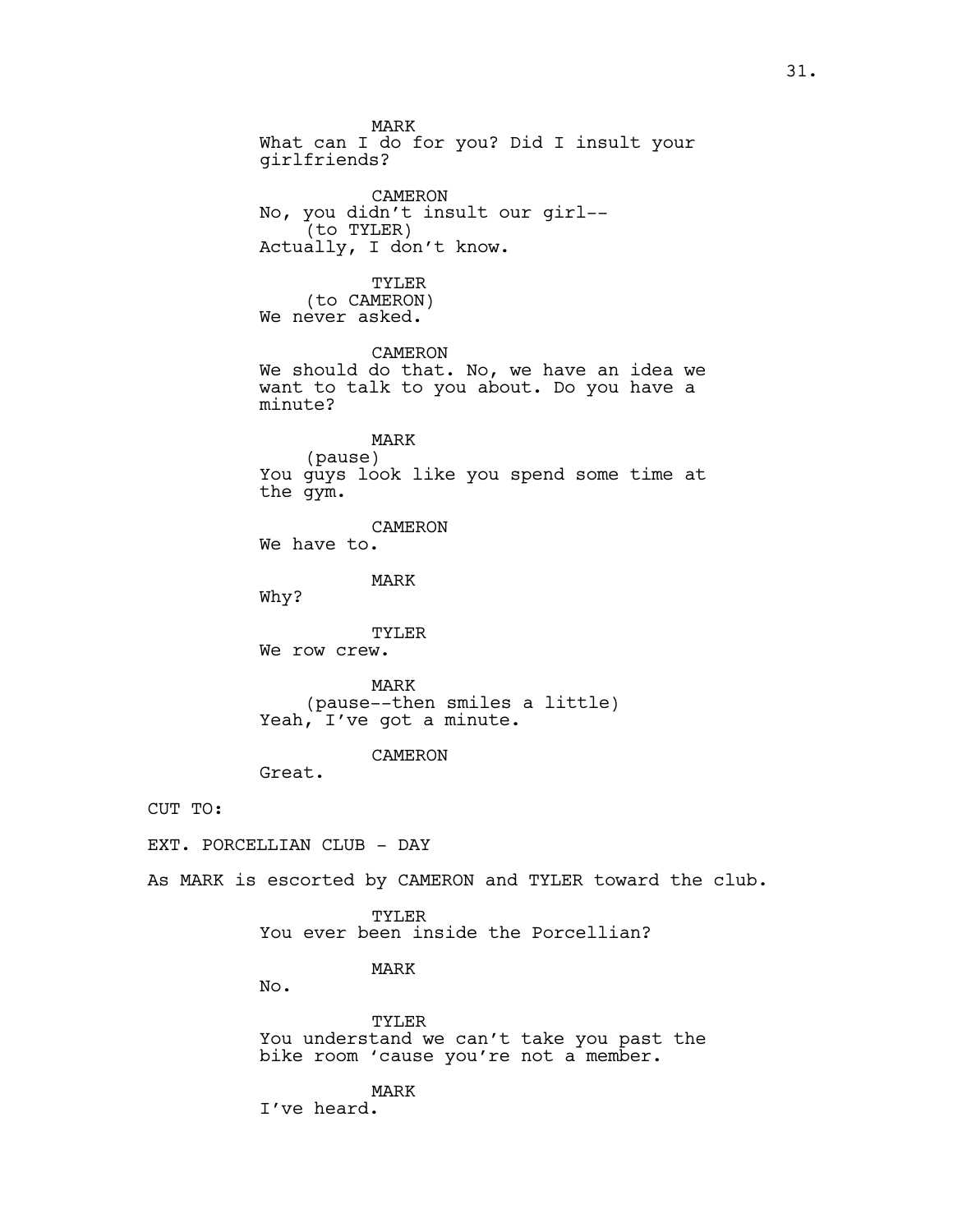INT. PORCELLIAN CLUB - DAY

The most exclusive of all the final clubs. DIVYA is sitting in the main living room with a textbook open as the heavy wooden door opens and the three of them come into the bike room.

> CAMERON Would you like a sandwich or something?

> > MARK

Okay.

CAMERON disappears for a moment.

DIVYA

Mark, right?

MARK is stealing a glance around the room.

MARK

TYLER This is Divya Narendra, our partner.

MARK

Hi.

Yeah.

DIVYA We were really impressed with Facemash and then we checked you out and you also built CourseMatch.

TYLER I don't know CourseMatch.

DIVYA You go online and see what courses your friends are taking. (to MARK) Really smart, man.

MARK is looking at the framed black and white group pictures on the wall of old Porcellian classes. He sees a bra hanging over a lamp.

DIVYA (CONT'D)

Mark?

MARK

Yeah.

DIVYA We were talking about CourseMatch.

MARK It was kind of a no-brainer.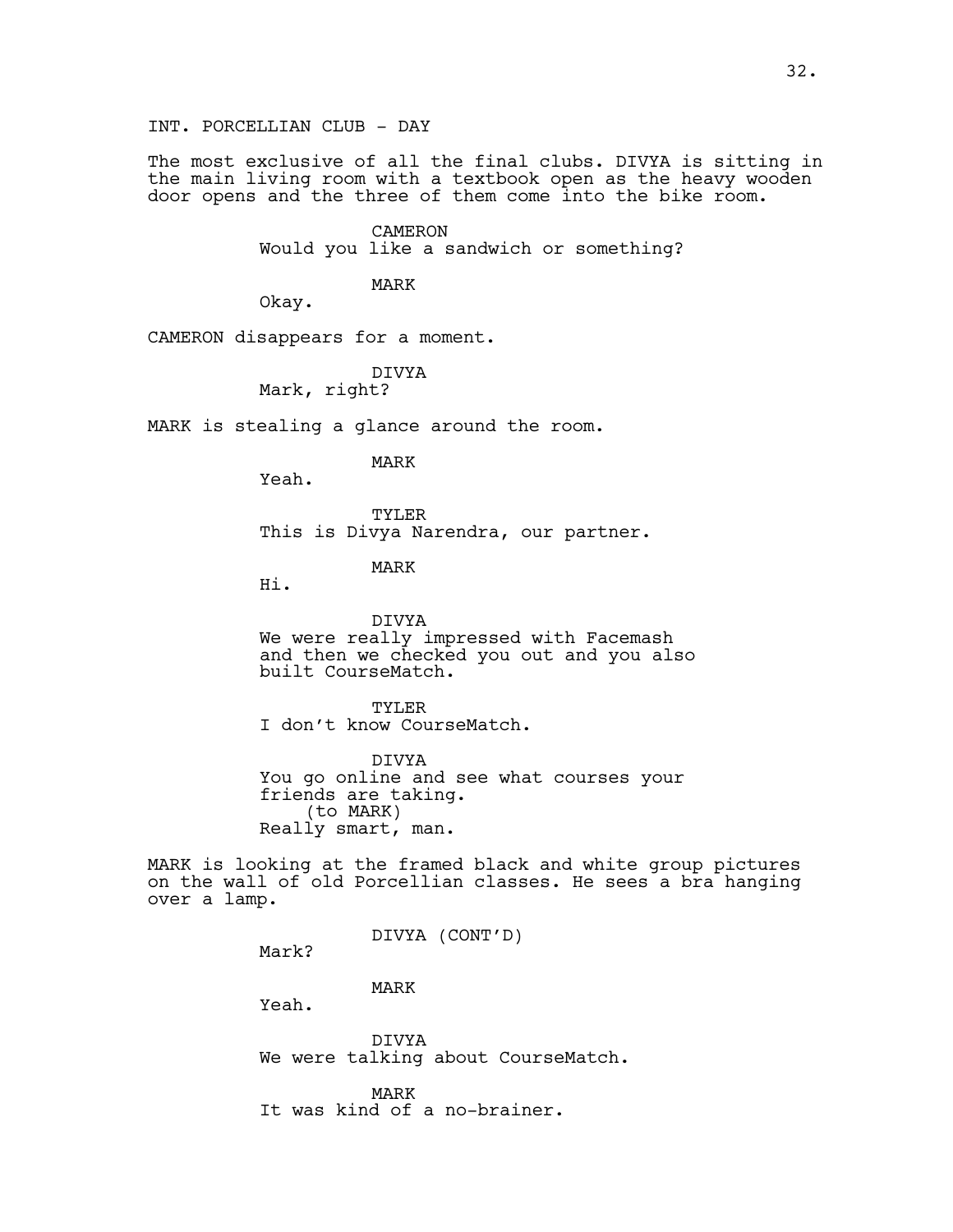CAMERON comes back in with a sandwich wrapped in cellophane. MARK opens it on his lap and eats it uncomfortably. DIVYA And you invented something in high school, right? MARK An app for an MP3 player that recognizes your taste in music. DIVYA Anybody try to buy it? MARK Microsoft. DIVYA How much? MARK I didn't sell it. I uploaded it for free. DIVYA For free? MARK Yeah. DIVYA Why? MARK gives a short shrug that says both "I don't know" and "Fuck you" at the same time. CAMERON Okay, well. We have something that we've been working on for a while, we think it's great. It's called the HarvardConnection. You create your own page. Interests, bio, friends, pics. TYLER And then people can go online, see your bio and request to be your-- MARK Yeah. How's it different from MySpace or Friendster? TYLER Harvard-dot-E-D-U. CAMERON

Harvard.edu. The most prestigious e-mail address in the country.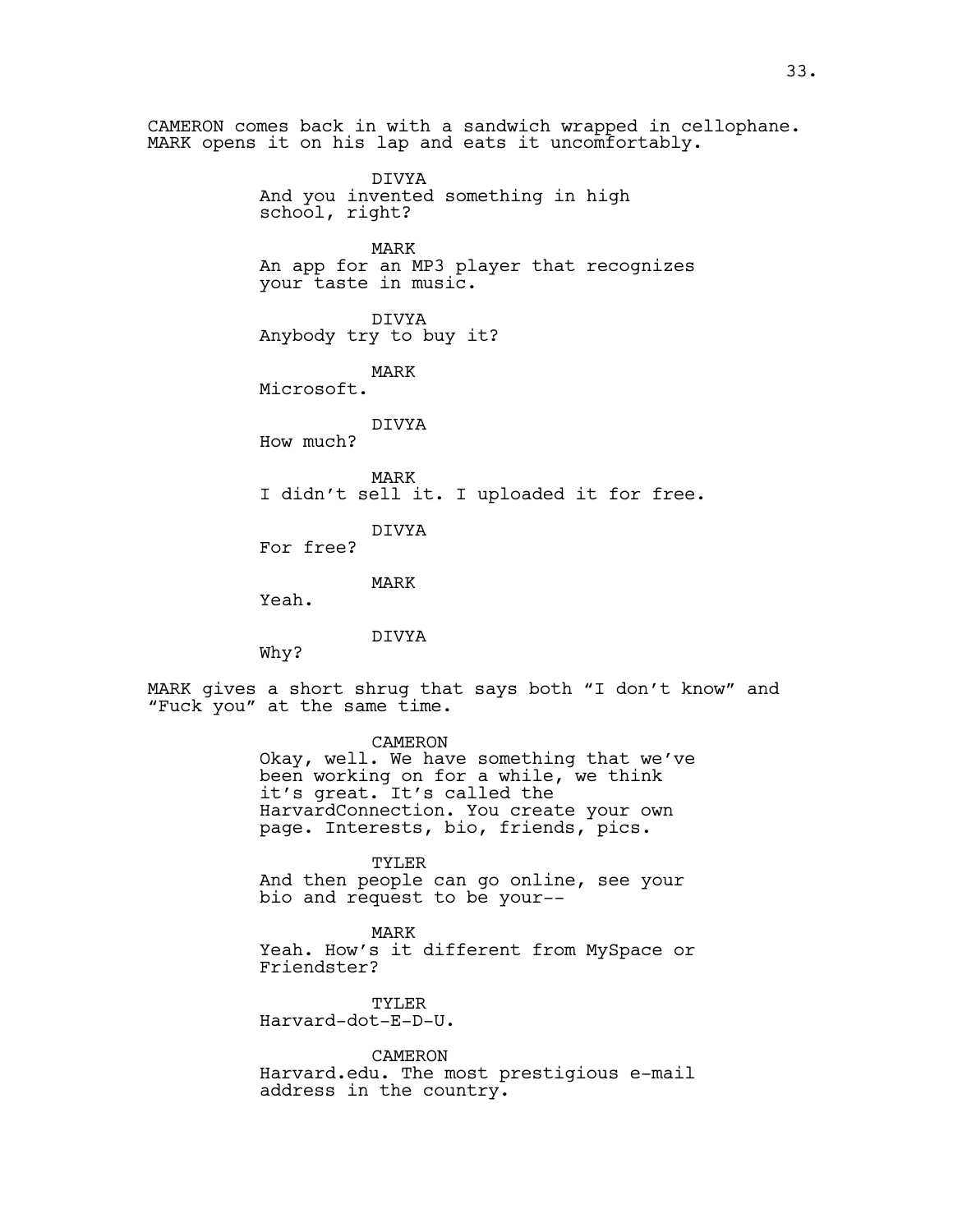TYLER And the whole site's kinda based on the idea that girls--well... CAMERON Not to put anything indelicately. DIVYA Girls wanna get with guys who go to Harvard. CAMERON Divya and my brother don't have trouble putting things indelicately. TYLER The difference between what we're talking about and MySpace or Friendster or any of those other social networking site-- MARK --is exclusivity. (beat) Right? DIVYA Right. TYLER (beat) Yes. CAMERON We'd love fort you to work with us, Mark. I mean, we need a gifted programmer who's creative. TYLER And we know you've taking it in the shins. DIVYA The women's groups are ready to declare a Fatwa and this could help rehabilitate your image. MARK (remembering what Erica said) Wow. You'd do that for me?

DIVYA We'd like to work with you.

CAMERON

Our first programmer graduated and went to work at Google. Our second programmer just got overwhelmed with school work. (MORE)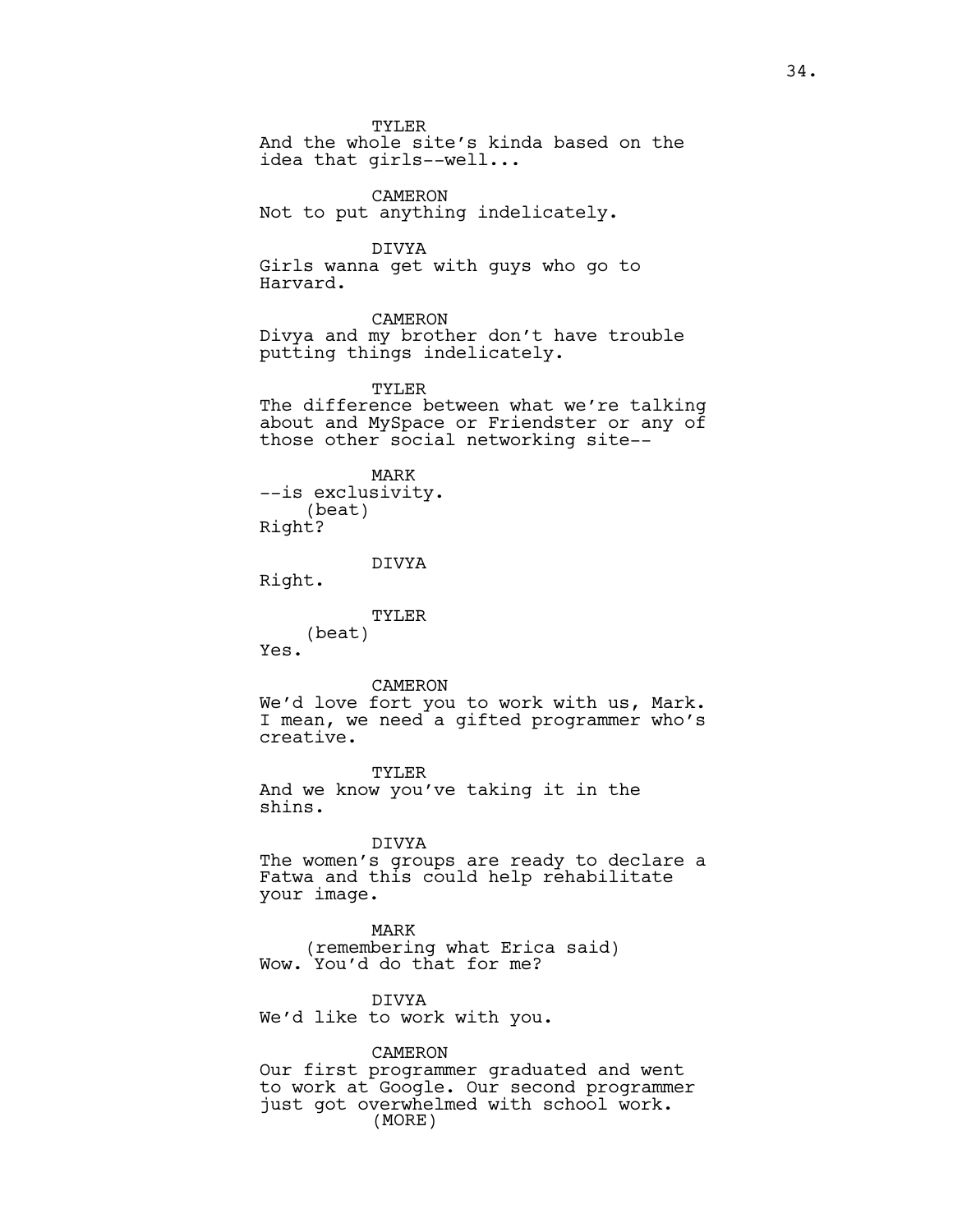We would need you to build the site and write the code and we'll provide--CAMERON (CONT'D)

MARK

I'm in.

CAMERON --the money. What?

MARK

I'm in.

TYLER

Awesome.

CUT TO:

INT. SECOND DEPOSITION ROOM - DAY

The WINKLEVOSSES and DIVYA with GAGE.

GAGE That's what you said?

MARK It was three or four years ago, I don't know what I said.

CUT TO:

INT. FIRST DEPOSITION ROOM - DAY

EDUARDO with GRETCHEN.

GRETCHEN When did you come to Eduardo?

MARK I don't understand that question.

CUT TO:

INT. SECOND DEPOSITION ROOM - DAY

GAGE Do you remember answering in the affirmative?

MARK The affirmative?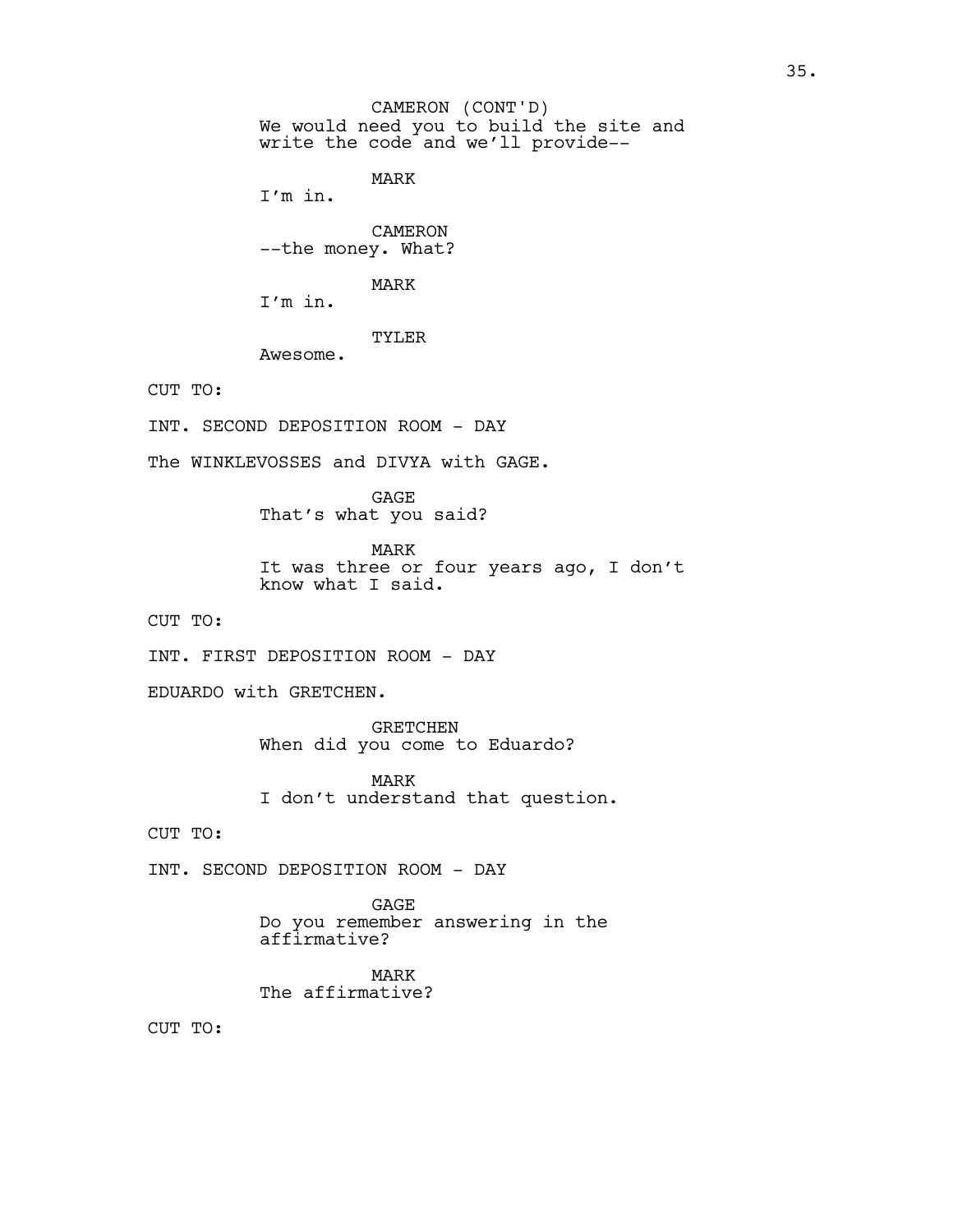GRETCHEN When did you come to Eduardo with the idea for Facebook.

MARK It was called TheFacebook then.

CUT TO:

INT. SECOND DEPOSITION ROOM - DAY

GAGE

This doesn't need to be that difficult.

MARK

I'm currently in the middle of two different lawsuits.

GAGE

Did you answer affirmatively? When Tyler and Cameron Winklevoss and Divya Narendra asked you to build HarvardConnection, did you say yes?

MARK I said I'd help.

CUT TO:

INT. FIRST DEPOSITION ROOM - DAY

GRETCHEN When did you approach Mr. Saverin with the idea for TheFacebook?

MARK I wouldn't say I approached him.

GRETCHEN

Sy?

SY You can answer the question.

MARK At a party at Alpha Epsilon Pi.

GRETCHEN What's that?

MARK The Jewish fraternity. It was Caribbean Night.

CUT TO: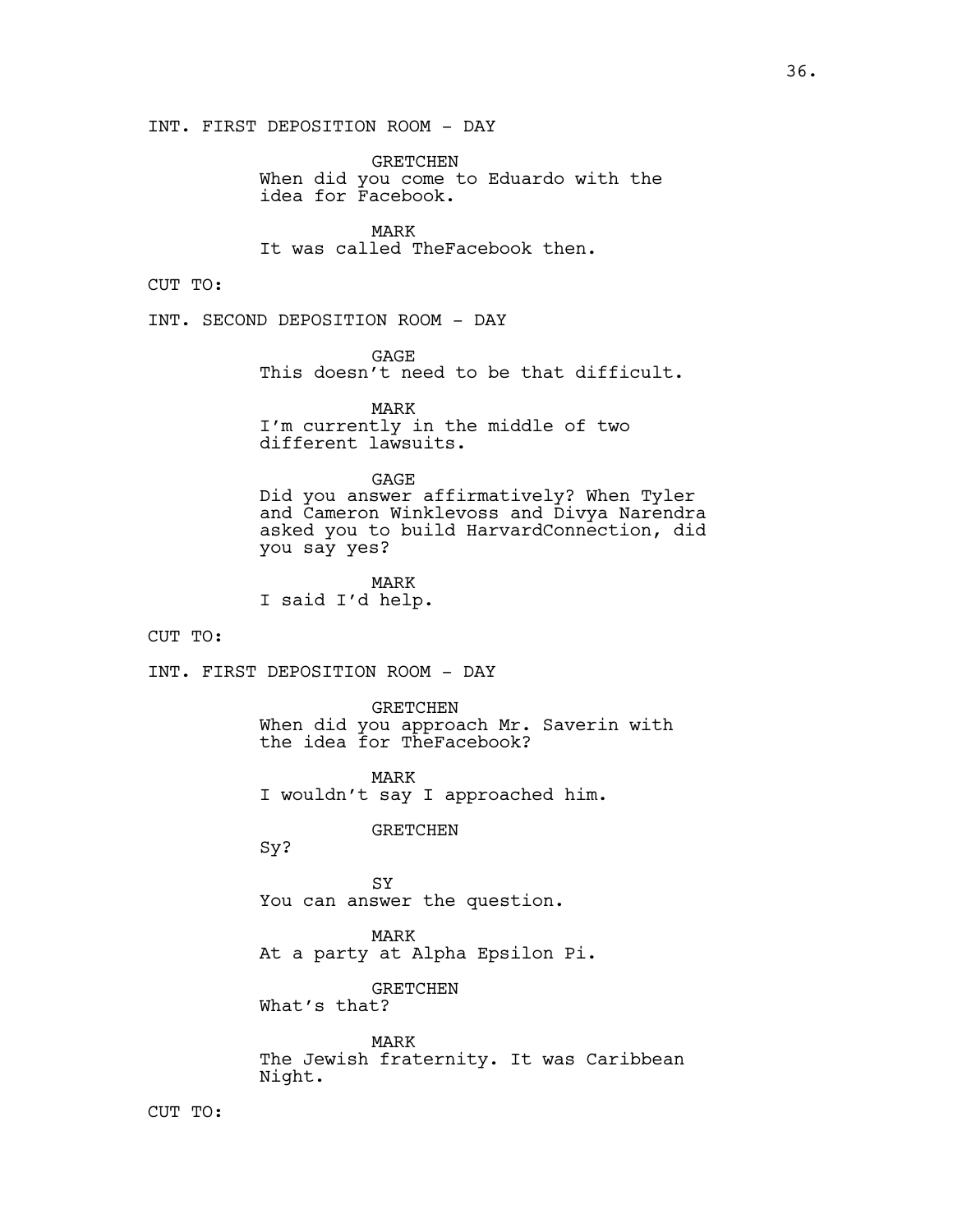#### INT. LARGE MULTI-PURPOSE ROOM - NIGHT

The hall has been converted into "Alpha Epsilon Pi Caribbean Night, 2003" and the party is about as lame as it sounds. What's important is that this couldn't be less like the final club party we saw at the beginning if they were playing Pin the Tail on the Donkey.

Some potted palm trees have been brought in along with a steel drum set. The man playing the steel drum set has a yarmulke bobby pinned to his thinning hair. A table with a punch bowl and assorted cookies is nearby.

EDUARDO, in baggy cargo shorts and a Hawaiian shirt buttoned up to the top, is standing with a few similarly dressed friends, including DUSTIN MOSKOVITZ and CHRIS HUGHES, in the sparsely populated room. On the other side of the room are a few girls--all Asian. One of the girls is wearing a bikini over her clothes. A television monitor has been set up with a DVD running of Niagara Falls.

#### EDUARDO

It's not that guys like me are generally attracted to Asian girls. It's that Asian girls are generally attracted to guys like me.

DUSTIN

I'm developing an algorithm to define the connection between Jewish guys and Asian girls.

EDUARDO I don't think it's that complicated. They're hot, they're smart, they're not Jewish and they can't dance.

#### CHRIS

Mark's here.

They see MARK come in and look around. EDUARDO waves him over...

#### EDUARDO (calling) Mark.

MARK sees EDUARDO and waves him over to where he is. He wants to talk privately.

> EDUARDO (CONT'D) I'll be right back.

EDUARDO joins MARK in the back of the room and they take up a spot next to a bay window that's covered on the outside with ice.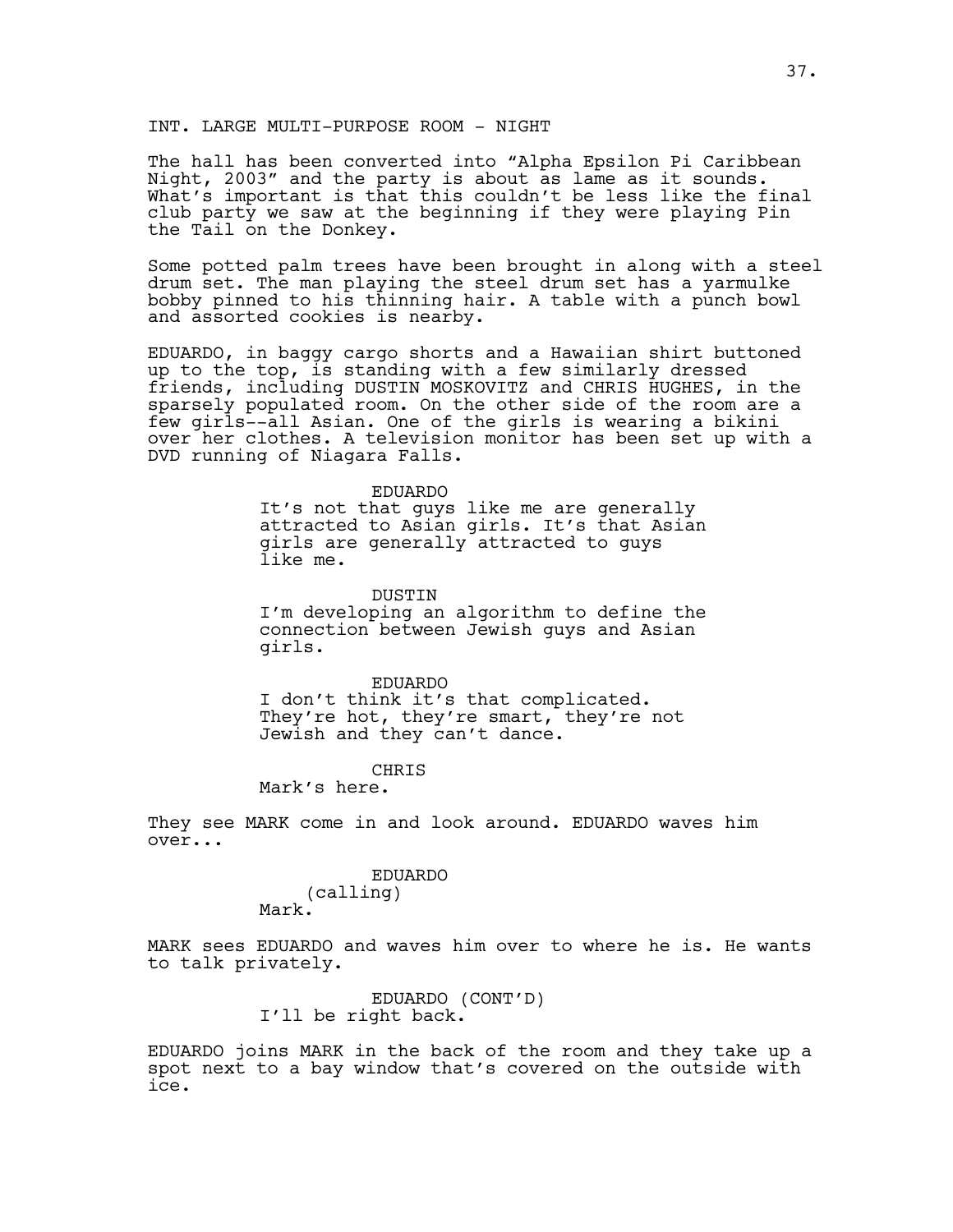MARK

I think I've come up with something.

EDUARDO Hang on, I've gotta tell you something you're not going to believe.

## MARK

What?

EDUARDO I got punched by the Phoenix.

#### MARK

(beat) Are you kidding?

#### EDUARDO

No. I mean it's just the first of the four step process but they slipped the invitation under my door tonight. I go to the first punch party tomorrow and if they like me--

MARK You got punched by the Phoenix.

## EDUARDO

(pause) It was, you know...it was probably just a diversity thing. It was just a diversity thing. I'll just ride that horse until- what did you want to talk to me about? (pause) Mark?

## MARK

Yeah.

EDUARDO You said you've come up with something.

It seems like MARK's just made a small decision in his head.

## MARK

(pause) Yeah. I think I've come up with something. Come outside.

# EDUARDO

It's 20 degrees outside.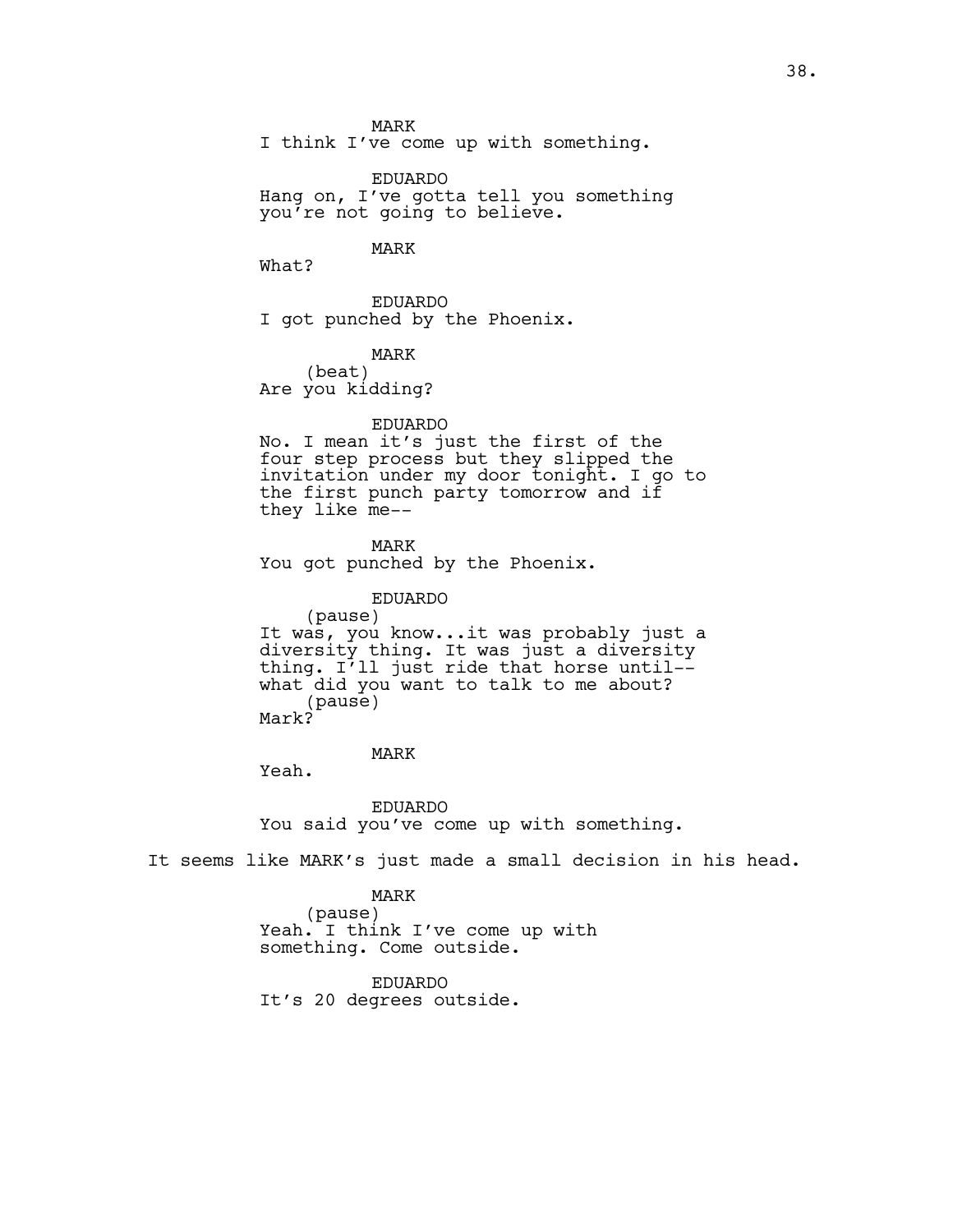MARK

I can't stare at that loop of Niagara Falls which has nothing to do with the Caribbean.

CUT TO:

EXT. QUAD - NIGHT

MARK and EDUARDO come outside and are immediately met by the freezing cold air.

> MARK People came to Facemash in a stampede, right?

> > EDUARDO

Yeah.

MARK It wasn't because they saw pictures of hot girls. You can go anywhere on the internet and see pictures of hot girls.

# EDUARDO

Yeah.

#### MARK

It was because they saw pictures of girls that they knew. People want to go on the internet and check out their friends. Why not build a website that offers that? Friends, pictures, profiles, whatever you can...visit, browse around, maybe it's somebody you just met at a party. I'm not talking about a dating site. I'm talking about taking the entire social experience of college and putting it online.

EDUARDO I can't feel my legs.

MARK I know, I'm totally psyched about this, too. But Wardo--

CUT TO:

INT. FIRST DEPOSITION ROOM - DAY

EDUARDO "It would be exclusive".

CUT BACK TO: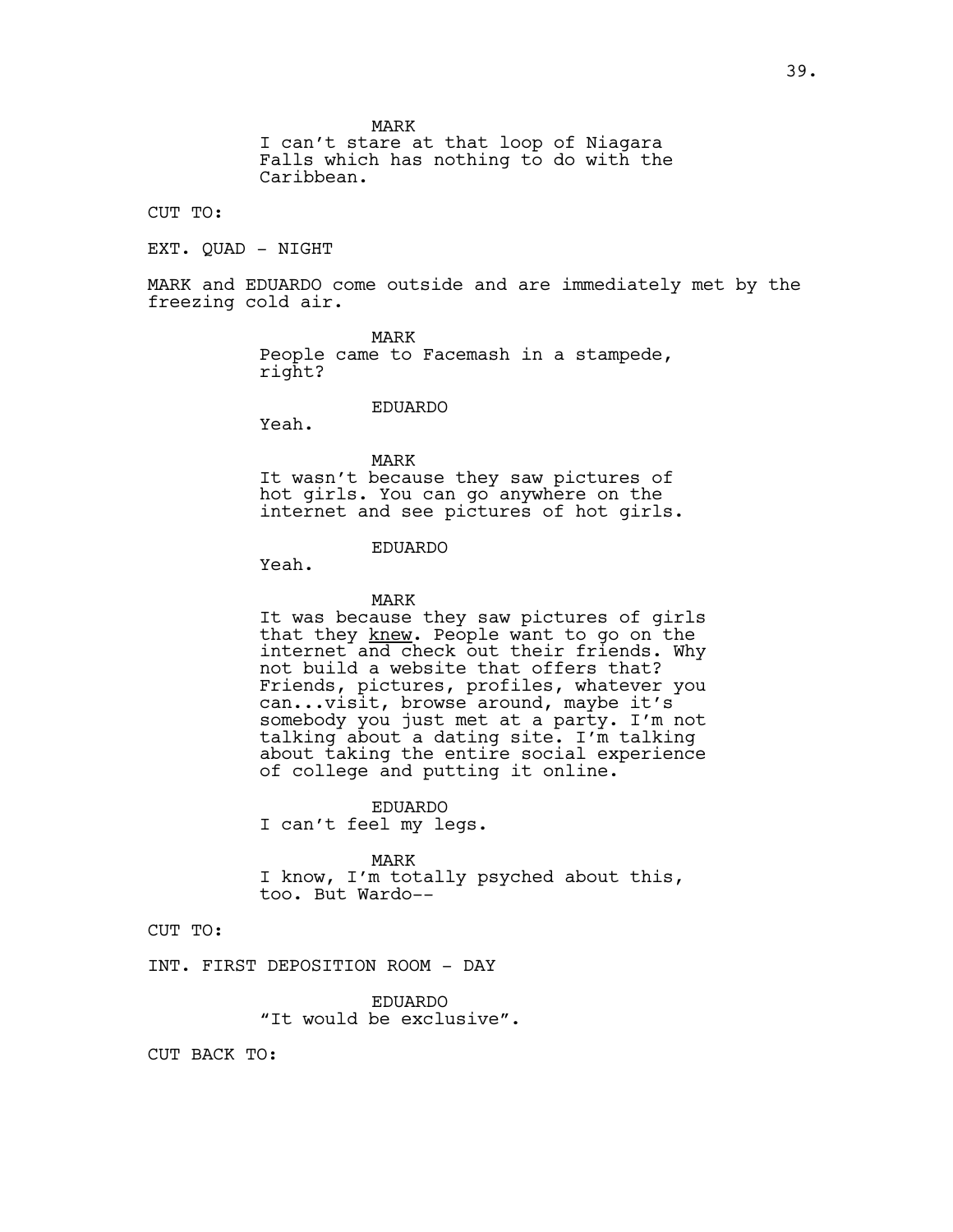MARK

You'd have to know the people on the site to get past your own page. Like getting punched.

EDUARDO That's good, that's new.

MARK Wardo, it's like a Final Club except we're the president.

CUT TO:

INT. FIRST DEPOSITION ROOM - DAY

#### EDUARDO

I told him I thought it sounded great. It was a great idea. There was nothing to hack, people were going to provide their own pictures, their own information. And people had the ability to invite--or not invite--their friends to join. See, in a world where social structure was everything, that was the thing. (beat) It was a big project and he was going to have to write tens of thousands of lines of code so I wondered why he was coming to me and not his roommates. Dustin Moskovitz and Chris Hughes they were programmers.

CUT TO:

EXT. QUAD - NIGHT

MARK We're gonna need a little start-up cash to rent the servers and get it online.

CUT TO:

INT. FIRST DEPOSITION ROOM - NIGHT

EDUARDO That was why.

GRETCHEN Did he offer terms?

CUT TO: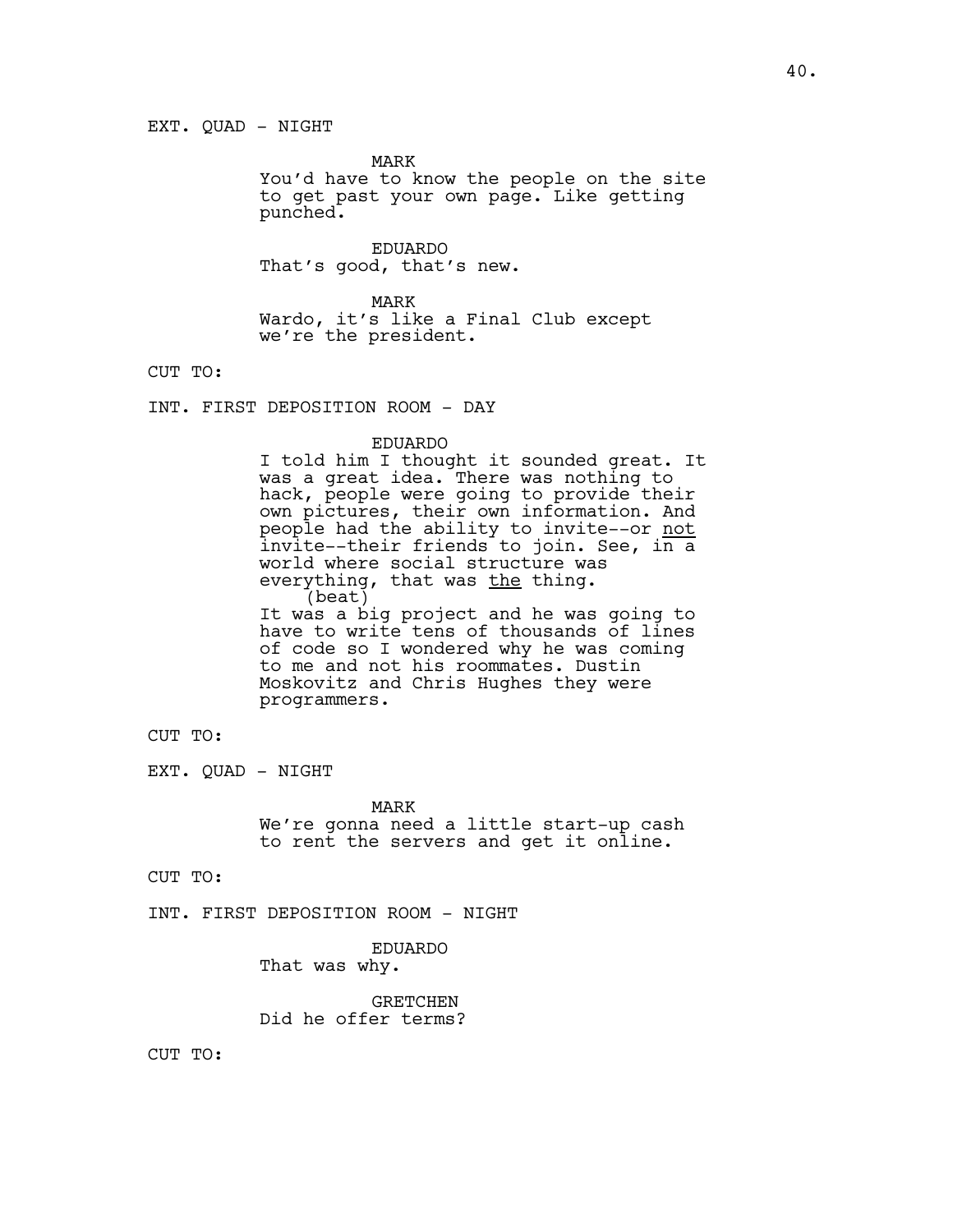MARK We'll split it 70-30. 70 for me 30 for you for putting up the thousand dollars and handling for everything on the business end. You're CFO.

## CUT TO:

INT. FIRST DEPOSITION ROOM - DAY

GRETCHEN And you said?

EDUARDO I said "Let's do it".

GRETCHEN Okay. Did he add anything else?

# EDUARDO

Yes.

# CUT TO:

EXT. QUAD - NIGHT

MARK It probably was a diversity thing but so  $what2$ 

## CUT TO:

INT. FIRST DEPOSITION ROOM - DAY

GRETCHEN Why do you think he said that?

SY Gretchen, excuse me for interrupting but whose discovery is this?

GRETCHEN Sy, if you'll let me continue with my line of questioning--

SY What are you suggesting?

# MARK

They're suggesting I was jealous of Eduardo for getting punched by the Phoenix and began a plan to screw him out of a company I hadn't even invented yet.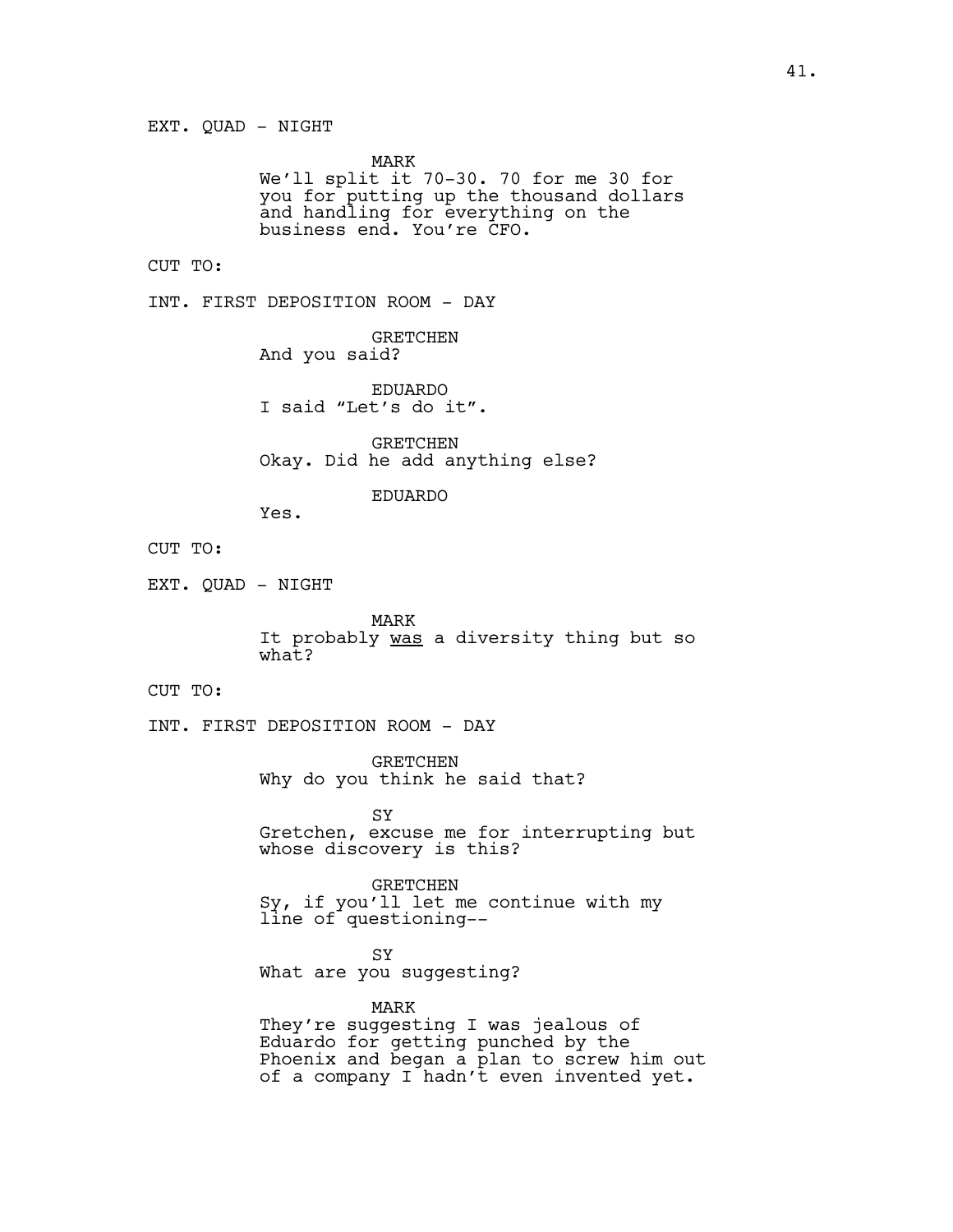GRETCHEN

Were you?

SY Gretchen--

MARK Jealous of Eduardo?

SY Stop typing, we're off the record.

MARK

Ma'am, I know you've done your homework and so you know that money isn't a big part of my life, but at the moment I could buy Mount Auburn Street, take the Phoenix Club and turn it into my ping pong room.

CUT TO:

EXT. QUAD - NIGHT

EDUARDO's walking away and calls back to MARK--

EDUARDO (calling) I'll let you know how the party is.

We stay on MARK for a moment longer, his wheels turning, before we

CUT TO:

INT. SECOND DEPOSITION ROOM - DAY

EDUARDO's in different clothes and being questioned by GAGE.

GAGE We recognize that you're a plaintiff in one suit involving Facebook and a witness in another.

EDUARDO

Yes sir.

GAGE At any time in the weeks prior to Mark's telling you his idea, did he mention Tyler Winklevoss, Cameron Winklevoss, Divya Narendra or HarvardConnection?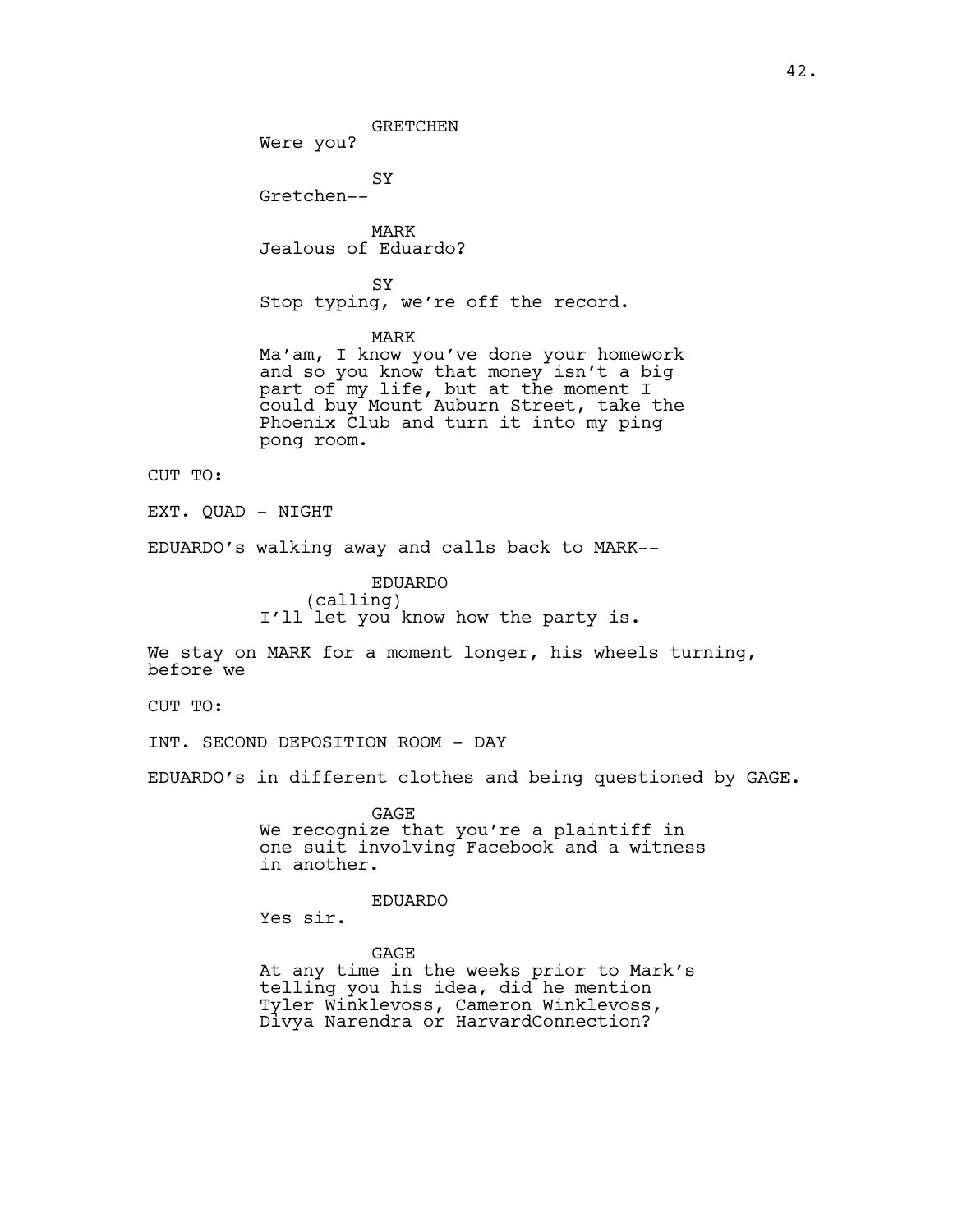#### EDUARDO

Yes. He said they'd asked him to work on their site but that he'd looked at what they had and decided it wasn't worth his time. He said even his most pathetic friends knew more about getting people interested in a website than these guys.

GAGE

"These guys" meaning my clients.

#### EDUARDO

Yes. He resented--Mark resented that they- your clients, thought he needed to rehabilitate his image after Facemash but Mark didn't want to rehabilitate anything. With Facemash he'd hacked into the Harvard computers, he'd thumbed his nose at the Ad Board, he'd gotten a lot of notoriety. Facemash did exactly what he wanted it to do.

MARK kind of nods a little to himself.

It should be noted that these depositions have an extra element of discomfort as everything is being said within a few feet of the people being talked about.

GAGE

Were you aware that while Mr. Zuckerberg was building TheFacebook he was also communicating with the plaintiffs?

EDUARDO Not at the time I wasn't, but it really didn't have much to do with the Winklevoss's dating--

TYLER You weren't there!

GAGE

Ty.

(to EDUARDO) Were you aware that while Mr. Zuckerberg was building TheFacebook, he was leading the plaintiffs to believe he was building Harvard Connection?

SY

You're offering a conclusion not found in evidence.

GAGE We're about to find it in evidence.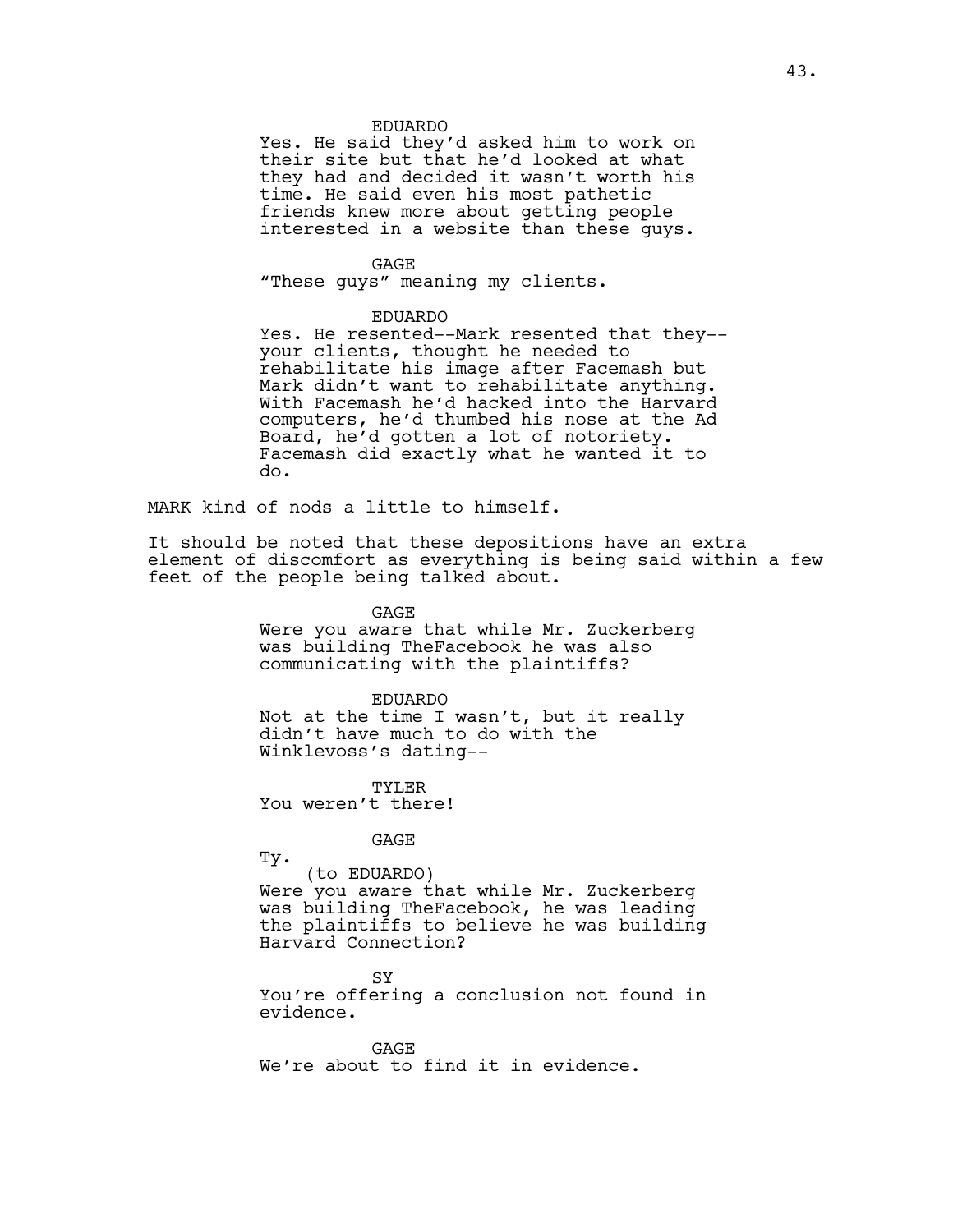MUSIC kicks in that will tie this next section together as we

CUT TO:

INT. MARK'S DORM ROOM - NIGHT

Two printouts of web pages are taped to a white board-- "Friendster" and "MySpace". Under the two pages, MARK draws a third page and titles it "NewCo".

CUT TO:

INT. SECOND DEPOSITION ROOM - DAY

**GAGE** (reading) From Mark Zuckerberg to Tyler Winklevoss. November 30, 2003. "I read over all the stuff you sent me re Harvard Connection and it seems like it shouldn't take too long to implement, so we can talk about it after I get all the basic functionality up tomorrow night."

CUT TO:

INT. MARK'S DORM ROOM - NIGHT

The whiteboard is filled with diagrams now--login page, profile page, create account...We move over to see MARK at his computer. He opens the Emacs program and then Firefox, hits a few keys and the diagram on the whiteboard comes to life on his computer as we

CUT TO:

INT. SECOND DEPOSITION ROOM - DAY

GAGE From Mark Zuckerberg to Cameron Winklevoss. December 1, 2003. "Sorry I was unreachable tonight. I just got about three of your missed calls. I was working on a problem set for my systems class."

CAMERON and TYLER are looking blankly at MARK who's giving them a casual "I'm not scared of you" look and we

CUT TO:

INT. PHOENIX HOUSE - NIGHT

The MUSIC CONTINUES as EDUARDO and other prospective new members, all wearing tuxedos, are lined up in four rows.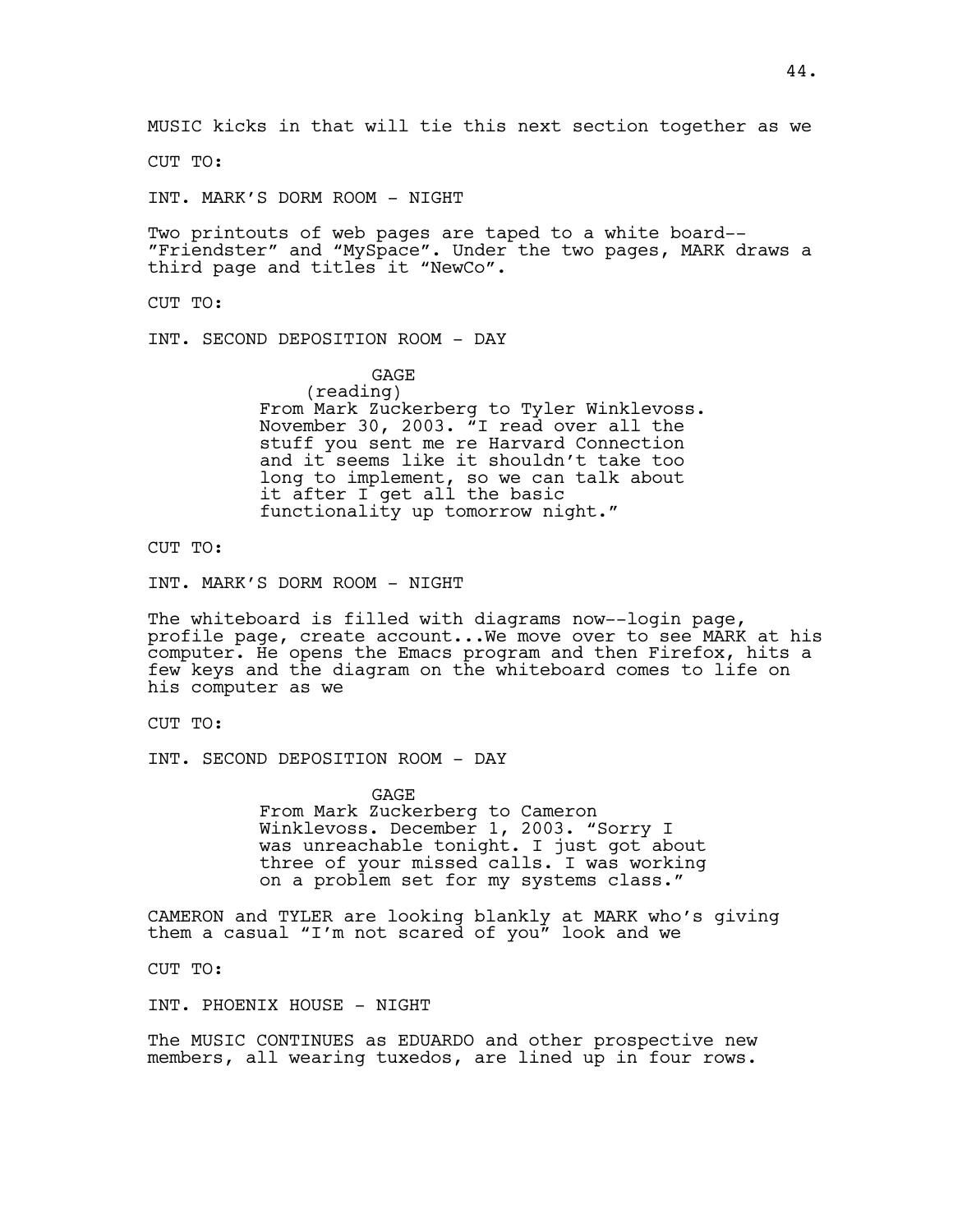CUT TO:

INT. CLASSROOM - DAY

It's an Art History class and as we run past the rows of STUDENTS we see that they all have the same painting up on their laptops as the PROFESSOR gives his lecture. When we get to MARK's laptop we see that he's writing code and we

CUT TO:

INT. SECOND DEPOSITION ROOM - DAY

GAGE From Mark Zuckerberg to Cameron and Tyler Winklevoss. December 10, 2003. "This week has been pretty busy thus far with classes and work so I think it's probably best to postpone the meeting."

CUT TO:

INT. CAMERON AND TYLER'S DORM ROOM - NIGHT

CAMERON, TYLER and DIVYA are reading the e-mail.

DIVYA (reading) "I'm also really busy tomorrow." (beat) Anybody else feel like there's something up with this guy?

CAMERON Tell him okay but we've gotta make sure that we meet up before we all go off for break.

CUT TO:

INT. EDUARDO'S DORM ROOM - NIGHT

EDUARDO's at his desk on the phone when an envelope that says "Phoenix" is slipped under his door. He turns and looks to see it...

CUT TO:

INT. MARK'S DORM ROOM - NIGHT

Every available wall space is covered with a diagram or a printout. EDUARDO comes in with the envelope.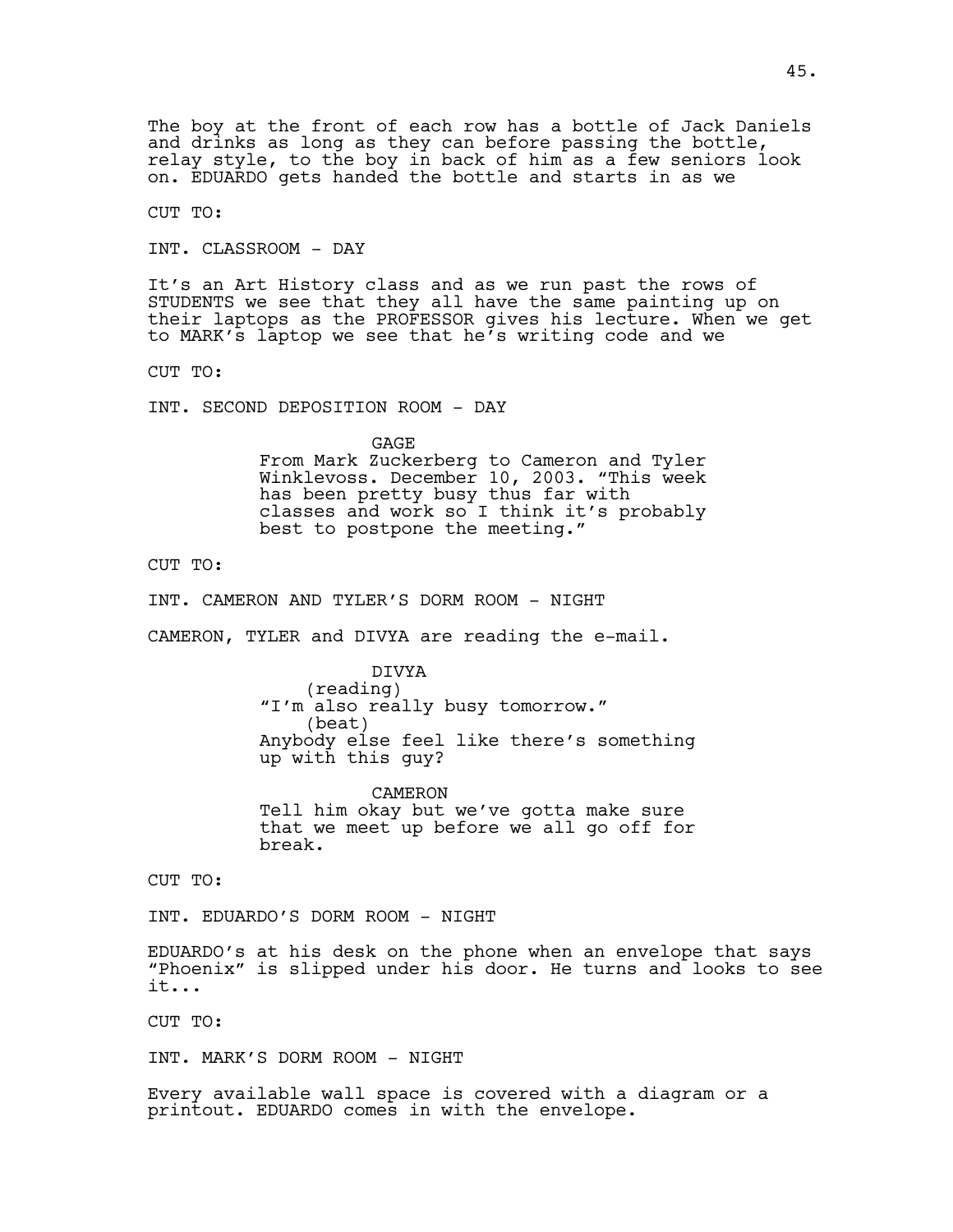EDUARDO

MARK I need a dedicated Linux box running Apache with a mySQL backend. It's gonna

cost a little more money.

EDUARDO How much more?

MARK Two-hundred more.

EDUARDO Do we need it?

MARK Gotta handle the traffic.

EDUARDO

Do it.

Mark--

MARK

I already did.

EDUARDO Hey, guess what? (shows MARK the envelope) I made the second cut.

MARK

Good job. You should be proud of that right there, don't worry if you don't make it any further.

EDUARDO I'll get outa here.

CUT TO:

INT. SECOND DEPOSITION ROOM - DAY

The MUSIC CONTINUES--

GAGE (reading) From Mark Zuckerberg to Tyler and Cameron Winklevoss and Divya Narendra. December 15, 2003. "I have a cs problem set that I'm just getting started with and it should be about 15 hours of coding so I'll be busy tomorrow night."

CUT TO: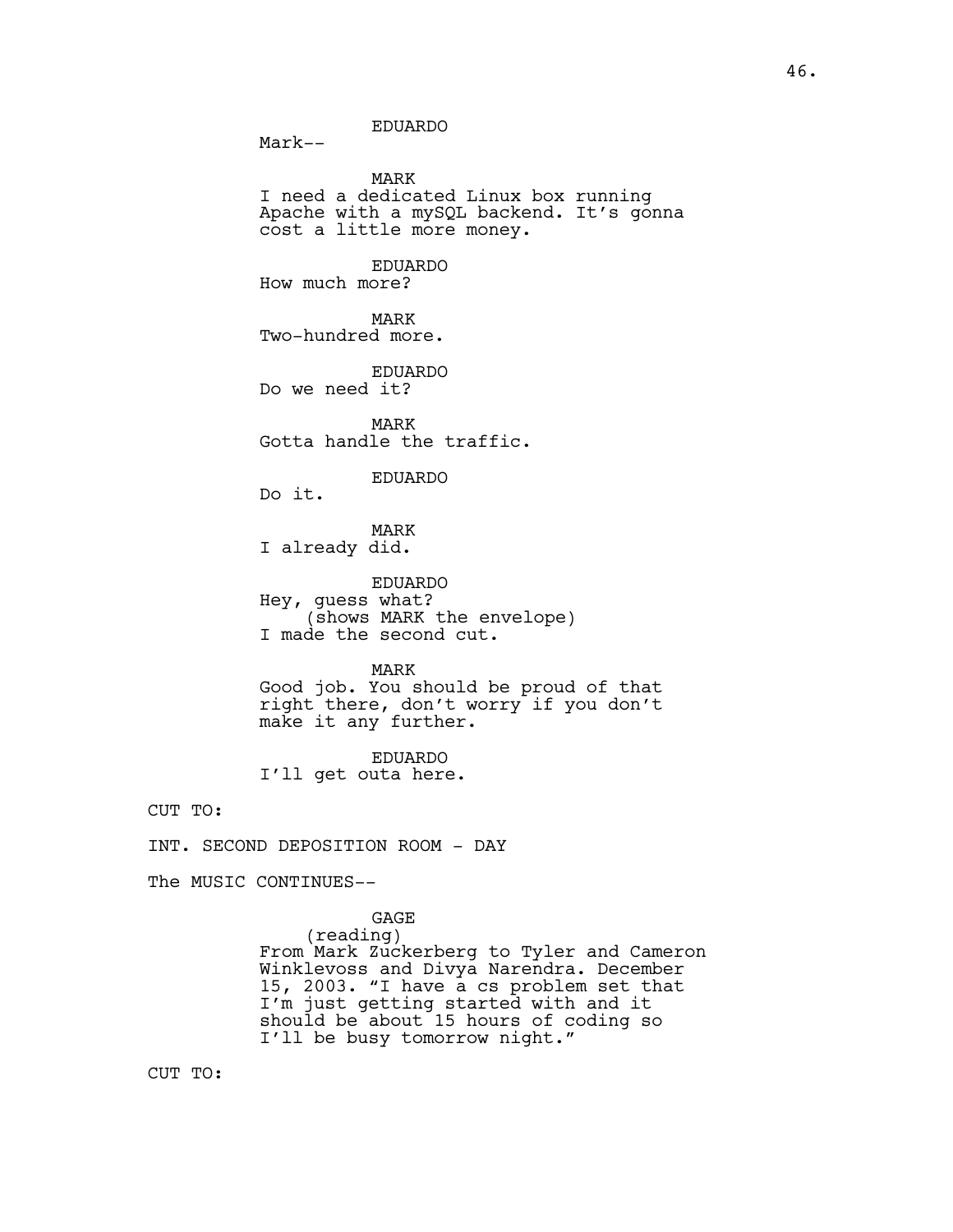INT. PFORZHEIMER DINING HALL - NIGHT

DIVYA (reading) "I won't really be free to meet until next Wednesday afternoon."

CAMERON and TYLER give each other a look--"Is this guy flaking out?"

CUT TO:

INT. SECOND DEPOSITION ROOM - DAY

GAGE (reading) "...have to cancel Wednesday afternoon. I've basically been in the lab this whole time and also..."

CUT TO:

INT. HAMBURGER JOINT - NIGHT

DIVYA's reading off his blackberry to TYLER and CAMERON--

DIVYA (reading) "Won't be able to do Saturday as I have to meet up with my parents to..."

CUT TO:

EXT. HARVARD YARD - NIGHT

The MUSIC CONTINUES--

It's snowing and cold as hell. EDUARDO's now with a smaller group of prospective members, most of whom are in their underwear with a couple of them wearing pants. They're all blue and shivering. They're gathered around a statue of John Harvard as a senior announces--

> SENIOR As the plaque reads, this is John Harvard, founder of Harvard University in 1638. It's also called The Statue of Three Lies. What are the three lies, Mr. Dowd? (beat) Mr. Dowd. SOPHOMORE The three lies-- (beat) The first-- (MORE)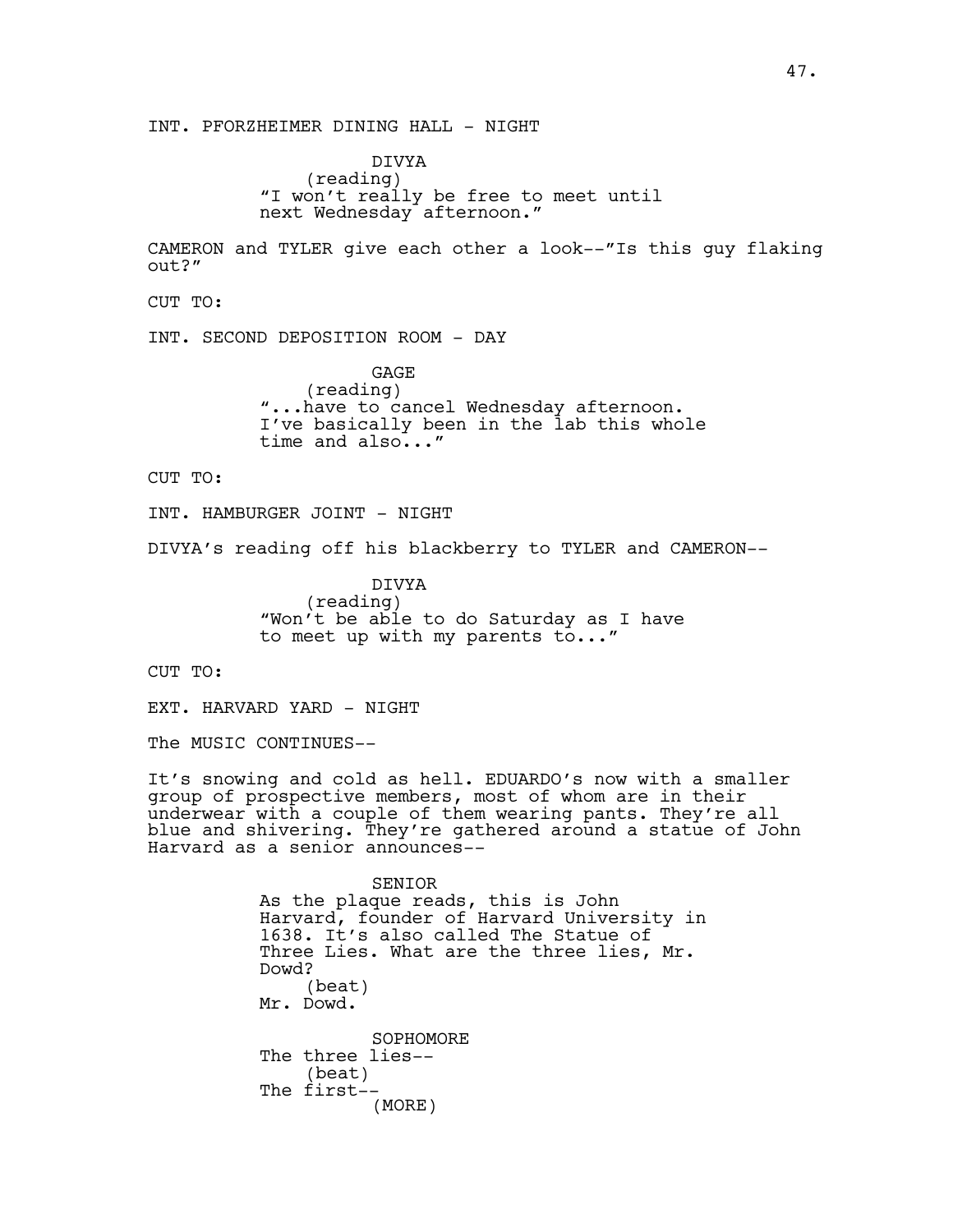(beat) Shit! SENIOR Take your pants off. EDUARDO I know. SENIOR Mr. Saverin. EDUARDO 1) Harvard was founded in 1636, not 1638. 2) Harvard wasn't founded by John Harvard and 3) That's not John Harvard. SENIOR Who is it? EDUARDO A friend of the sculptor, Daniel Chester. SENIOR SOPHOMORE (CONT'D)

Keep your jacket on.

And as another kid simply falls to his hands and knees and throws up, we

CUT TO:

INT. SECOND DEPOSITION ROOM - DAY

GAGE 39 days after Mr. Zuckerberg's initial meeting with my clients and he still hadn't completed work on HarvardConnection. But on January 11,  $2004--$ 

CUT TO:

INT. MARK'S DORM ROOM - DAY

A website called Network Solutions is up on Mark's screen. He hits a couple of keys and waits intently.

Then the computer shows him what he wanted to see--

*www.theFacebook.com--DOMAIN NAME REGISTERED*

GAGE (V.O.) Mr. Zuckerberg registered the domain name theFacebook via network solutions.

CUT TO: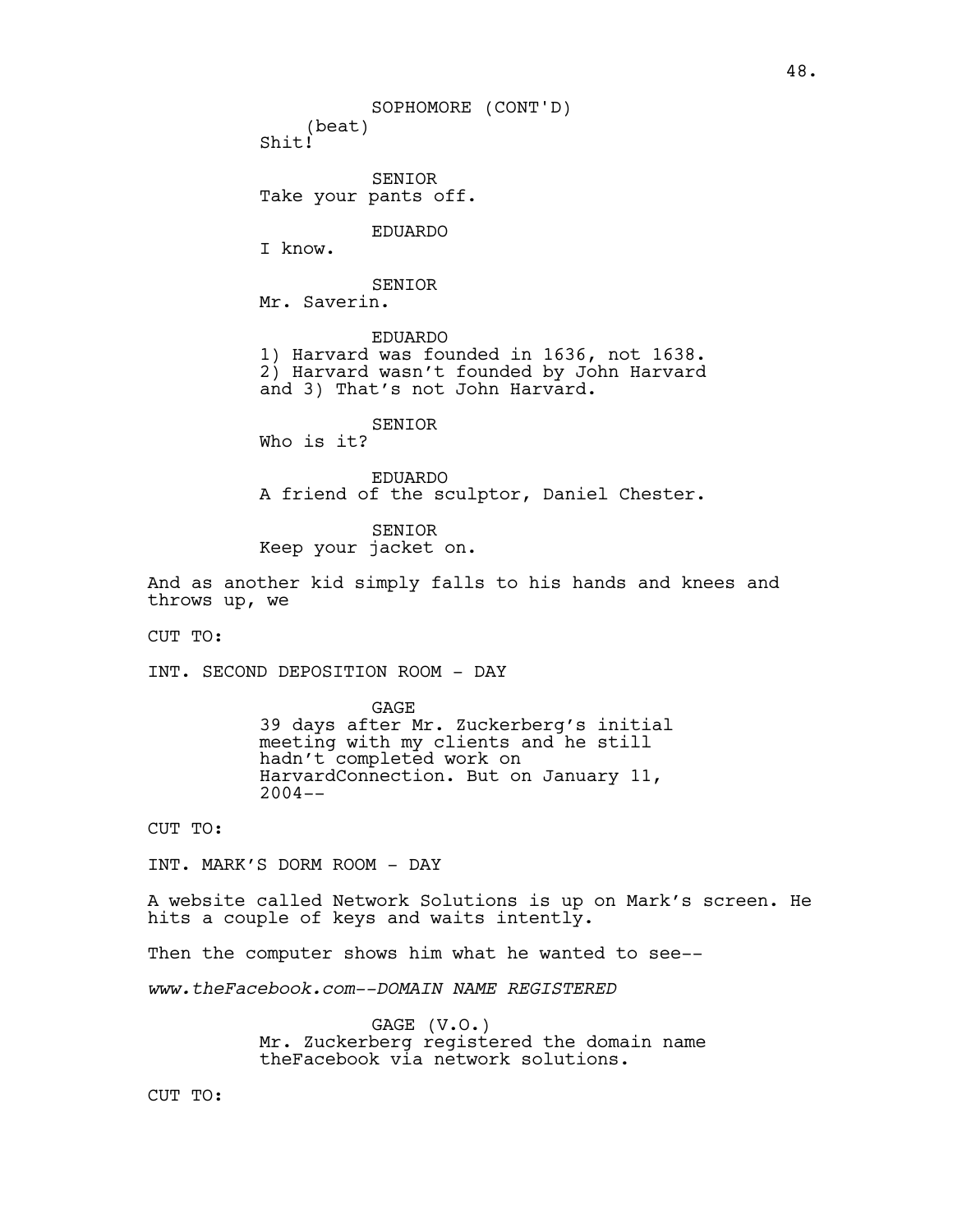INT. SECOND DEPOSITION ROOM - DAY

GAGE To the best of your knowledge, had he even begun work on HarvardConnection?

EDUARDO Not to my knowledge, no.

CUT TO:

INT. PORCELLIAN - NIGHT

CAMERON's looking at his e-mail.

CAMERON What in the world is this? (reading) "Hey Cameron. I'm still a little skeptical that we have enough functionality in the site to really draw the attention and gain the critical mass necessary to get a site like this to run. We'll speak soon."

## CUT TO:

INT. SECOND DEPOSITION ROOM - DAY

GAGE This is the first time he mentioned any problem?

#### DIVYA

Yes it was.

GAGE You'd sent 36 e-mails to Mr. Zuckerberg and received 16 return e-mails and this was the first time he indicated he was not happy.

DIVYA That's correct. He had 42 days to study our system and get out ahead on--

MARK Do you see any of your code on Facebook?

GAGE (help me) Sy, could you--

SY (calming him) Mark--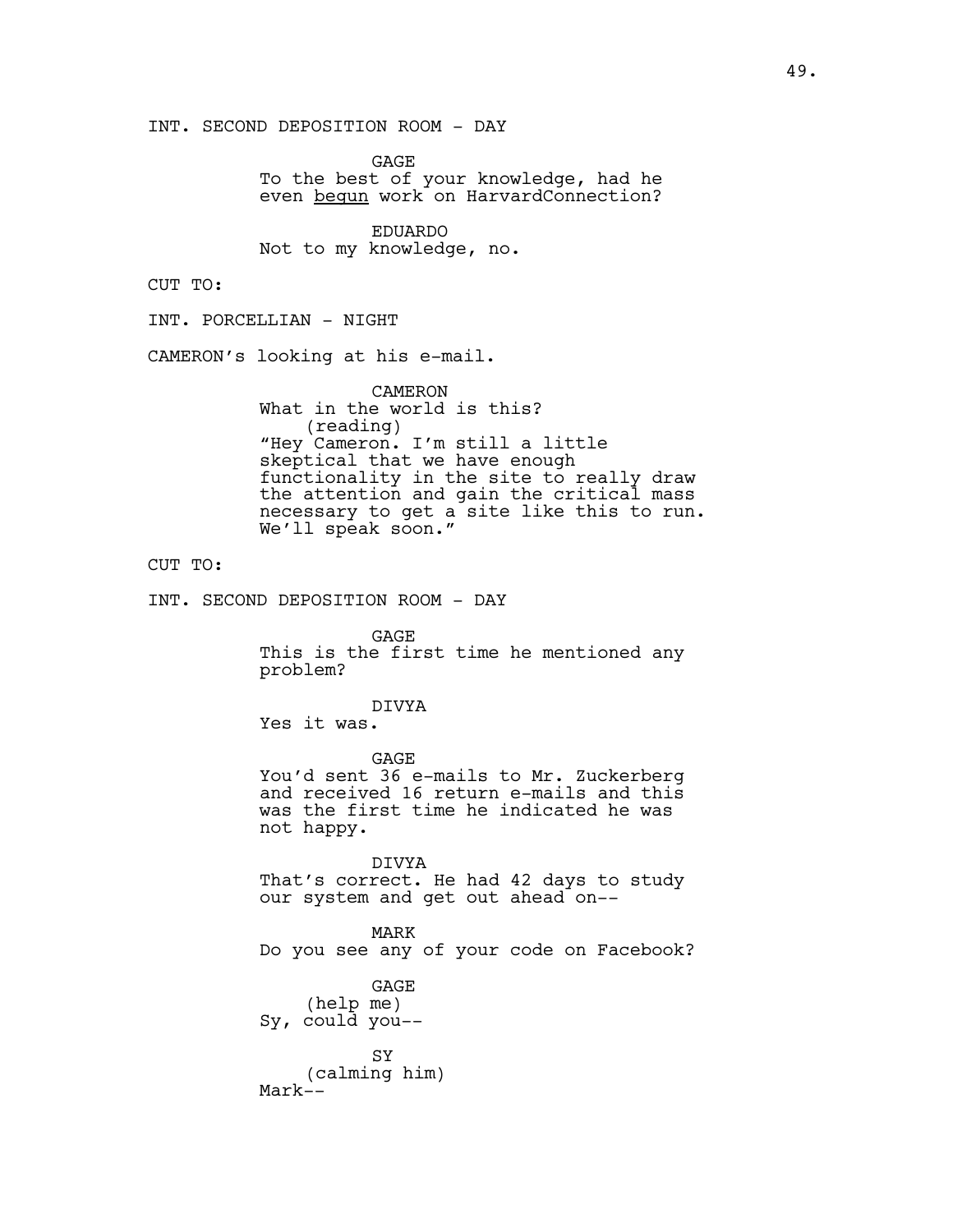MARK Did I use any of your code?

**SY** 

DIVYA *You stole our whole goddam idea!*

Fellas.

MARK Match-dot-com for Harvard guys?

**GAGE** Can I continue with my deposition?

MARK

You know you really don't need a forensic team to get to the bottom of this. If you guys were the inventors of Facebook you'd have invented Facebook.

DIVYA I can't wait to stand over your shoulder and watch you write us a check.

MARK

No shit?

SY (to GAGE) Let's continue.

DIVYA's still staring at MARK, who just smiles a little as he looks down.

> **GAGE** (beat) February 4th, 2004--

CUT TO:

INT. COMPUTER SCIENCE LAB - DAY

MARK is working at a station. We can see through the windows that it's a frigid, snowy February day in Cambridge but MARK's in his hoodie and cargo shorts nonetheless. It looks like he hasn't slept in days. On his monitor we can see that he's working on the profile page for theFacebook.

DUSTIN MOSKOVITZ steps up to him quietly.

DUSTIN Mark? (pause) Mark.

MARK turns his head and looks at him...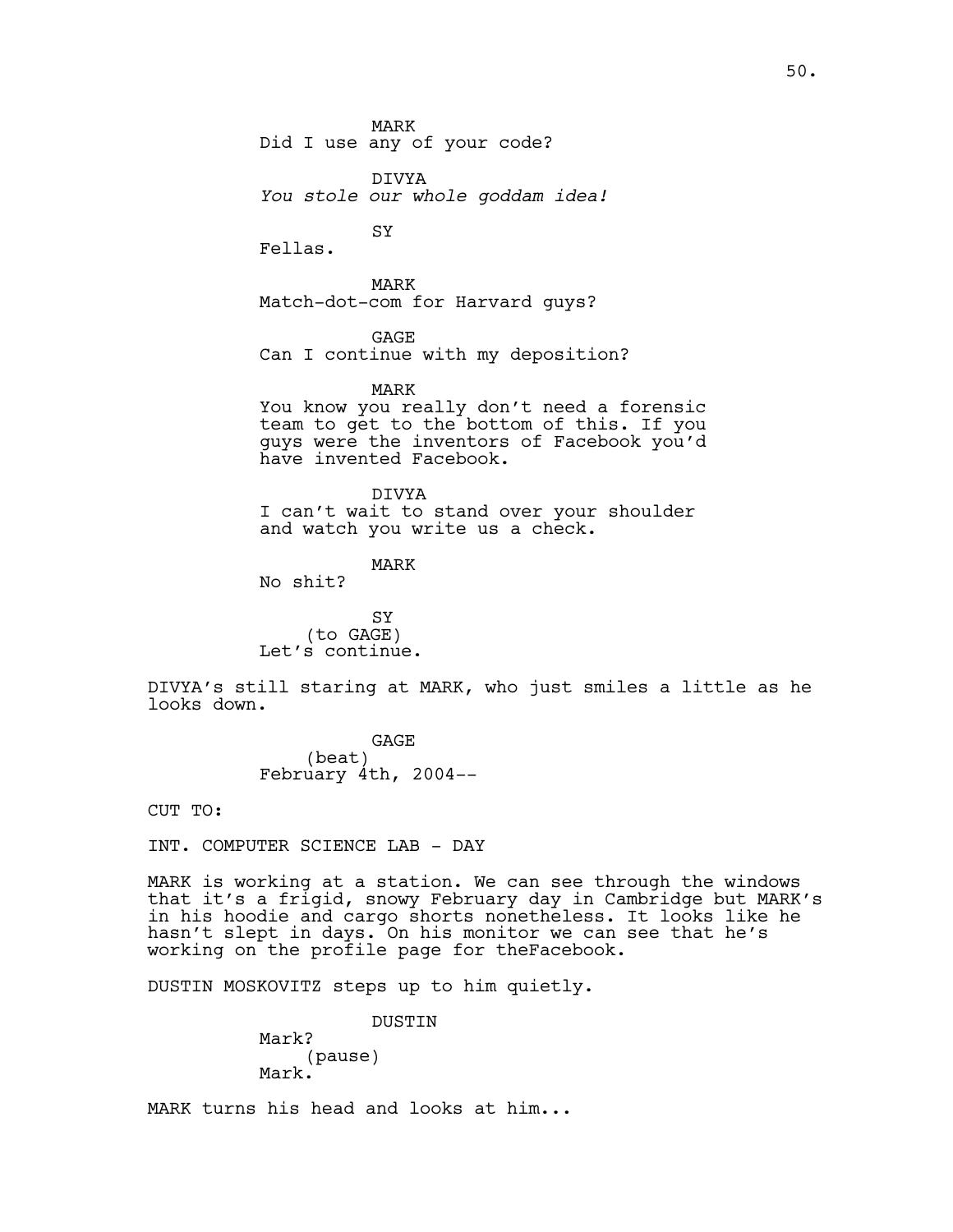DUSTIN (CONT'D) (quietly) There's a girl in your art history class. Her name is Stephanie Attis. Do you happen to know if she has a boyfriend?

MARK just keeps looking at him--barely even blinking--"Why am I being interrupted?"

> DUSTIN (CONT'D) (beat) Have you ever seen her with anyone? (beat) And if not, do you happen to know if she's looking to go out with anyone?

MARK (pause) Dustin. People don't walk around with a sign on them that says--

And MARK stops short right there. Because in his head, he's just discovered the cure for cancer.

> DUSTIN (pause) Mark?

EXT. COMPUTER SCIENCE BUILDING - DAY

As MARK, with his backpack stuffed, comes flying out of the building and into the snow, barely keeping his balance on the ice and we

CUT TO:

INT. KIRKLAND HOUSE/LOBBY - MORNING

The heavy door bursts open and MARK comes busting through. He makes his way with speed and intent up a flight of stairs.

Then another.

And then another until he gets to his floor. He sprints down his hall toward his dorm room and barely notices EDUARDO leaning against the door.

> EDUARDO We were supposed to meet at 9.

MARK is searching the pockets of his shorts for his keys.

EDUARDO (CONT'D) Have you slept yet?

MARK opens the door and they go into his suite--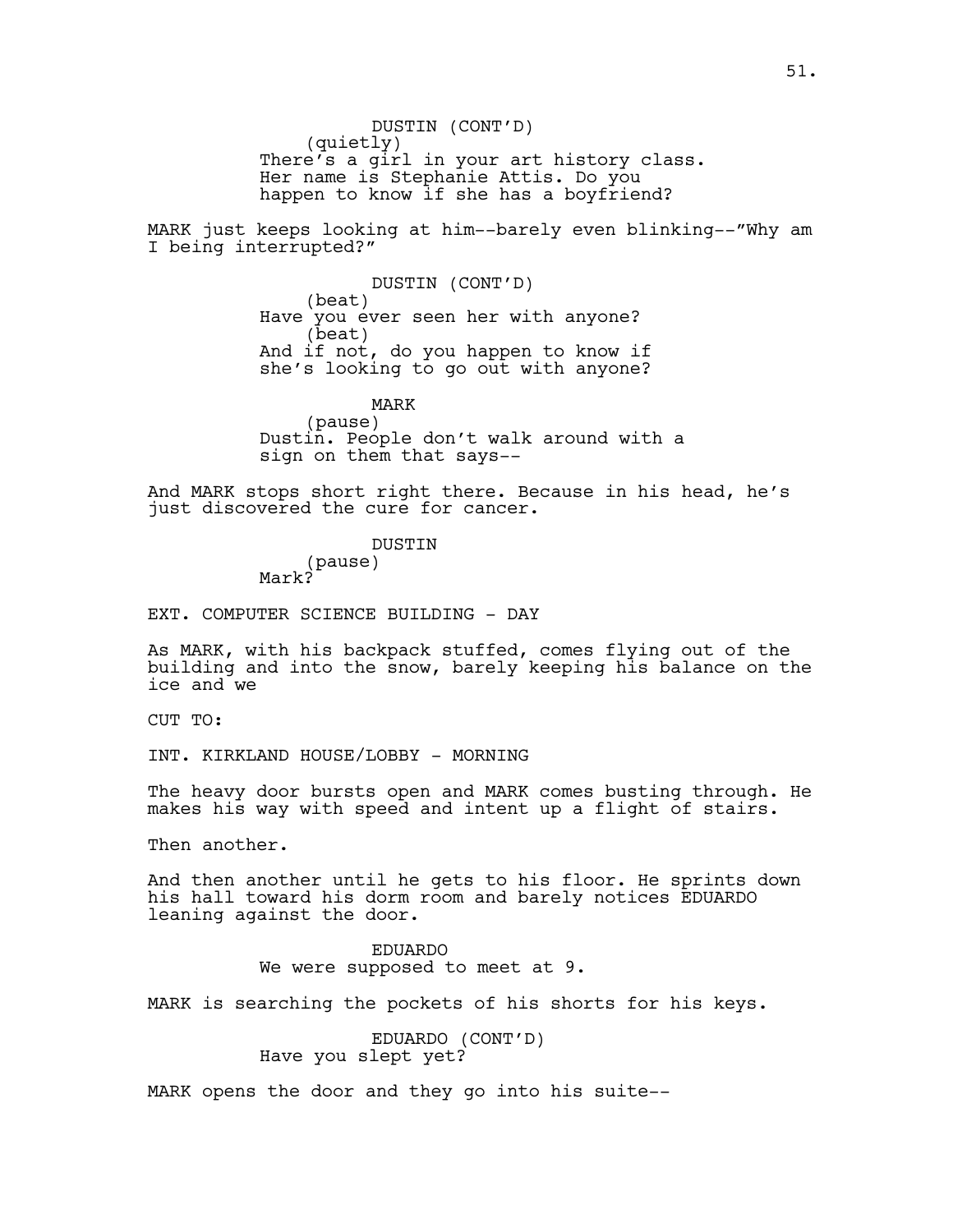MARK I have to add something.

EDUARDO What?

MARK's in his own world as he sits at the computer and calls up theFacebook. The home page fills the screen.

> EDUARDO (CONT'D) (simply) Shit. (beat) That looks good. (beat) That looks really good.

MARK It's clean and simple. No Disneyland, no Live Nude Girls.

The CAMERA surveys the screen as MARK slips through some functions to show EDUARDO and we see things that are now familiar--A photo, sex, a profile, a list of attributes, a poke application, etc.

MARK (CONT'D)

But watch.

MARK's called up a the Emacs program and quickly writes out several lines of code...

> EDUARDO What'd you write?

MARK goes back to the profile page. There's a new area to be filled in...

> MARK "Relationship Status", "Interested In". (beat) This is what drives life at college. Are you having sex or aren't you. It's why people take certain classes, and sit where they sit, and do what they do, and at its, um, center, you know, that's what theFacebook is gonna be about. People are gonna log on because after all the cake and watermelon there's a chance they're actually gonna--

EDUARDO --get laid.

MARK (over) --meet a girl. Yes.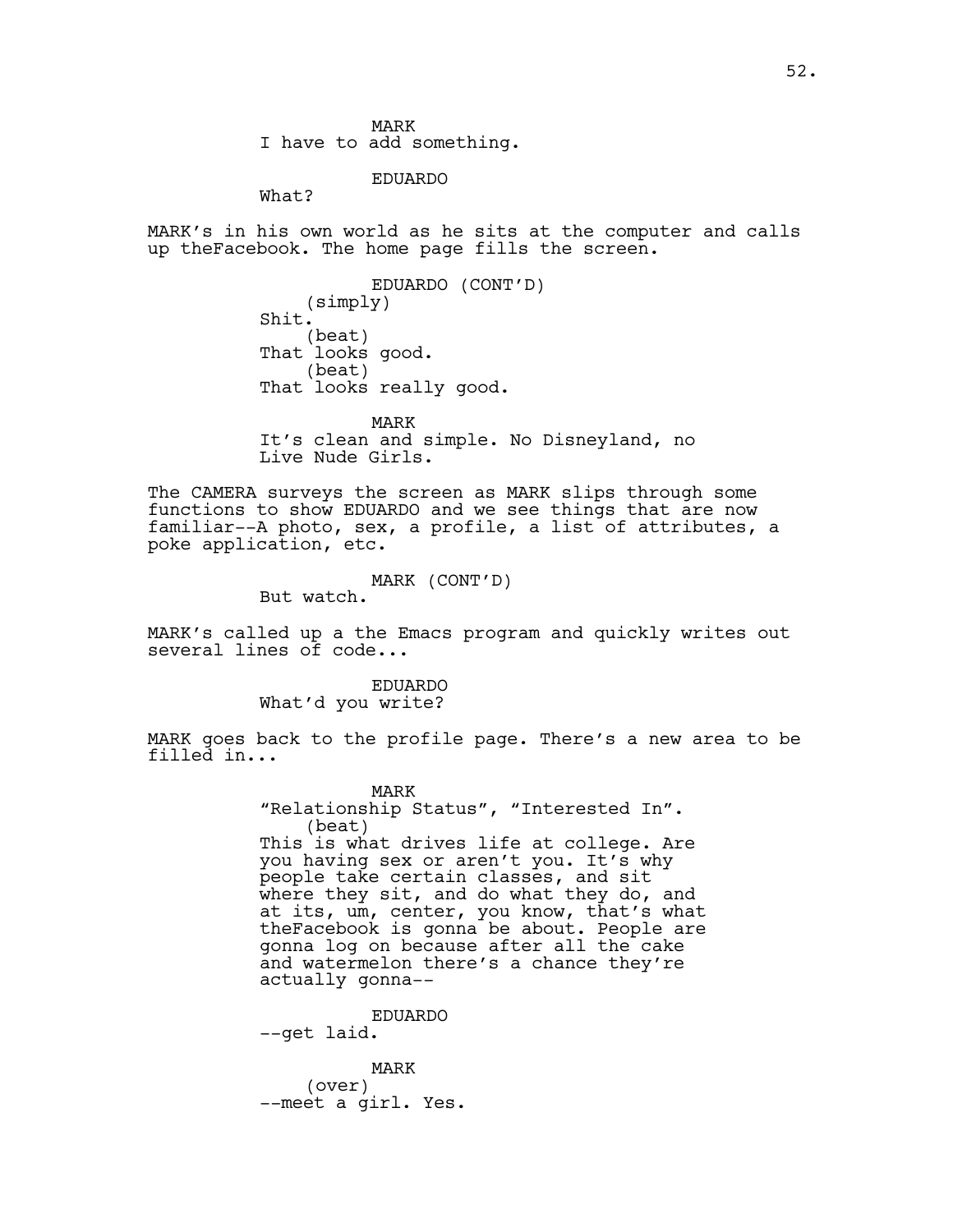EDUARDO That's really good. MARK (beat) And that's it. EDUARDO (beat) What do you mean? MARK It's ready. EDUARDO It's ready? MARK

Yeah.

EDUARDO Right now?

MARK That was it. And here's the masthead.

MARK hits another couple of keystrokes and the website's masthead comes up.

> EDUARDO You made a masthead.

> > MARK

Yeah.

EDUARDO (reading) "Eduardo Saverin. Co-Founder and CFO."

MARK

Yeah.

EDUARDO You have no idea what that's going to mean to my father.

MARK Sure I do.

EDUARDO (pause) When's it gonna go live?

MARK Right now. Get your laptop out.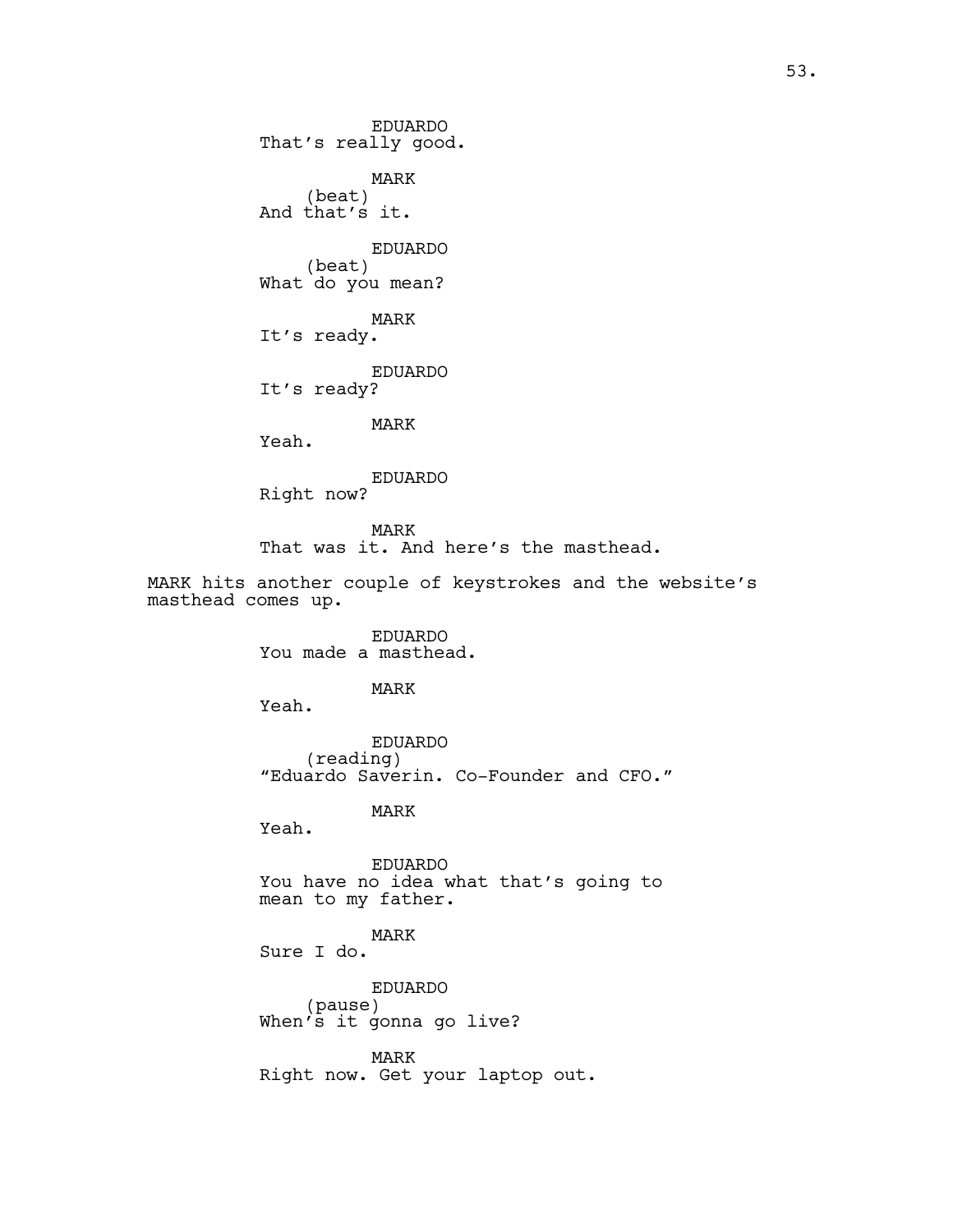EDUARDO Why do we need my laptop?

MARK Because you've got e-mails for everyone at the Phoenix.

EDUARDO (beat) I'm not sure if it's gonna be cool with them that I spam their--

MARK This is not spam.

EDUARDO No, I know it's not spam--

MARK If we send it to our friends it'll just bounce around the Dworkin.

EDUARDO I haven't gotten in yet.

MARK These guys know people and I need their emails.

EDUARDO (beat) Sure.

## MARK

Good.

EDUARDO takes out his laptop--

MARK (CONT'D) Gimmie the mailing list.

EDUARDO "Jabberwock12.listserv@Harvard E-D-U."

MARK opens up an e-mail and is writing a short message, then includes a link to the site--

> MARK These guys. They're literary geniuses because the world's most obvious Lewis Carroll reference--

EDUARDO They're not so bad.

MARK I'm just saying.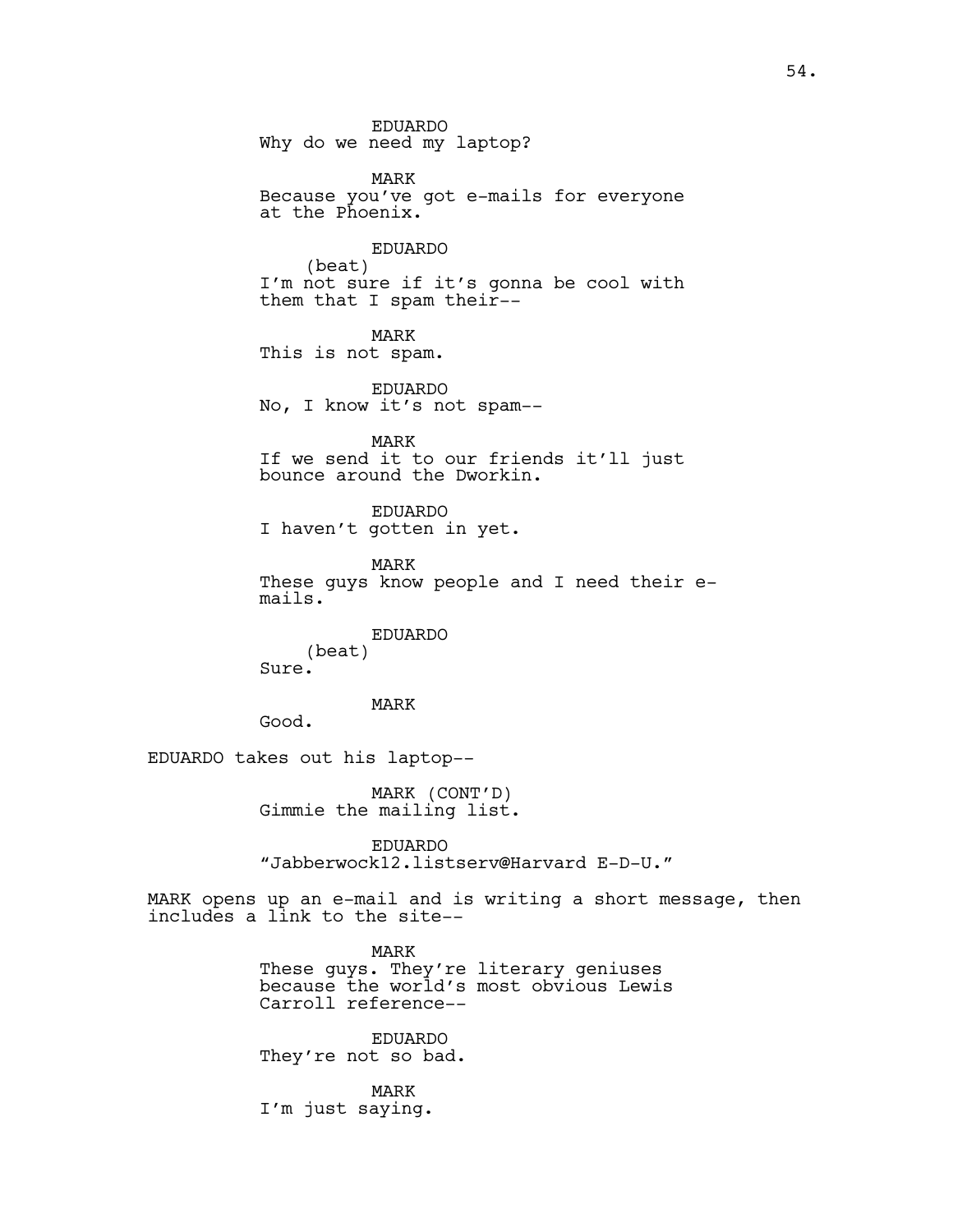EDUARDO You're right.

He hits "Send".

MARK The site's live.

EDUARDO (pause) You know what? Let's go get a drink and celebrate. I'm buying.

MARK is staring at the computer...

```
EDUARDO (CONT'D)
```
Mark?

MARK doesn't hear him. We just see MARK's head from the back and it's ever so slightly bobbing back and forth...

> EDUARDO (CONT'D) (pause) Mark? (beat) Are you praying?

CUT TO:

INT. DINING HALL - NIGHT

THE KROKODILOES, Harvard's oldest male a Capella group, are singing at the front of the hall in their usual uniform of white tie and tails for a packed crowd of students and parents.

Incongruously, but with surprisingly nice results, the group is covering a song from All-4-One--*"I Swear"--*and the pub full of students is loving it.

We find a table in the back where DIVYA is sitting with his girlfriend and some of their friends who are having a nice time. Divya's girlfriend, K.C., has her laptop open.

> MALE FRIEND What ever happened to Cole Porter and Irving Berlin?

FEMALE FRIEND It's a Valentine's theme. They're playing love songs.

MALE FRIEND Good point, 'cause Cole Porter and Irving Berlin never wrote any love songs.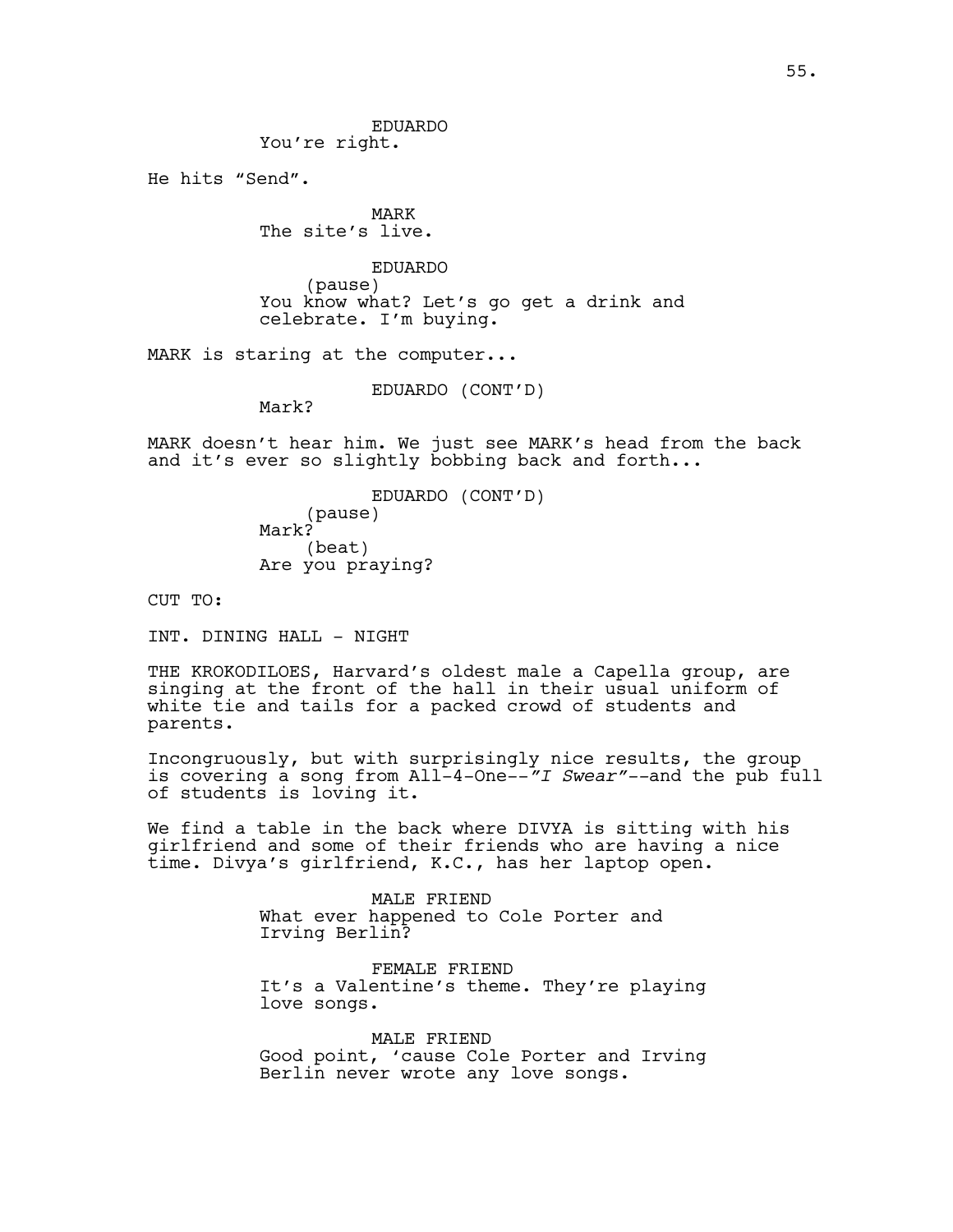DIVYA Honey, you should put the laptop away.

K.C. Seven different people spammed me the same link.

DIVYA

 $K.C. --$ 

She clicks on the link--

FEMALE FRIEND What is it?

K.C. (dryly) I don't know, but I'm really hoping it's cats that look like Hitler 'cause I can never get enough of that. (beat) It's not.

DIVYA takes K.C.'s hand and turns his focus back to the singers but only for just a second because whatever was on the screen gets his attention in a hurry.

He swivels the laptop toward himself--

He starts quickly scrolling and reading it and we PUSH IN on his face as the blood starts draining away...

> K.C. (CONT'D) Div! (beat) What?

DIVYA shuts the laptop, grabs it off the table--

Puts it back--

People are starting to turn and see what the commotion is about as the singing continues.

> K.C. (CONT'D) What is wrong?

DIVYA starts to bolt out of the pub. His foot gets caught on a chair leg and he falls hard face-first to the floor.

DIVYA

It's fine.

He starts out again, then comes back for his coat, grabs it, starts out and falls down all over again.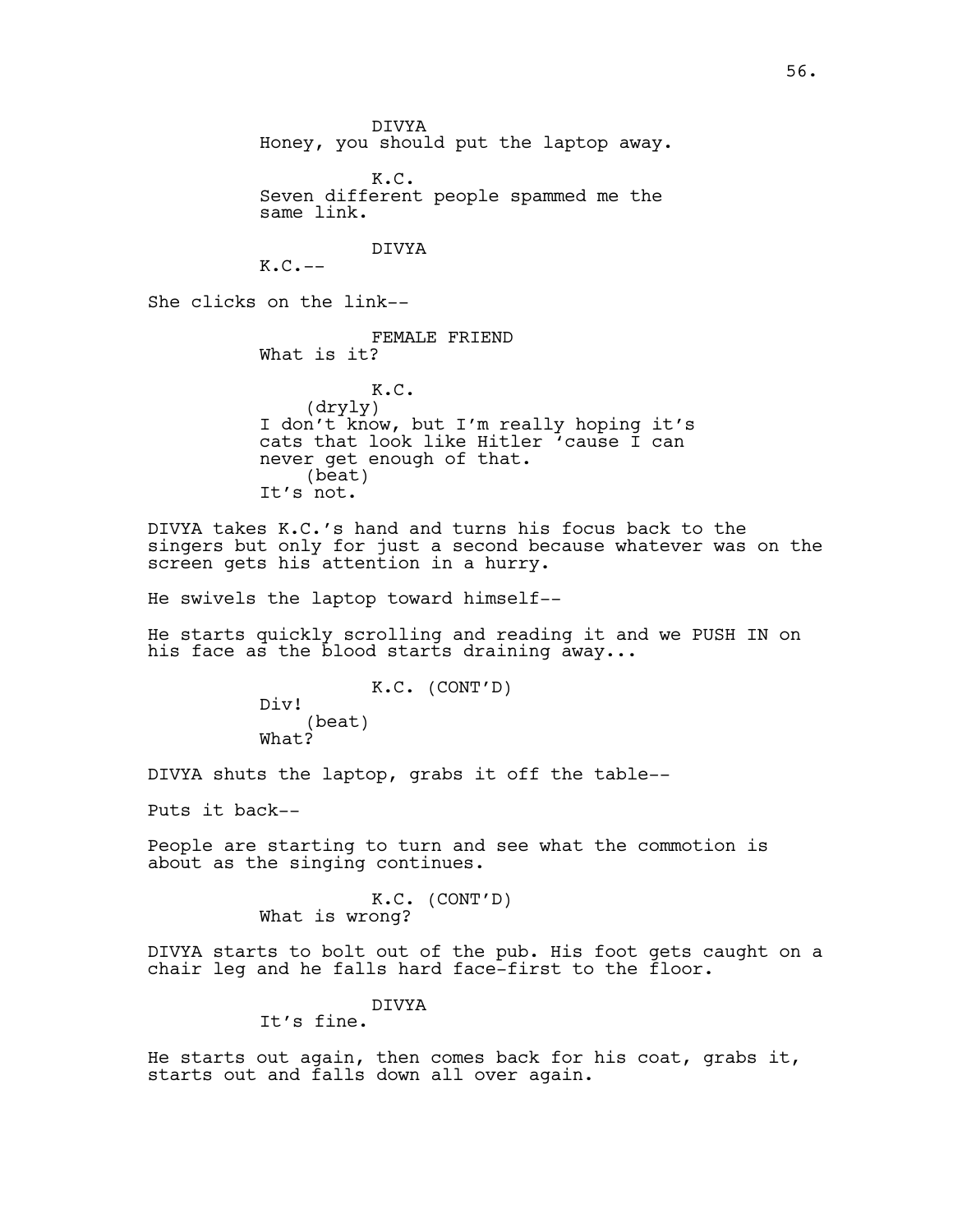Finally he's got it together and flies out of the pub and we

CUT TO:

EXT. BRIDGE - NIGHT

DIVYA's running across the Charles in the freezing February air and we

CUT TO:

INT. BOATHOUSE - NIGHT

CAMERON and TYLER are rowing in a large practice tank--a simulator with a hull, oars and rowable water.

They're focused and charging away in perfect sync when the door at the end of the century-old boathouse opens and DIVYA charges in from the cold with his laptop and a copy of the *Crimson* in his hands.

> DIVYA (calling) Hey!

The twins are in the zone and don't pay any attention.

DIVYA (CONT'D) (louder) *Hey!*

CAMERON Not now, we need 20 minutes.

DIVYA (calmly) Okay. I just wanted to let you know Zuckerberg stole our website.

TYLER stops rowing and then CAMERON. They look at DIVYA...

DIVYA (CONT'D) Mark Zuckerberg stole our website. It's been live for more than 36 hours.

CUT TO:

INT. CAMERON AND TYLER'S DORM ROOM - NIGHT

They're in gear. CAMERON's taken a quick shower but didn't dry off. He's in sweatpants with a towel over his shoulder, talking on the phone with his father and holding the *Crimson*. DIVYA's on his cell looking for MARK and TYLER, still in his practice clothes, has his desktop computer open to theFacebook and is studying it.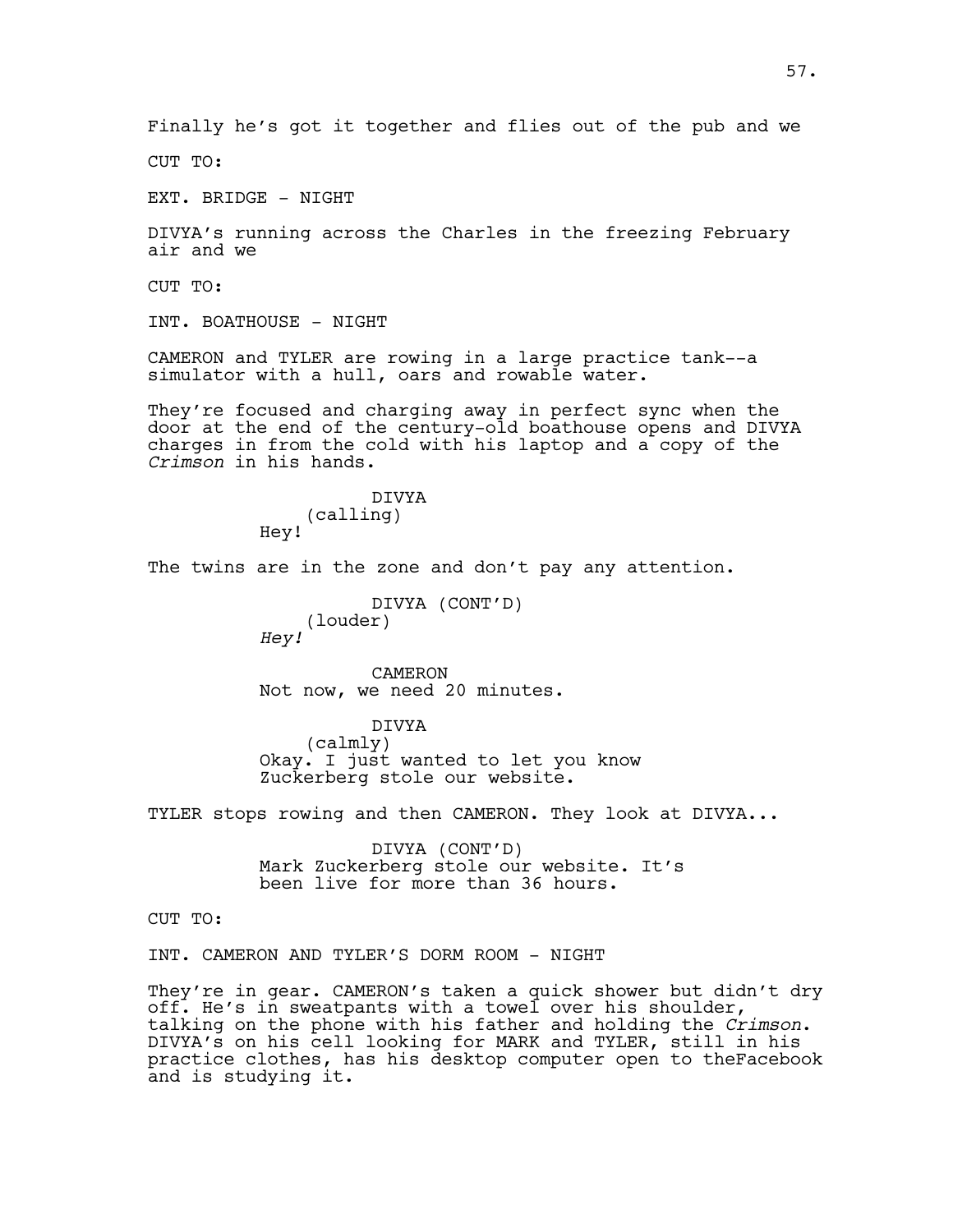CAMERON (covering the phone) Ty, the lawyer's on the phone with Dad. (into phone) I'm here with my brother, Tyler, and our business partner, Divya.

#### TYLER

(reading off the computer) "Welcome to theFacebook. TheFacebook is an online directory that connects people through different social networks. You must have a Harvard.edu address to register."

CAMERON (into phone) That's right.

DIVYA (into cell) I called earlier. I'm looking for Mark Zuckerberg.

## CAMERON

(into phone) Yes sir, he's quoted a couple of times. I can read it to you, "'Everyone's been talking a lot about a universal facebook within Harvard', he says"--he meaning Mark--"'I think it's kind of silly that it would take the University a couple of years to get around to it.  $\overline{1}$  can do a classier job than they can and I did in a week.'"

DIVYA (into cell) Tell him Divya Narendra called, I appreciate it.

CAMERON (into phone) I know, that's how he talks.

DIVYA (off another copy of the Crimson) "As of yesterday evening, Zuckerberg said over 650 students had registered to use theFacebook.com. He said he anticipated that 900 students would have joined the site by this morning."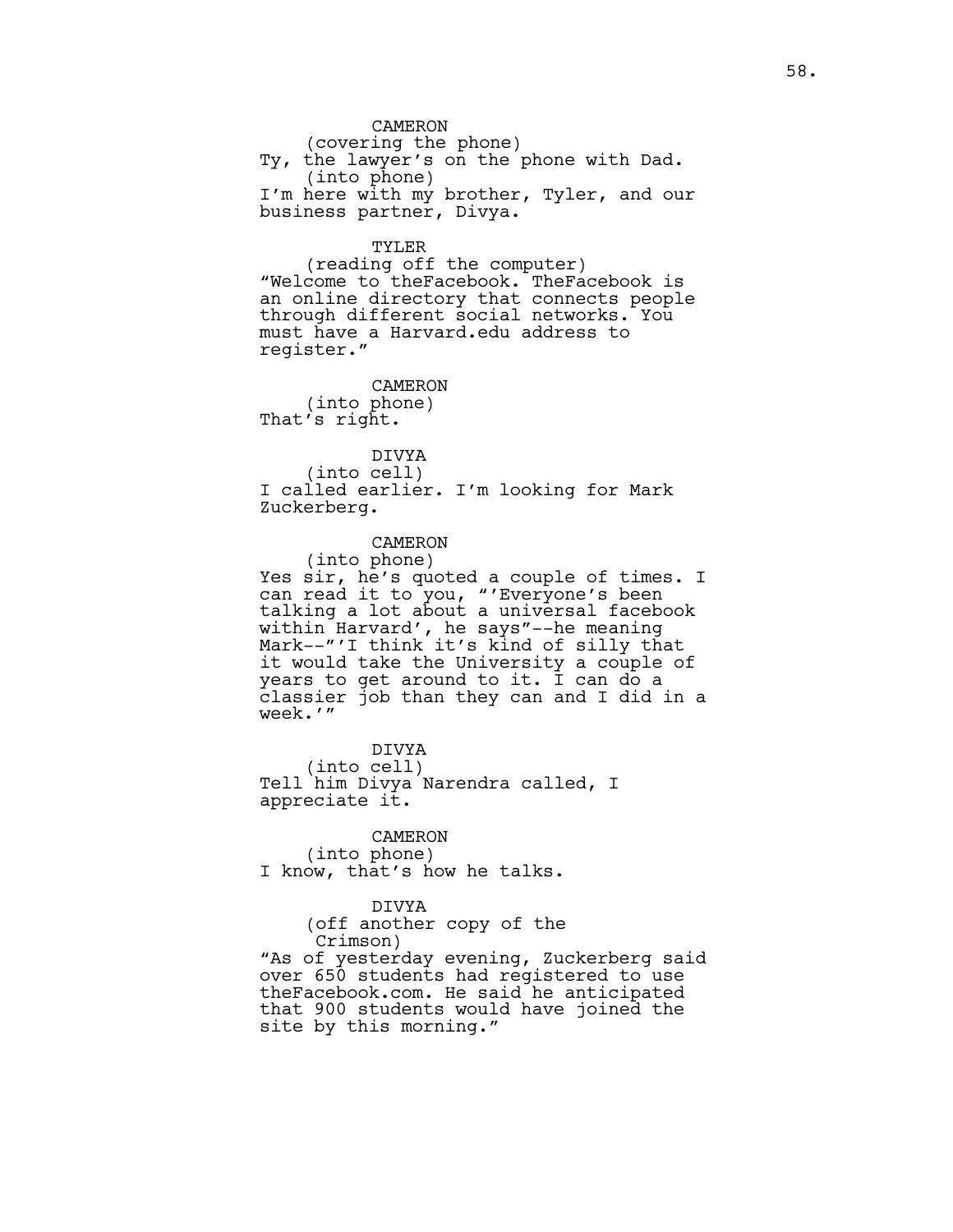CAMERON (into phone) Yeah, Divya was just reading that 650 students signed up for it on the first day. TYLER If I were a drug dealer I couldn't give free drugs to 650 people in one day. DIVYA And this guy doesn't have three friends to rub together to make a fourth. CAMERON (quieting them so he can hear) Guys, please, come on. (into phone) That's what we'll do, Mr. Hotchkiss. We'll put all this together and we'll email it to you. (listens) You won't be able to get on the website yourself. (beat) Because you don't have--a Harvard, umm-- You know what, it would just be easier for us to email it to you. (listens) No, I'm sure you're right, this is a good guy-- DIVYA (reacting) Wow!! CAMERON (into phone) --and he's very bright and I'm sure he didn't mean to...do what he did. (beat) Thank you very much, and Dad--alright love you too. CAMERON hangs up. DIVYA This is a good guy?

> CAMERON We don't know that he's not a good guy.

> DIVYA We know that he stole our idea. We know he lied to our faces for a month and a half while he--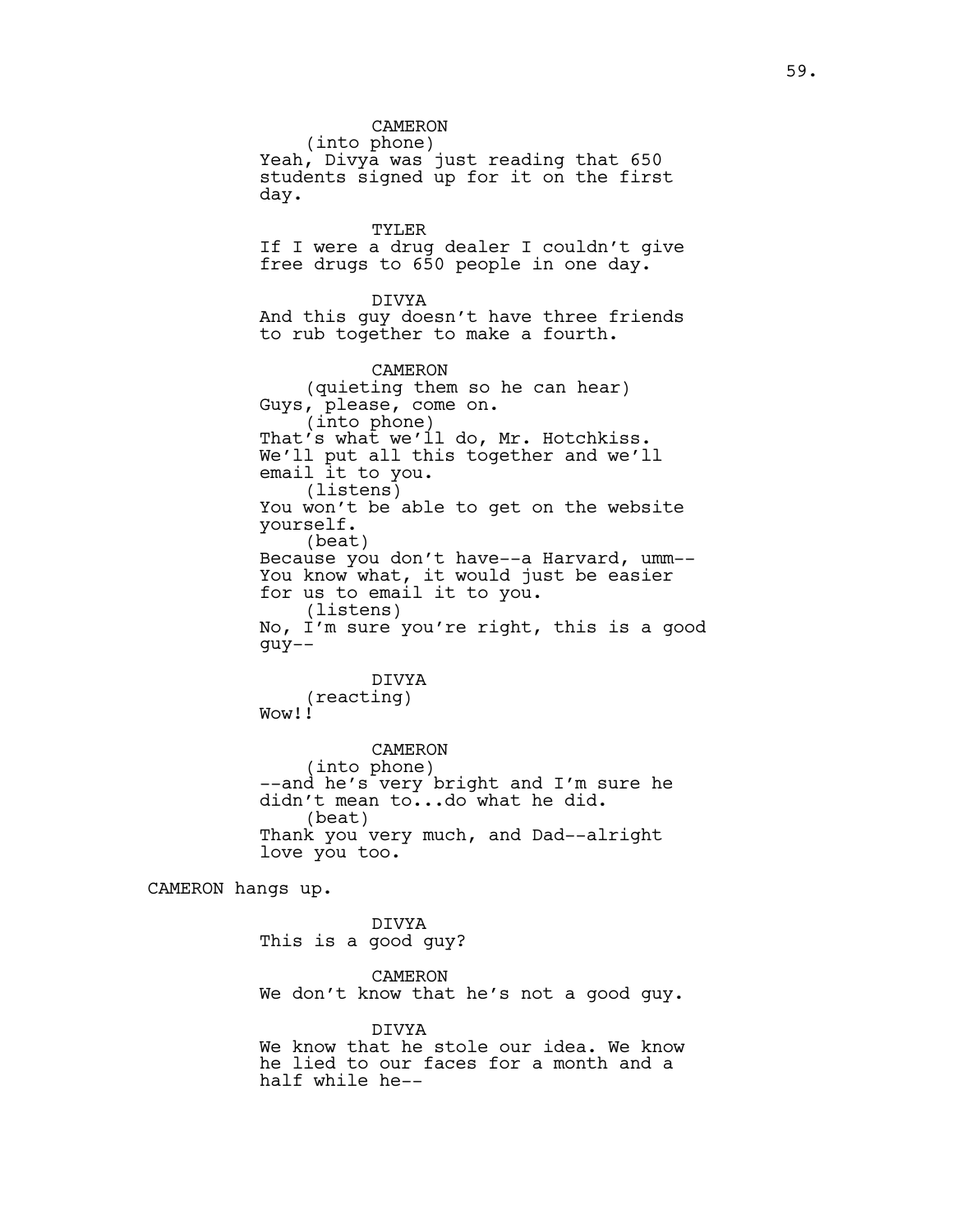CAMERON

He never lied to our faces.

DIVYA (DIVYA tosses the *Crimson* to TYLER)

*He never saw our faces!* He lied to our email accounts and he got himself a 42-day head start because he knows what apparently you don't which is that getting there first is everything!

CAMERON

I'm a competitive racer, Div, I don't think you need to school me on the importance of getting there first, thank you.

DIVYA Alright. That was your father's lawyer?

CAMERON

It was his in-house counsel, he'll look at it and if he thinks it's appropriate he'll send a cease and desist letter.

DIVYA What's that gonna do?

CAMERON

What, do you wanna hire and IP lawyer and sue him?

DIVYA No, I wanna hire the Sopranos to beat the shit out of him with a hammer.

TYLER We don't even have to do that.

CAMERON

That's right.

TYLER We can do that ourselves.

CAMERON

Hey--

TYLER I'm six-five, 220 and there's two of me.

DIVYA I'm with this guy.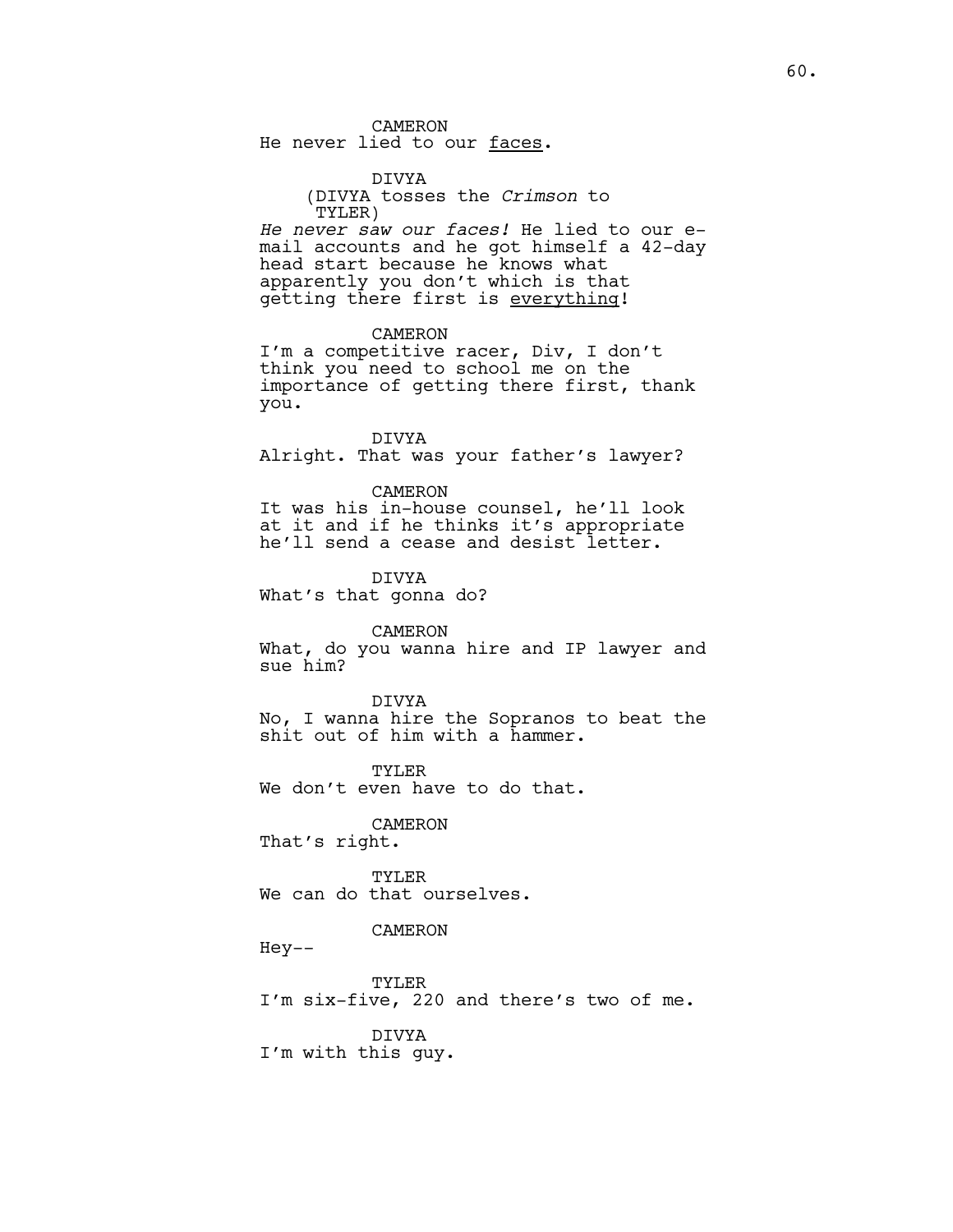CAMERON

And I'm saying let's calm down until we know what we're talking about.

DIVYA How much more information are you waiting for? We met with Mark three times, we exchanged 52 e-mails, we can prove that he looked at the code-- (then) What is that on the bottom of the page?

#### CAMERON

(he's already seen it) It says "A Mark Zuckerberg Production".

DIVYA

On the home page?

TYLER

On every page.

DIVYA Shit, I need a second to let the classiness waft over me.

CAMERON

Look--

#### TYLER

Cam. They wrote, "Zuckerberg said that he hoped the privacy options would help to restore his reputation following student outrage over Facemash.com". (beat)

That's exactly what WE said to him. He's giving us the finger in the *Crimson*. Now while we're waiting for Dad's lawyer to look this stuff over, we can at least--

CAMERON

No.

TYLER --get something going in the paper so that people know--

#### CAMERON

What?

TYLER That this thing is in dispute.

CAMERON

We're not starting a knife fight in the *Crimson* and we're not suing anybody.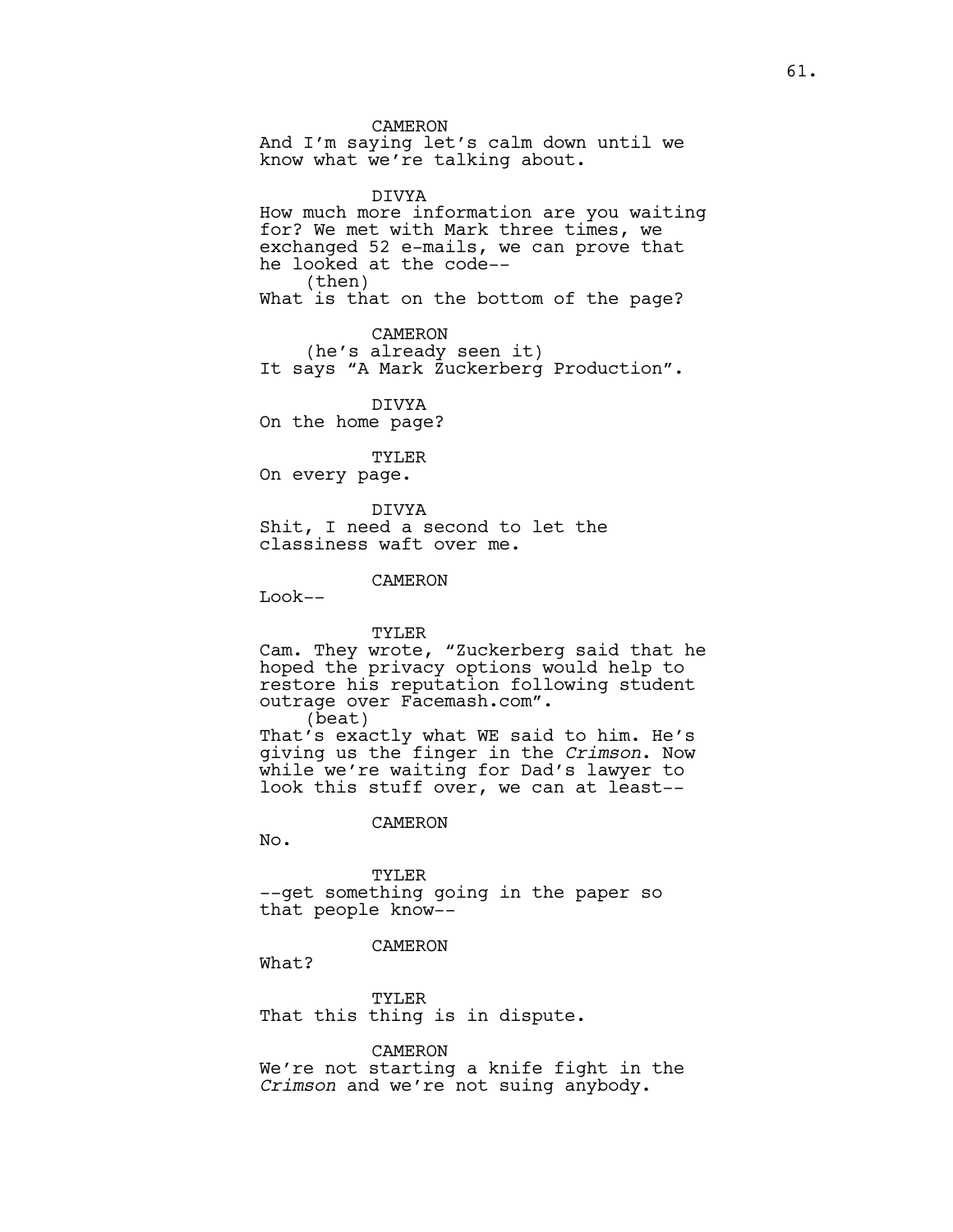Why not?

CAMERON wants to answer the question but doesn't...

DIVYA (CONT'D) I don't understand, why not?

CAMERON (beat--referring to TYLER) He's gonna say it's stupid.

# TYLER

Me?

DIVYA Say it. Why not?

CAMERON Because we're gentlemen of Harvard. (beat) This is Harvard. You don't plant stories and you don't sue people.

DIVYA (pause) You thought he was going to be the only one who thought that was stupid?

CUT TO:

INT. SECOND DEPOSITION ROOM - DAY

GAGE During the time when you say you had this idea, did you know Tyler and Cameron came from a family of means?

MARK (pause) A family of means?

GAGE Did you know that his father was wealthy.

MARK (pause) I'm not sure why you're asking me that.

GAGE It's not important that you be sure why I'm asking you.

MARK It's not important to you.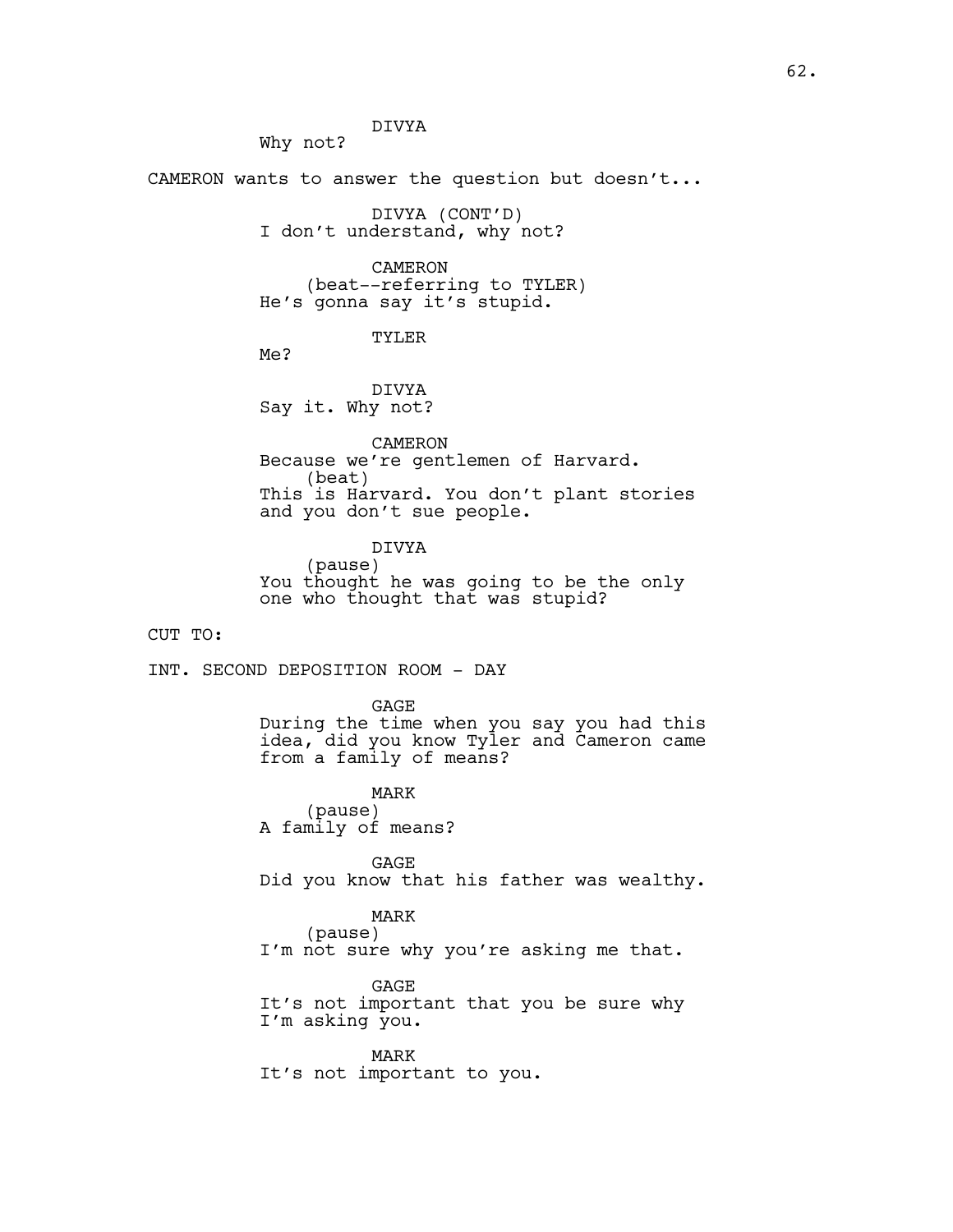GAGE (asking for help again) Sy. SY (to MARK) Did you know that they came from money? MARK I had no idea whether they came from money or not. GAGE In one of your e-mails to Mr. Narendra you referenced Howard Winklevoss' consulting firm. MARK (beat) If you say so. GAGE Howard Winklevoss founded a firm whose assets are in the hundreds of millions. MARK Mm-hm... GAGE You also knew that Cameron and Tyler were members of a Harvard final club called the Porcellian. MARK They pointed that out. TYLER Excuse us for inviting you in. MARK To the bike room. GAGE (to TYLER) Please. (to MARK) So it's safe to say you were aware that my clients had money? MARK Yes. GAGE

Let me tell you why I'm asking. I'm wondering why, if you needed a thousand dollars for an internet venture, you didn't ask my clients for it. (MORE)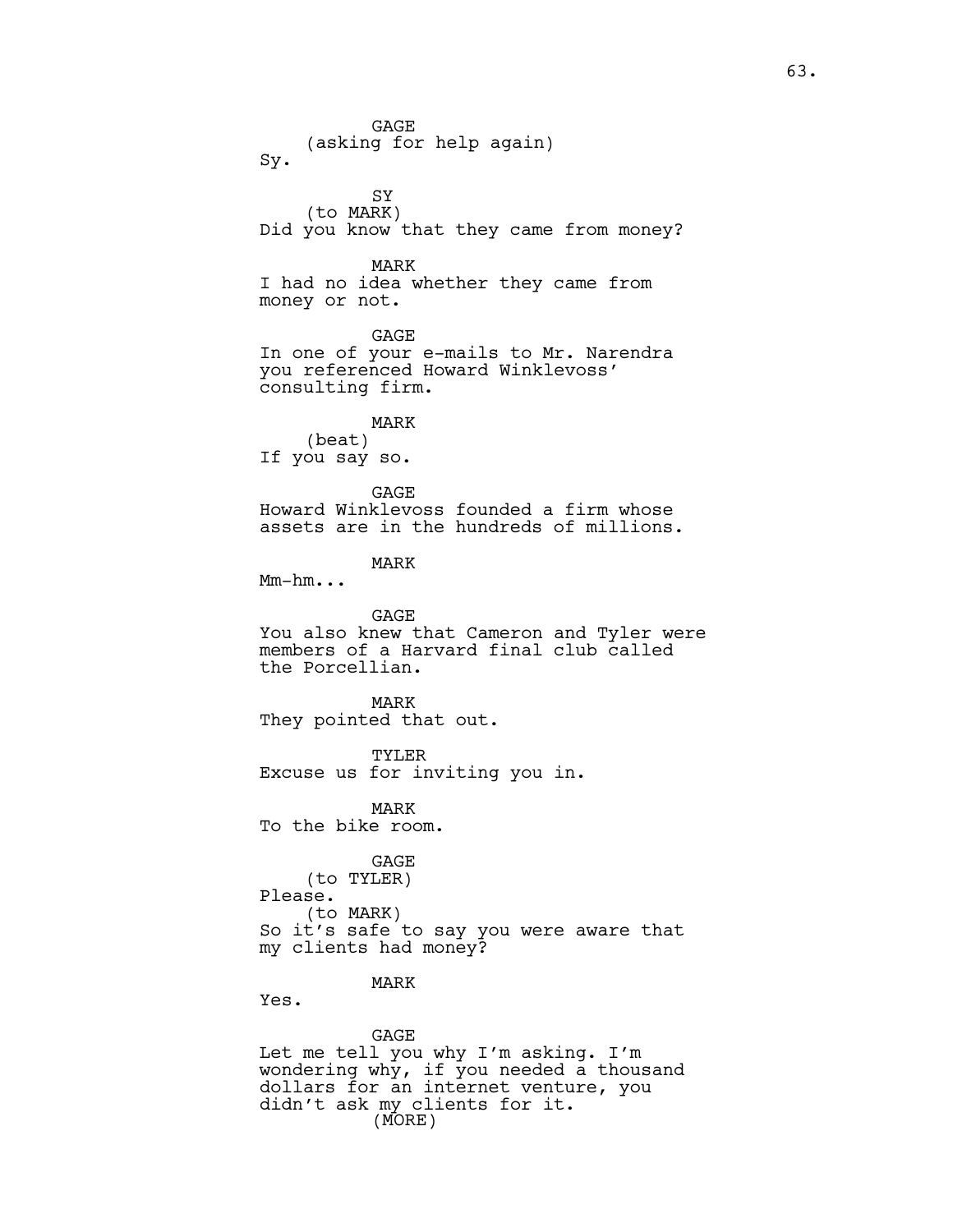# GAGE (CONT'D)

They'd demonstrated to you an interest in this kind of thing so--

MARK

I went to my friend for the money because that's who I wanted to be partners with. Eduardo was the president of the Harvard Investors Association and he was my best friend.

GAGE Your best friend is suing you for 600 million dollars.

MARK I didn't know that, tell me more.

CUT TO:

INT. FIRST DEPOSITION ROOM - DAY

SY Eduardo, what happened after the initial launch?

GRETCHEN I'm sorry, Sy, would you mind addressing him as Mr. Saverin?

SY Gretchen, they're best friends.

#### GRETCHEN

Not anymore.

**SY** We already went through this on the- nevermind. Mr. Saverin, what happened after the initial--

EDUARDO It exploded.

CUT TO:

INT. SECOND DEPOSITION ROOM - DAY

DIVYA Everyone on campus was using it. "Facebook me" was a common expression after two weeks.

**SY** And Mark?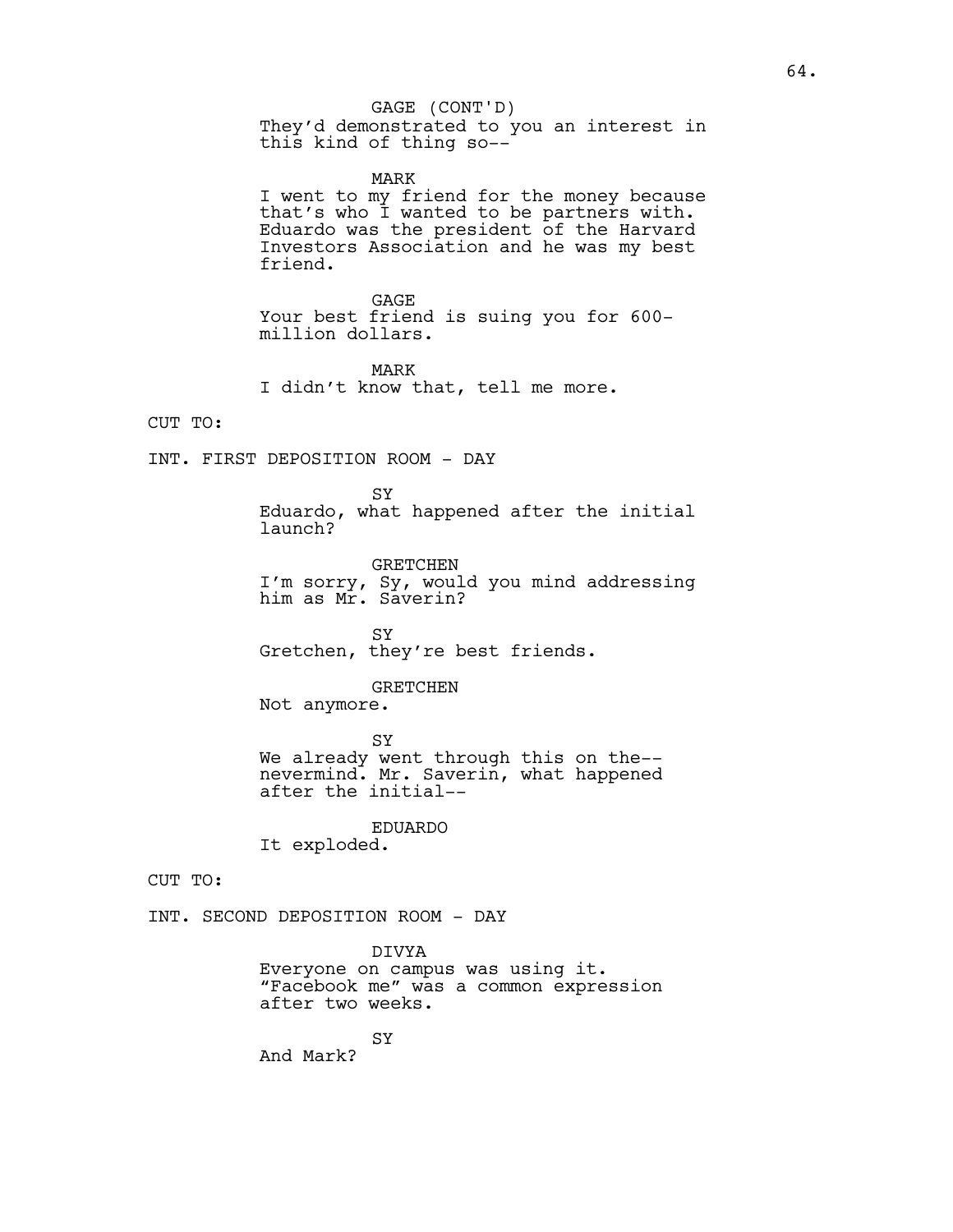DIVYA

Mark was the biggest thing on a campus that included 19 Nobel Laureates, 15 Pulitzer Prize winners, two future Olympians and a movie star.

SY Who's the movie star?

DIVYA (pause) Does it matter?

SY

CUT TO:

EXT./EST. AUDITORIUM - NIGHT

No.

The lamps in Harvard Yard light the snow falling.

SPEAKER (VO) The light bulb event--the inciting action- was when he was at Out of Town News and picked up a copy of *Popular Electronics* that had the MITS Altair Kit on the cover.

INT. AUDITORIUM - SAME TIME

There's a lower-level and a balcony and both are full.

MARK and EDUARDO are sitting in the second to last row of the balcony.

We'll hear the SPEAKER but we'll only get to see him in a slightly blurry image as our attention is on MARK and EDUARDO.

> SPEAKER It was a beautiful day and I was in my room at Radcliffe and he brought me the magazine and he said, "Look, it's going to happen without us, we've got to start it now." And so I said, "Okay, you're right. Let's get BASIC out there."

He gets an appreciative LAUGH from the STUDENTS.

SPEAKER (CONT'D) Most of you think you know the rest of the story but you may not. (beat) The beginnings of this industry were very humble. That kit computer on the cover of that magazine--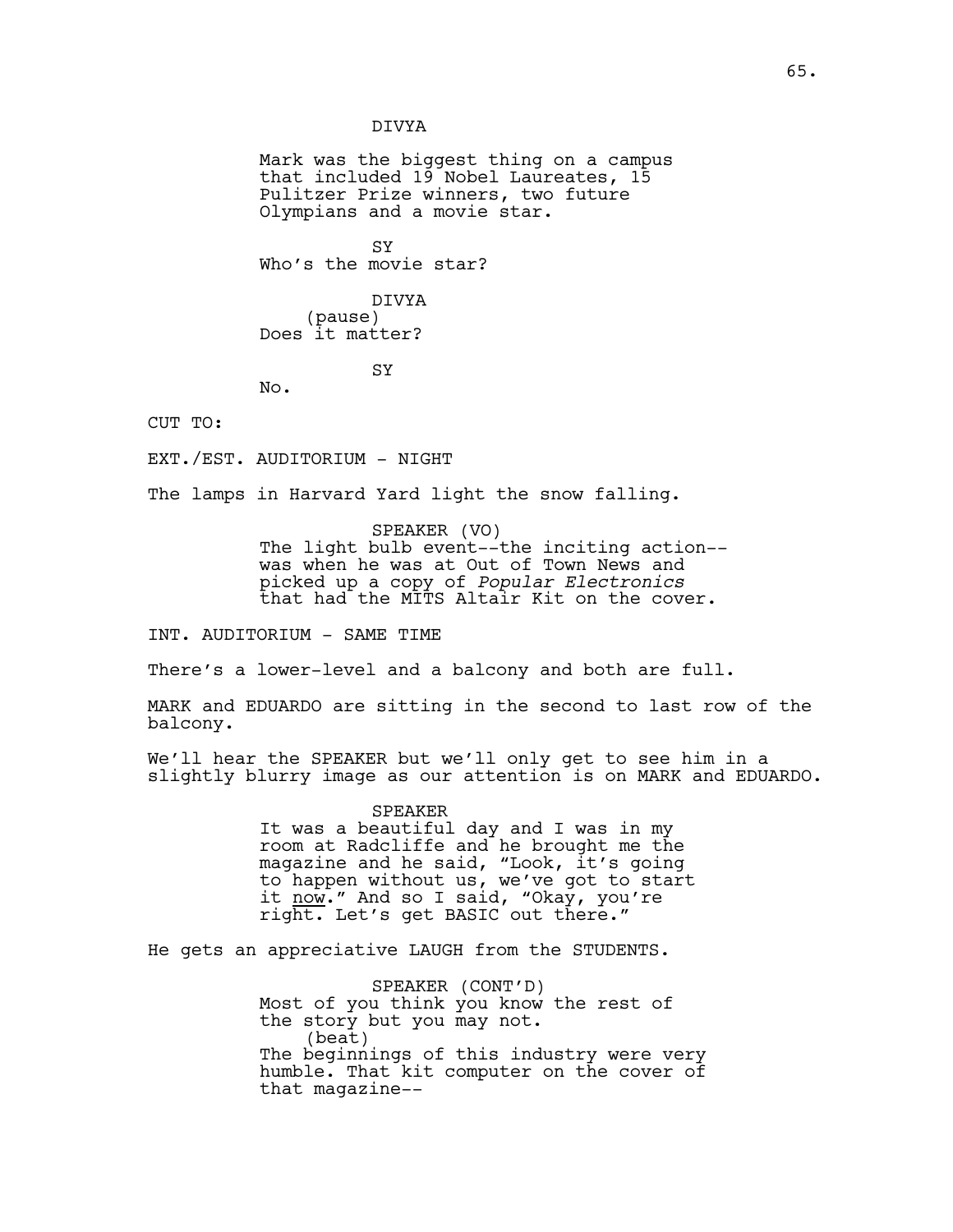We HEAR a little muffled giggling coming from the row behind MARK and EDUARDO. MARK is too into the speech to notice but the giggling registers as a slight annoyance on EDUARDO's face.

> SPEAKER (CONT'D) --had an 8080 microprocessor in it, unless you paid extra for a 1K memory board, you had 256 bytes.

EDUARDO hears the giggling again and turns around.

In the row behind them and a few seats over are two beautiful Asian students--ALICE and CHRISTY. They're a little overly made-up for a lecture. CHRISTY, the one sitting closest to EDUARDO, is wearing a short skirt with a white shirt open one button too far down the front and we can see a hint of the red bra she's wearing underneath.

She leans forward and whispers to EDUARDO--

CHRISTY (whispering) Your friend--is that Mark Zuckerberg?

EDUARDO (beat) Uh...yes.

CHRISTY He made theFacebook.

EDUARDO smiles a little...this has just never happened--

EDUARDO Yeah. I mean it's both of ours--but, yeah we--yes.

CHRISTY (still whispering) Cool. I'm Christy. This is Alice.

EDUARDO can't help noticing--just because it's in his line of sight--that down the row from the girls, someone else is pointing at them and whispering to a friend.

Then back to the girls--

EDUARDO (whispering) Very nice to meet you.

CHRISTY (whispering) Facebook me when you get home. Maybe we can all go out and grab a drink later.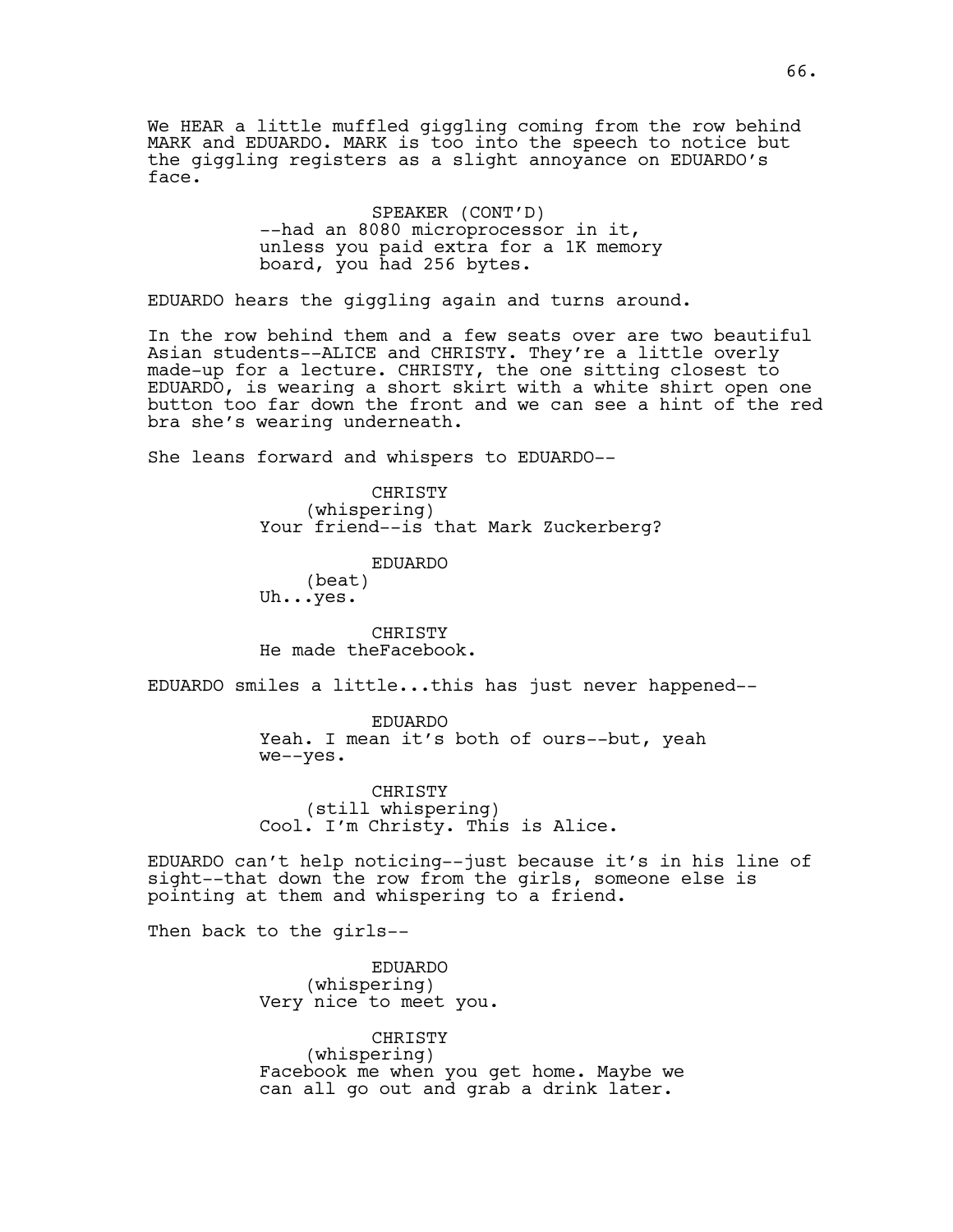EDUARDO (whispering) Certainly. Absolutely I will do that.

EDUARDO turns back to the speaker, who MARK hasn't taken his eyes off of--

> SPEAKER There were a number of machines that came next--the TRS-80, Apple II, Commodore Pet--

CUT TO:

EXT. AUDITORIUM - NIGHT

As the CROWD from the lecture spills out onto the snowy quad. EDUARDO--always in his suit--is buttoning up his overcoat as he walks and MARK zips up his hoodie.

EDUARDO

She said "Facebook me" and we can all go for a drink later. Which is stunningly great for two reasons. One, she said "Facebook me". Right? And the other is, you know--

MARK They want to have drinks later.

EDUARDO Yes! Have you ever heard so many different good things packed into one regular-sized sentence?

A group of guys hustle up to MARK and EDUARDO--

STUART Excuse me. Mark?

MARK

Yeah.

STUART I'm Stuart Singer. I'm in your O.S. lab.

## MARK

Sure.

STUART Awesome job with theFacebook.

VIKRAM

Awesome job.

MARK

Thanks.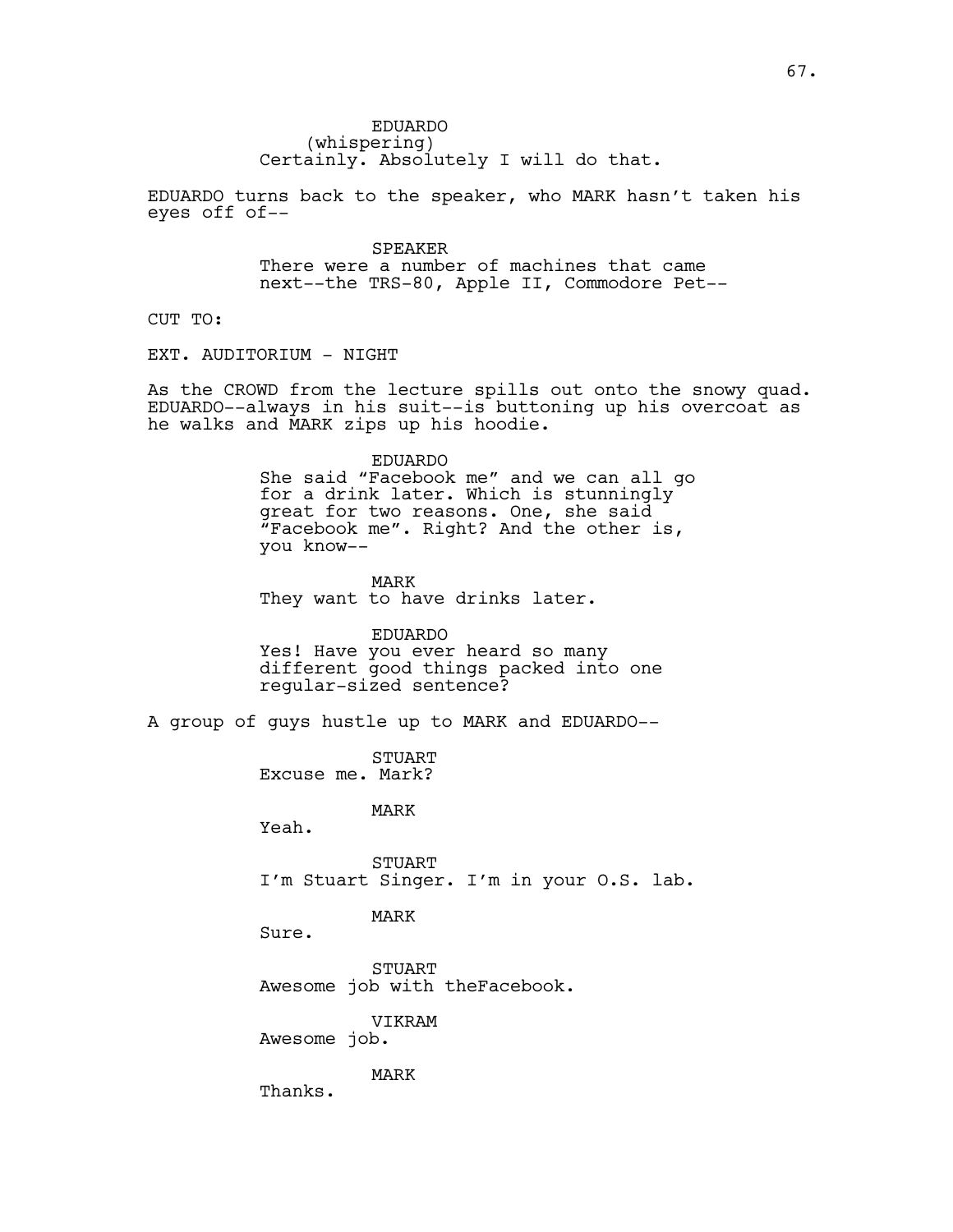BOB I'm Bob. MARK How you doin'. BOB You know, I could swear he was looking at you when he said the next Bill Gates could be right in this room. MARK I doubt it. **BOB** I showed up late, I don't even know who the speaker was. MARK (beat) It was Bill Gates.

BOB Shit, that makes sense.

EDUARDO (beat) Alright, thanks guys.

As MARK and EDUARDO walk on, we leave STUART, VIKRAM and BOB in the background--with STUART and VIKRAM admonishing BOB with--

#### STUART/VIKRAM

(to BOB) Are you a moron?/Are you medically stupid?/You can't recognize Bill Gates when he's standing in front of you for an hour?/Mark Zuckerberg now thinks we got into Harvard on a dimwit scholarship./I'm gonna get a Glock .39 and I'm going to kill you./I'm actually going to kill you/etc.

CUT TO:

INT. MARK'S DORM ROOM - NIGHT

As the door opens and MARK and EDUARDO come into the overheated warmth of the room.

> EDUARDO It's time to monetize the thing.

MARK What were their names?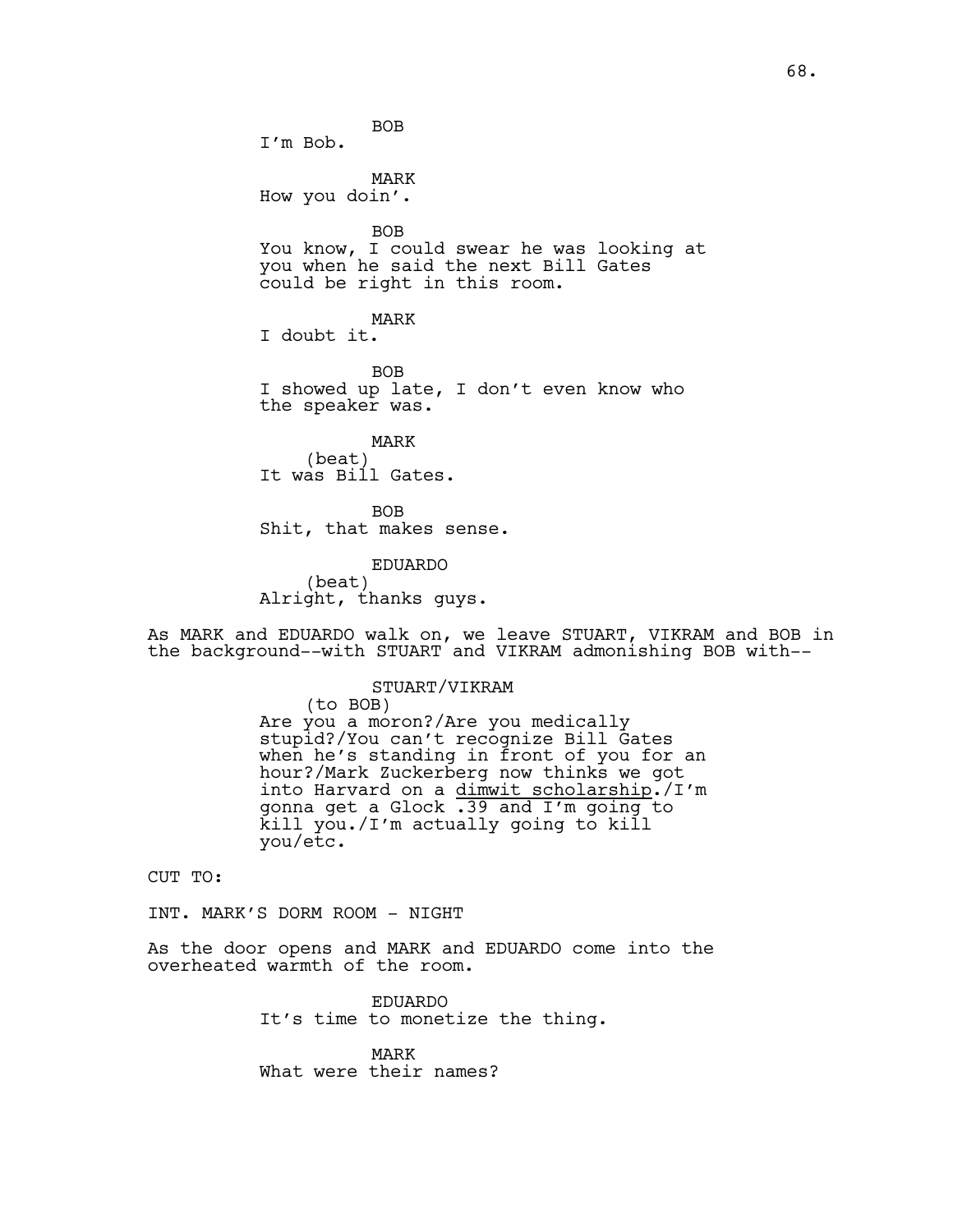EDUARDO Did you hear what I said?

MARK

When?

EDUARDO I said it's time to monetize the site.

MARK What does that mean?

EDUARDO It means it's time for the website to generate revenue.

MARK No I know what the word means. I'm asking how do you want to do it?

#### EDUARDO

Advertising.

## MARK

No.

EDUARDO We've got 4000 members.

MARK

'Cause theFacebook is cool. If we start installing pop-ups for Mountain Dew it's not gonna--

#### EDUARDO

Well I wasn't thinking Mountain Dew but at some point--and I'm talking as the business end of the company--the site--

MARK

We don't even know what it is yet. We don't know what it is, we don't know what it can be, we don't know what it will be. We know that it's cool, that is a priceless asset I'm not giving it up.

EDUARDO When will it be finished?

EDUARDO

MARK It won't be finished, that's the point. The way fashion's never finished.

What?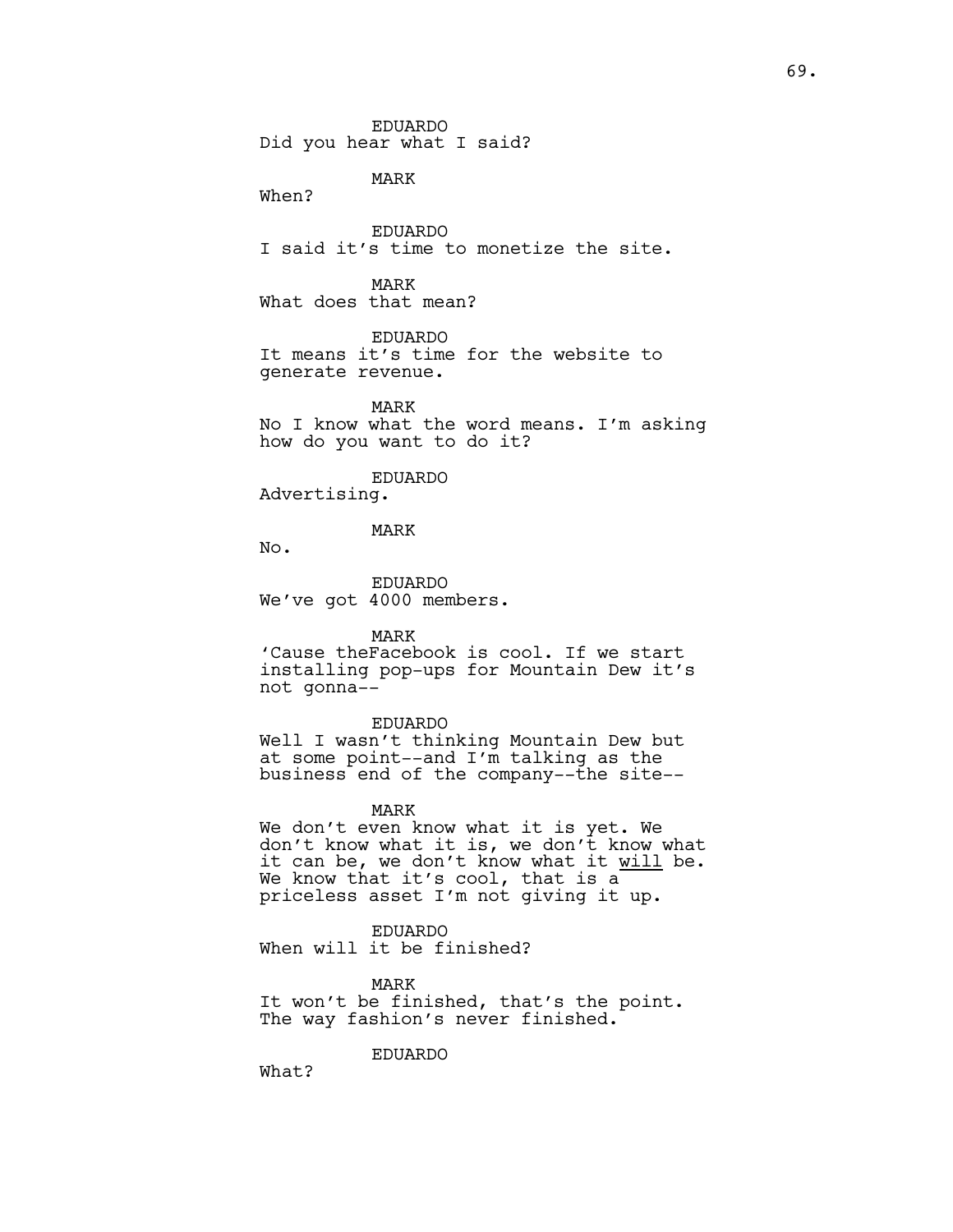MARK Fashion. Fashion is never finished.

EDUARDO You're talking about fashion? Really? You?

MARK I'm talking about the idea of it and I'm saying it's never finished.

EDUARDO Okay, but they manage to make money selling pants...

EDUARDO has seen something on the top of MARK's mantle...

EDUARDO (CONT'D) Mark, what is this?

MARK

What.

EDUARDO holds up a letter that's on a lawyer's stationary.

EDUARDO

This.

MARK It's called a cease and desist letter. What were their names?

## EDUARDO

Who?

MARK

The girls.

EDUARDO's speed reading the letter.

EDUARDO When did you get this?

MARK About 10 days ago. Right after we launched the site.

EDUARDO Jesus Christ.

MARK Hey, the girls. What were their names?

EDUARDO They're saying--the Winklevoss twins are saying you stole their idea.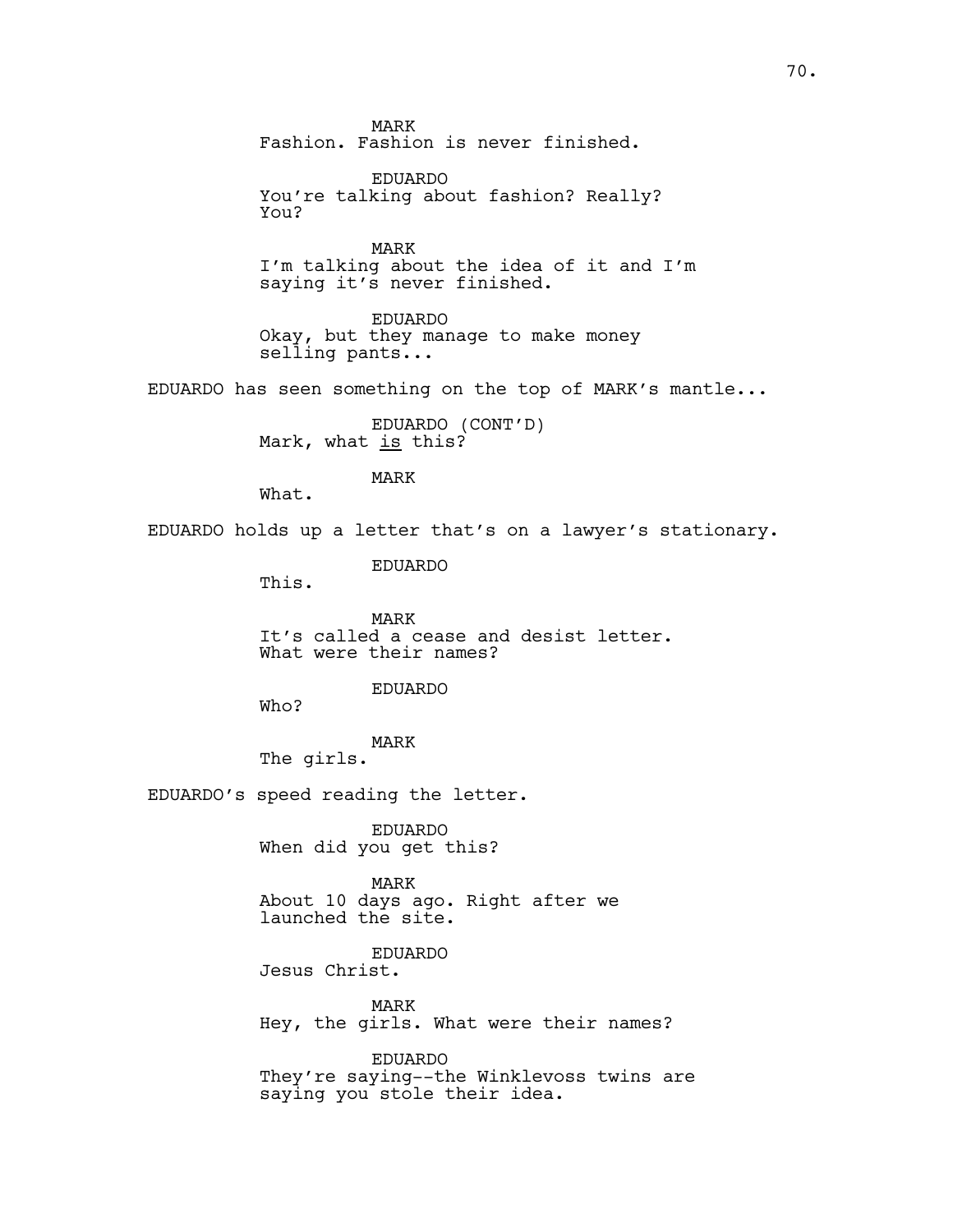MARK I find that to be a little more than mildly annoying. EDUARDO They find it to be intellectual property theft. Why-- MARK Look-- EDUARDO --why didn't you show this to me? MARK It was addressed to me. EDUARDO They're saying we stole theFacebook from Divya Narendra and the Wink-- MARK I know what it says. EDUARDO (pause) Did we? MARK Did we what? EDUARDO Don't screw around with me now. Look at me. MARK looks at EDUARDO-- EDUARDO (CONT'D) The letter says we could face legal action. MARK No, it says I could face legal action. EDUARDO It's from a lawyer, Mark. They must feel they have some grounds for--MARK The lawyer is their father's house counsel.

> EDUARDO Do they have grounds?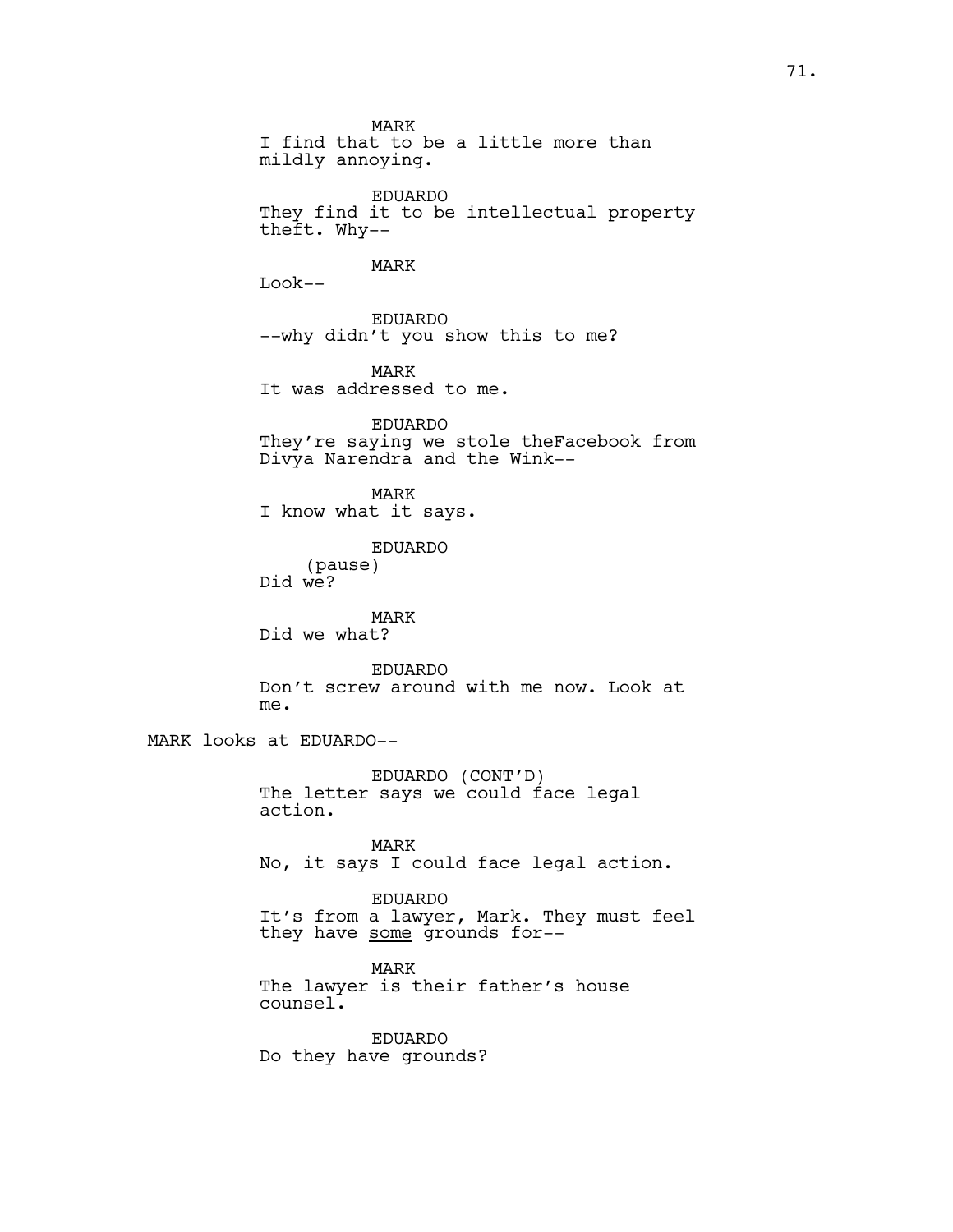MARK

The grounds are our thing is cool and popular and HarvardConnection is lame. Wardo, I didn't use any of their code, I promise I didn't use anything. A guy who builds a really nice chair doesn't owe money to everyone who has ever built a chair. They came to me with an idea, I had a better one.

#### EDUARDO

Why didn't you show me the letter?

### MARK

I didn't think it was a big deal.

### EDUARDO

If there's something wrong--if there's ever anything wrong--you can tell me. I'm the guy that wants to help. This is our thing. (pause) Is there anything you need to tell me?

# MARK

No.

EDUARDO What are we doing about this?

MARK I went to a 3-L at Student Legal Services and he told me to write them back.

# EDUARDO What did you say?

CUT TO:

INT. SECOND DEPOSITION ROOM - DAY

#### GAGE

(reading the letter) "When we met in January, I expressed my doubts about the site--where it stood with graphics, how much programming was left that I had not anticipated--

CUT TO: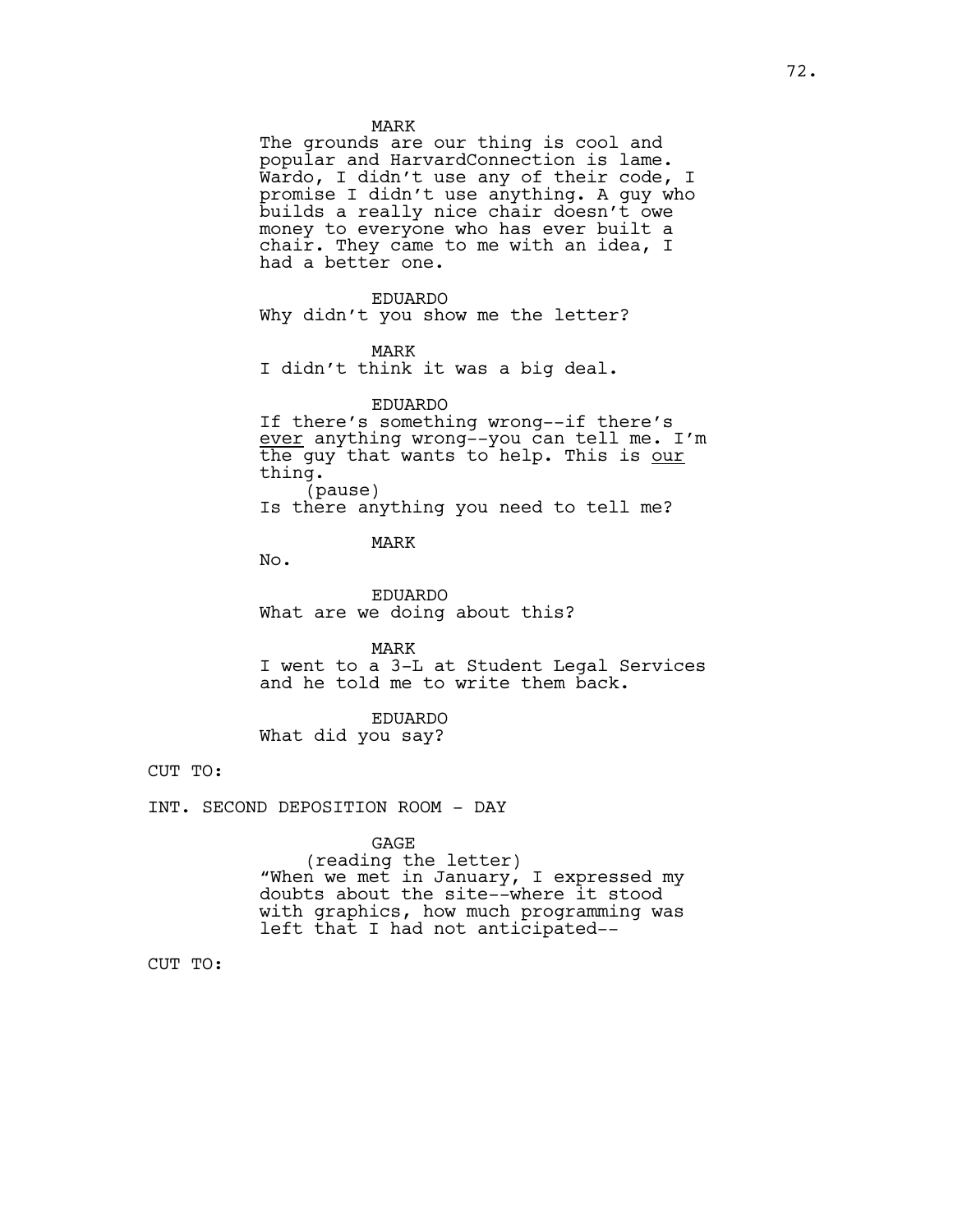EDUARDO (reading the letter) "--the lack of hardware we had to deal with, site use, the lack of promotion that would go on to successfully launch the website--

CUT TO:

INT. SECOND DEPOSITION ROOM - DAY

**GAGE** This was the first time you raised any of those concerns, right?

MARK I'd raised concerns before.

DIVYA/TYLER (NOT CAMERON) Bullshit./Not to us.

GAGE (quieting) Gentlemen. (back to MARK) I'm talking about at the meeting in January to which this letter is referring.

MARK

Yeah.

GAGE Let me re-phrase this. You sent my clients 16 e-mails. In the first 15, you didn't raise any concerns.

MARK (beat) Is that a question?

GAGE In the 16th e-mail you raised concerns about the site's functionality. Were you leading them on for six weeks?

# MARK

No.

GAGE Why hadn't you raised any of these concerns before?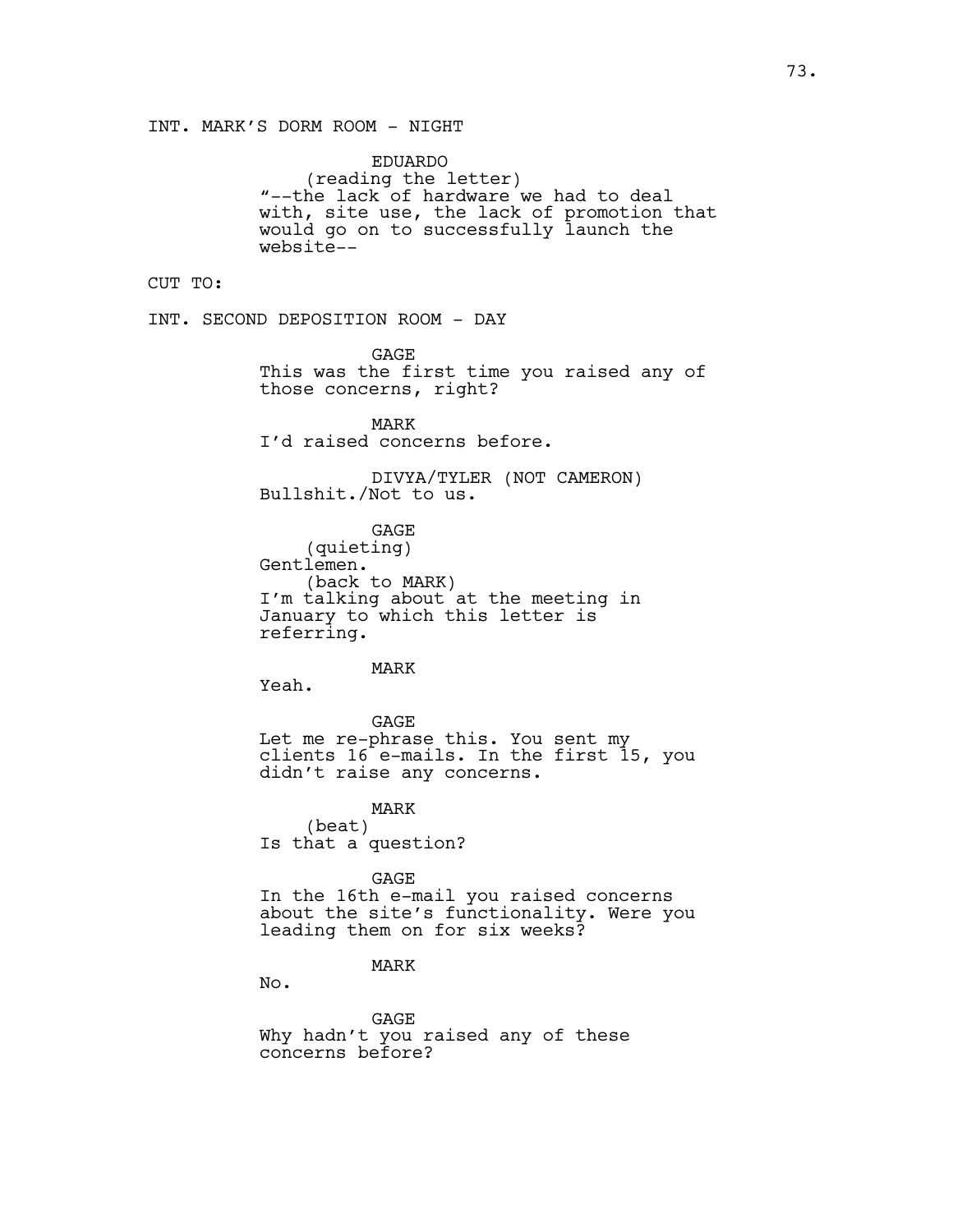MARK (quietly) It's raining. GAGE I'm sorry? MARK It just started raining. GAGE Mr. Zuckerberg, do I have your full attention? MARK No. GAGE (beat) Do you think I deserve it? MARK What. GAGE Do you think I deserve your full attention? MARK I had to swear an oath before we began this deposition and I don't want to perjure myself so I have a legal obligation to say no. GAGE Okay. "No" you don't think I deserve your attention. MARK I think if your clients want to sit on my shoulders and call themselves tall they have a right to give it a try. But

there's no requirement that I enjoy sitting here listening to people lie. You have <u>part</u> of my attention--you have the minimum amount. The rest of my attention is back at the offices of Facebook where my colleagues and I are doing things that no one in this room, including and especially your clients, are intellectually or creatively capable of doing. Did I adequately answer your condescending question?

GAGE just looks casually at MARK. MARK doesn't meet his gaze, or the looks from DIVYA, TYLER and CAMERON...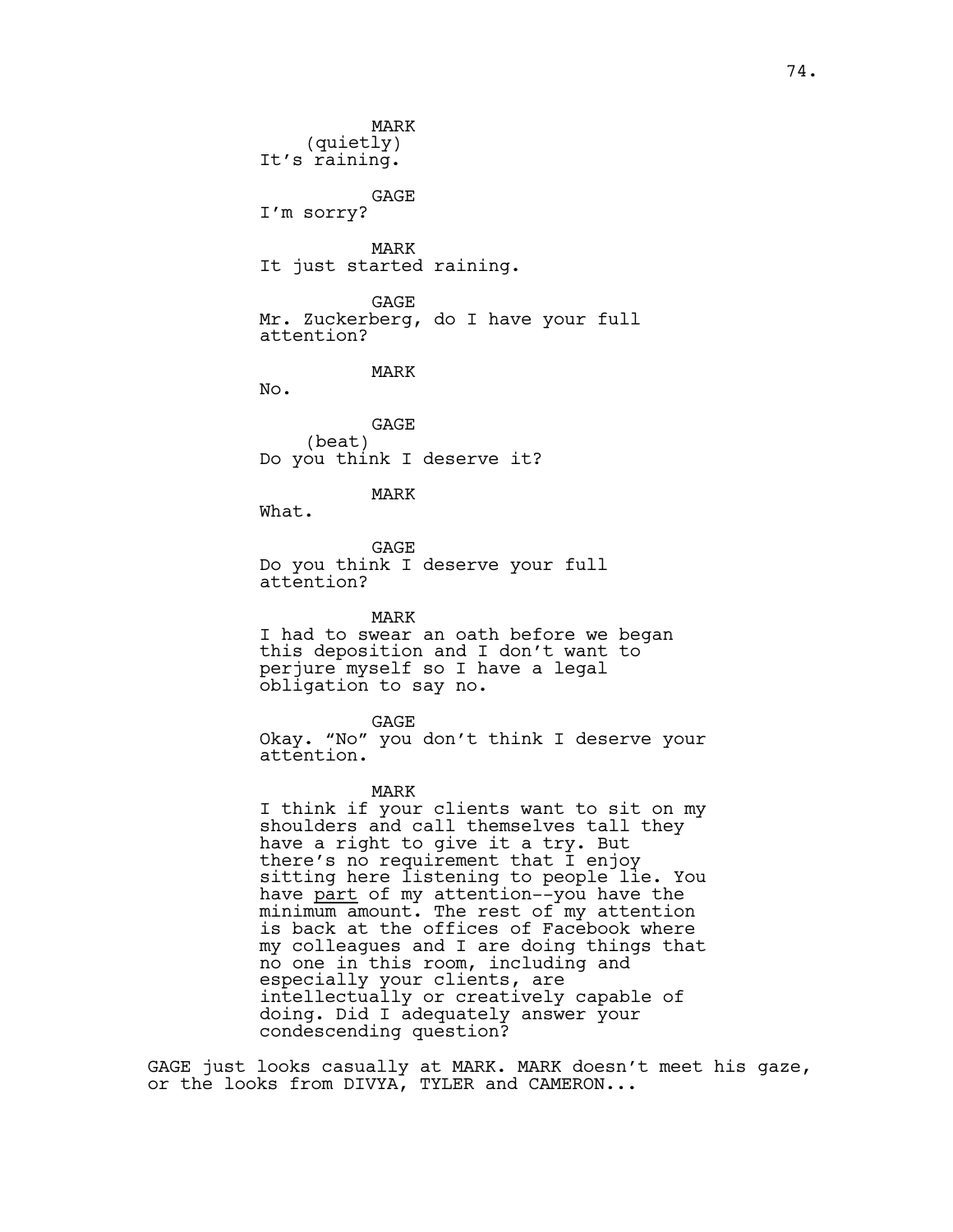SY

(beat) I've got 12:45. Why don't we say that's lunch.

GAGE Back at 2:30?

Everyone gets up and we

CUT TO:

INT. MARK'S DORM ROOM - NIGHT

MARK So, what were their names?

EDUARDO (pause) Their names were Christy and Alice. They want to have drinks tonight.

CUT TO:

INT. MEN'S ROOM - NIGHT

It's a nice men's room--mahogony stalls--in a nice club in Cambridge. We HEAR the thumping of the house music coming from the club.

And then one of the wooden stall doors flies open and EDUARDO is shoved in, followed by CHRISTY, who did the shoving. She's all over him as she presses him back against the divider.

EDUARDO's hands are sliding under CHRISTY'S white shirt and finding the red bra when they hear a noise.

Someone's gone into the next stall.

EDUARDO (whispering) Shit.

CHRISTY (whispering) I don't care.

CHRISTY keeps him pinned against the divider as she reaches down and unbuckles his belt.

And then he hears another noise from the stall next door. A thump against the divider. CHRISTY's got his fly unzipped.

EDUARDO looks down at the space between the stalls. He sees a pair of Adidas flip-flops.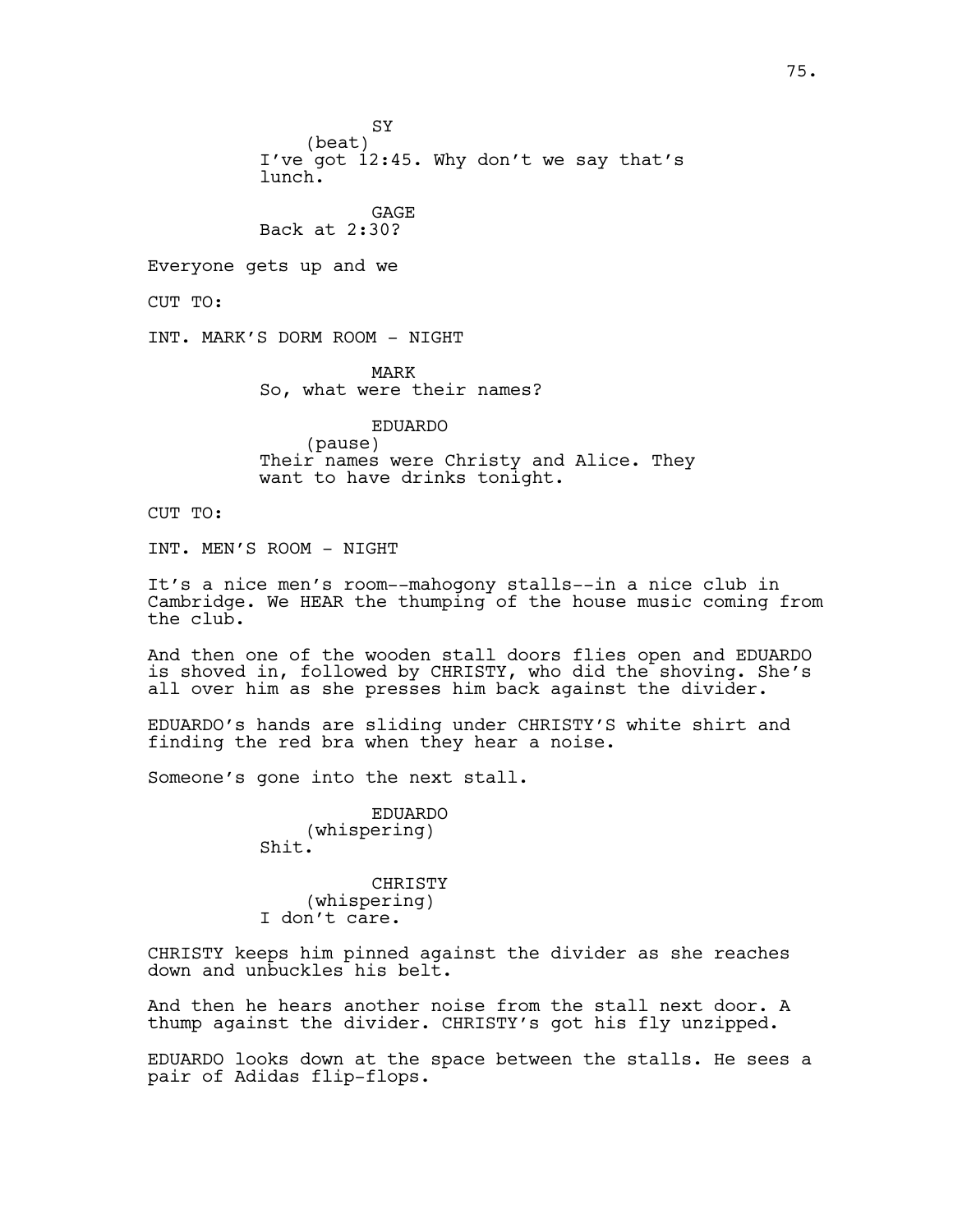Then the sound of moaning. Before EDUARDO has time to say anything, CHRISTY pulls her shirt open, revealing the red bra, and puts her hand down his pants as we CUT TO: INT. CLUB/MEN'S ROOM - NIGHT MARK and EDUARDO are standing guard outside the door. They're silent but very happy. A guy comes along to use the men's room. EDUARDO Sorry. It'll just be a minute. Some girls are freshening up in there. CLUB GUY (nodding a little) Sweet. The guy goes off. EDUARDO taps MARK... EDUARDO (beat) We have groupies. MARK can't help a smile. Then he sees something... MARK I'll be right back. EDUARDO Mark, where you going? (beat) Mark? MARK makes his way through the crowd toward a round booth. A girl is sitting there and even though her back is to MARK he can recognize her. She's with a girlfriend and three guys. When he makes it to the booth he says--MARK Erica? ERICA, from the opening scene, turns her head and looks up to see MARK. She's looking sexy for her Friday night on the town and the three guys she's with are studs. A few more friends of theirs are standing around at the edges of the booth. ERICA (pause)

Hi.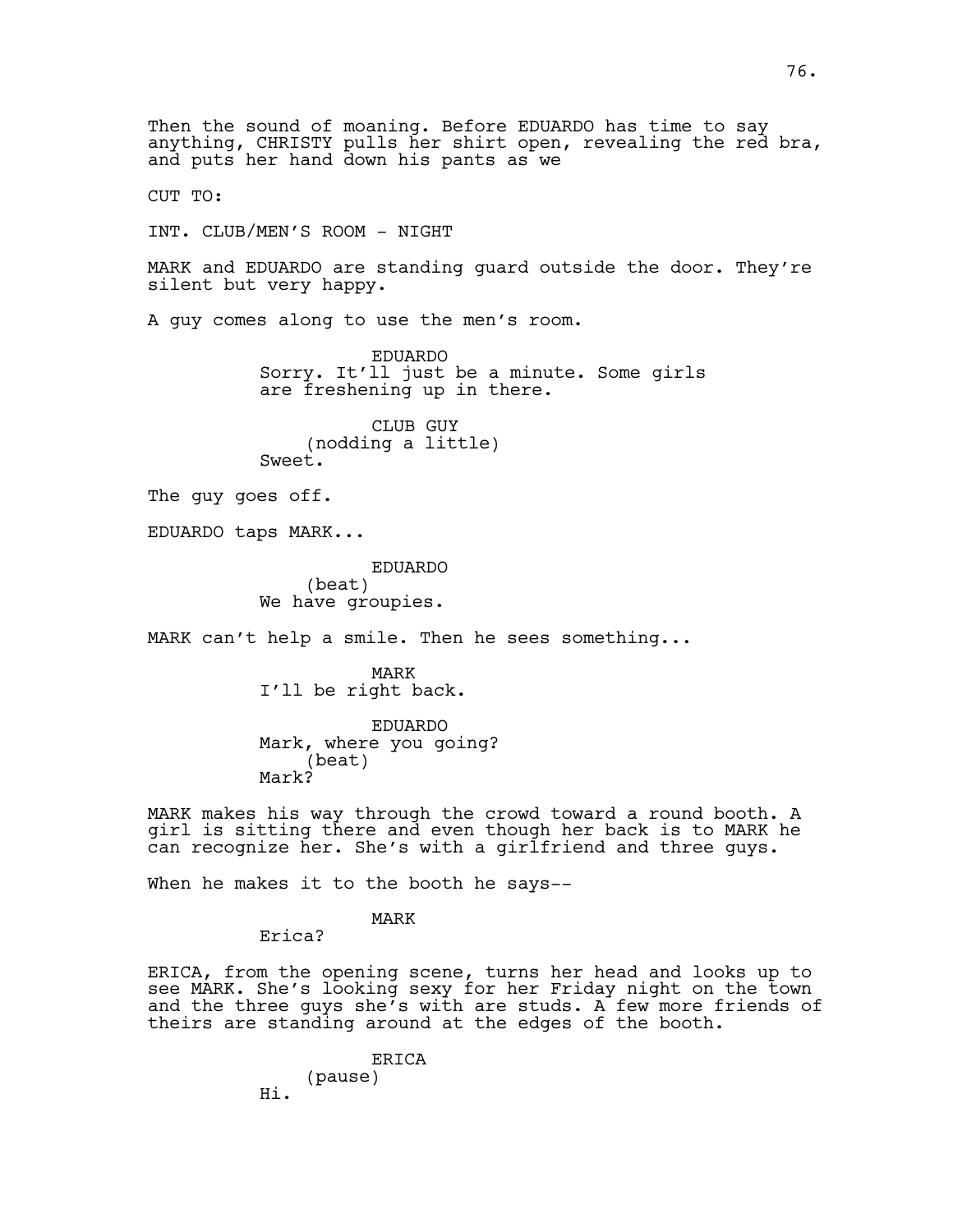MARK

I saw you from over there. I didn't know you came to this club a lot.

ERICA

First time.

MARK Mine too. Could I talk to you alone for a second?

ERICA I think I'm good right here.

MARK I just--I'd love to talk to you alone. If we could just go someplace--

ERICA Right here's fine.

MARK is aware of everyone else around the booth...

MARK (beat) I don't know if you heard about this new website I launched.

ERICA

No.

MARK TheFacebook?

ERICA You called me a bitch on the internet, Mark.

MARK That's why I wanted to talk to you. If we could just--

ERICA On the internet.

MARK That's why I came over.

ERICA Comparing women to farm animals?

MARK I didn't end up doing that.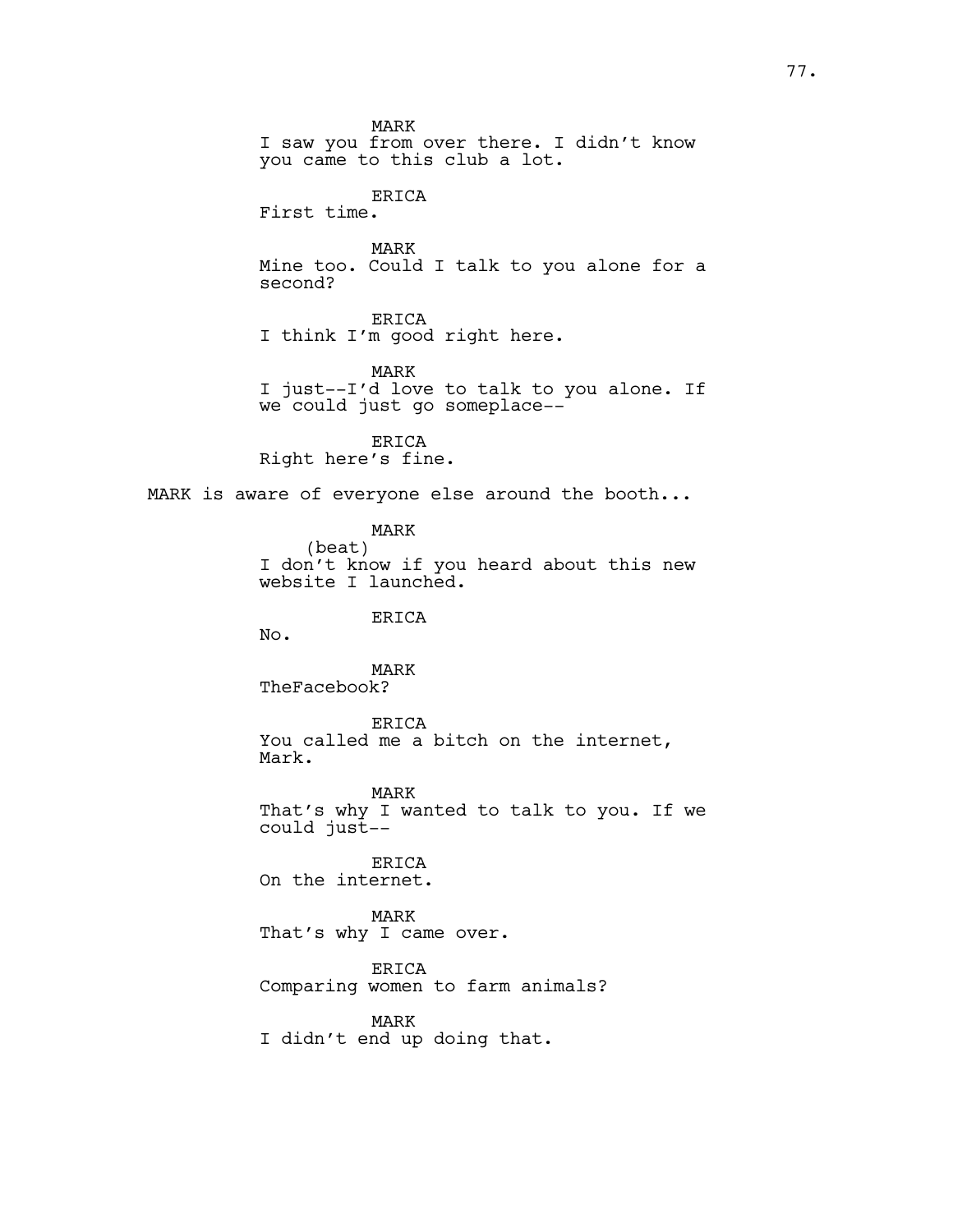ERICA

It didn't stop you from writing it. As if every thought that tumbles through your head is so clever it would be a crime for it not to be shared. The internet's not written in pencil, Mark, it's written in ink and you published that Erica Albright was a bitch right before you made some ignorant crack about my family's name, my bra size and then rated women based on their "hotness".

REGGIE (A FRIEND OF ERICA'S) Erica, is there a problem?

ERICA No, there's no problem. (pause) You write your snide bullshit from a dark room because that's what the angry do nowadays. I was nice to you. Don't torture me for it.

MARK glances at the table of Erica's friends--

MARK (pause) If we could just go somewhere for a minute--

ERICA No, I don't want to be rude to my friends.

MARK

Okay.

ERICA Okay. Good luck with your video game.

It was an honest mistake on ERICA's part but a kidney punch to MARK.

MARK turns and goes and sees that EDUARDO has been standing and watching from a distance with CHRISTY.

> EDUARDO Hey, that was great. That was the right thing to do. You apologized, right?

MARK (ignoring him) We have to expand.

EDUARDO (over the music) What?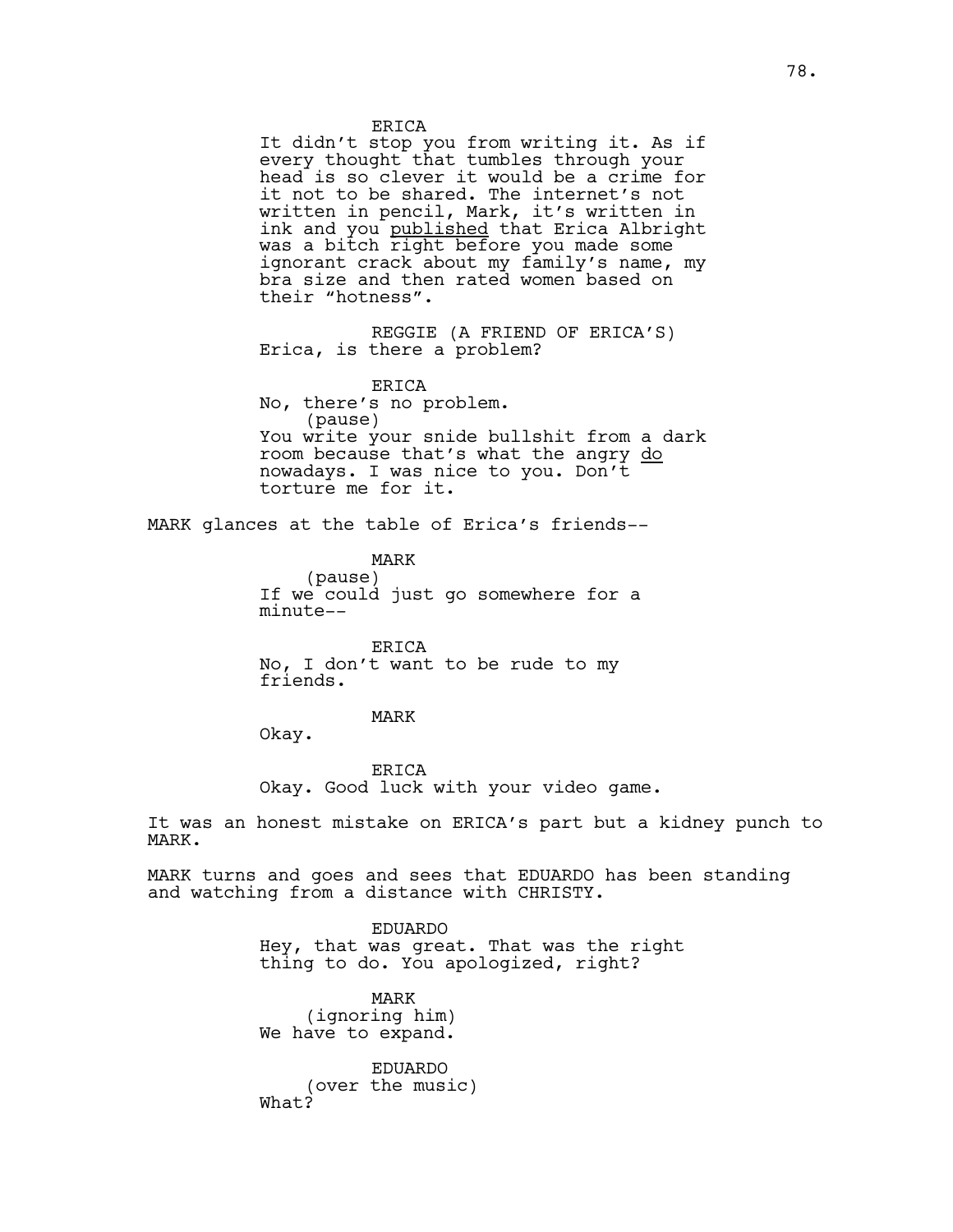And MARK heads out the door.

EDUARDO watches MARK and then looks back at the girls...

ALICE Is he mad about something?

CUT TO:

INT. MARK'S DORM ROOM - NIGHT

The door closes behind DUSTIN MOSKOVITZ and CHRIS HUGHES. MARK and EDUARDO are waiting and CHRISTY and ALICE are sitting on the couch. Everyone's got a beer.

Once the door is closed--

#### MARK

We're expanding to Yale and Columbia. Dustin, I want you to share the coding work with me. Chris, you're going to be in charge of publicity and outreach and you can start by getting a story in the B.U. student newspaper. The *Bridge*.

CHRIS They hate doing stories about Harvard.

MARK Somebody at the newspaper will be a computer science major. Tell 'em Mark Zuckerberg will do 10 hours of free programming.

EDUARDO Why do you want a story in the B.U. newsp--

MARK

Because I do. Here's the arrangement. Eduardo is CFO and owns 30% of the company. Dustin is Vice President and Head of Programming and his 5% of the company will come from my end. Chris is Director of Publicity and his compensation will depend on the amount of work he ends up doing. Any questions?

DUSTIN Who are the girls?

EDUARDO Christy and Alice.

DUSTIN

Hi.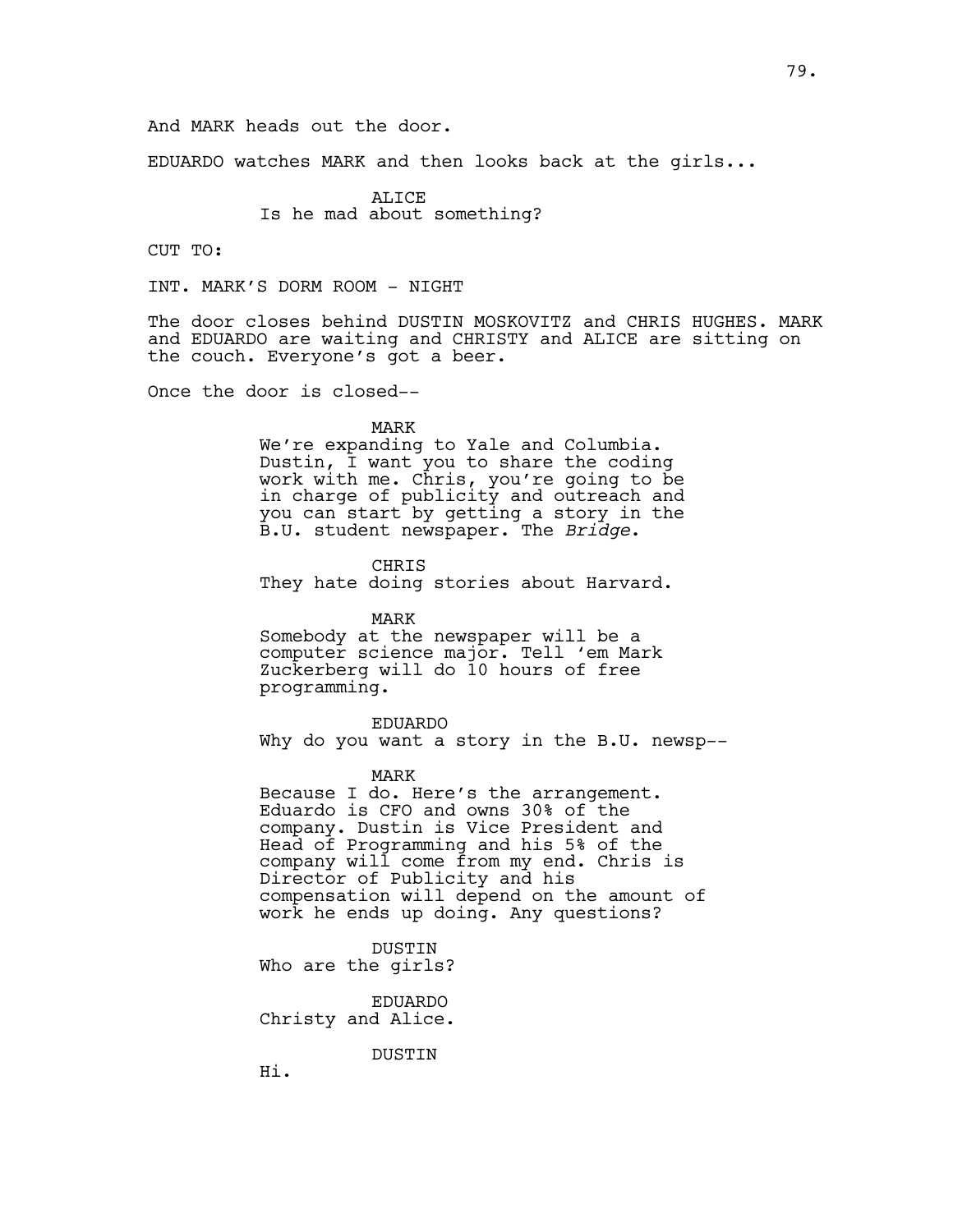Hi.

ALICE Hello.

CHRIS

Hi.

CHRISTY Is there anything we can do?

CHRISTY

MARK No. That's it. Yale and Columbia, let's go.

EDUARDO And Stanford.

MARK

What?

EDUARDO Stanford. It's time for them to see this in Palo Alto.

CUT TO:

INT. FIRST DEPOSITION ROOM - DAY

MARK is sitting alone in the now empty room. There's a computer on a table in the corner and MARK makes a few keystrokes and then reads the screen.

MARYLIN, the young lawyer we met early on, comes in with a plastic salad container in her hand and sits at the far end of the table from MARK, who doesn't acknowledge her.

> MARYLIN (after a moment) You don't want any lunch?

> > MARK

(beat) No.

MARYLIN You're welcome to some salad.

MARK No thank you.

MARYLIN This must be hard.

MARK Who are you?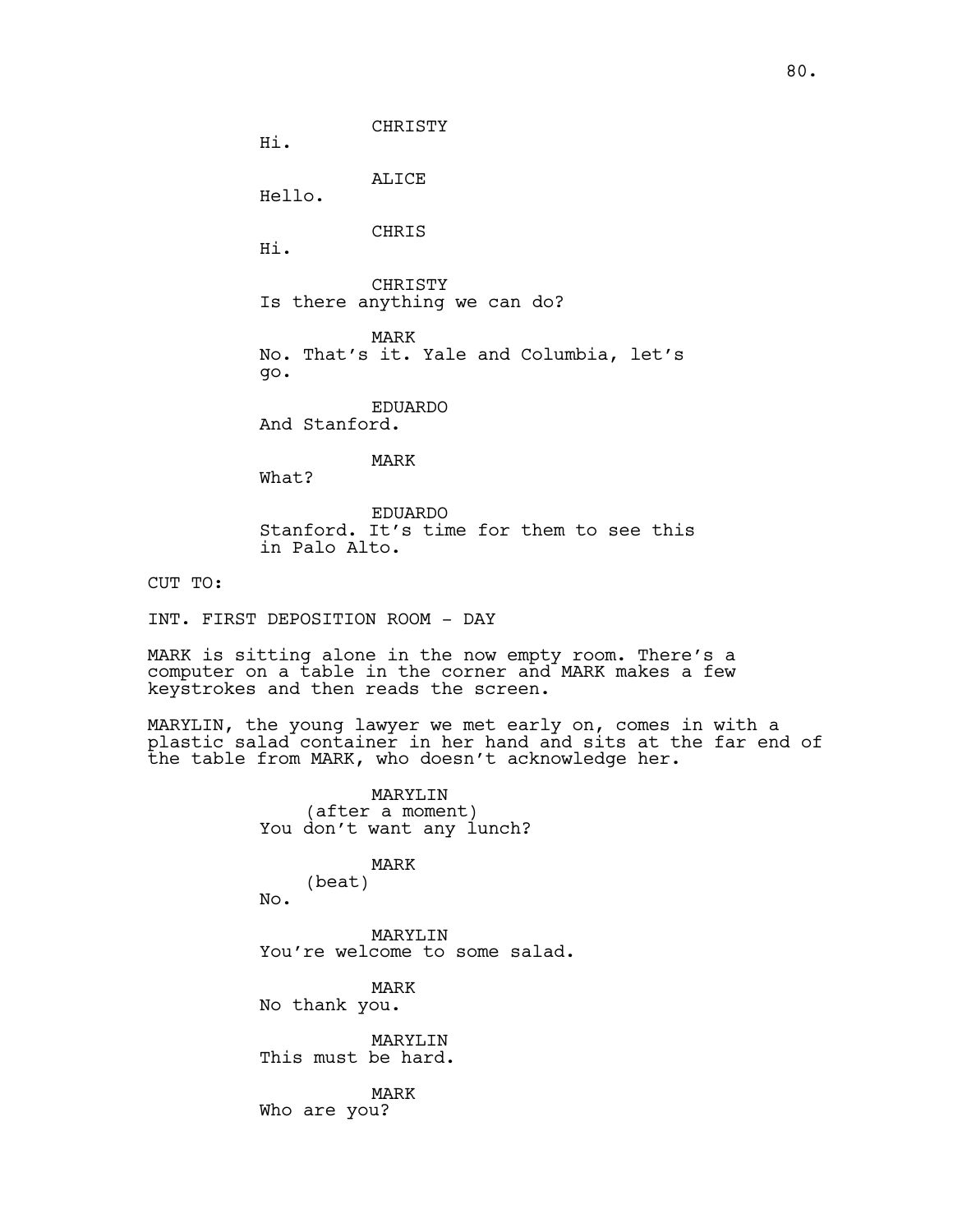MARYLIN

I'm Marylin Delpy, I introduced myself--

MARK I mean what do you do?

# MARYLIN

I'm a second year associate at the firm. My boss wanted me to sit in on the deposition phase.

MARK nods...

MARYLIN (CONT'D) What are you doing?

MARK Checking in to see how it's going in Bosnia.

## MARYLIN

Bosnia?

MARK nods...

MARYLIN (CONT'D) They don't have roads but they have Facebook?

MARK nods...

MARYLIN (CONT'D) You must really hate the Winklevoss's.

MARK I don't hate anybody. (pause) The Winklevi aren't suing me for intellectual property theft. They're suing me because for the first time in their lives, things didn't work out the way they were supposed to for them.

CUT TO:

INT. TYLER AND CAMERON'S DORM ROOM - NIGHT

TYLER and CAMERON are both studying when DIVYA busts in.

DIVYA He's expanding.

TYLER

What?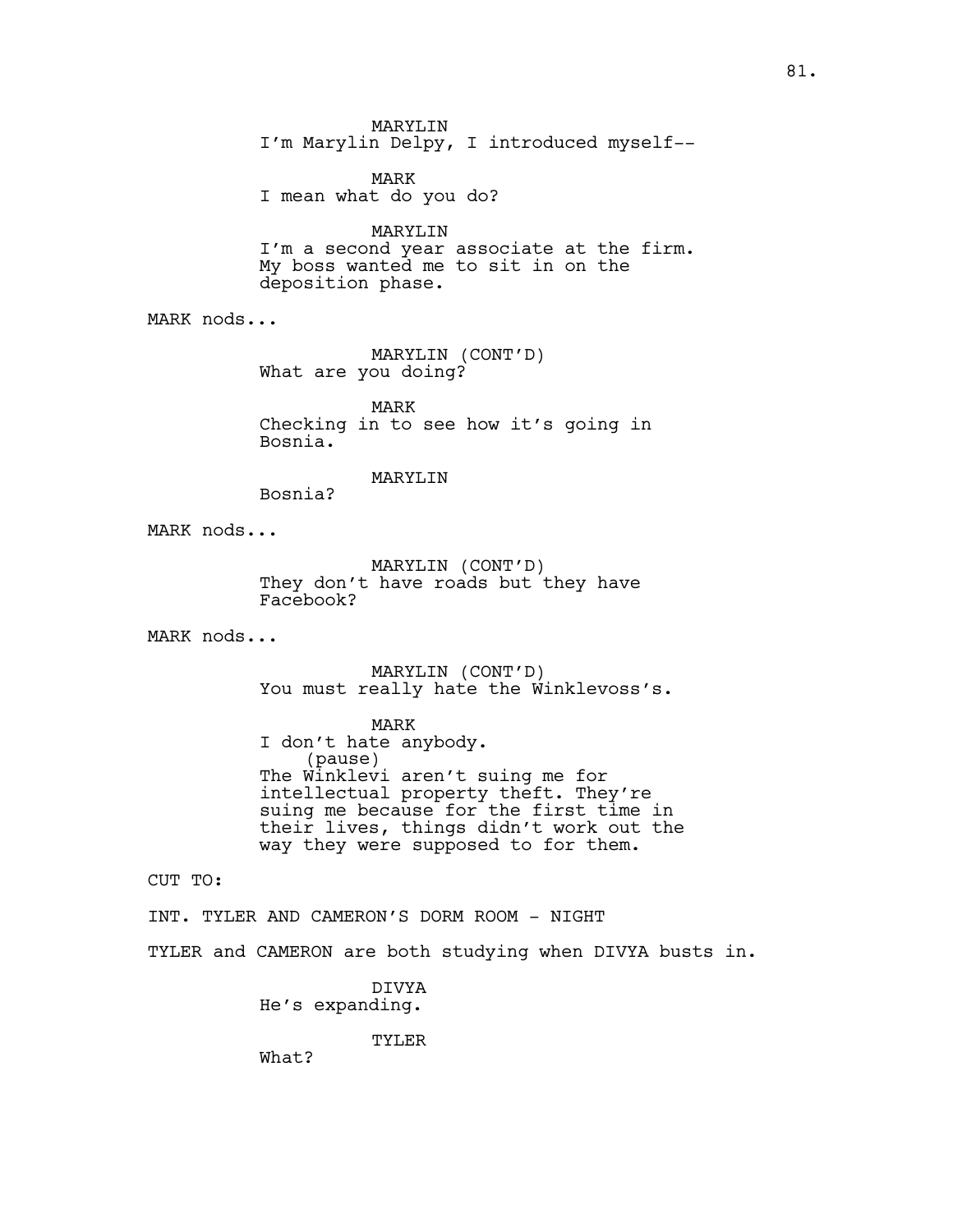DIVYA He's expanding to Yale, Columbia and Stanford, it'll be in the *Crimson* tomorrow.

## TYLER

(beat) Really.

DIVYA

Yeah.

TYLER So that Cease and Desist letter really scared the shit out of him, huh?

DIVYA I want to hire a lawyer to file for injunctive relief and get this website taken down *now*!

## CAMERON

Look--

DIVYA Every minute the site is up, Harvard Connection becomes less valuable. I want an injunction, I want damages, I want punitive relief and I want him dead.

CAMERON I want those things too!

DIVYA Then why aren't we doing anything about it?! Because we're gentlemen of Harvard?!

CAMERON Because you're not thinking about how it'll look.

DIVYA How'll it look?

### CAMERON

Like my brother and I are in skeleton costumes chasing the Karate Kid around a high school gym.

## DIVYA

He's violated Massachusetts state law. When he goes to Connecticut, New York and California he'll have violated federal law. And by the way, he's in violation of Harvard law.

CAMERON There's no such thing as Harvard Law.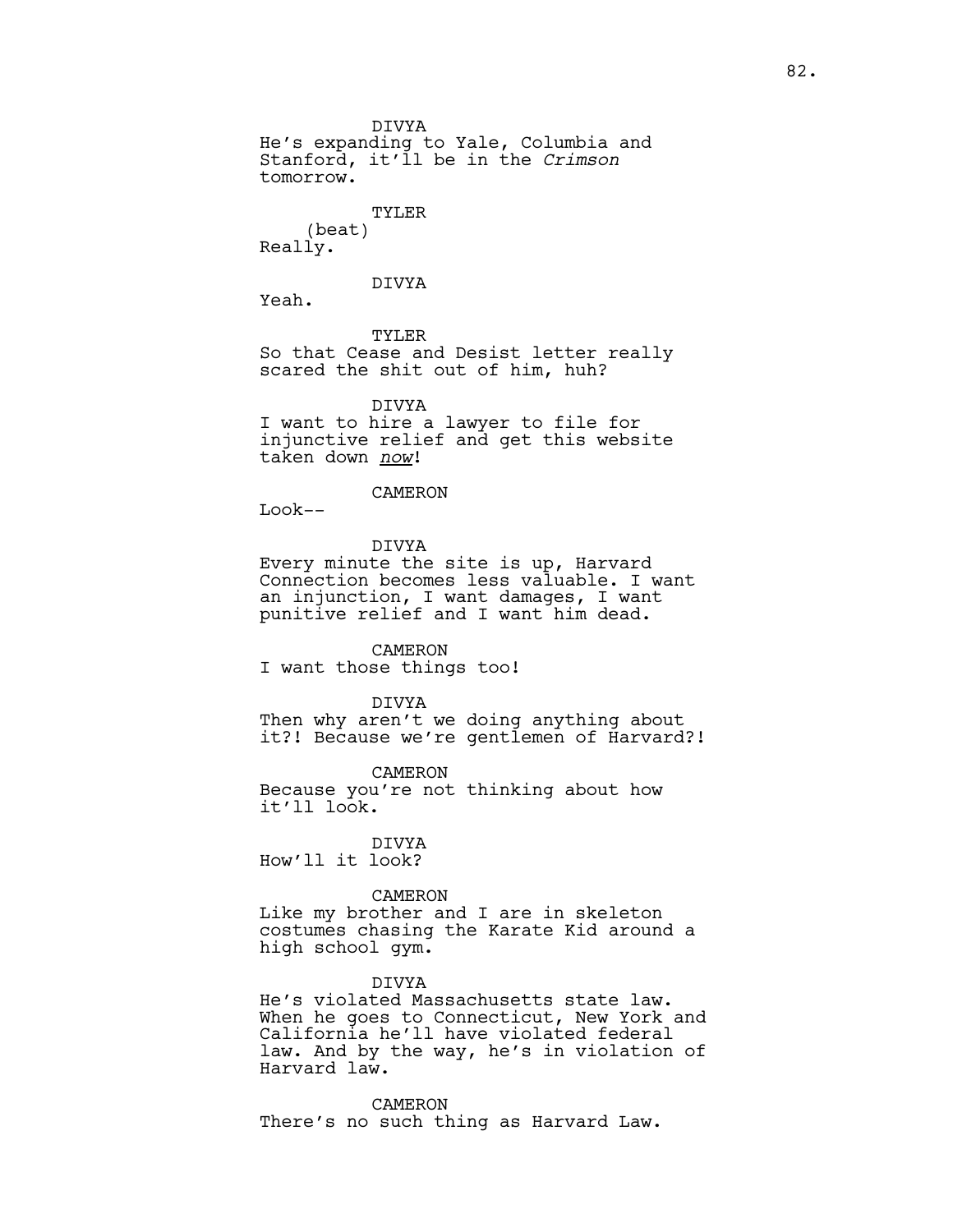TYLER (pause--realizing) Wait. Yes there is.

TYLER goes to the bookshelf and pulls down a manual.

# TYLER (CONT'D)

*Harvard Student Handbook*. Every freshman is issued one of these. Somewhere in this book it says--

CAMERON

(eureka)

--you can't steal from another student. This is what we needed. We're going to Summers.

DIVYA You can't get a meeting with Larry Summers.

CAMERON

My brother and I pay tuition at this school, we carry a 3.9 GPA at this school, we've won trophies for this school and we'll be rowing in the Olympics for this school. I want a meeting with the goddam president of this school. (pause) Why Stanford?

DIVYA Why do you think?

CUT TO:

INT. A GIRL'S COLLEGE APARTMENT (PALO ALTO) - MORNING

A pretty 20 year-old co-ed, AMY, pulls a curtain open and the darkened room immediately fills with un-welcomed sunlight. AMY's wearing nothing but a Stanford sweatshirt as a skinny 22 year-old guy who's lying on her futon wakes up. There's other evidence on the walls that we're at Stanford University. There are also pieces of AMY's clothing strewn about.

The young man on the futon is SEAN PARKER.

AMY I'm sorry, I'm late for Bio-Chem.

SEAN

Okay.

AMY You don't know my name, do you?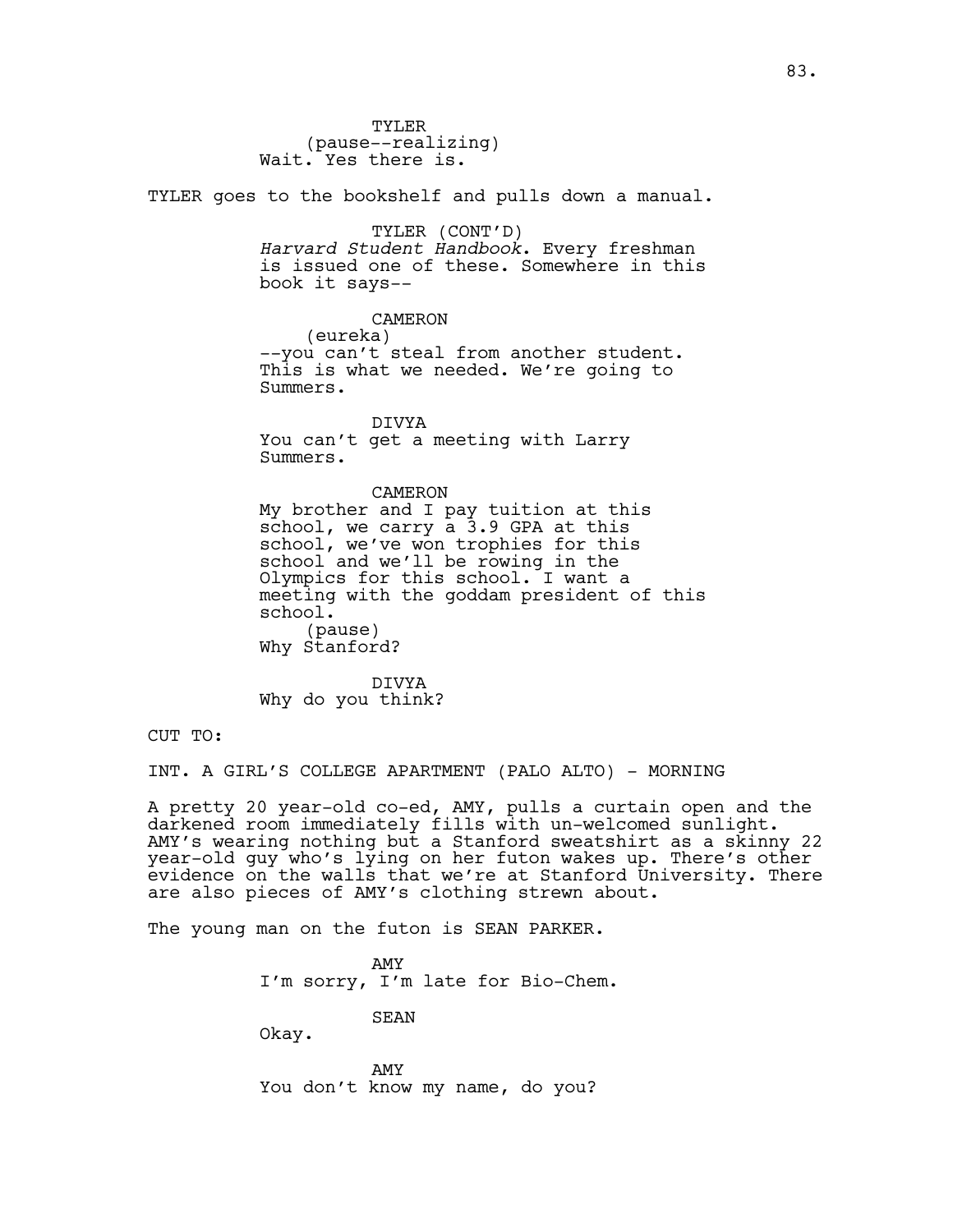SEAN (off the sweatshirt) Is it Stanford? AMY I should just kick your ass. How can you go to a party, meet-- SEAN Amelia Ritter but you prefer Amy. You're from Orinda, your father's in commercial real estate and your mother's 10 years sober. AMY (beat) What's my major? SEAN Trombone. AMY Really? SEAN I remember something about a trombone. AMY Tu fais l'amour à la jolie fille et la mets de côté. SEAN French! Your major is French. AMY Oui. And yours? SEAN Mine? I don't have one. AMY You haven't declared? SEAN I don't go to school. AMY You're kidding? SEAN No. AMY Where did you go to school?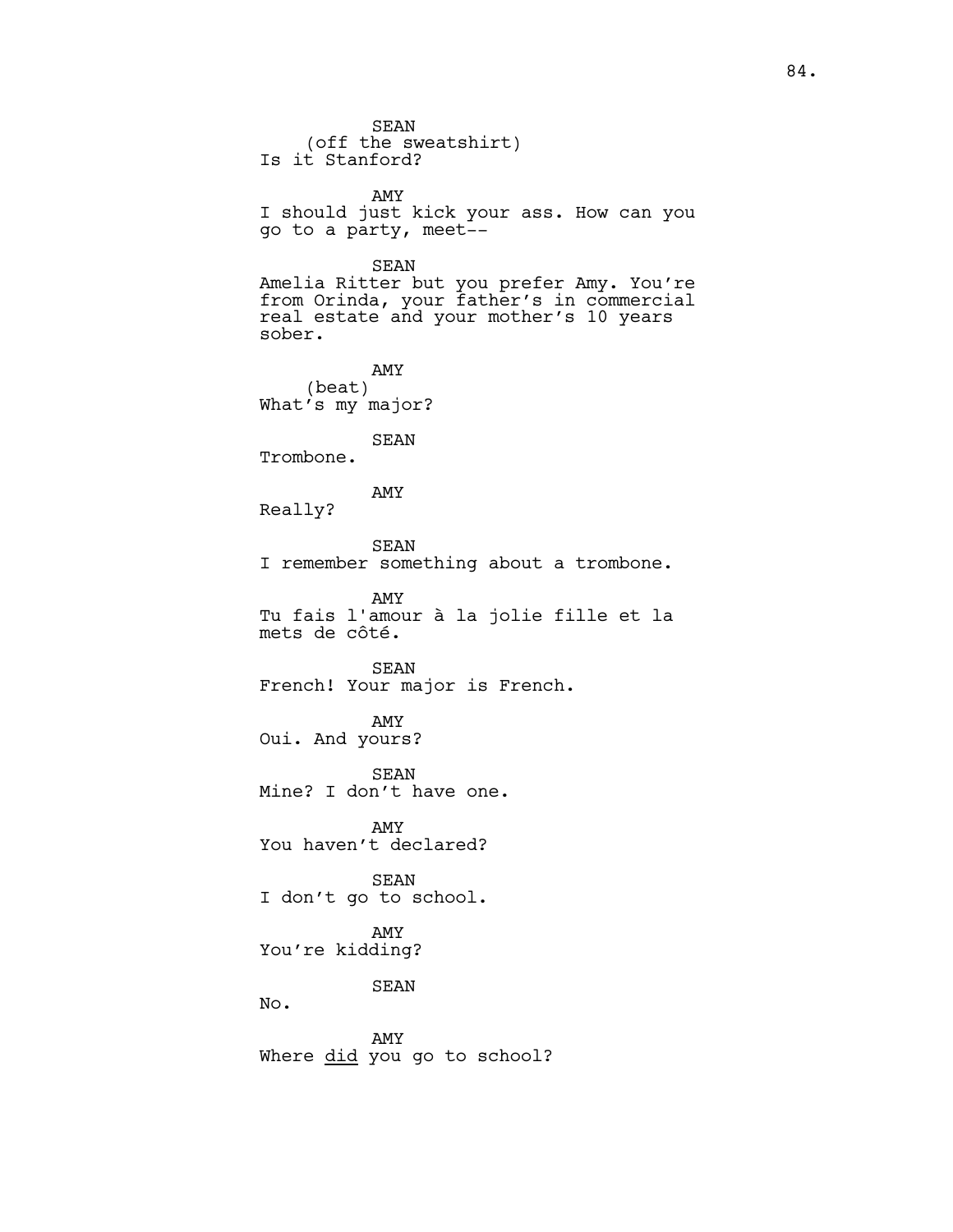SEAN William Taft Elementary for a little while. AMY Seriously, you're not like 15 years old or anything are you? SEAN No. (beat) You're not like-- AMY No. So what do you do? SEAN I'm an entrepreneur. AMY You're unemployed. SEAN I wouldn't say that. AMY What would you say? SEAN That I'm an entrepreneur. AMY What was your latest preneur? SEAN Well...I founded an internet company that let folks download and share music for free. AMY Kind of like Napster? SEAN Exactly like Napster. AMY What do you mean? SEAN I founded Napster. AMY Sean Parker founded Napster. SEAN Nice to meet you.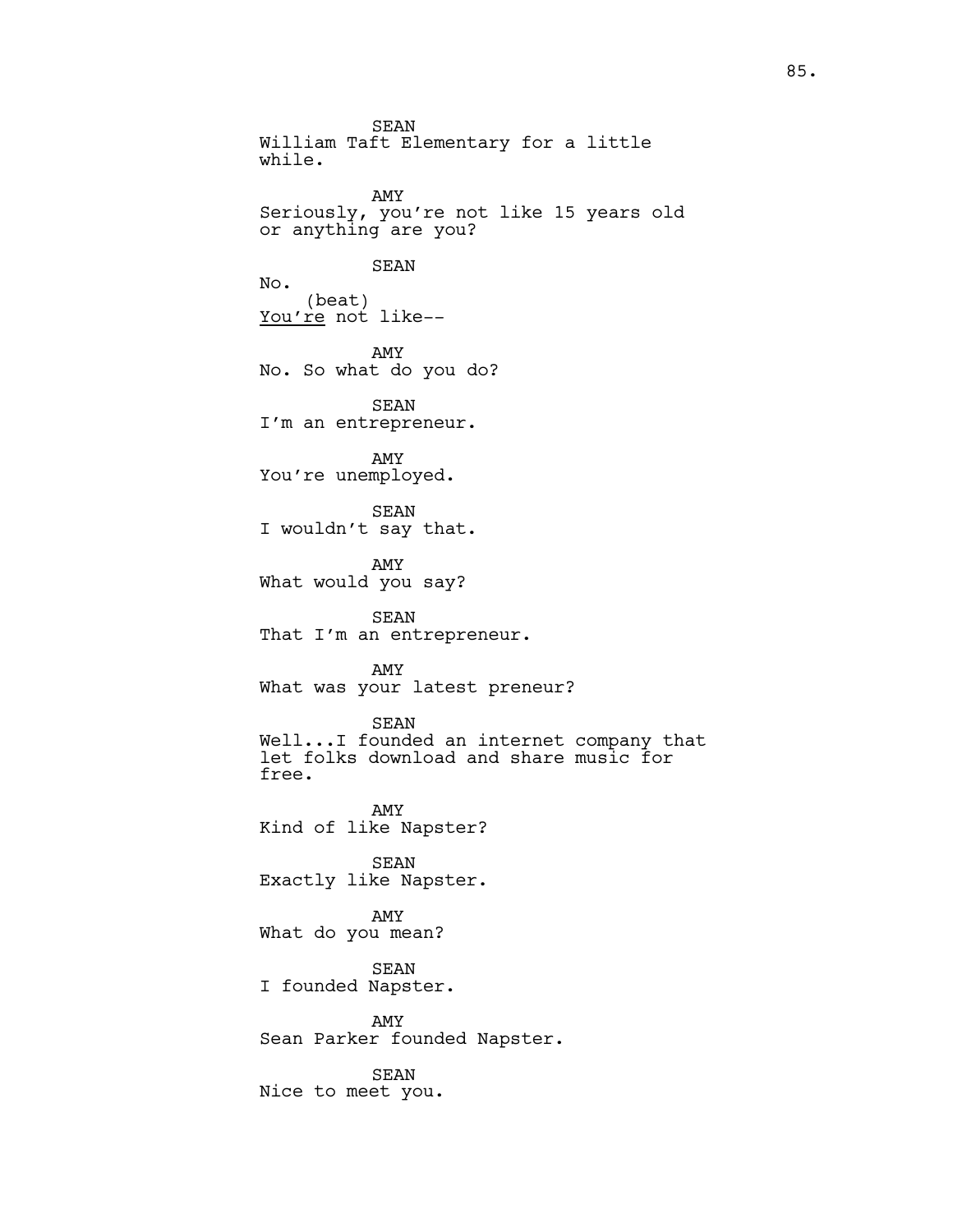AMY (pause) You're Sean Parker? SEAN Ah ha. The shoe's on the other... AMY Foot? SEAN --table which has turned. AMY I just slept with Sean Parker? SEAN You just slept on Sean Parker. AMY You're a zillionaire. SEAN Not technically. AMY What are you? SEAN Broke. There's not a lot of money in free music. Even less when you're being sued by everyone who's ever been to the Grammys. AMY This is blowing my mind. SEAN I appreciate that. AMY I have to hop in the shower and get ready for class. SEAN Bio-chem, even though you're a French major whose name is Amy. AMY You passed. SEAN I'm a hard worker. AMY There's juice or anything else you can find. Help yourself.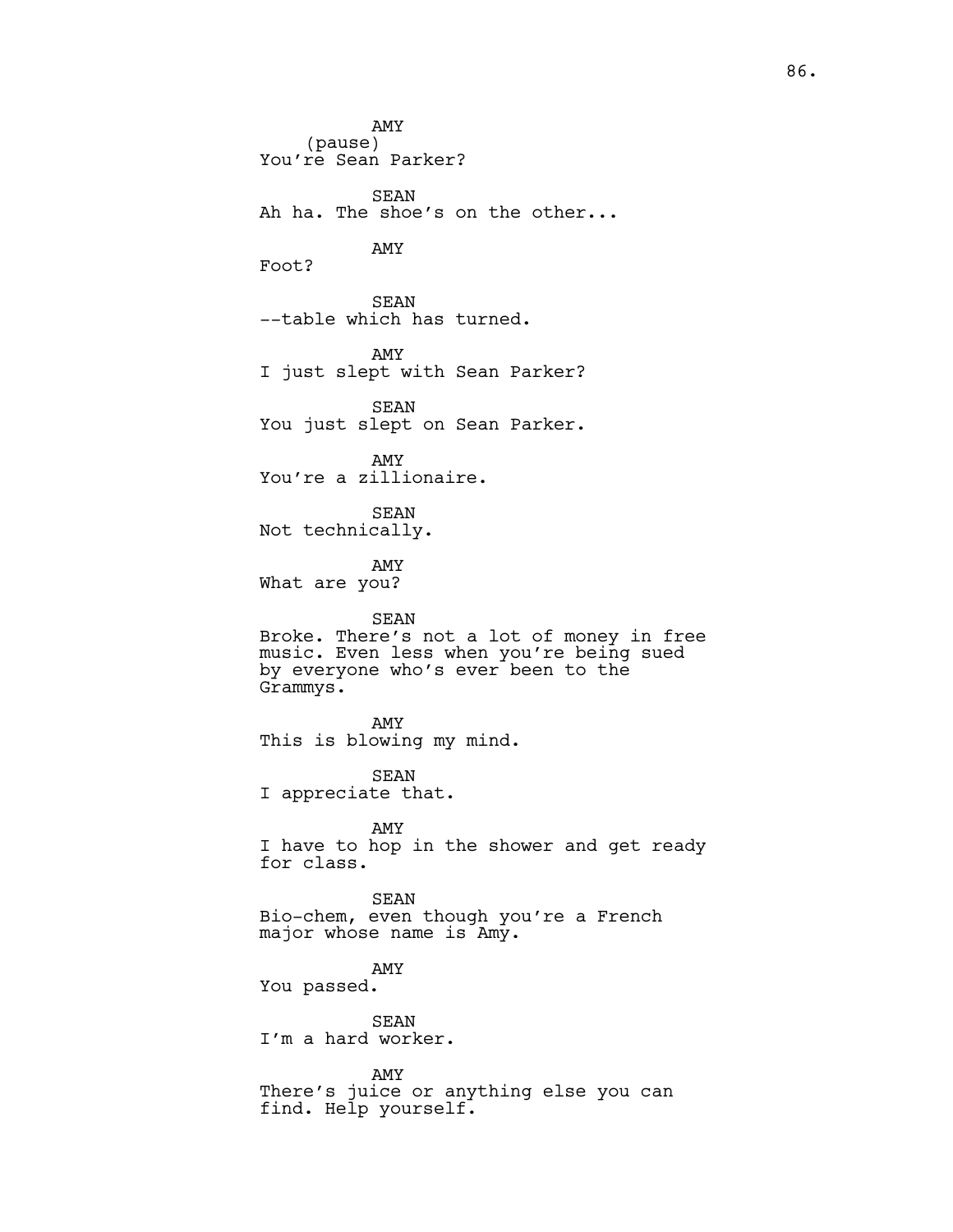SEAN You mind if I check my e-mail?

AMY Go ahead.

AMY heads into the bathroom but leaves the door a little ajar.

SEAN steps over to AMY's pink laptop and hits a key to wake it out of sleep mode.

The shower starts running in the bathroom.

The laptop springs to life and is open to something SEAN's never seen before--a Facebook page.

He sees AMY's picture and a short profile: Her major at Stanford, courses she's taking, books she likes, clubs she's a member of...

> SEAN (calling) Amy?

She can't hear him in the shower.

SEAN explores around a little more. He knows his way around a computer. He sees her "friends". Friend after friend after friend.

> SEAN (CONT'D) (almost a whisper) Jesus.

He gets up and goes to the bathroom door--

SEAN (CONT'D)

Amy?

AMY (calling back) Yeah!

SEAN Can you come out here?

AMY (calling) Just a second!

SEAN tries to wait but can't--

SEAN There's a snake in here, Amy.

AMY

What?!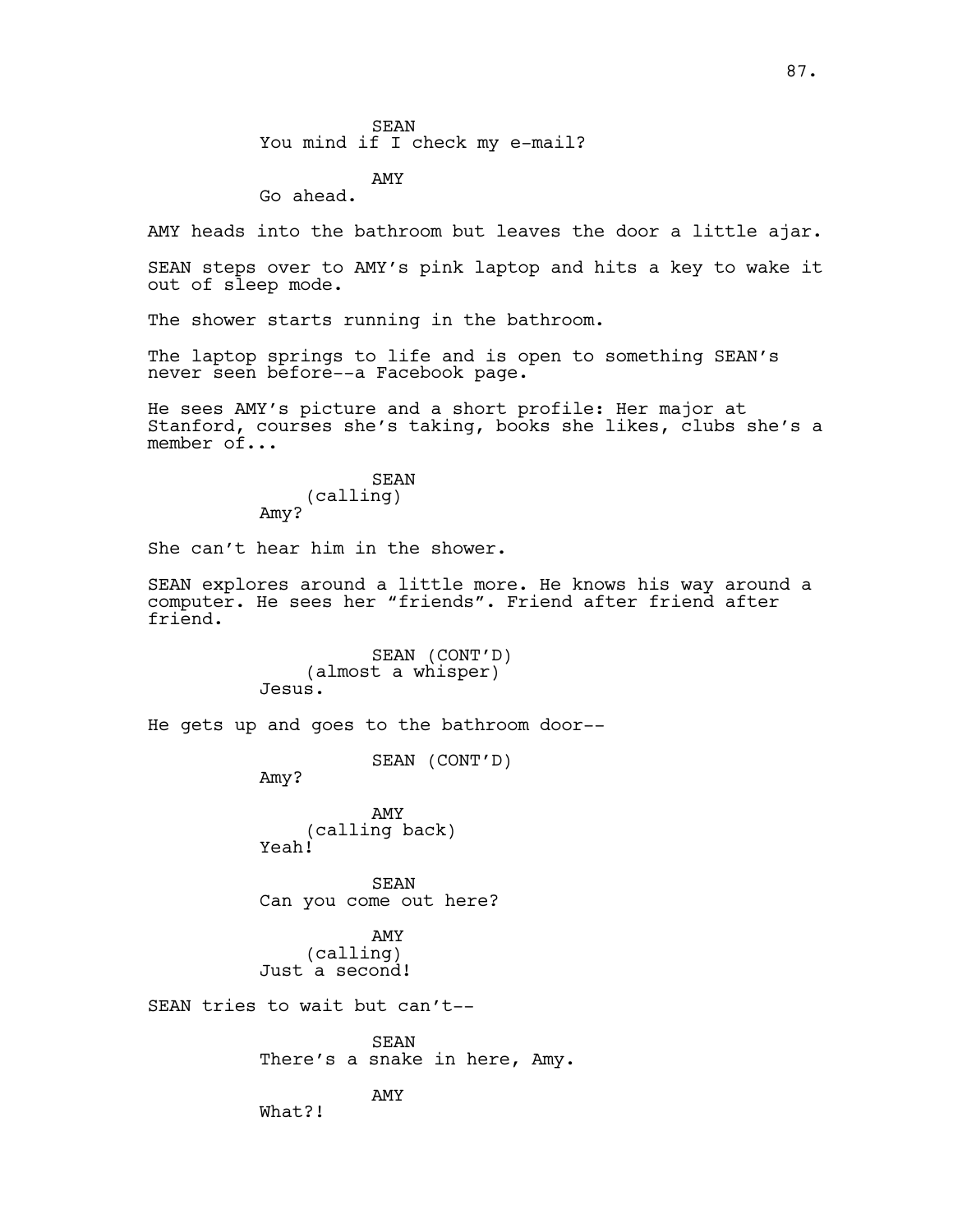AMY grabs a towel and jumps out of the shower-- AMY (CONT'D) Where?! SEAN There isn't a snake, but I need to ask you something. AMY Are you kidding me?! I could have been killed! SEAN (beat) How? AMY (beat--not sure) By running too fast...and getting twisted in the curtain--What do you need to ask me? SEAN I went to check my e-mail and there's a site open on your computer. AMY After you passed out last night I went on theFacebook for a little bit. SEAN What's that? AMY TheFacebook? Stanford's had it for like two weeks now it's really awesome except it's freakishly addictive. Seriously, I'm on the thing like five times a day. SEAN You mind if I grab a piece of paper and a pen? AMY Is everything okay? SEAN Everything's great. I just need to find you, Mark Zuckerberg. CUT TO: INT. LARRY SUMMERS' OUTER OFFICE - DAY

CAMERON and TYLER, in dark suits, are waiting to see the president of Harvard.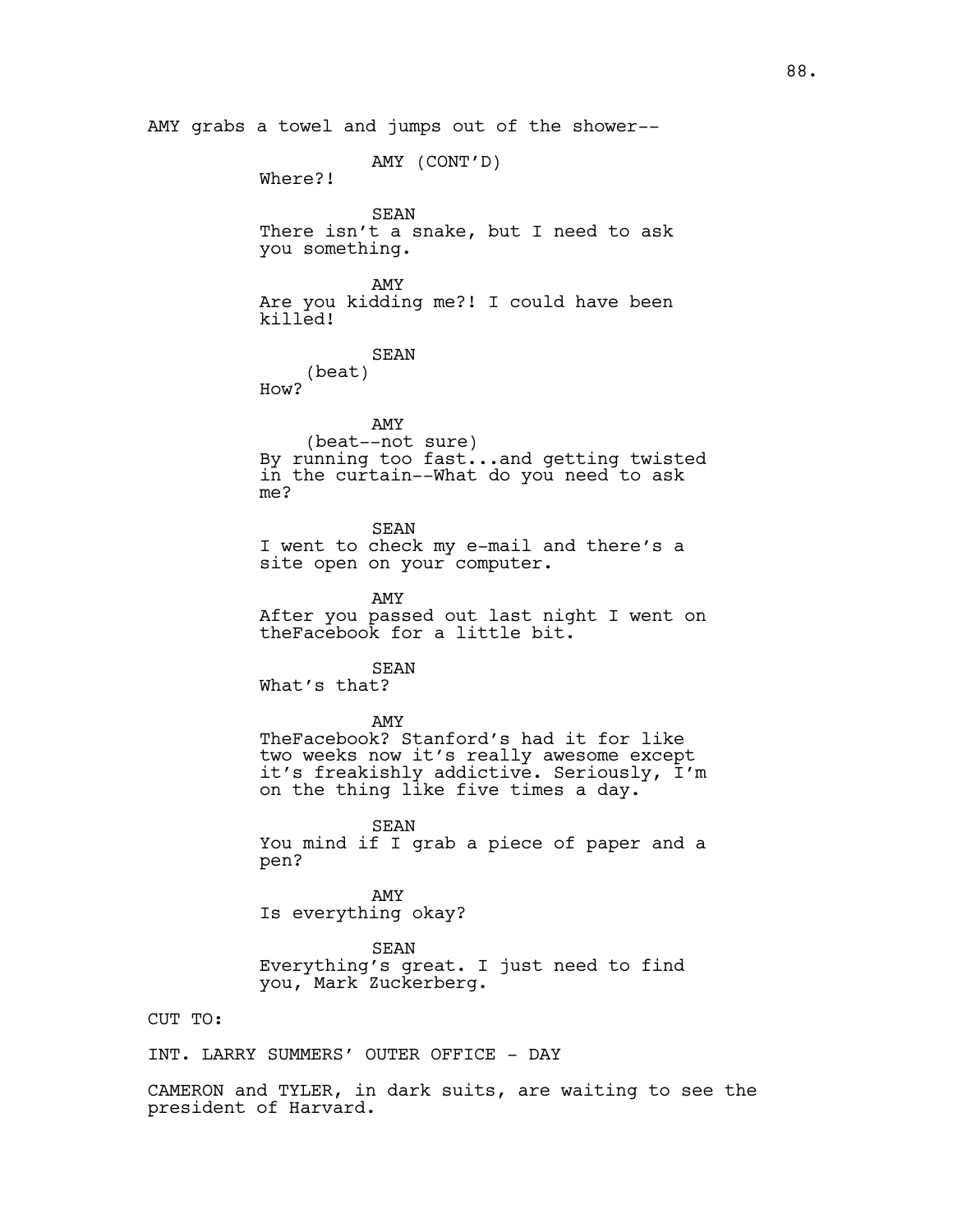The President's office is in one of the two oldest university buildings in the country, and the SECRETARY sitting at the desk is even older. You get the sense that she thinks Harvard would be a better place if it weren't for all these students.

> CAMERON (just making small talk) I've never been in this building before.

SECRETARY (without really looking up) This building's a hundred years older than the country it's in. So do be careful.

TYLER We're sitting in chairs.

**SECRETARY** (into phone) Yes. (into phone) Very good.

She hangs up the phone.

SECRETARY (CONT'D) You can go in now.

She points to a door and CAMERON and TYLER get up, quickly straighten themselves, and walk into

INT. SUMMERS' OFFICE - CONTINUOUS

LARRY SUMMERS, a large man, is on the phone at his desk in his well-appointed office. A fire crackles in the sitting area and a 40-ish African-American woman, ANNE, in a pants suit is nearby going over some papers.

SUMMERS waves the boys in--

SUMMERS (into phone) That's just their own stupidity, I should have been there. (into phone) Darkness is the absence of light and stupidity in that instance was the absence of me.

SUMMERS motions for them to sit and they do. They take in some of the photographs around the room--SUMMERS with BILL CLINTON, etc.

> SUMMERS (CONT'D) (into phone) Catherine, I have students in my office now. (MORE)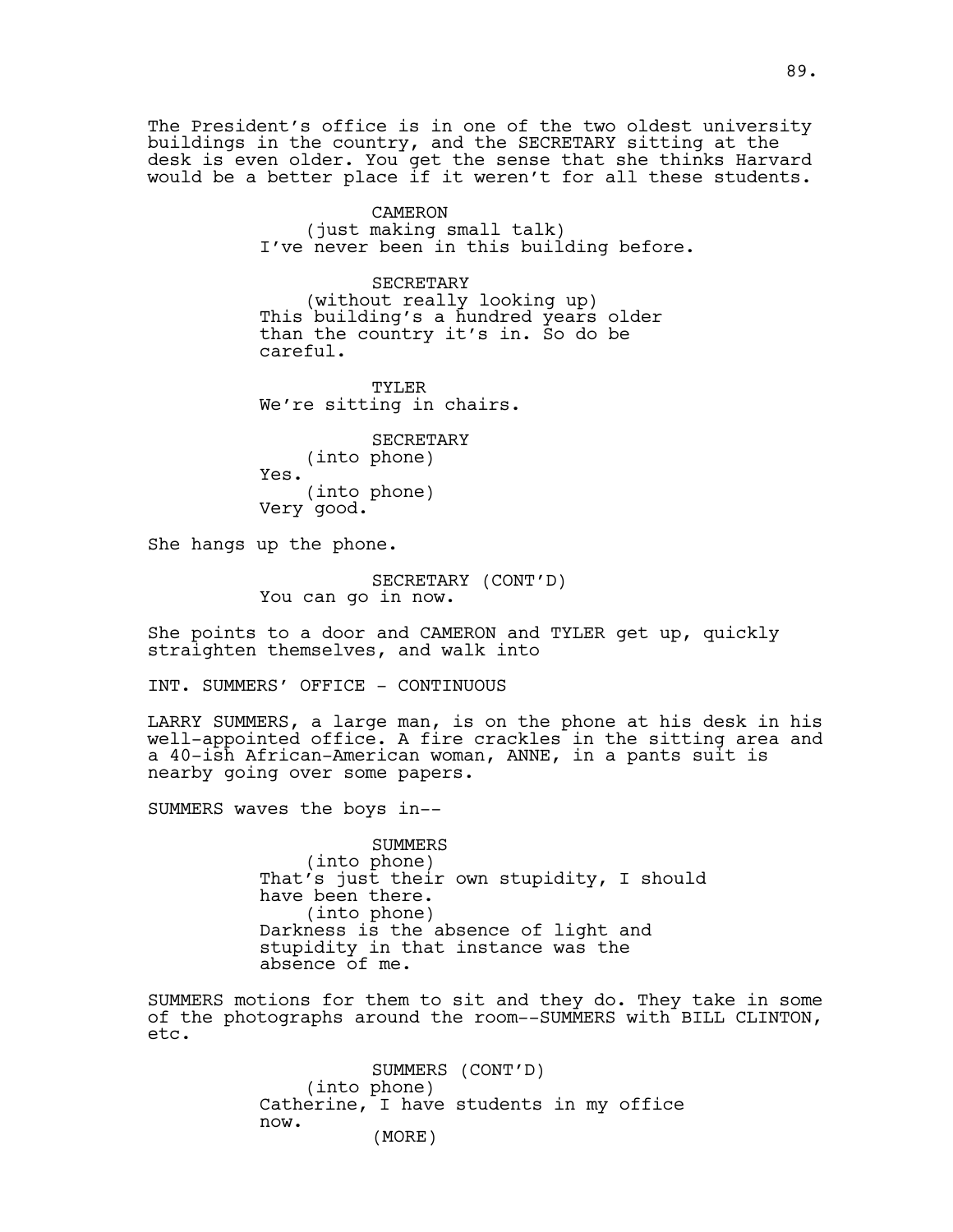(into phone) Students. (into phone) Undergrads. (into phone) I don't know, from the looks of it they want to sell me a Brooks Brothers franchise. (beat) Alright. SUMMERS (CONT'D)

SUMMERS hangs up the phone--

SUMMERS (CONT'D) Good morning.

CAMERON Good morning, sir. I'm Cameron Winklevoss and this is my brother, Tyler.

SUMMERS reaches to the top of a pile of papers and pulls a tenpage letter off the top.

> SUMMERS And you're here because...

There's silence while SUMMERS appears to read over the letter...

> SUMMERS (CONT'D) Either one of you can answer.

> > CAMERON

I'm sorry, I thought you were reading the letter.

SUMMERS I've read the letter.

CAMERON We came up with an idea for a website called HarvardConnection--we've since changed the name to ConnectU--and Mark Zuckerberg stole that idea and--

SUMMERS I understand. I'm asking what do you want me to do about it.

CAMERON points to a row of Harvard Student Handbooks on the bookshelf behind SUMMERS.

> CAMERON Well sir, in *The Harvard Student Handbook*, which is distributed to each freshman--under the heading "Standards of Conduct in the Harvard Community"--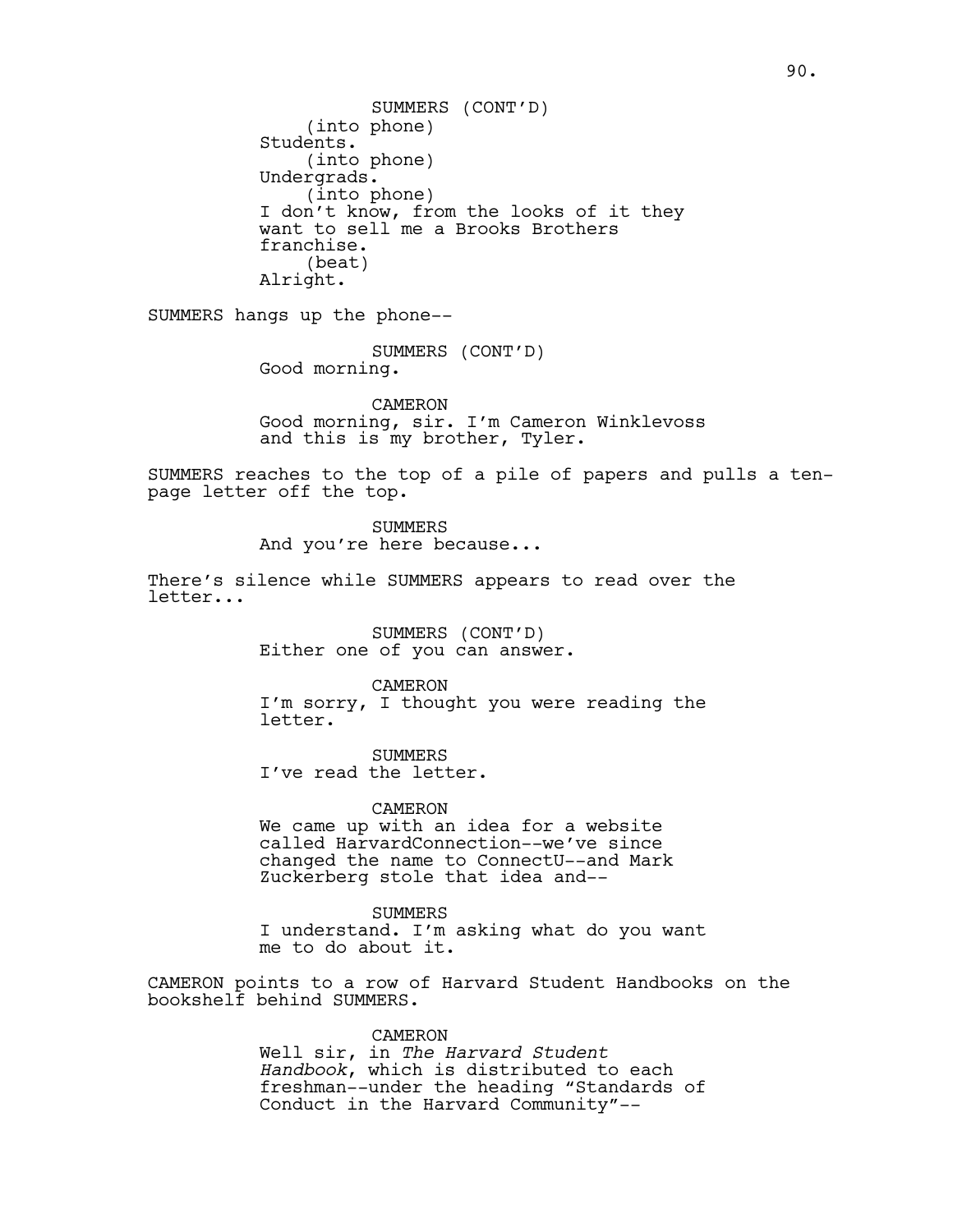SUMMERS can't help an agonized sigh--

CAMERON (CONT'D) --it says, "The College expects that all students will be honest and forthcoming in their dealings with members of this community. All students are required to respect public and private ownership. Instances of theft, misappropriation--

# SUMMERS

Anne?

#### ANNE

Yes sir.

SUMMERS Punch me in the face. (then to CAMERON) Go ahead.

# CAMERON

(beat) ...or unauthorized use will result in disciplinary action. Including requirement to withdraw from the college.

**SUMMERS** 

And you memorized that instead of doing what?

#### CAMERON

What my brother and I came here today to ask of you, respectfully of course, is that--

TYLER (a little frustrated with this bullshit) Sir, it's against University rules to steal from another student, plain and simple.

SUMMERS You've spoken to your House Master?

#### CAMERON

Yes sir, and the House Master made a recommendation to the Ad Board but the Ad Board won't see us.

SUMMERS Have you tried dealing with the other student directly?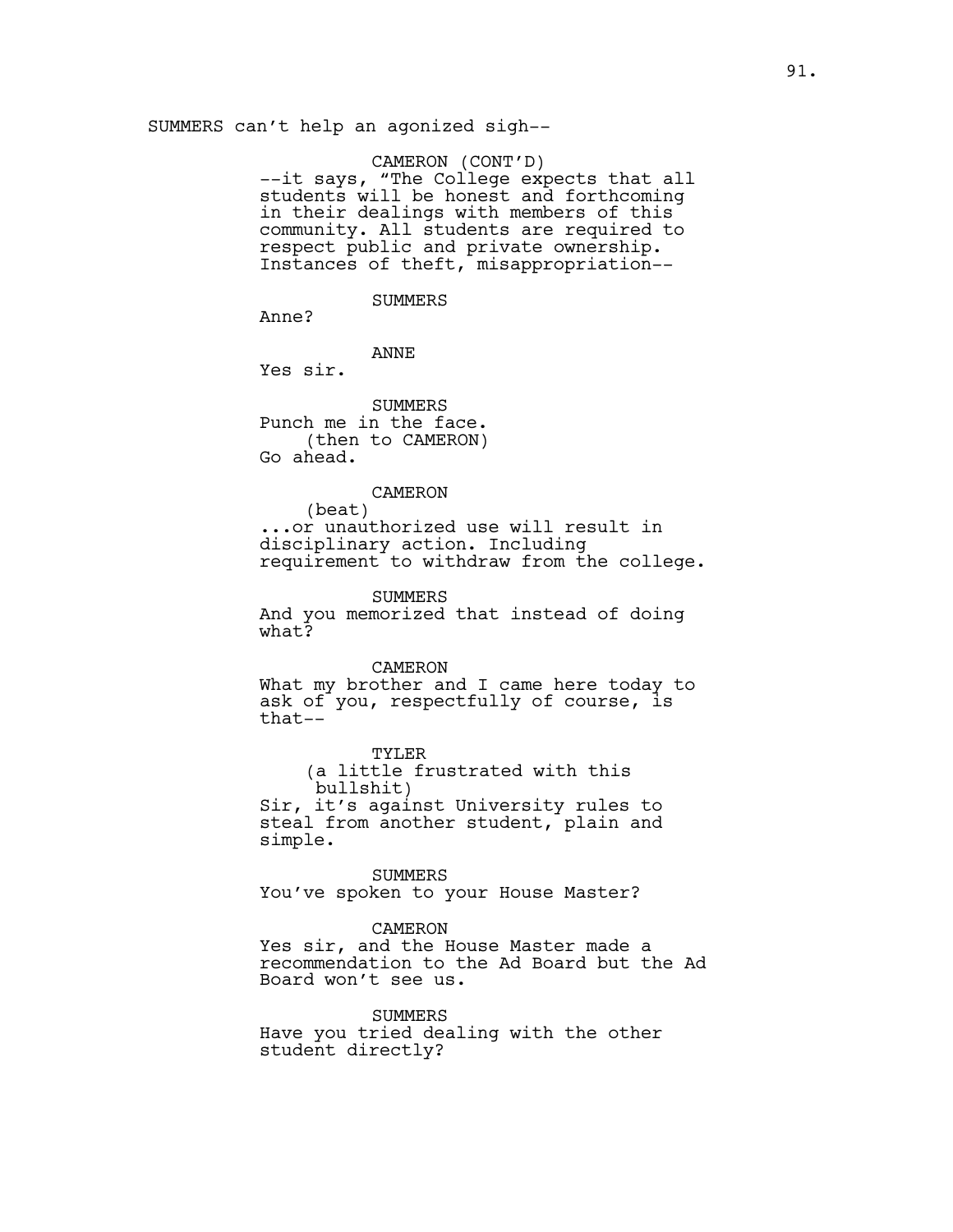#### CAMERON

Mr. Zuckerberg hasn't been responding to any of our e-mails or phone calls for the last two weeks. He doesn't answer when we knock on his door at Kirkland and the closest we've come to dealing with him face to face is when I saw him on the quad and chased him through Harvard Square.

SUMMERS You chased him?

## CAMERON

(beat) I saw him and I know he saw me and I went after him but he disappeared.

SUMMERS

I don't see this as a University issue.

TYLER

Of course this is a University issue. There's a code of ethics and an honor code and he violated them both.

SUMMERS

You entered into a code of ethics with the university, not with each other.

# TYLER

(beat) I'm sorry President Summers, what you just said makes no sense to me at all.

SUMMERS I'm devastated by that.

CAMERON

What my brother means is that if Mark Zuckerberg walked into our dorm room and stole our computer that would be a university issue, right?

SUMMERS

I really don't know, this office doesn't handle petty larceny.

TYLER This isn't petty larceny.

CAMERON

(calming)

 $Ty$ --

TYLER This idea is potentially worth millions of dollars.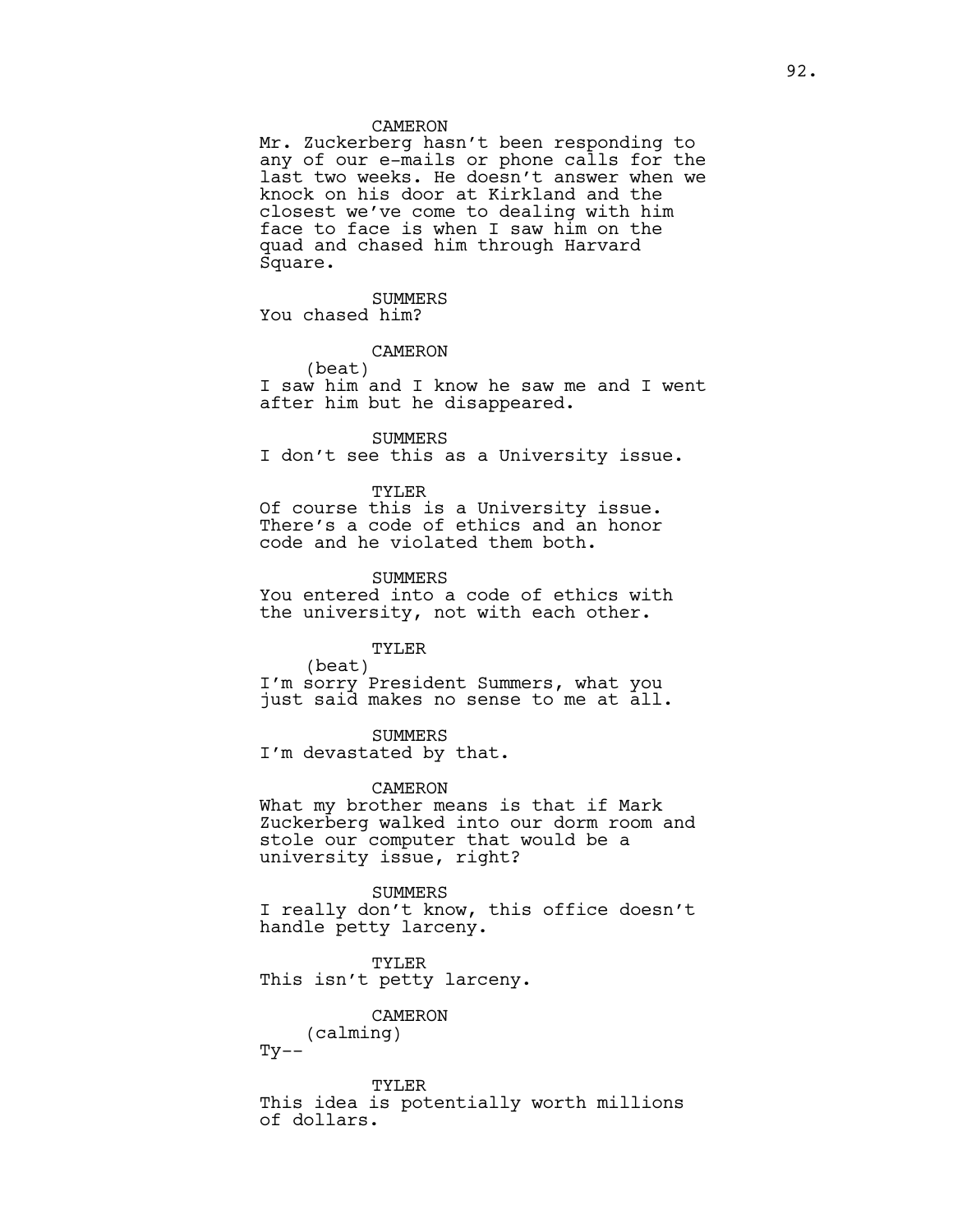SUMMERS

Millions?

CAMERON

Yes.

SUMMERS You might be letting your imaginations run away with you.

#### TYLER

Sir, I honestly don't think you're in any position to make that call.

# **SUMMERS**

I was U.S. Treasury Secretary, I'm in some position to make--

TYLER

Letting our imaginations run away with us is exactly what we were told to do in your freshmen address.

SUMMERS

Well I would suggest that you let your imaginations run away with you on a new project.

TYLER

You would.

### SUMMERS

Yes. Everyone at Harvard is inventing something. Harvard undergraduates believe that inventing a job is better than finding a job so I'll suggest again that the two of you come up with a <u>new</u> new project.

CAMERON I'm sorry, but that's not the point.

SUMMERS Please arrive at the point.

CAMERON

You don't have to be an intellectual property expert to understand the difference between right and wrong.

SUMMERS And you're saying that I don't?

CAMERON Of course I'm not saying that.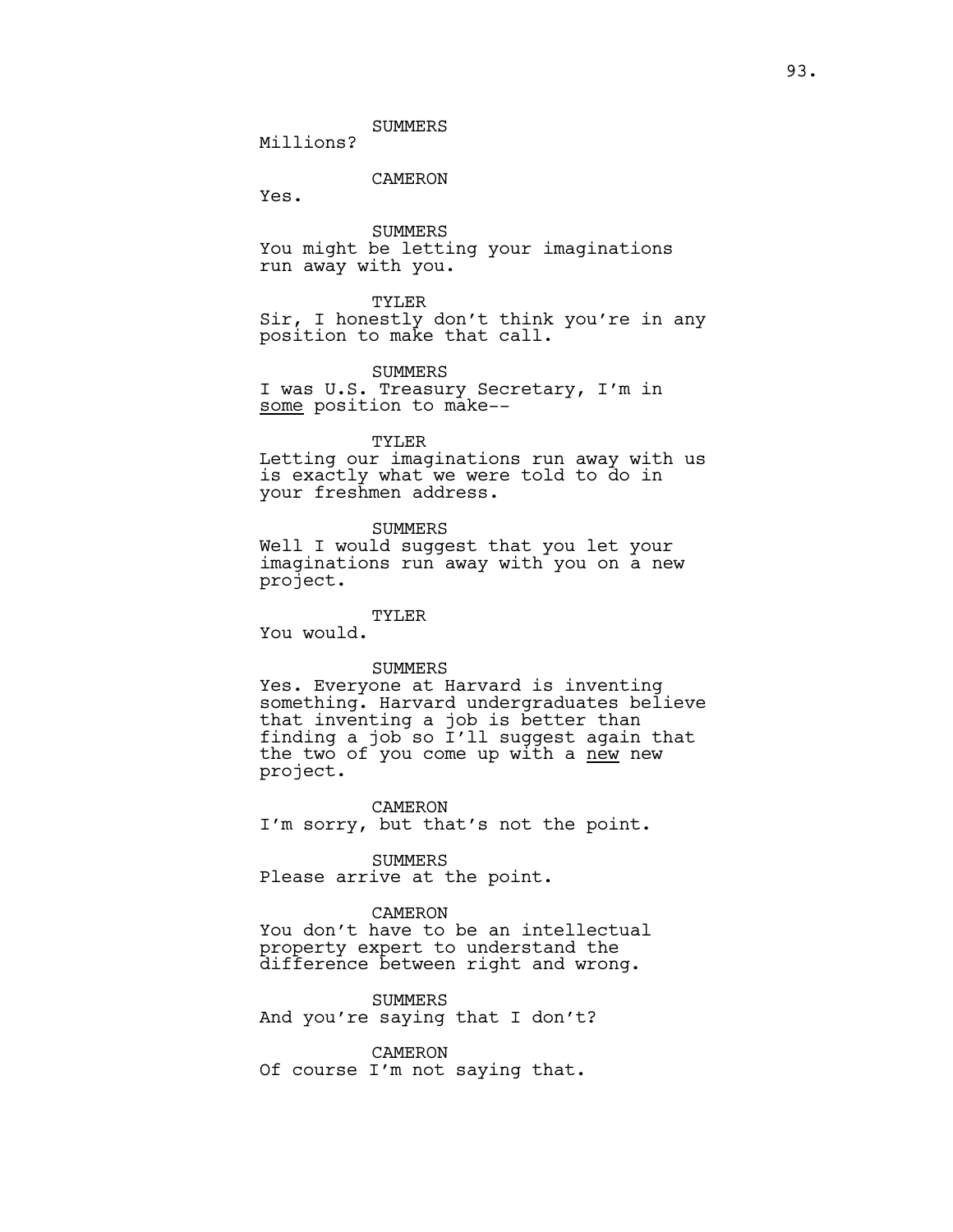TYLER I'm saying that.

SUMMERS

Really.

CAMERON

Sir--

SUMMERS Anne, how did they get this appointment?

ANNE Colleagues of their father.

SUMMERS gives a quick nod--that's what he thought.

#### SUMMERS

Let me tell you something, Mr. Winklevoss and...Mr. Winklevoss. Since you're on the subject of right and wrong. This action, this meeting, the two of you being here, is wrong. It's not worthy of Harvard. It's not what Harvard saw in you. You don't get special treatment.

### CAMERON

We've never--

TYLER Start another project? Like we're making

a diorama for the science fair?

SUMMERS And if you have a problem with that, Mr. Winklevoss--

CAMERON We've <u>never</u> asked for special treatment.

SUMMERS --the courts are always at your disposal. Is there anything else I can do for you?

TYLER

(under his breath) Well you could take the Harvard Student Handbook and shoved it up--

CAMERON

(stopping him) Ty. (to SUMMERS) Thank you very much for your time, sir.

CUT TO: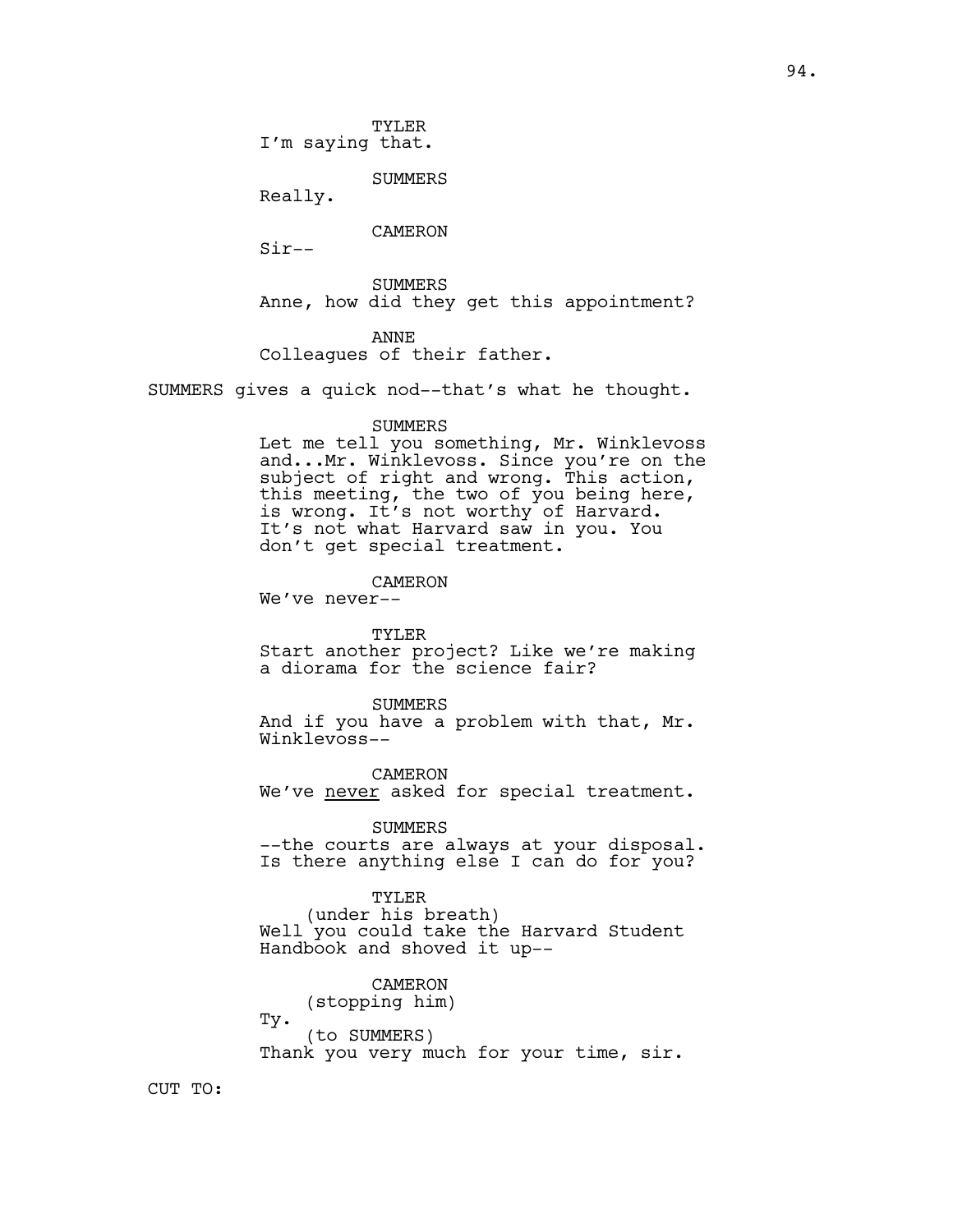INT. SUMMERS OUTER OFFICE - DAY

As CAMERON and TYLER exit, TYLER closes the door a little too hard and the brass doorknob comes off in his hand. He drops it on the SECRETARY'S desk as he exits--

> TYLER I broke your 335 year old doorknob.

CUT TO:

INT. FIRST DEPOSITION ROOM - DAY

GRETCHEN Eduardo, spring break, you and Mr. Zuckerberg took a trip to New York.

EDUARDO

Yes.

GRETCHEN What was the purpose of the trip?

EDUARDO As CFO, I'd set up some meetings with potential advertisers.

GRETCHEN Who paid for the trip?

EDUARDO It was paid for out of the thousand dollar account I'd set up a few months earlier.

GRETCHEN At this point your thousand dollars was the only money that had been put into the company.

## EDUARDO

Yes.

GRETCHEN How did you feel the meetings went?

EDUARDO They went terribly.

**GRETCHEN** 

Why?

EDUARDO Mark was asleep.

MARK I wasn't asleep.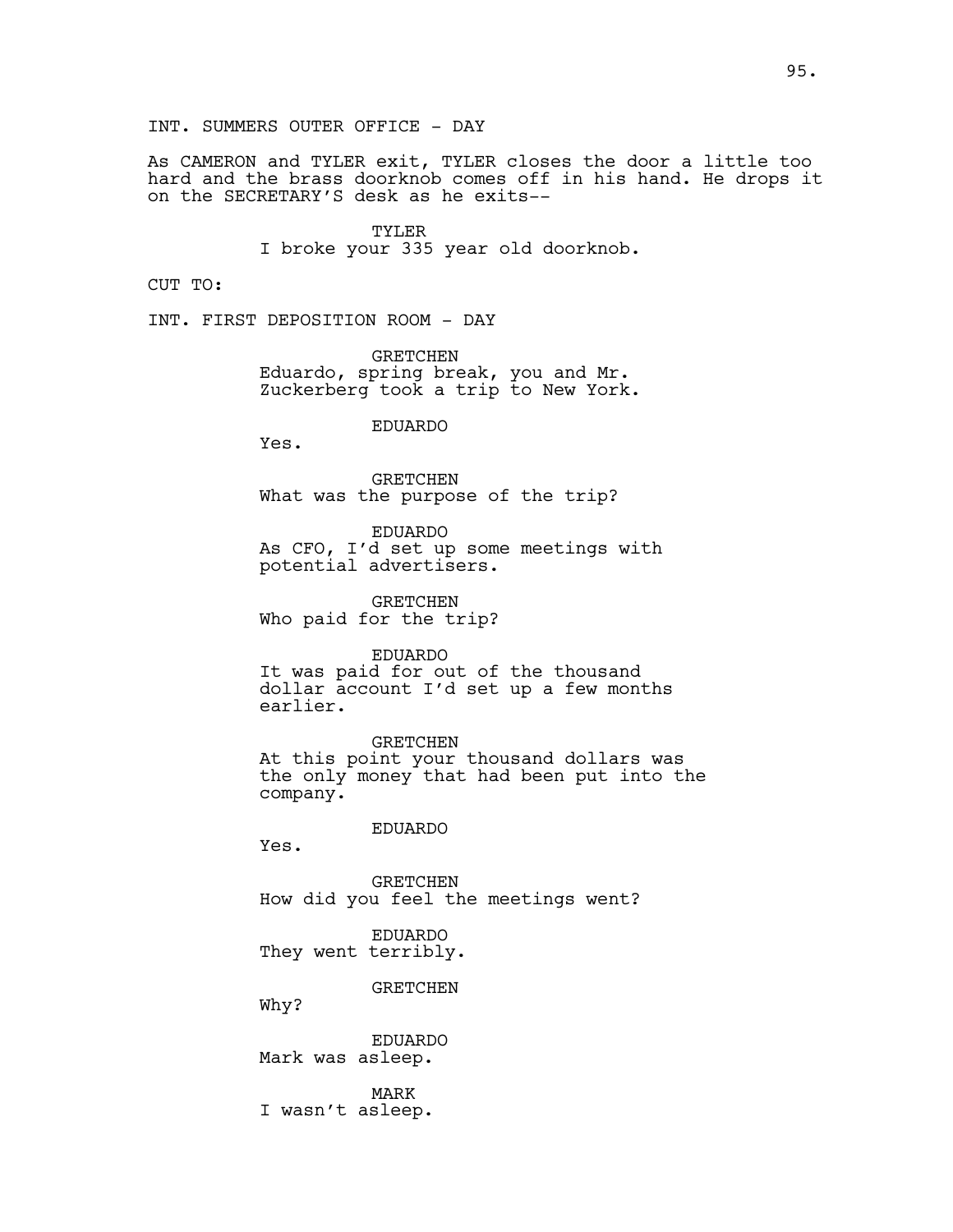GRETCHEN

Sure.

EDUARDO I wish he'd been asleep.

CUT TO:

INT. AD EXECUTIVE'S OFFICE - DAY

EDUARDO, in a three-piece suit, is pitching the EXECUTIVE. MARK, in his hoodie and flip-flops, is completely detached and staring at the floor.

#### EDUARDO

...and we're at 29 schools now with over 75,000 members. People who go on theFacebook tend to *stay* on longer than almost any other site, now here's the most impressive statistic--91% of people who try it once will come back. Now if you'll allow me--

EXECUTIVE Excuse me one second. (re: MARK) What sound is he making? Is that like a "tsk".

MARK It wasn't a "tsk", it was uh...hmm...like a glottal stop. Almost a gag reflex.

EXECUTIVE (beat) Guys, what is this?

CUT BACK TO:

INT. FIRST DEPOSITION ROOM - DAY

GRETCHEN There was one more meeting scheduled for the New York trip.

EDUARDO Yes. It was a dinner. It was set up through my girlfriend at the time.

GRETCHEN Would you say that Mark was excited about *this* meeting?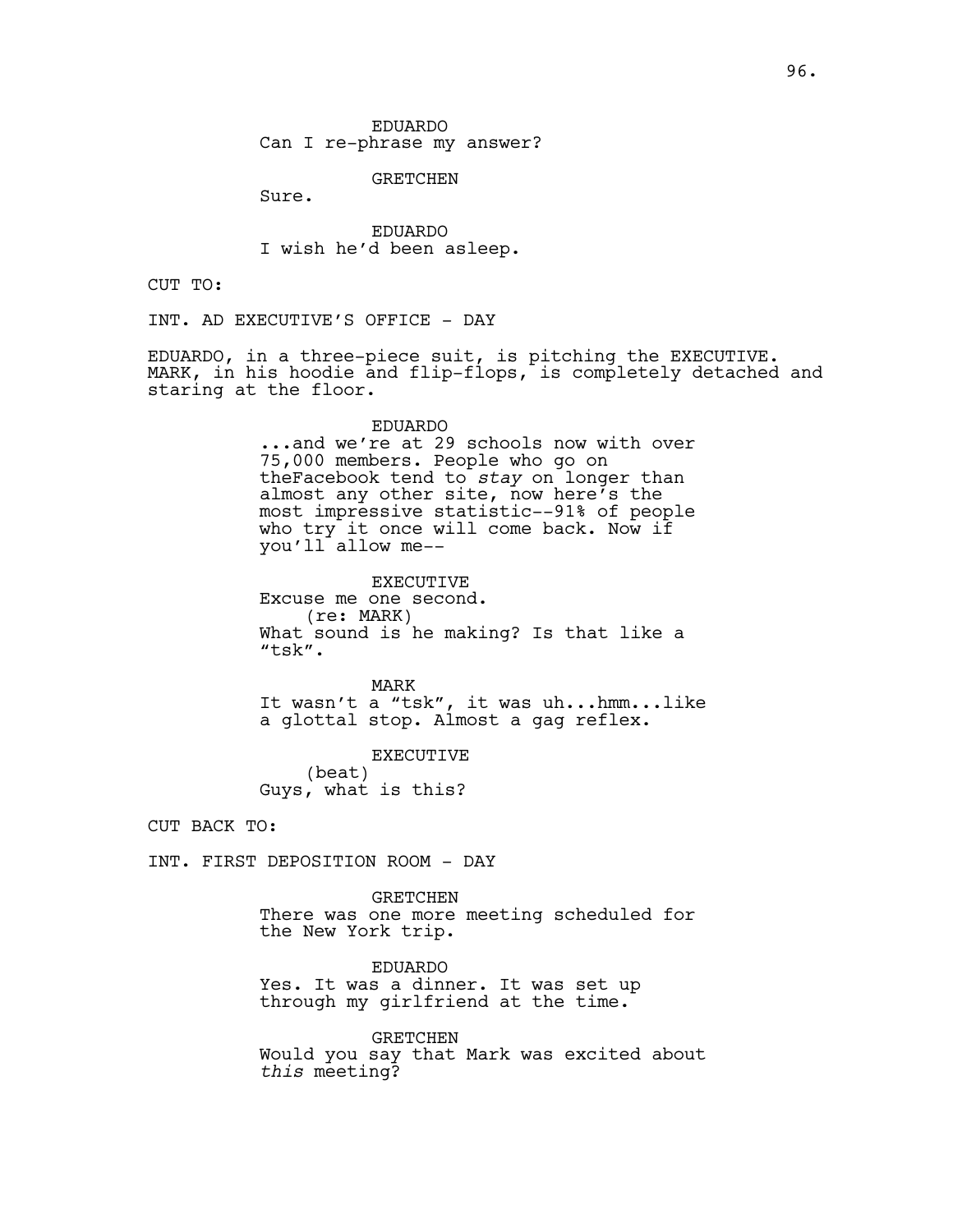EDUARDO

Yes, very.

CUT TO:

INT. 66 - NIGHT

66 is a hip and trendy restaurant in Tribeca. The young crowd is drinking cocktails of all different colors and wearing Prada. We FIND EDUARDO in a three-piece suit and MARK in his hoodie and flip-flops, along with EDUARDO's now-girlfriend, CHRISTY, sitting at a table with an empty seat waiting.

> CHRISTY They're not gonna card us. EDUARDO They might. CHRISTY Look around. EDUARDO It'll be embarrassing. CHRISTY (to MARK) Tell him they're not gonna card us. MARK They're not gonna card us. EDUARDO Mark-- MARK Are you gonna talk about ads again? EDUARDO Unless you're the Ballet Theatre of Hartford, the purpose of a business is to make a profit. MARK This isn't a business yet.

EDUARDO That's tough for me because my job is to- nevermind.

MARK says nothing...

EDUARDO (CONT'D) (pause) He's 25 minutes late.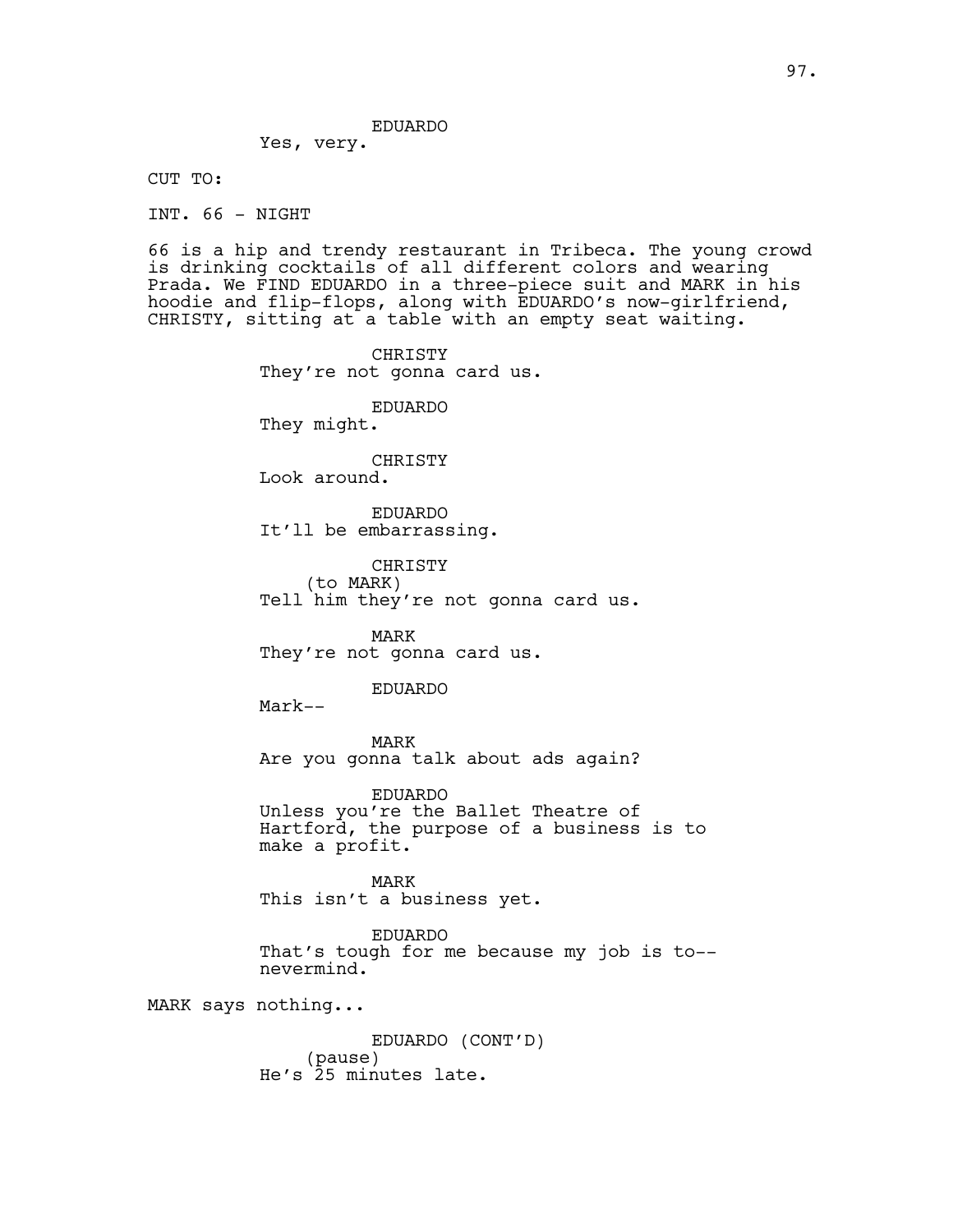MARK He founded Napster when he was 19, he can be late.

EDUARDO He's not a god.

MARK What is he?

EDUARDO

25 minutes late.

CHRISTY I think Wardo's jealous.

CUT BACK TO:

INT. FIRST DEPOSITION ROOM - DAY

EDUARDO I honestly wasn't jealous. I was nervous.

GRETCHEN

Why?

EDUARDO I didn't know him at all but I'd done a search and I'd asked around. He struck me as kind of a wild card.

CUT BACK TO:

INT. 66 - NIGHT

CHRISTY

Why?

EDUARDO He crashed out of two pretty big internet companies in spectacular fashion and he's had a reputation with drugs.

MARK He also *founded* the companies.

EDUARDO We don't need him.

MARK (nodding toward the door) He's here.

SEAN PARKER has stepped into the restaurant and is saying hello to the hostess while hugging a waitress.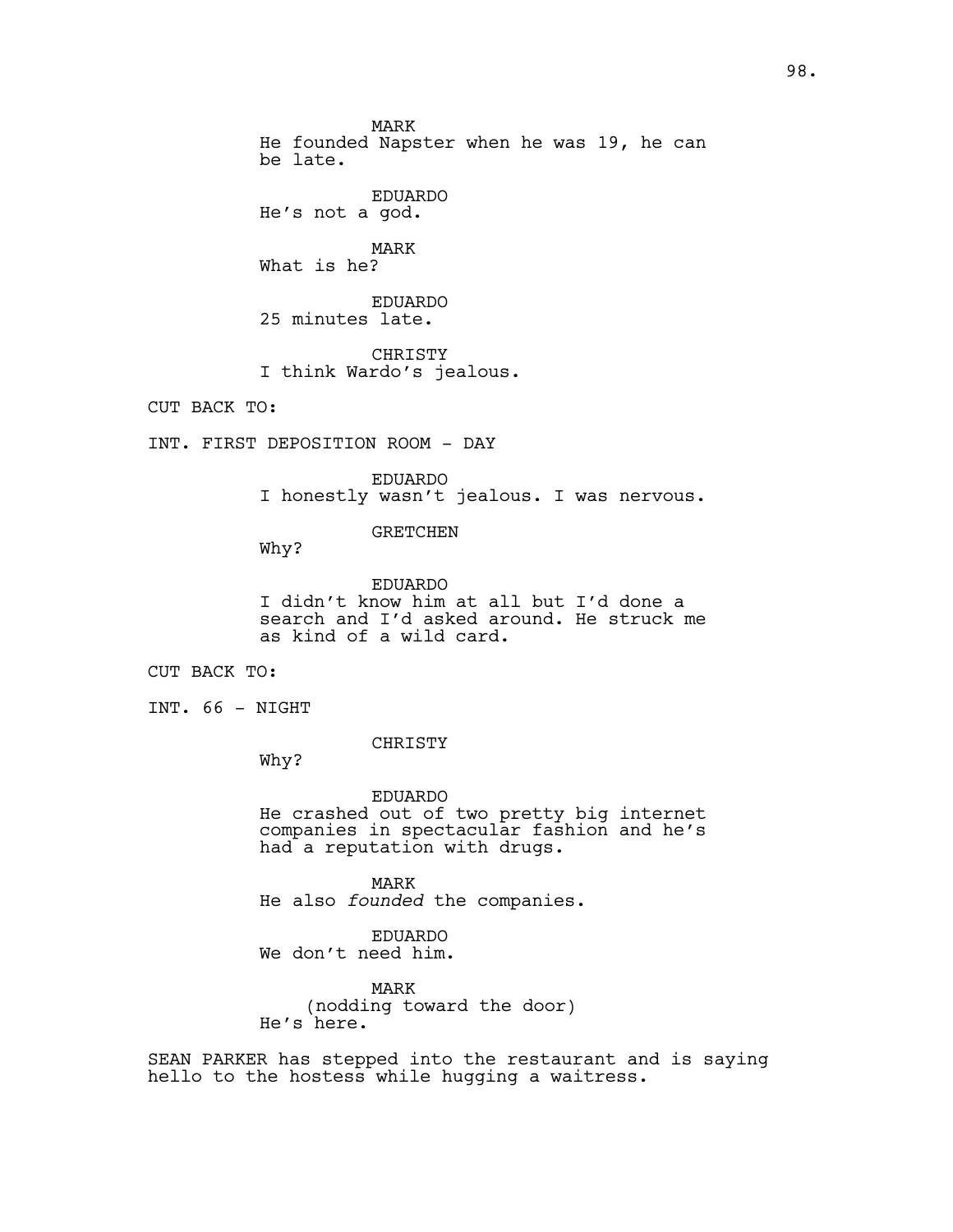SEAN stops at a table to shake hands with a guy in a suit and kiss his girlfriend. It's sort of an incongruous sight--this 22 year old kid who's able to work a room like Sinatra. Who the hell *is* this?

> EDUARDO (CONT'D) (quietly) Take your time. And he does own a watch.

CHRISTY

Stop it.

SEAN makes his way over to MARK's table--

SEAN I'm Sean Parker.

EDUARDO (shaking hands) How do you do.

SEAN You must be Eduardo. And Christy. And Mark, it's great to meet you.

MARK (almost beaming) Great to meet you.

#### SEAN

You guys don't have anything in front of you. (to a passing WAITRESS) Tori.

EDUARDO We were waiting for--

WAITRESS Hey baby boy.

# SEAN

Can you bring out some things. The lacquered pork with that ginger confit? Tuna tartar and a lobster claws, that'll get us started. Christy, what do you like to drink?

CHRISTY An appletini?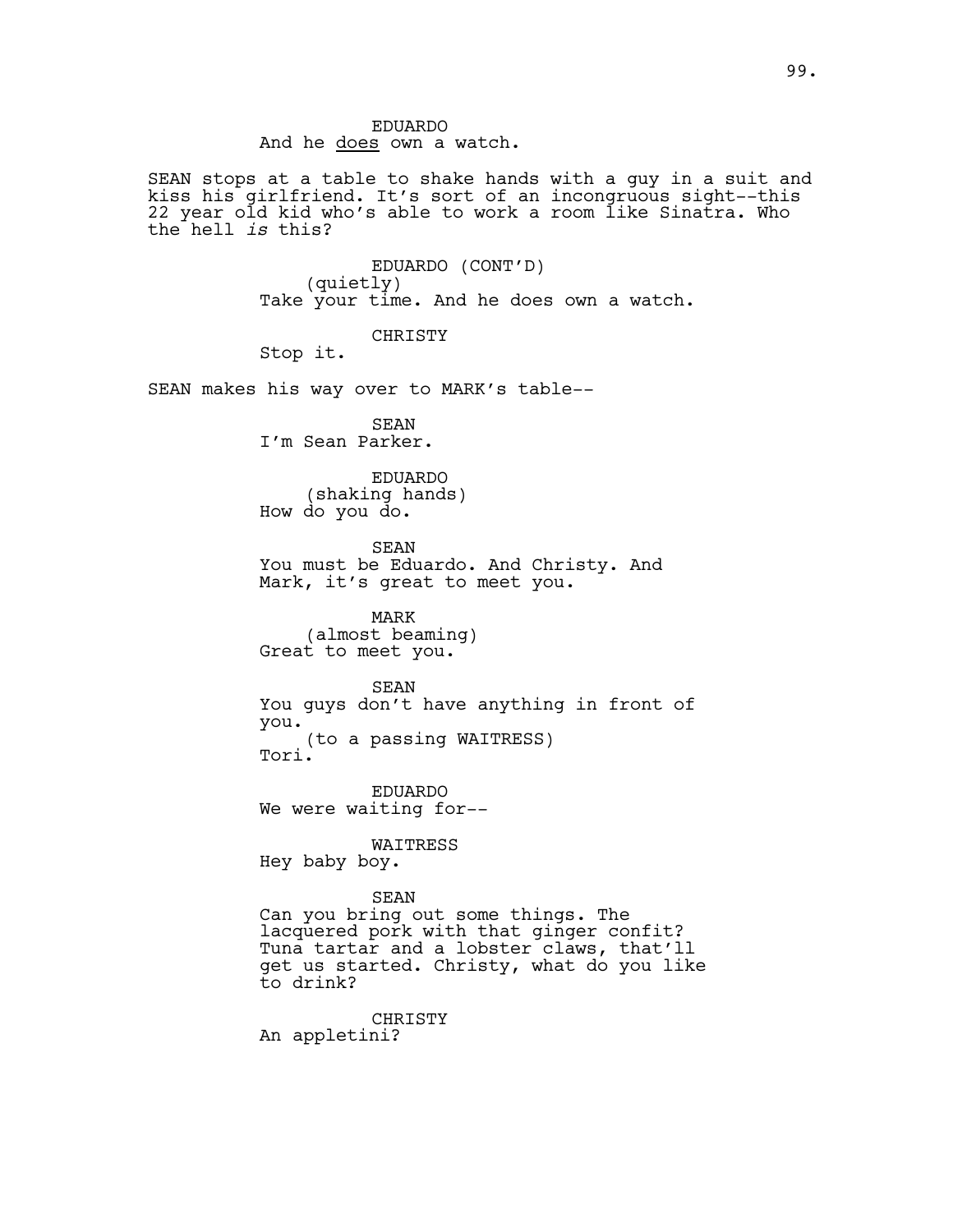SEAN Great. Four of those.

CUT TO:

INT. FIRST DEPOSITION ROOM - DAY

EDUARDO From that point on it was the Sean-athon.

SY The question was "What did you talk about?"

EDUARDO He took us through his episode with Napster.

CUT TO:

INT. 66 - NIGHT

The CAMERA is moving around the table as SEAN--in and out of MOS--is telling story after story while food is brought, drinks put down, more food brought and more drinks put down. MARK is enthralled, CHRISTY is sexy and EDUARDO is polite.

SEAN

I didn't want to spend my 20's as a professional defendant. Who knew--the music industry doesn't have a sense of humor. We tried to sell the company to pay the 35 million they said we owed in royalties but I guess to them that was a little like selling a stolen car to pay for the stolen gas. So we said screw it and declared bankruptcy.

CHRISTY But you made a name for yourself.

SEAN And you are dry. Tori?

CHRISTY

No, I'm good.

INT. FIRST DEPOSITION ROOM - DAY

EDUARDO (V.O.) And then he went on to his second business venture, which was an online rolodex that he got thrown out of by Case Equity.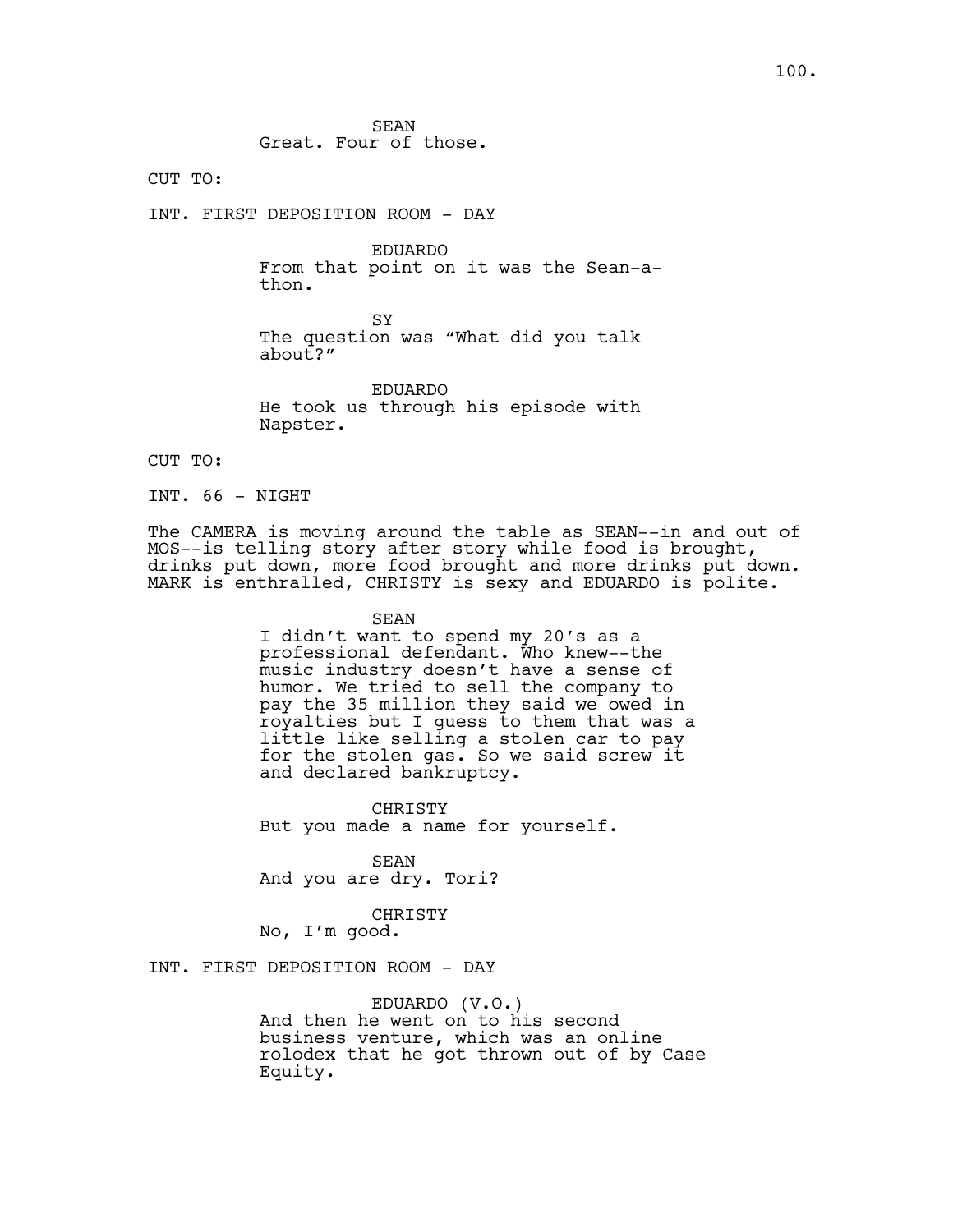SEAN

And I wanted to do it nice this time. I put on a tie and I shined my shoes but nobody wants to take orders from a kid so let me tell you what happens to a 20 year old at the top of a hot dot com:

CUT BACK TO:

INT. FIRST DEPOSITION ROOM - DAY

EDUARDO

I'm not a psychiatrist, but--

**SY** 

I'm glad we've got that on the record.

GRETCHEN You're not a psychiatrist but what?

EDUARDO A psychiatrist would say he was paranoid.

CUT BACK TO:

INT. 66 - NIGHT

SEAN

They'll hire private detectives who'll follow you day and night. You're a target for high priced escorts. I can't prove it but I know they tapped my phones. Whatever it is that's gonna trip you up you've done already. Private behavior is a relic of a time gone by. And if somehow, someway, you've managed to live your life like the Dalai Lama then they'll make shit up. Because they don't want you, they want your idea and then they want you to say thank you while you- excuse me--wipe your chin and walk away.

MARK That's what happened to you?

CUT BACK TO:

INT. FIRST DEPOSITION ROOM - DAY

EDUARDO

And delusional.

CUT BACK TO: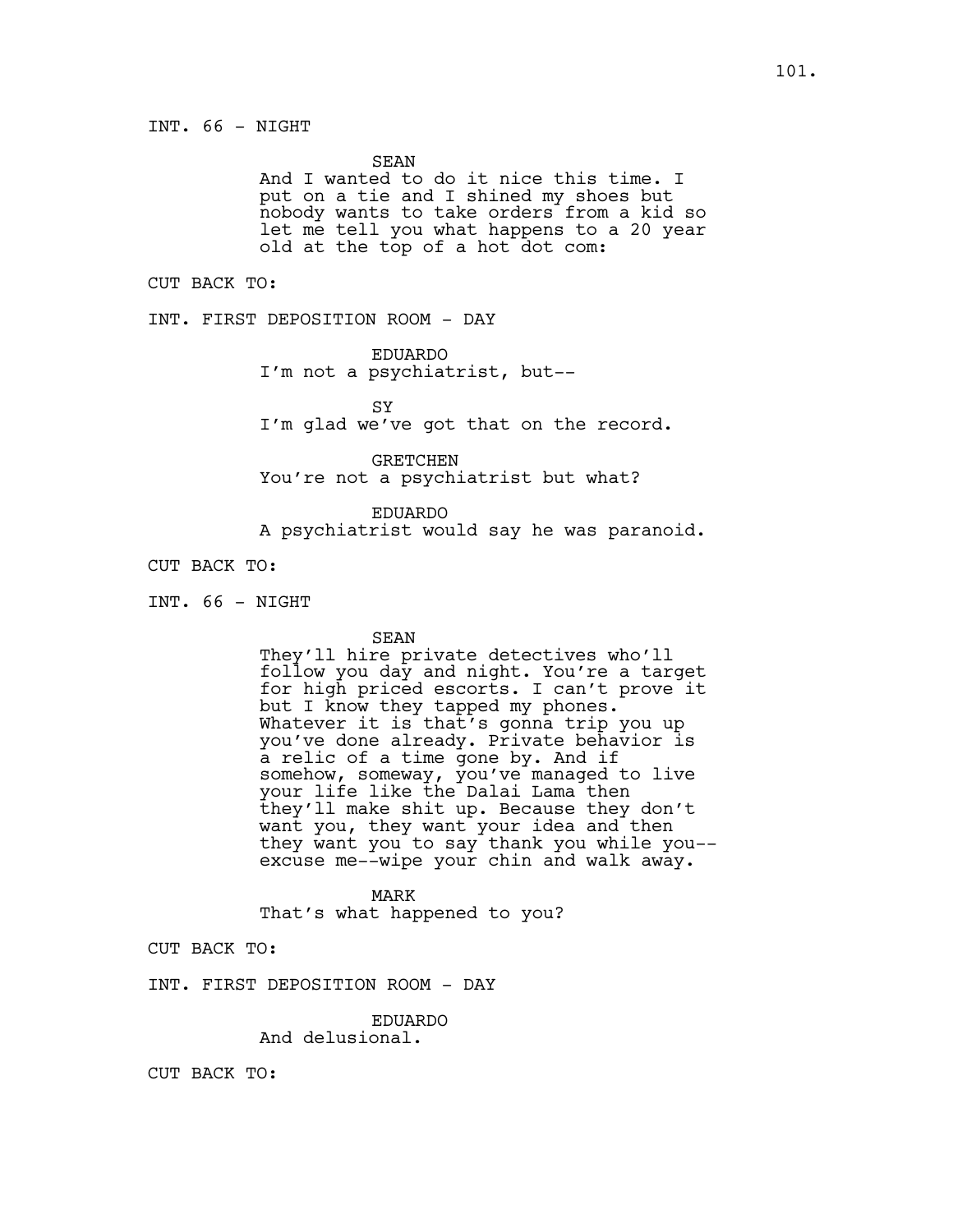SEAN

Yes. There'll be payback at Case. I brought down the record companies with Napster and Case's gonna suffer for their sins too.

EDUARDO You didn't bring down the record companies. They won.

SEAN

In court.

### EDUARDO

Yes.

SEAN You want to buy a Tower Records, Eduardo?

INT. FIRST DEPOSITION ROOM - DAY

EDUARDO (V.O.)

And he told story after story about life in Silicon Valley, and parties at Stanford and down in LA, and friends who'd become millionaires, but mostly how Mark had to- *had* to come to California. And then he got around to theFacebook.

INT. 66 - NIGHT

SEAN Tell me about your progress.

EDUARDO Well...we're in 29 schools now and we have over 75,000 members--

SEAN (ignoring EDUARDO and going for MARK) Tell me about the strategy you're using.

MARK

Okay. For instance, we wanted Baylor in Texas but Baylor already had a social network on campus so instead of going right after them, we made a list of every school within a hundred miles--

SEAN --and put theFacebook on those campuses first.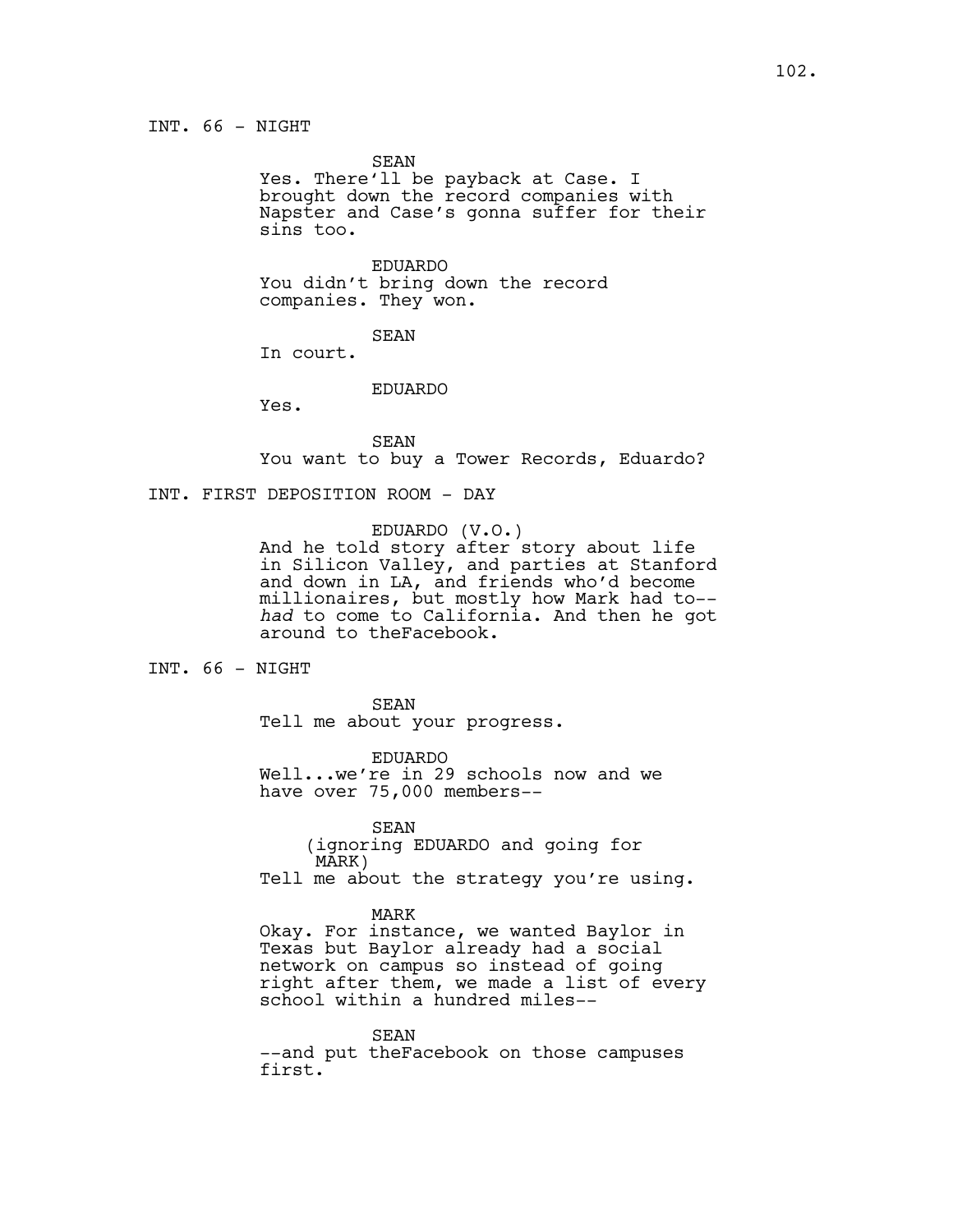MARK Pretty soon all the Baylor kids were seeing their friends on our site we were in.

SEAN That's called the Little Big Horn, that's smart, Mark.

EDUARDO Thank you, it was mine.

CHRISTY (to EDUARDO) Easy.

EDUARDO

Settle an argument for us, would you? I say it's time to start making money from theFacebook but Mark doesn't want advertising. Who's right?

SEAN Neither of you yet. TheFacebook is cool, that's what it's got going for it.

MARK

Yeah.

SEAN You don't want to ruin it with ads because ads aren't cool.

MARK

Exactly.

SEAN It's like you're throwing the greatest party on campus and someone's telling you it's gotta be over at 11:00.

MARK That's exactly right.

SEAN You don't even know what the thing is yet.

MARK I said exactly that.

SEAN How big it can get and how far it can go. This is no time to take your chips down. A million dollars isn't cool. You know what's cool?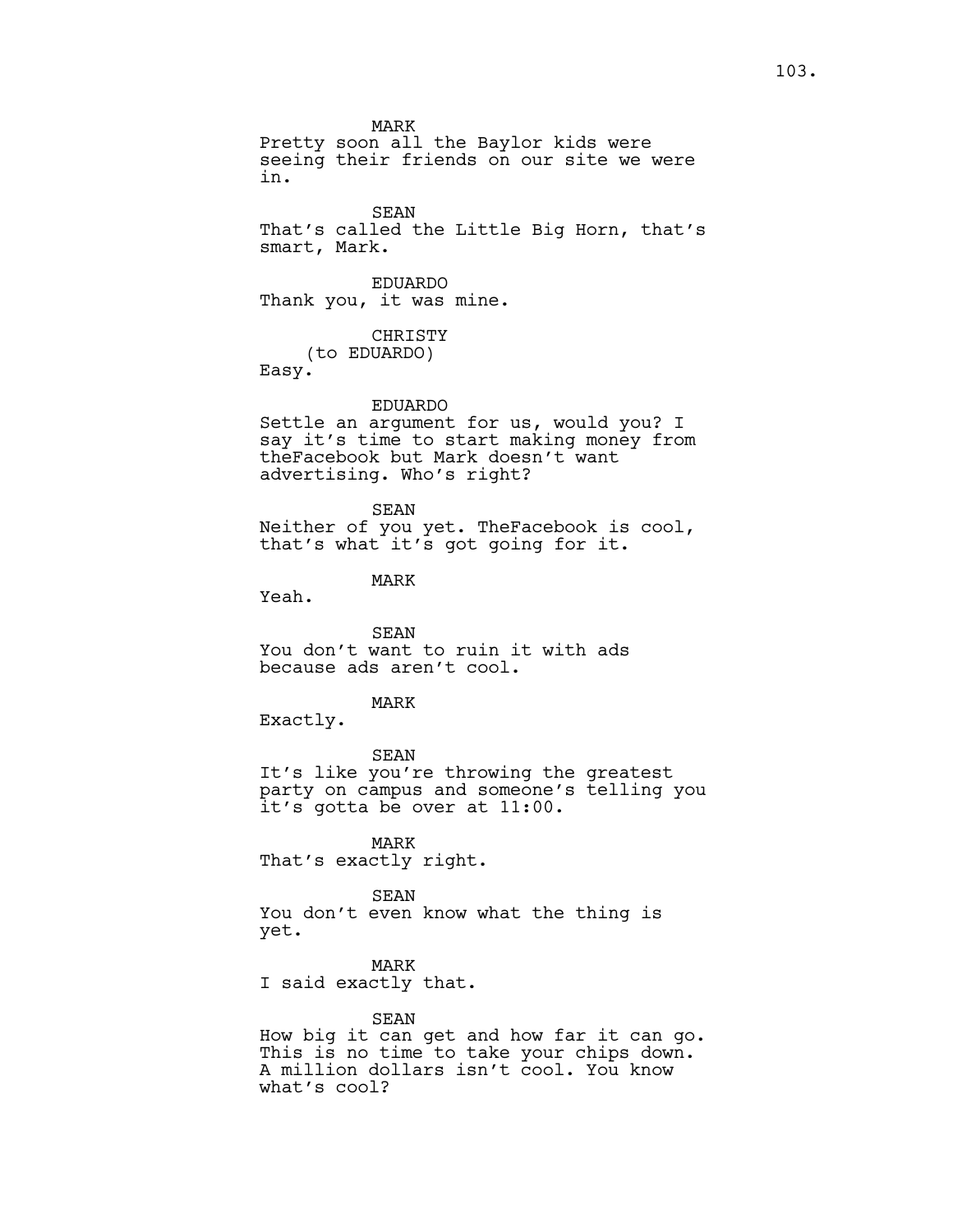# EDUARDO

CUT BACK TO:

INT. FIRST DEPOSITION ROOM - DAY

You?

EDUARDO A *billion* dollars. (beat) And that shut everybody up.

CUT BACK TO:

INT. 66 - NIGHT

### SEAN

And that's where you're headed. A billion dollar valuation. Unless you take bad advice in which case you may as well have come up with a chain of very successful yogurt shops. When you go fishing you can catch a lot of fish or you can catch a big fish. You ever walk into a guy's den and see a picture of him standing next to fourteen trout?

CHRISTY No, he's holding a 3000 pound marlin.

# SEAN

Yep.

MARK That's a good analogy.

EDUARDO Okay, but we all know that marlins don't really weigh 3000 pounds, right?

CHRISTY

Have you seen the big ones up close?

# EDUARDO

I haven't but I don't think the guy's holding a marlin the size of a Range Rover. That would be a really big fish and a very strong guy.

CHRISTY

You think we might be getting away from the point?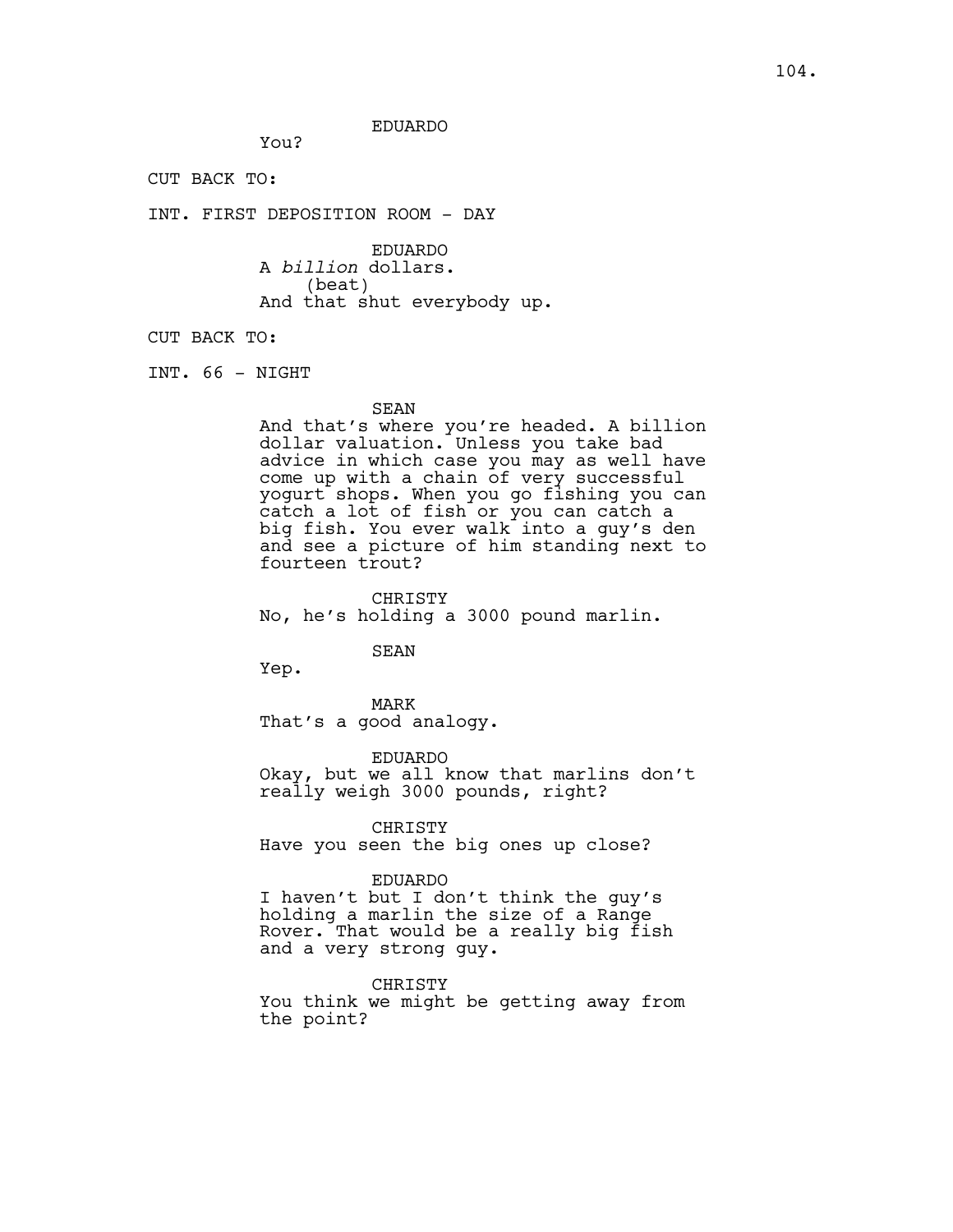SEAN

I don't have a dog in this fight. I'm just a fan who came to say hi.

CUT TO:

INT. FIRST DEPOSITION ROOM - DAY

EDUARDO He owned Mark after that dinner.

CUT BACK TO:

INT. 66 - NIGHT

SEAN's signing the check.

EDUARDO (V.O.) He picked up the check, he told Mark they'd talk again soon and he was gone. But not before he made his biggest contribution to the company.

SEAN (signing the check) Drop the "the". Just Facebook. It's cleaner.

And SEAN heads out, patting backs and kissing waitresses along the way.

After a moment...

MARK (knocked out) Shit.

INT. NY TAXICAB - NIGHT

EDUARDO That's gotta be some kind of land speed record for talking.

MARK You want to end the party at eleven.

EDUARDO I'm trying to pay for the party.

MARK There won't be a party unless it's cool. (beat) What'd you think?

EDUARDO Sure, let's drop the "the".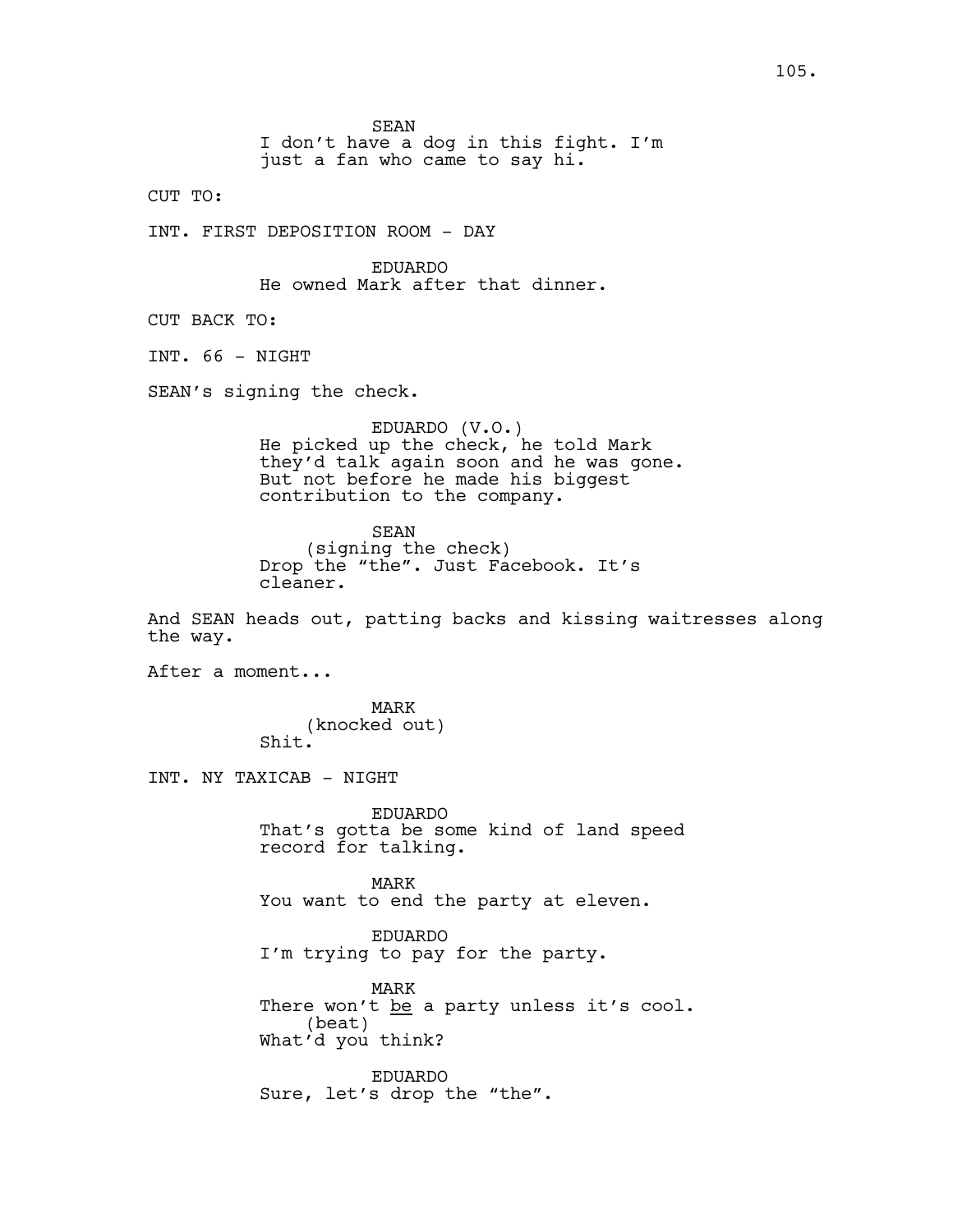MARK

I meant catching the marlin instead of the 14 trout. Doesn't that sound good?

EDUARDO

If you're a trout.

CUT TO:

INT. FIRST DEPOSITION ROOM - DAY

GRETCHEN

I'm going to enter this into the record. Incorporation papers for Facebook, an LLC registered in Florida-- (to EDUARDO for the record) Why Florida?

EDUARDO That's where my family lives.

### GRETCHEN

--and ask the respondent to stipulate that the articles of incorporation state the ownership as follows: 65 percent for Mark Zuckerberg, 30 percent for Eduardo Saverin and 5 percent for Dustin Moskovitz.

SY We stipulate.

GRETCHEN And that was April 13th, 2004.

SY You can mark it.

GRETCHEN (to SY) Do you have anything here?

**SY** Yes, thank you. Mr. Saverin, have you ever done anything that might be considered legitimate grounds for termination?

# EDUARDO

No.

SY You never did anything to embarrass the company or even seriously jeopardize it?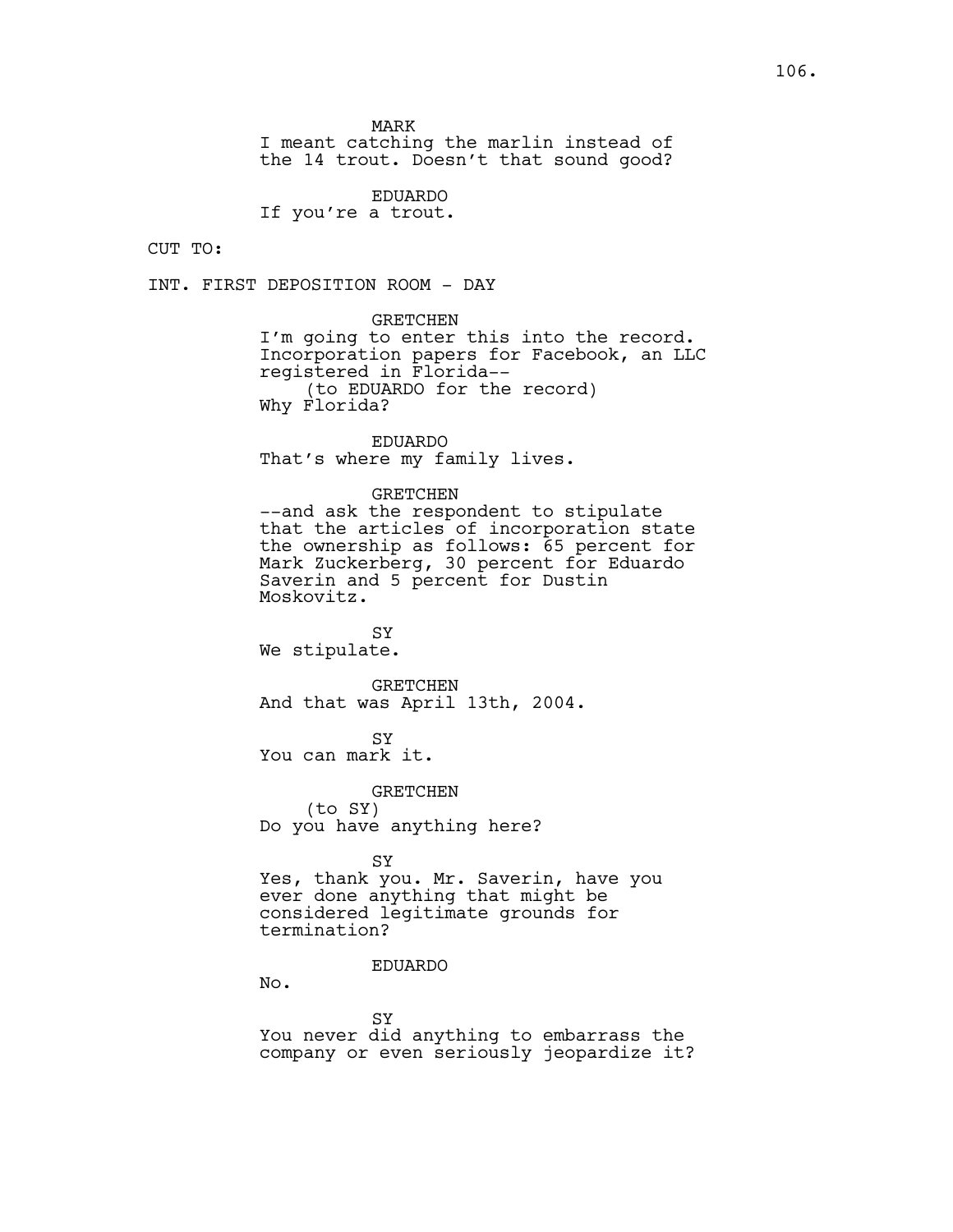EDUARDO (beat) No. SY No? EDUARDO No. **SY** You were accused of animal cruelty. EDUARDO (pause) Wait-- SY You weren't? EDUARDO This isn't happening. **SY** I have an article here from *The Crimson*-- EDUARDO Jesus Christ-- INT. MARK'S DORM ROOM - DAY MARK I can't have this, Wardo. MARK's talking about the *Crimson* article in his hand. EDUARDO

is standing next to a crate that's holding--wait for it--a live chicken.

DUSTIN is sitting at the desktop computer staring at something intently.

> EDUARDO Oh come one, this is bullshit, this is another club playing a prank.

CUT BACK TO:

CUT TO: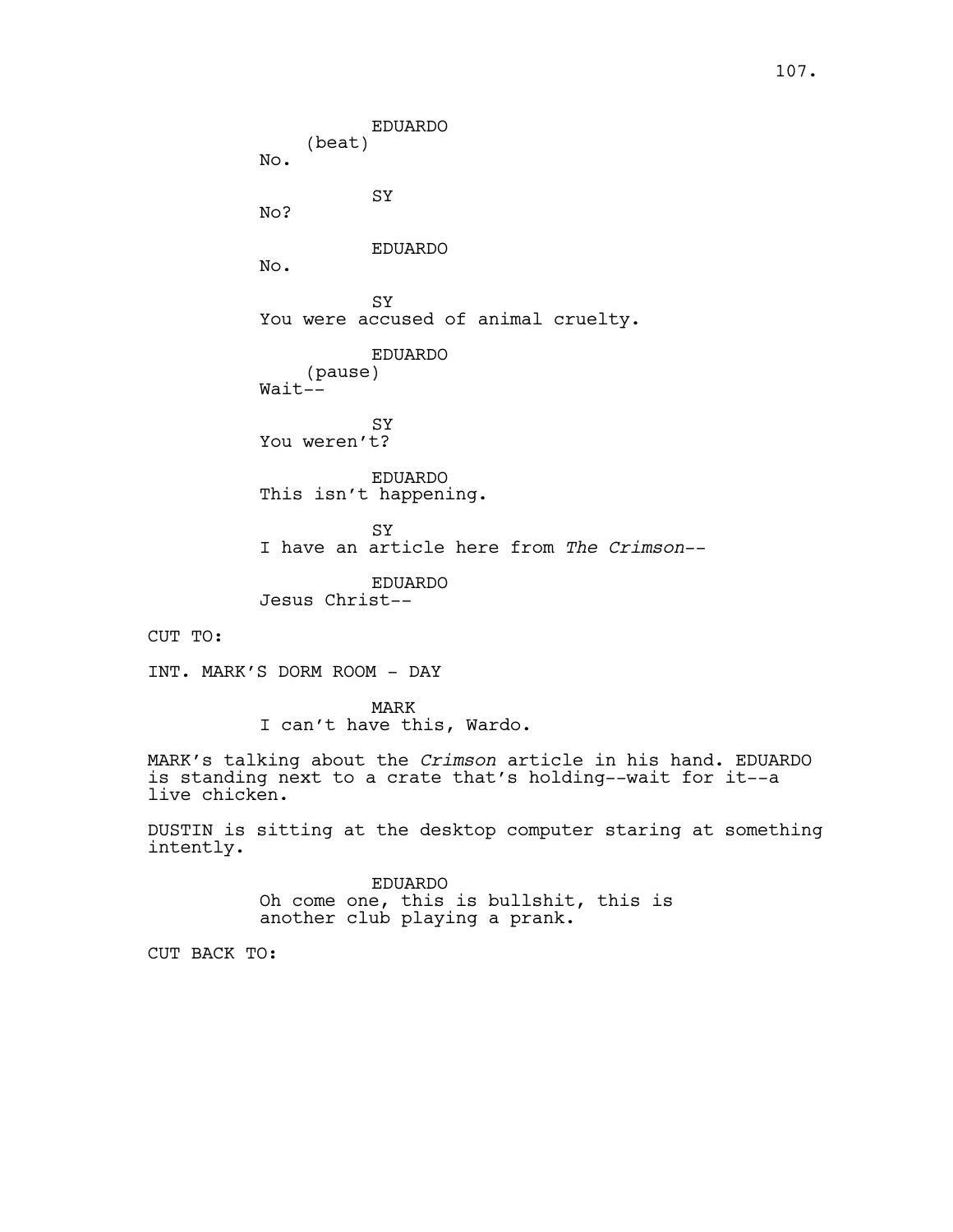EDUARDO I'd gotten into the Phoenix. I'd been accepted and as part of my initiation I had to, for one week, carry with me at all times and take of, a chicken.

CUT TO:

INT. MARK'S DORM ROOM - DAY

MARK

They identify you as one of the founders of Facebook. "Junior Eduardo Saverin"-- I'm not the expert but being connected to torturing animals is probably bad for business.

CUT TO:

INT. FIRST DEPOSITION ROOM - DAY

EDUARDO I did not torture the chicken, I don't torture chickens, are you crazy?

**SY** No and settle down please. I have here an article from the *Crimson*--

CUT TO:

INT. MARK'S DORM ROOM - DAY

MARK This is scathing.

DUSTIN (without looking up) Nine-hundred and fifty-six.

INT. FIRST DEPOSITION ROOM - DAY

EDUARDO

(trying to be calm) I was having dinner in the Kirkland Dining Hall with Mark and I had the chicken with me because I had to have the chicken with me at all times. This was college.

CUT TO: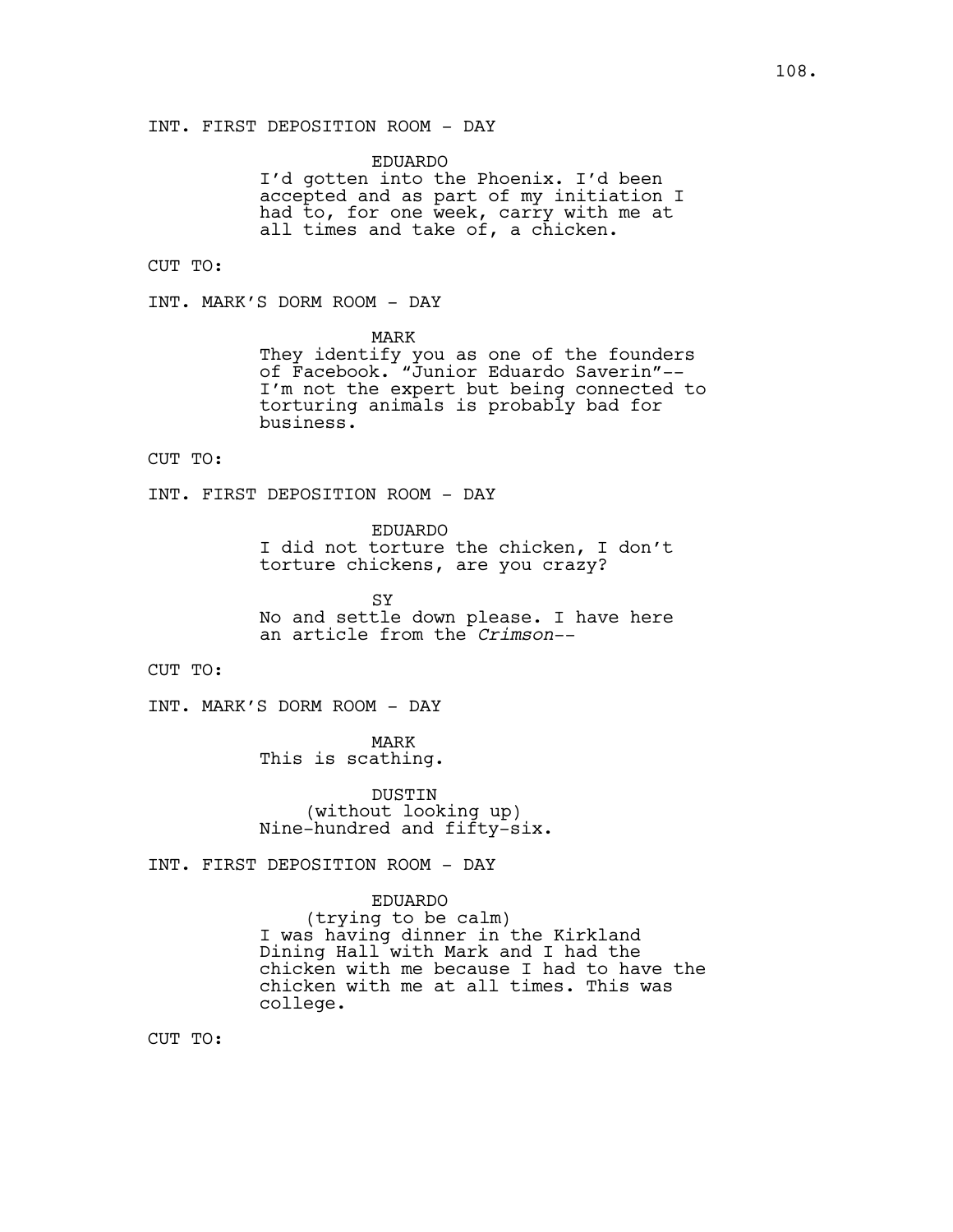INT. MARK'S DORM ROOM - DAY

MARK Somebody's gonna have to answer for this.

DUSTIN Nine--hundred sixty-nine.

CUT TO:

INT. FIRST DEPOSITION ROOM - DAY

EDUARDO The dining hall was serving chicken for dinner and I had to feed *my* chicken so I just...I took little pieces of chicken and I gave it to the chicken. Someone must have seen me because the next thing I knew I was being accused of forced cannibalism.

At the end of the table, MARYLIN tries but fails to stifle a small laugh.

EDUARDO looks down the table...MARYLIN does her best to look serious.

> EDUARDO (CONT'D) I didn't know you can't do that. I dealt with the various animal rights groups, I dealt with the Associate Dean of the College, this was all resolved.

CUT TO:

INT. MARK'S DORM ROOM - DAY

DUSTIN Nine-hundred and eighty-eight.

EDUARDO Someone from the Porc or the Fly must have reported it. For all I know it was the Winklevosses.

MARK Alright, let's just forget about it.

EDUARDO This is absurd. I'm being accused of animal cruelty. It's better to be accused of necrophilia.

MARK It is better to be accused of necro--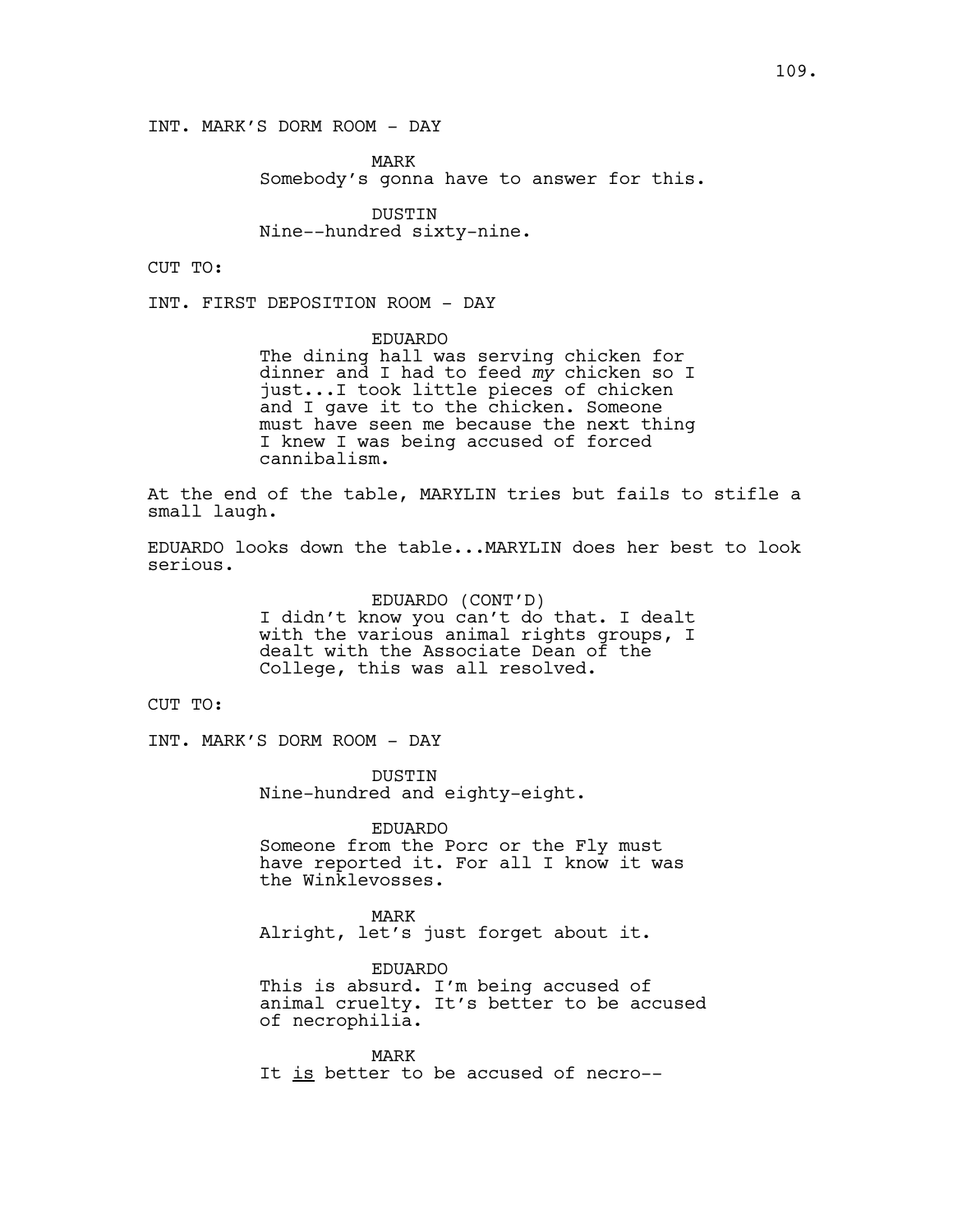EDUARDO

I'm going to have to explain this to my father, I'm going to have to explain this to everybody, I'm going to have to--what is happening on *that*?

EDUARDO's referring to a laptop that's open and displaying images of four paintings.

> MARK I have my final coming up for "Postwar and Contemporary Art" and I haven't been to class. I'm supposed to write about those four paintings.

EDUARDO That's a Facebook page.

MARK

Yeah, I opened it under an alias. I posted the paintings and asked people to comment. Every once in a while I hop on and stir the pot to get a good debate going.

CUT TO:

INT. FIRST DEPOSITION ROOM - DAY

GRETCHEN

Mr. Zuckerberg was cheating on his final exam?

EDUARDO I'd rather not answer that, Gretchen.

GRETCHEN

Why not?

EDUARDO Because I'm not suing him for cheating on his final exam that's not what friends do.

GRETCHEN Well you just told us he was cheating.

EDUARDO

Oops. (to MARK) You told your lawyers I was torturing animals?!

SY No, he didn't tell us about it at all. Our litigators are capable of finding a *Crimson* article. In fact when we raised the subject with him he defended you.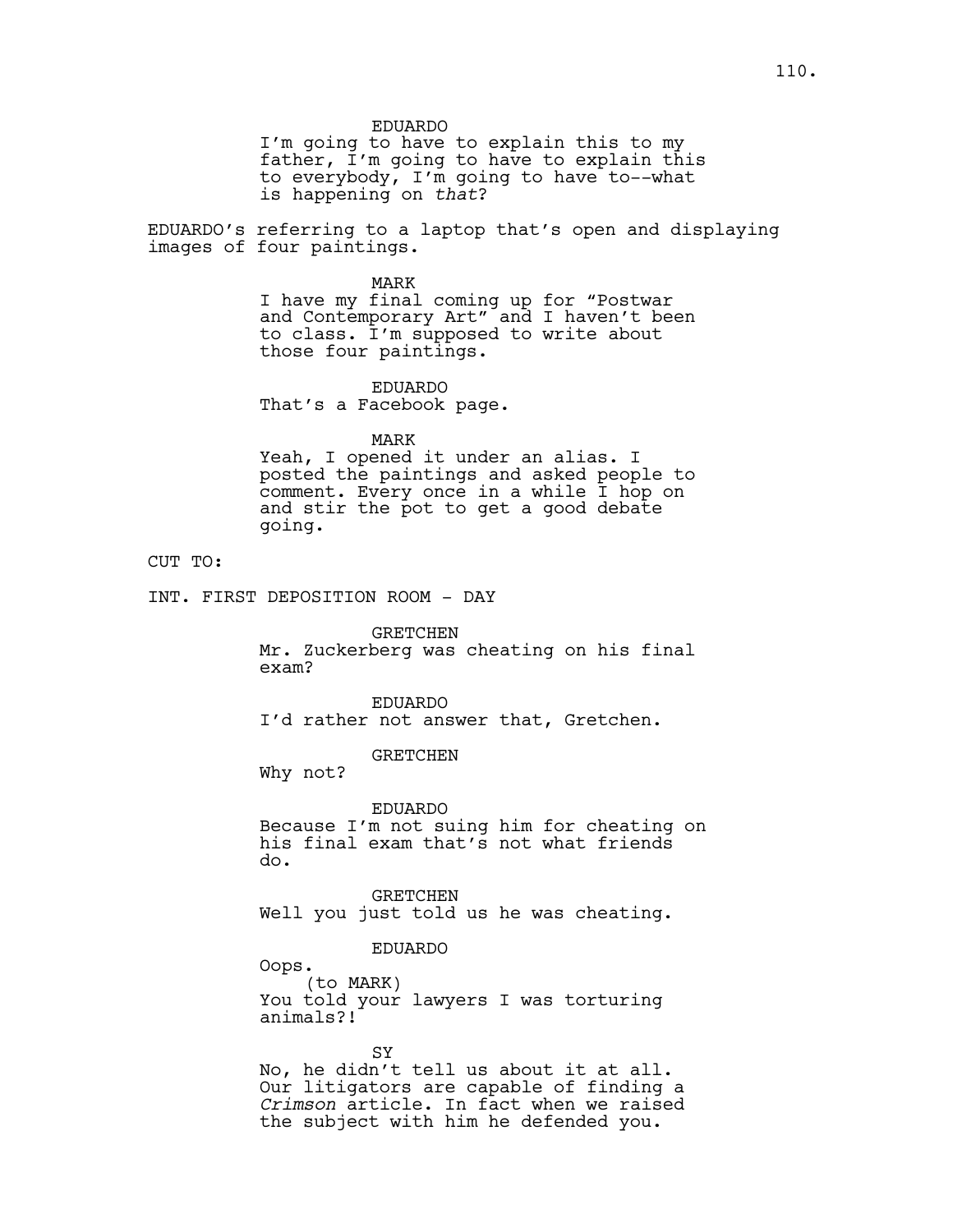MARK (beat) Oops.

CUT TO:

INT. MARK'S DORM ROOM - DAY

DUSTIN

Nine ninety-three, we are so close.

MARK

That reminds me, we're gonna need more money, Wardo.

EDUARDO Yeah, no, I agree. More servers, more help--

MARK

--I'm interviewing two interns to come to Palo Alto and we're gonna have to pay them something.

## EDUARDO

What?

MARK I already found a house for rent on a street two blocks from the Stanford campus. It's perfect and it's got a pool.

EDUARDO When did you decide to go to California for the summer?

MARK (beat) You mean when did I actually decide?

EDUARDO Somewhere in the middle of The Sean Parker Variety Hour?

MARK He was right. California's the place we've gotta be.

EDUARDO You're Jed Clampett?

MARK I didn't know you guys got The Beverly Hillbillies in Bra--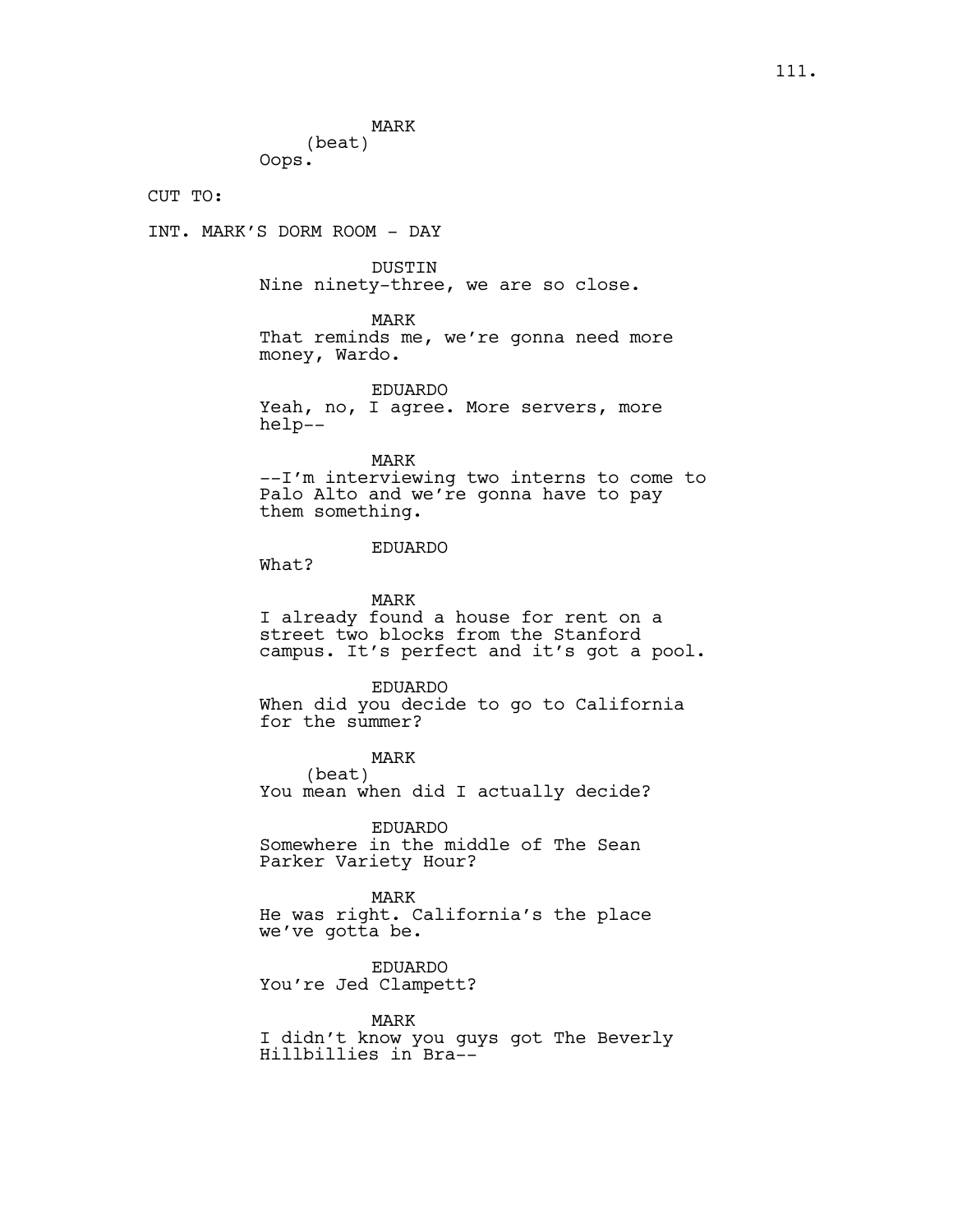EDUARDO

Yes, we got the show in Brazil, it was genius.

MARK What's your problem with Sean?

EDUARDO He doesn't bring anything to the table. He doesn't have money, Dustin's a better programmer--

MARK He's got connections to VCs.

EDUARDO We don't need VCs, we need advertisers and *I've* got connections to VCs.

MARK The real players and--

EDUARDO

Look--

MARK --as someone who's just really embarrassed the company in a bad way I wouldn't--

EDUARDO It was the Winklevosses, Mark!

MARK Hang on. (to DUSTIN) Hit refresh.

DUSTIN hits "refresh" on the desk-top computer. Then smiles...

DUSTIN

150,004.

MARK 150,000 members, Wardo.

EDUARDO (beat--sincerely) Congratulations, dude.

MARK Congratulations.

> EDUARDO (beat)

You don't think it was strange that he was followed by private detectives?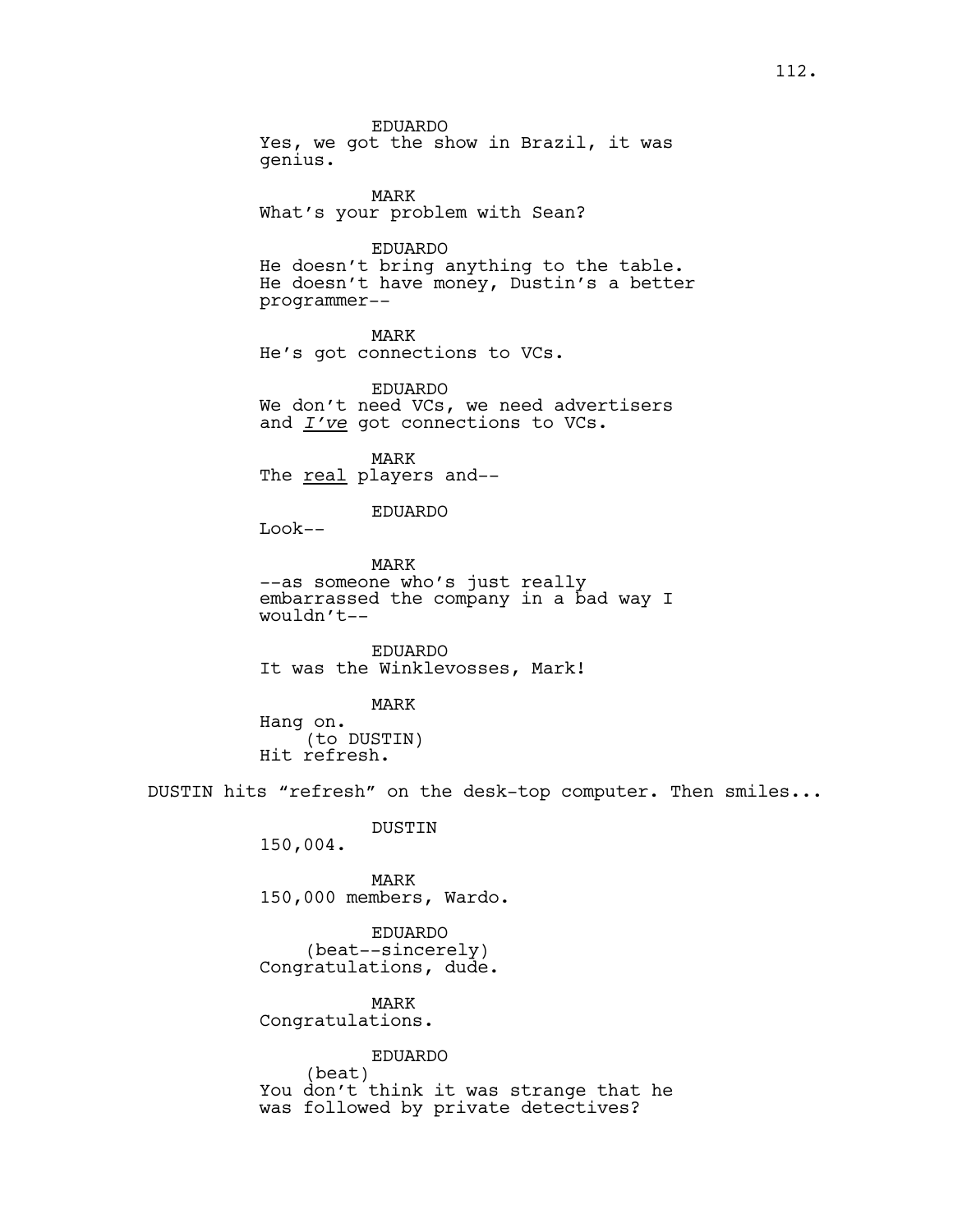MARK

Who came up with nothing.

EDUARDO Enough to get him out of the company. The drugs, the girls--

MARK We don't know any of that's true.

EDUARDO You can read about it.

MARK And I can read about you torturing birds. Since when does reading something--

EDUARDO *Don't fish eat other fish?! The marlins and the trout?!*

DUSTIN What's he talking about?

MARK I'm interviewing interns at 10 tomorrow night in the CS lab. Get on board with this, man. You know, I don't know what else to say.

CUT TO:

INT. COMPUTER SCIENCE BUILDING/BASEMENT CORRIDOR - NIGHT

EDUARDO steps through double doors and stops for a moment as he HEARS an odd sound--RAUCOUS CHEERING from a CROWD that's gathered in one of the classrooms.

EDUARDO walks down to the classroom, opens the door and walks into--

INT. CLASSROOM - NIGHT

--where 60 or so STUDENTS are in a semi-circle, five and six deep, cheering on the contestants for the internship.

All the desks in the room have been moved to the sides and five desks with laptops set up in the middle. Next to each laptop is a shot glass filled with Jack Daniels.

DUSTIN's holding a watch and MARK is walking slowly back and forth behind the five "interviewees" who are intensely typing at their keyboards.

EDUARDO slowly makes his way through the crowd to MARK. He can see that on the computer screens are a whole lot of numbers and letters that neither he nor we can understand.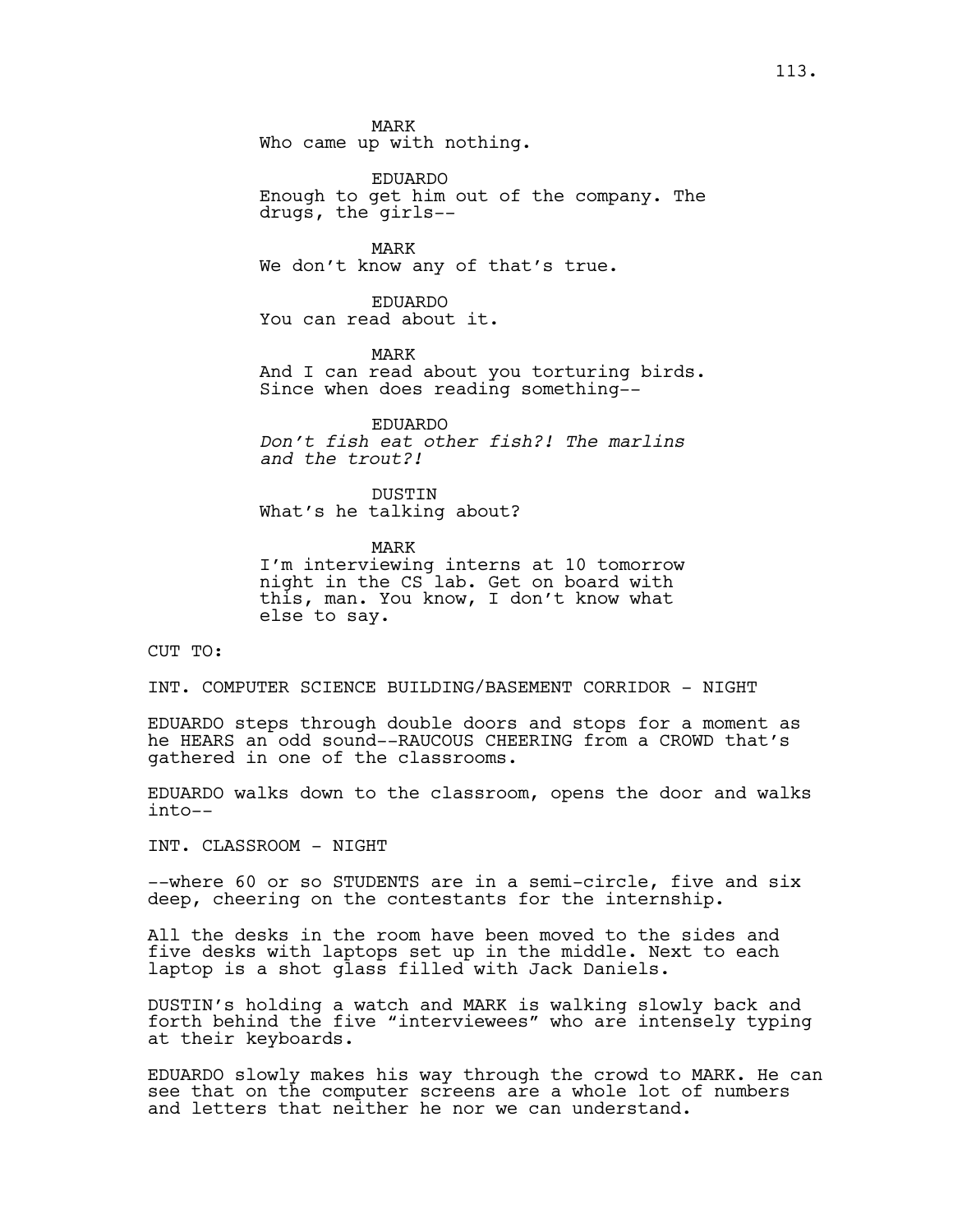He stands next to MARK and watches this for a moment. Every once in a while, one of the contestants will throw back their shot of Jack Daniels which will instantly get re-filled by a PRETTY ASIAN GIRL. Throughout all this the CHEERING CONTINUES.

> DUSTIN (waving EDUARDO over) Eduardo!

EDUARDO (pause) Yo. Mark?

MARK

Yeah.

EDUARDO What's goin' on?

#### MARK

They have 10 minutes to get root access to a Python webserver, expose its SSL encryption and then intercept all traffic over its secure port.

EDUARDO

They're hacking.

MARK Yes, all behind a Pix Firewall Emulator. But here's the beauty.

EDUARDO

You know I didn't understand anything you just said, right?

MARK

I do know that.

EDUARDO

What's the beauty?

MARK

Every 10th line of code written, they have to drink a shot. And hacking's supposed to be stealth, so anytime the server detects an intrusion, the candidate responsible has to drink a shot. I also have a program running that has a pop-up window appear simultaneously on all five computers--the last candidate to hit the window has to drink a shot. Plus every three minutes they all have to drink a shot.

DUSTIN (calling out) Three minutes.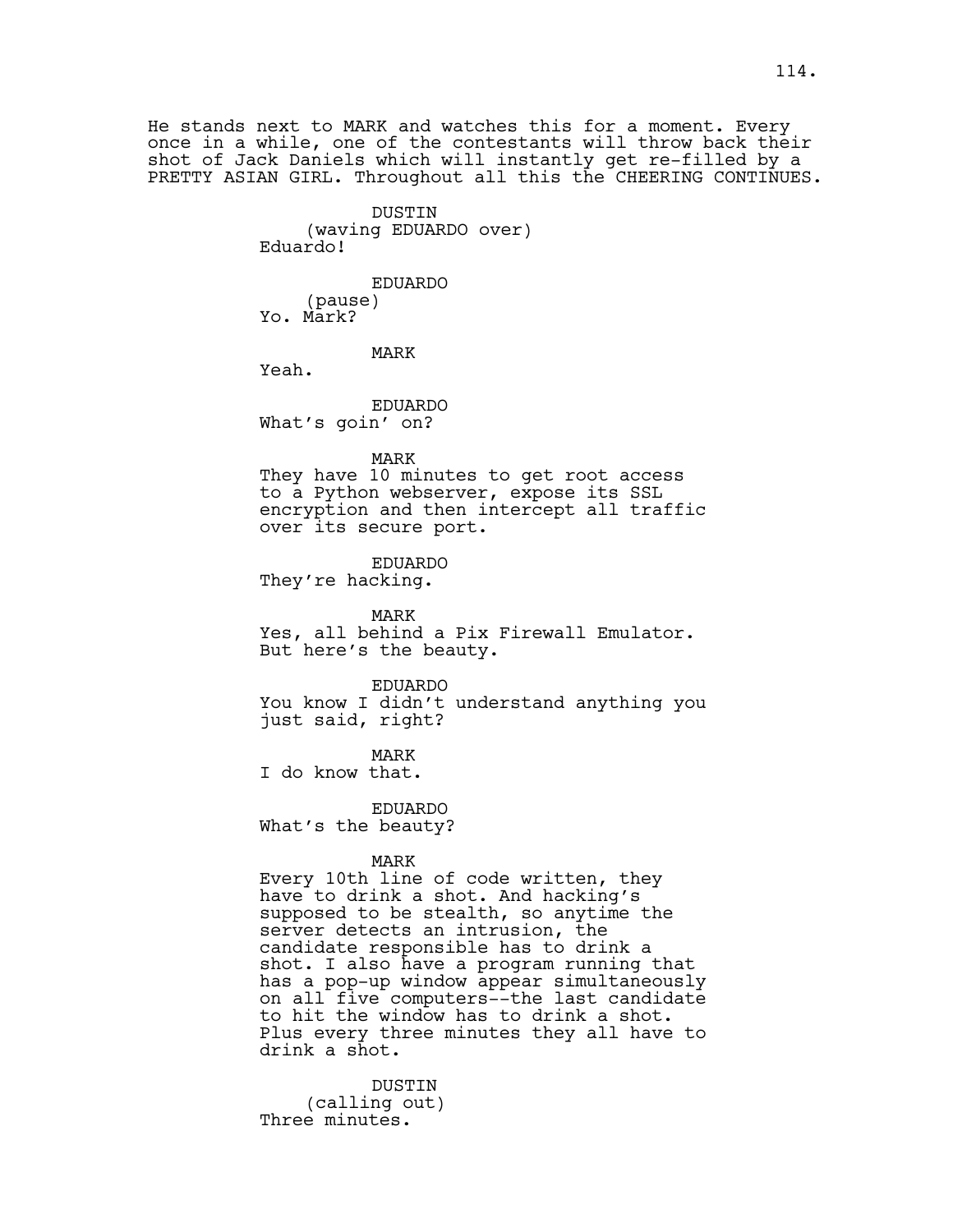All five candidates drain their shot glasses and slam them down where they get re-filled by the pretty Asian girl.

> EDUARDO Can I ask--what part of the interns' jobs will they need to be able to do drunk?

MARK You're right. A more relevant test might be seeing if they can keep a chicken alive for a week. (pause) That was mean.

EDUARDO hands MARK a thick envelope--

EDUARDO

Here.

MARK What's this?

EDUARDO I opened a new account and put \$18,000 in it. Will that get you through the summer?

MARK looks at EDUARDO...

Suddenly two of the candidates hands shoot up almost at the same time--

INTERN [ERIC]

Here!

INTERN [IAN] Right here!

MARK glances over at the first screen, then the second...

MARK Welcome to Facebook.

The place ERUPTS. The pretty ASIAN GIRL hits an mp3 player that's been hooked up to speakers and a Dr. Dre song blares out--*"California, it's time to party..."*

The two winners are hugging each other and getting wild congratulations from the crowd.

MARK looks back at EDUARDO and smiles...EDUARDO gives him a pat on the back and we

CUT TO: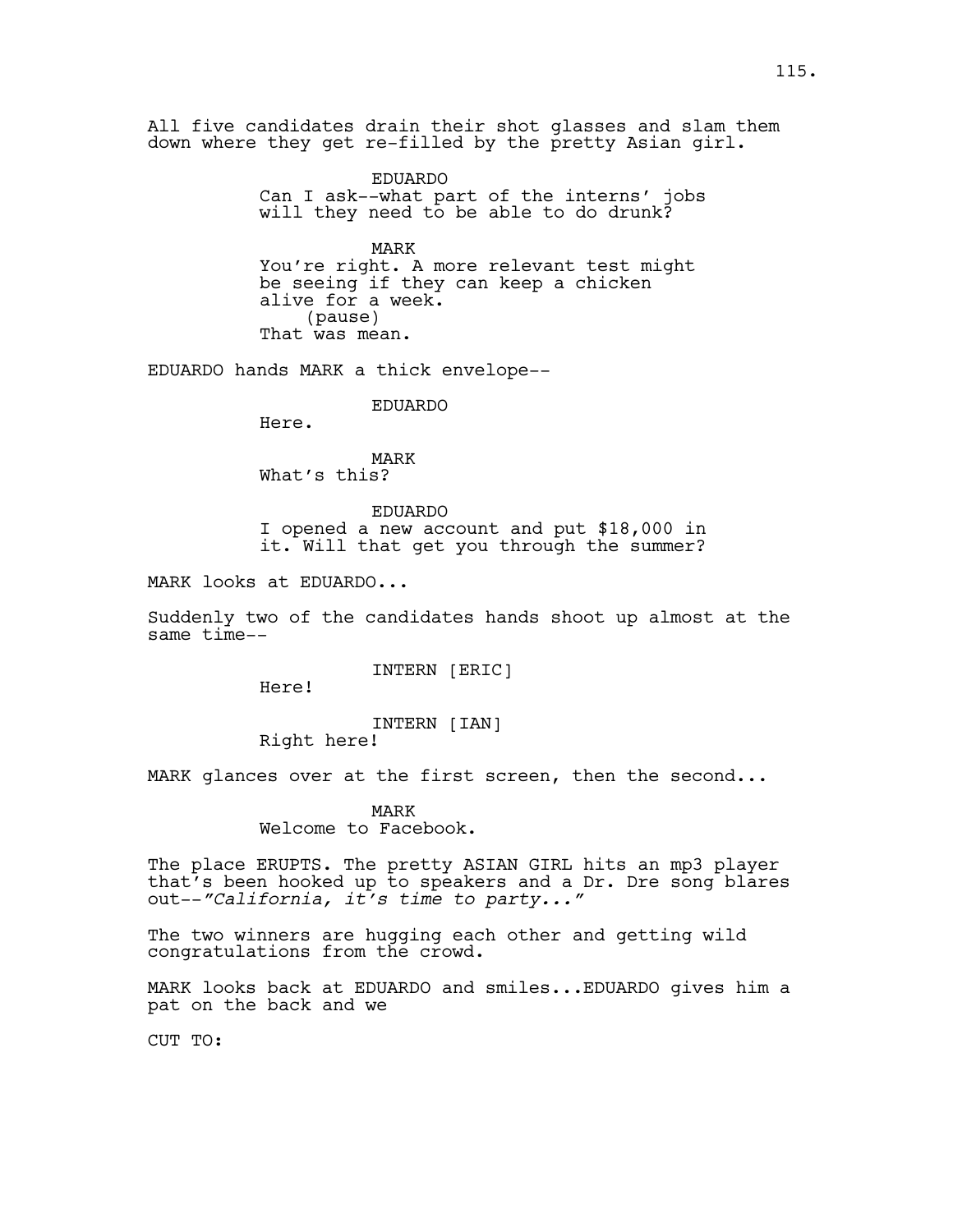GRETCHEN

\$18,000.

# EDUARDO

Yes.

GRETCHEN In addition to the \$1000 you'd already put up.

## EDUARDO

Yes.

GRETCHEN A total of \$19,000 now.

EDUARDO

Yes.

# MARK

Hang on.

MARK's scratching something out on a pad...

MARK (CONT'D) I'm just checking your math on that. Yes, I got the same thing.

GRETCHEN May I continue?

MARK motions "yes"...

## GRETCHEN (CONT'D)

(to EDUARDO) After expressing misgivings about Mr. Zuckerberg taking the company and moving it to California for the summer, why did you put \$18,000 in an account for his use?

#### EDUARDO

I figured we were partners and I wanted to be a team player. I figured Mark, Dustin and the new interns could work on the site while I was generating advertiser interest in New York. But mostly I figured...how much could go wrong in three months?

CUT TO: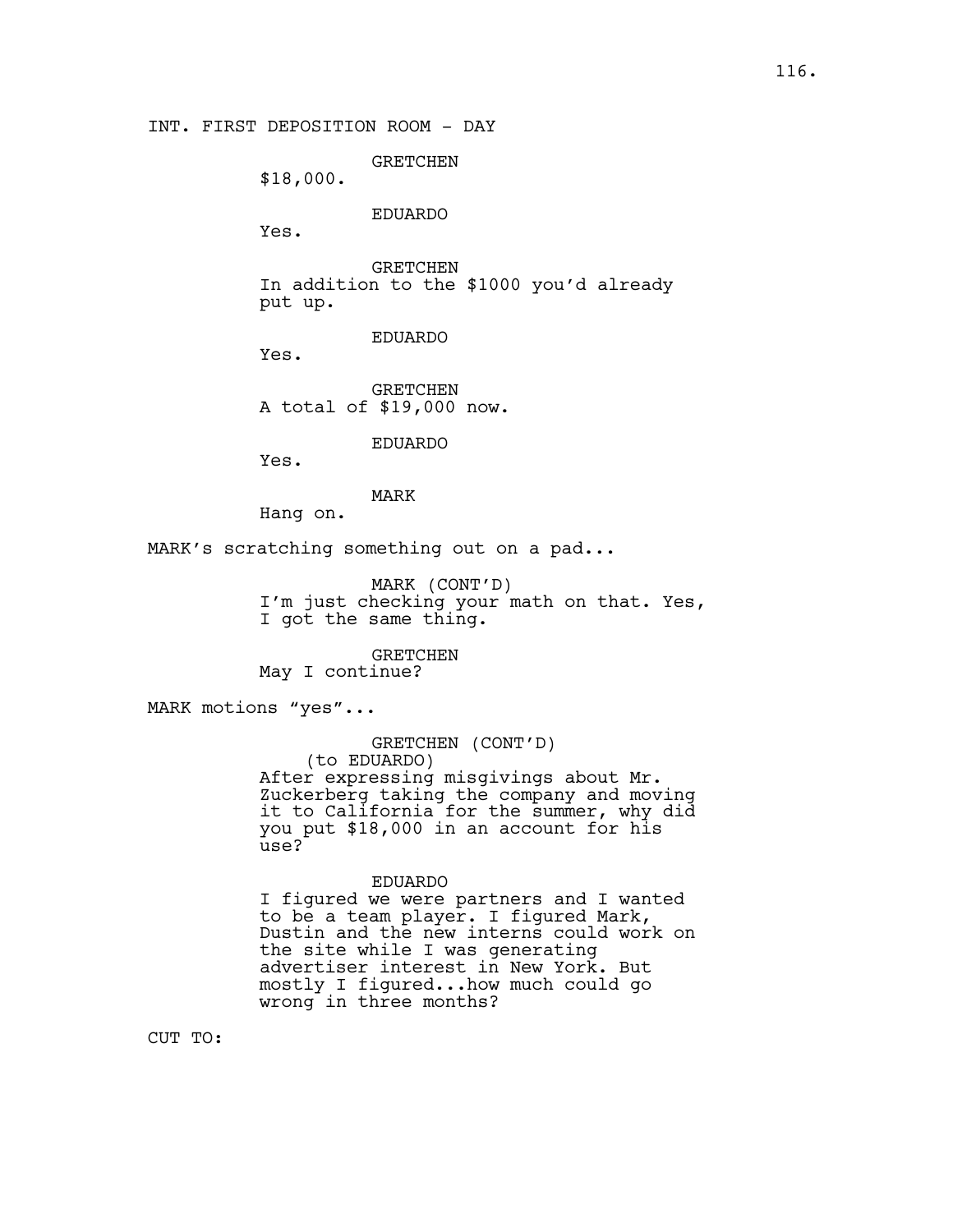### EXT. PALO ALTO HOUSE - DAY

We're outside of this small, campus-area house as LOUD MUSIC plays. A zip line is tied from the chimney and runs down over a small swimming pool where it's attached to a telephone pole on the other side.

MARK is standing in the pool and video taping as DUSTIN, who's on the roof, grabs the handle, takes off and jumps into the pool to everyone's cheers.

We HEAR the GUYS joke about the quality of the jump.

The handle gets pulled back on a rope, an INTERN grabs it, jumps--

--and the brick chimney comes crashing down.

The INTERN drops into patio furniture as bricks from the chimney come cascading down.

No one moves--

INTERN [ERIC]

I'm okay.

MARK

You sure?

ER<sub>TC</sub>

Yeah.

DUSTIN

Yikes.

And at that moment a stray brick drops from the roof and crashes through a glass patio table.

From inside the DOORBELL RINGS--

DUSTIN (CONT'D) That's the doorbell.

MARK I didn't know we had a doorbell.

DUSTIN (shouting inside) Andrew! Get the door!

MARK No, he's wired in.

INTERN [IAN] That's gonna cut into the security deposit.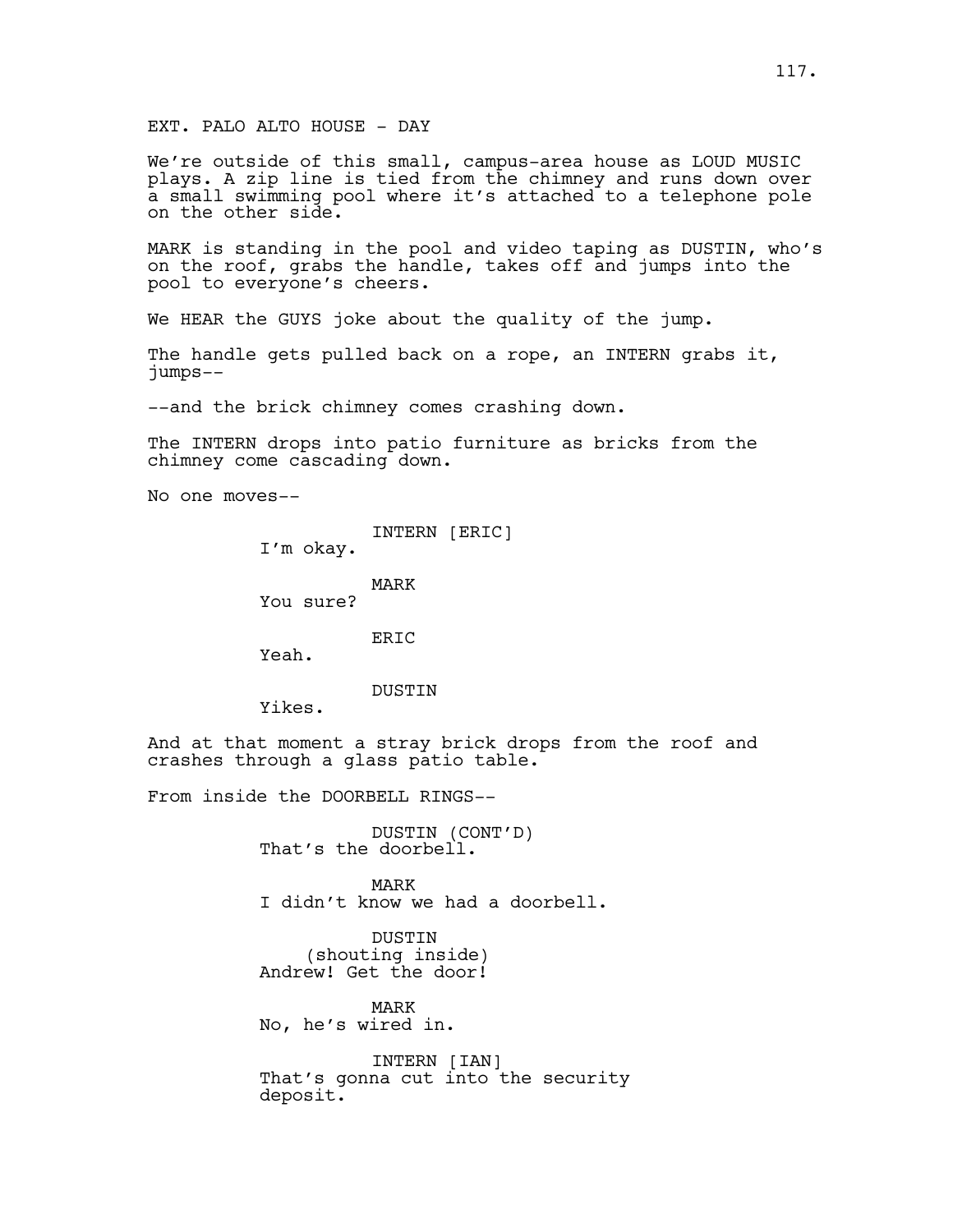MARK walks into--

INT. PALO ALTO HOUSE - CONTINUOUS

The place is computer geek paradise. Computers are everywhere, along with some of the empty boxes they came in. Pizza boxes, Chinese food containers, empty beer bottles and white boards filled with indecipherable code fill the room. There are a couple of large mattresses on the floor and a large map of the U.S. with pins and tags showing the schools where they've already put Facebook and different pins showing the schools they're going for.

As MARK walks to the door, he walks past ANDREW, who's sitting at a computer, writing code and completely oblivious to everything around him.

> MARK (snapping his fingers) Andrew.

## ANDREW

Not now.

## MARK

Good boy.

MARK gets to the door and opens it.

He's stunned to see SEAN PARKER standing there with his girlfriend, SHARON.

They all look at each other for a moment--

MARK (CONT'D)

Sean?

SEAN Mark? Do you live here?

MARK Yeah. Do you?

SEAN We were right across the street, we saw the chimney come--

MARK

Yeah.

SEAN Is anybody hurt?

MARK No. You live across the street?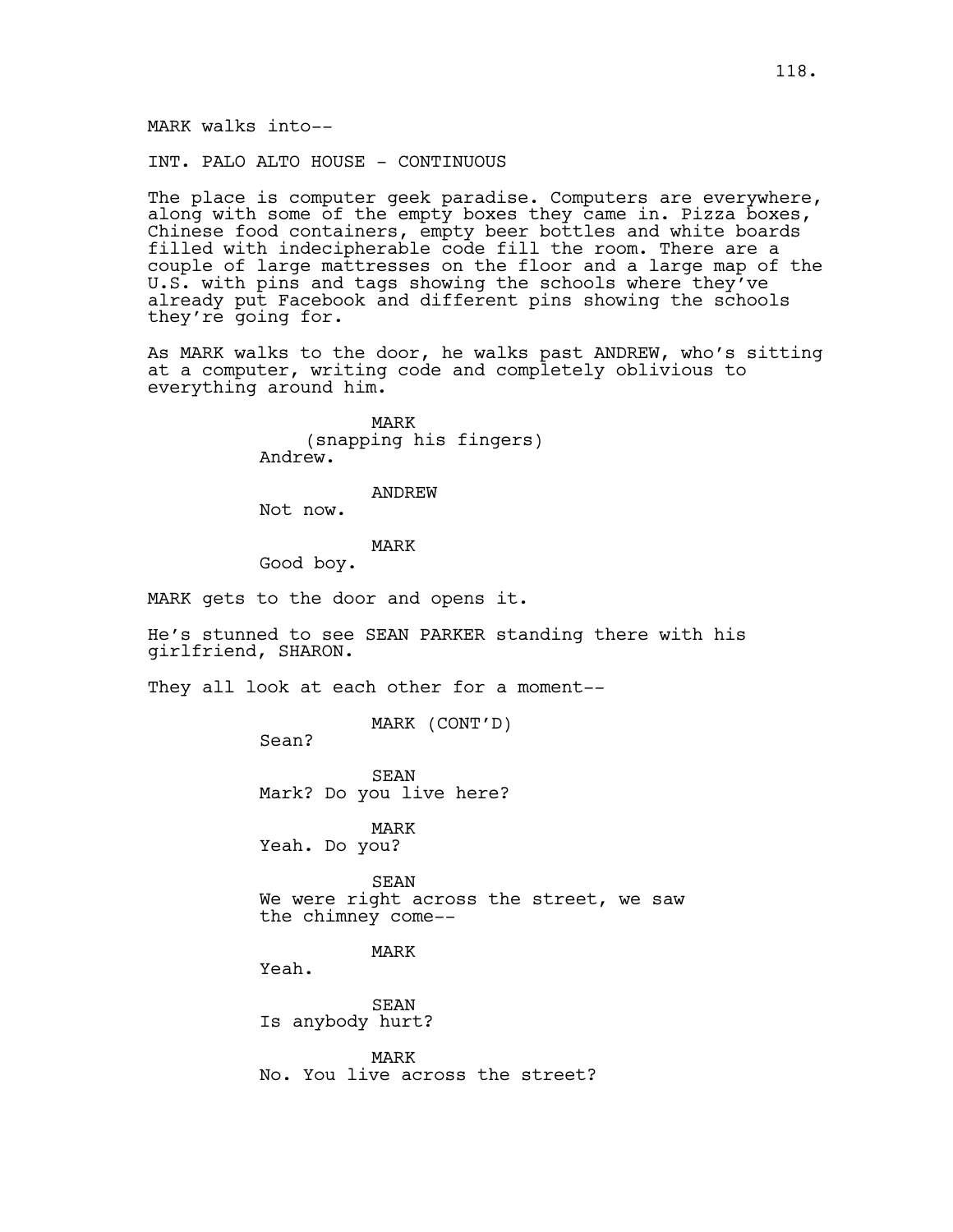I'm Sharon.

SEAN This is my--Sharon. She lives across the street I was helping her move out when we saw the chimney--

MARK Yeah, we had a zip line to the pool.

SEAN You came to California.

MARK

Yeah.

SEAN You made the right choice.

CUT TO:

INT. PALO ALTO HOUSE - LATER

SEAN's looking around the place. DUSTIN and the INTERNS are standing off to the side, happy to be in the presence of Sean Parker. ANDREW's still locked into his computer. MARK's off in the kitchen.

> MARK (OS) Here you go.

A beer comes flying out of the kitchen and SEAN catches it.

MARK (OS) (CONT'D)

Sharon.

Another beer comes flying out which SHARON had no idea was coming and so it smashes into the fireplace.

> SHARON (pause) I'm so sorry. I didn't know you were--

MARK (OS) (calling) No problem. Here you go.

SHARON

Wait--

And another bottle comes flying out that SHARON isn't ready for and it crashes to the floor.

> SEAN This house and this team are great. It's exactly what it should be. (MORE)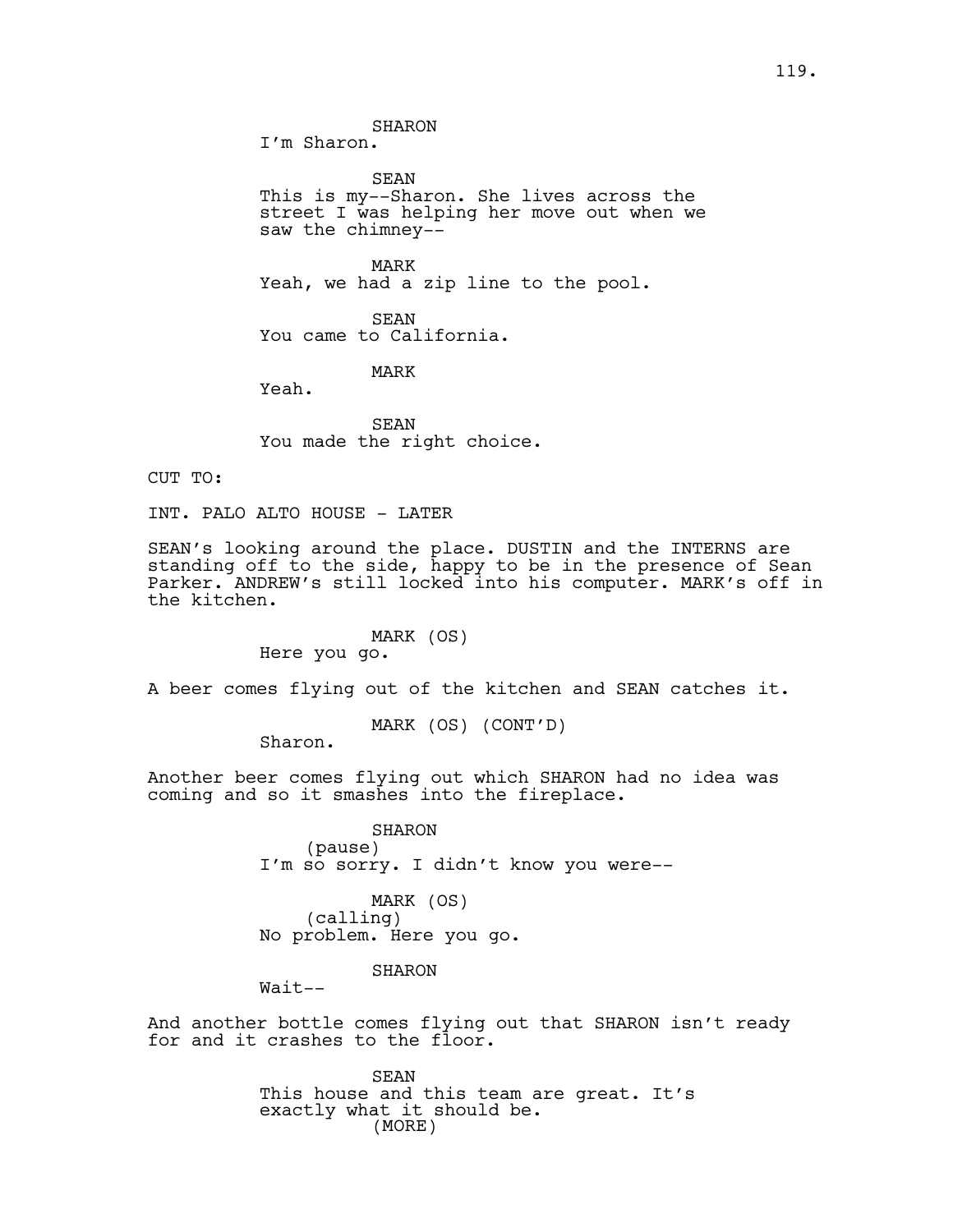(to ANDREW) I'm Sean Parker. SEAN (CONT'D)

ANDREW pays no attention as MARK comes out of the kitchen--

MARK He's wired in.

SEAN That's what I'm talkin' about. Where's Eduardo?

MARK He's got an internship in New York.

SEAN (beat) Eduardo didn't come out?

MARK shakes his head, "No."

CUT TO:

INT. RUBY SKYE - CONTINUOUS

An ultra-hip San Francisco nightclub. It's a hundred-year old theater that's been converted into a 21st Century hot spot for Silicon Valley's rock stars. The lower level is a giant dance floor packed with sweating 20-somethings bouncing to pounding house music. There are raised blocks where scantily dressed professional dancers perform non-stop. A huge lighting grid hangs from the ceiling shooting colored lights and lasers everywhere. Also hanging from the ceiling are two trapeze bars with two performers swinging and contorting.

The staircase leads up to the 2nd level which is all VIP tables that look out over the dance floor. Each VIP area has a couple of couches and a table covered in bottles of vodka, tequila, rum, mixers, ice, glasses and a private waitress who's happy to bend over and pour a drink for you.

And that's where we catch up with MARK and SEAN. Sitting next to SEAN is a BEAUTIFUL WOMAN and there's another standing behind him and leaning against the couch.

MARK and SEAN have to speak up above the music.

SEAN I was crashing there for a little bit while I'm taking care of some things. But she's done for the summer so she's back at her parents' place.

BEAUTIFUL WOMAN #1 (BRIANNA) The homeless rock star of Palo Alto.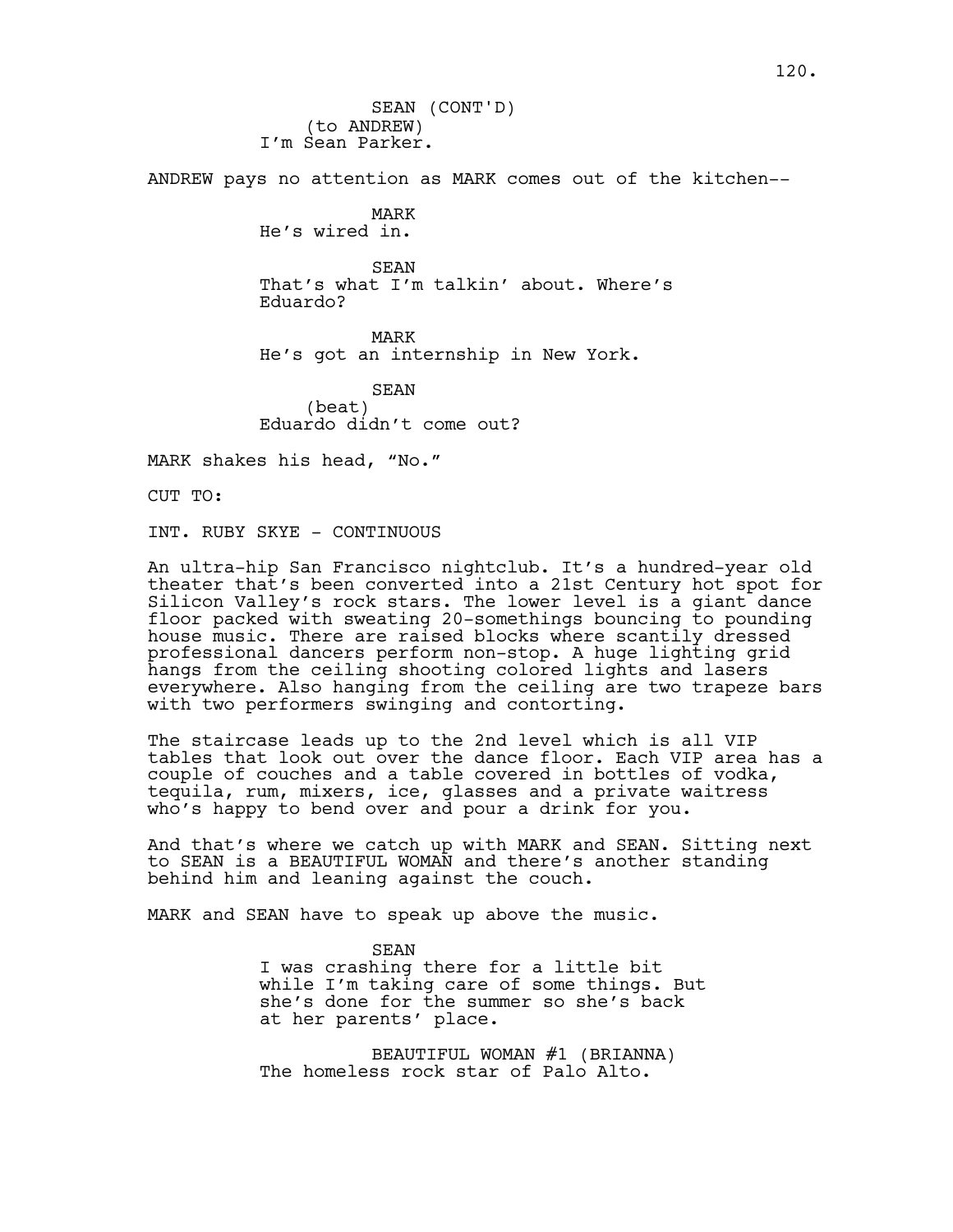What's your plan for the summer?

MARK has been subtly checking out the club and not paying attention.

SEAN (CONT'D)

Mark?

MARK I'm sorry, I was looking at the architecture.

SEAN smiles...

SEAN I asked what your plan--

MARK A hundred schools by the end of the summer.

BRIANNA I'm going to the restroom.

SEAN

Okay.

BEAUTIFUL WOMAN #2 (KELSEY) I'll go with you.

The two girls exit--

MARK Your date looks so familiar to me.

SEAN

She looks familiar to a lot of people.

MARK What do you mean?

SEAN takes a sip of his drink...

SEAN

(simply) A Stanford MBA named Roy Raymond wants to buy his wife some lingerie but he's too embarrassed to shop for it in a department store. He comes up with an idea for a high end place that doesn't make you feel like a pervert. He gets a \$40,000 bank loan and borrows another forty-thousand from his in-laws, opens a store and calls it Victoria's Secret. He makes a half-million dollars his first year. (MORE)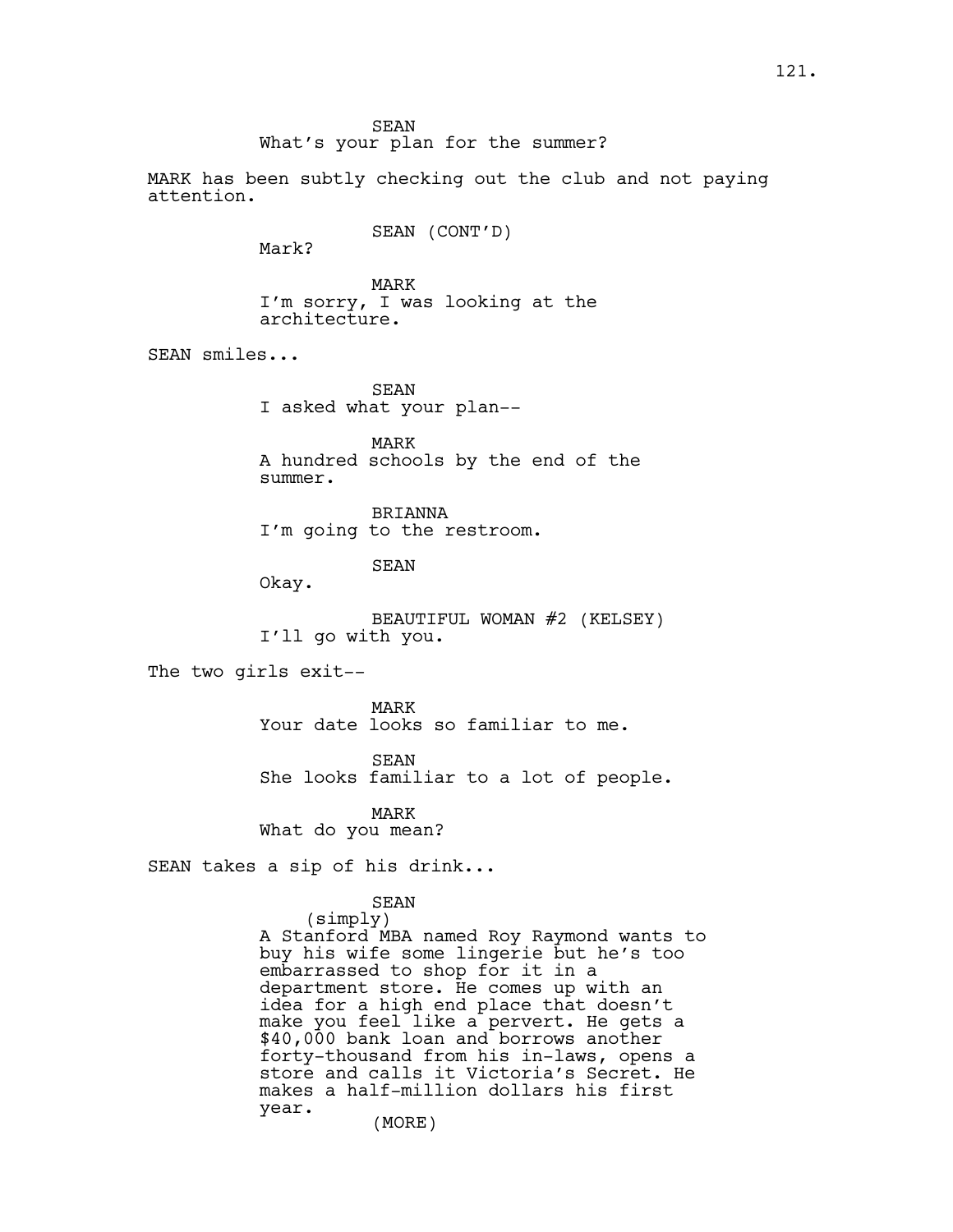#### SEAN (CONT'D)

He starts a catalogue, opens three more stores and after five years, he sells the company to Leslie Wexner and The Limited for four million dollars. Happy ending, right? Except two years later the company's worth *500* million dollars and Roy Raymond jumps off the Golden Gate Bridge. (beat) Poor guy just wanted to buy his wife a pair of thigh-highs, you know?

MARK

Was that a parable?

SEAN My date's a Victoria's Secret model, that's why she looks familiar to you.

### MARK

God.

SEAN Don't be impressed by all this, I read your blog.

MARK Oh, you know, that was--

SEAN

You know why I started Napster? A girl I loved in high school was with the cocaptain of the varsity lacrosse team and I wanted to take her from him so I decided to come up with the next big thing.

MARK I didn't know th--

## SEAN

Napster wasn't a failure. I changed the music industry for better and for always. It may not have been good business but it pissed a lot of people off. And wasn't that what your Facemash was about? They're scared of me, pal, and they're gonna be scared of you. What the VC's want is to say, "Good idea, kid. The grown-ups'll take it from here." But not this time. This is our time. This time you're gonna hand 'em a business card that says "I'm CEO...bitch", that's what I want for you, so where the hell's Eduardo?

MARK He's in New York.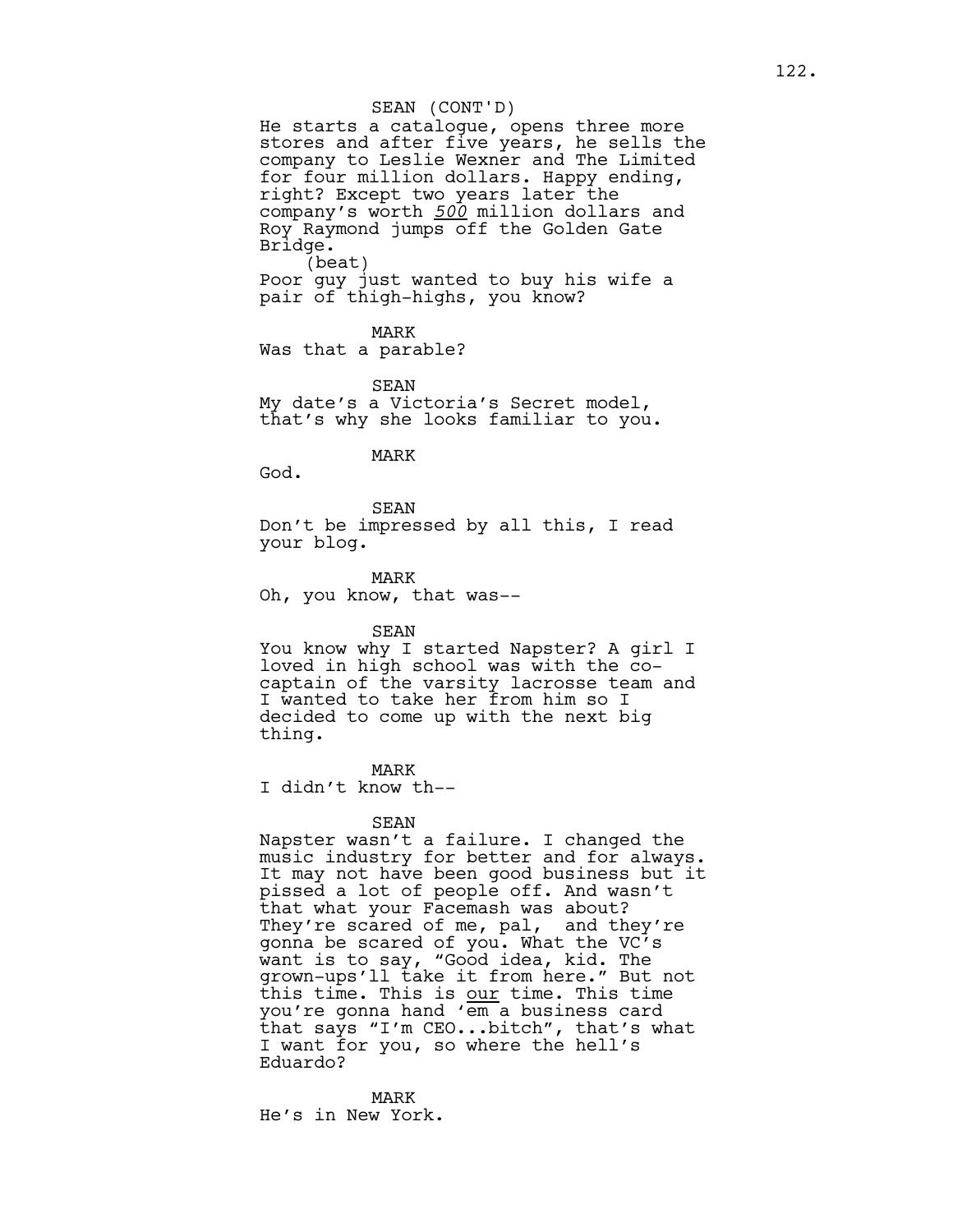SEAN Suckin' up to ad execs.

MARK He's got an--

SEAN

--an internship? The company's here. A billion dollar company is here. Do you live and breathe Facebook?

MARK

Yes.

SEAN

Wardo wants to be a businessman and for all I know he's gonna be a good one but he shouldn't be in New York kissing Madison Avenue's ass. This is a once-in-ageneration-holy-shit idea and the water under the Golden Gate is freezing cold. Look at my face and tell me I don't know what I'm talking about.

MARK

(pause) Do you ever think about the girl?

SEAN

What girl?

MARK

The one--the girl in high school who was- with the lacrosse thing.

SEAN

(are you kidding?) No.

The girls comes back--

BRIANNA

If you guys are gonna talk about bandwidth we need shots.

SEAN A hundred schools by the end of the

summer?

## MARK

Yeah.

SEAN Tell you what, gesture of good faith. While you're getting into a hundred schools, I'll put you on two continents.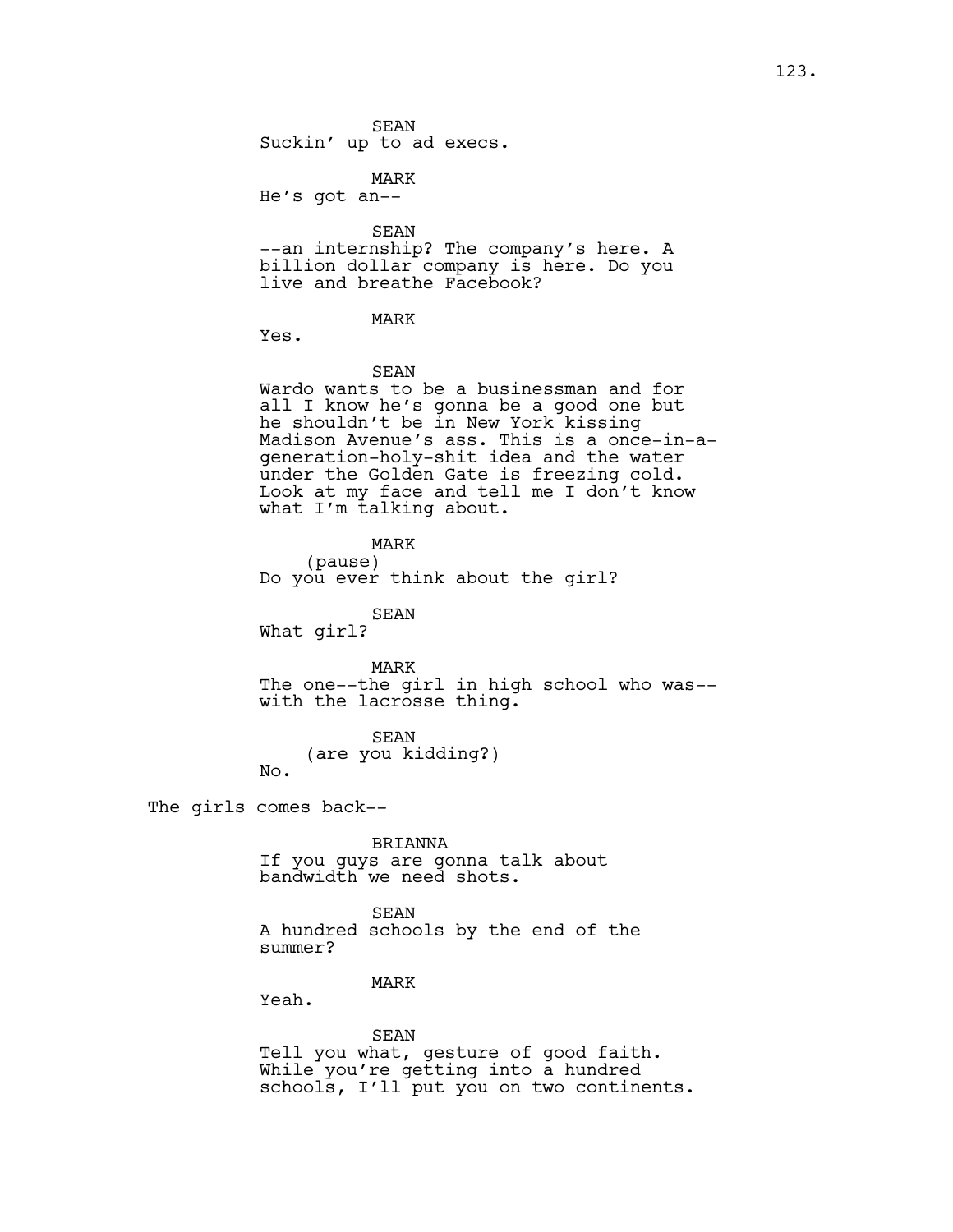MARK If you don't have a place to crash I think you should definitely come and live with us. SEAN (nods) Let's line up some shots. (getting the server) Excuse me. SERVER Yes sir. SEAN You can take this away and bring out the

1942.

SERVER Absolutely, Mr. Parker.

MARK takes this in a moment before we

CUT TO:

EXT. THE THAMES - DAY

We're looking at a stone bridge crossing a perfectly straight stretch of water against the backdrop of the medieval town of Henley, England--founded in 1179.

And after a moment of placid quiet--

--**BOOSH!**

Two razor thin skulls explode for the final, agonizing hundredmeter stretch of the ancient and prestigious Henley Royal Regatta.

The two boats are neck and neck. The port-side boat is being crewed by the two Dutch members of the Hollandia Roeiclub. The starboard boat is being crewed by a pair of identical twins wearing tank tops bearing the "H" of Harvard.

We HEAR the ROAR come up from the CROWD in the viewing section. The crowd is dressed as if for opening day at Ascot- the women in flowing dresses and wide-brimmed hats, the men in blazers and brightly colored floral ties.

But the young men in the boats can barely hear the crowd. Just their own breathing as they pull against the longest natural straight stretch of water in the world--a mile and a half torture test against the best competition they've ever faced.

And they're neck and neck. CAMERON and TYLER can't shake the Dutch.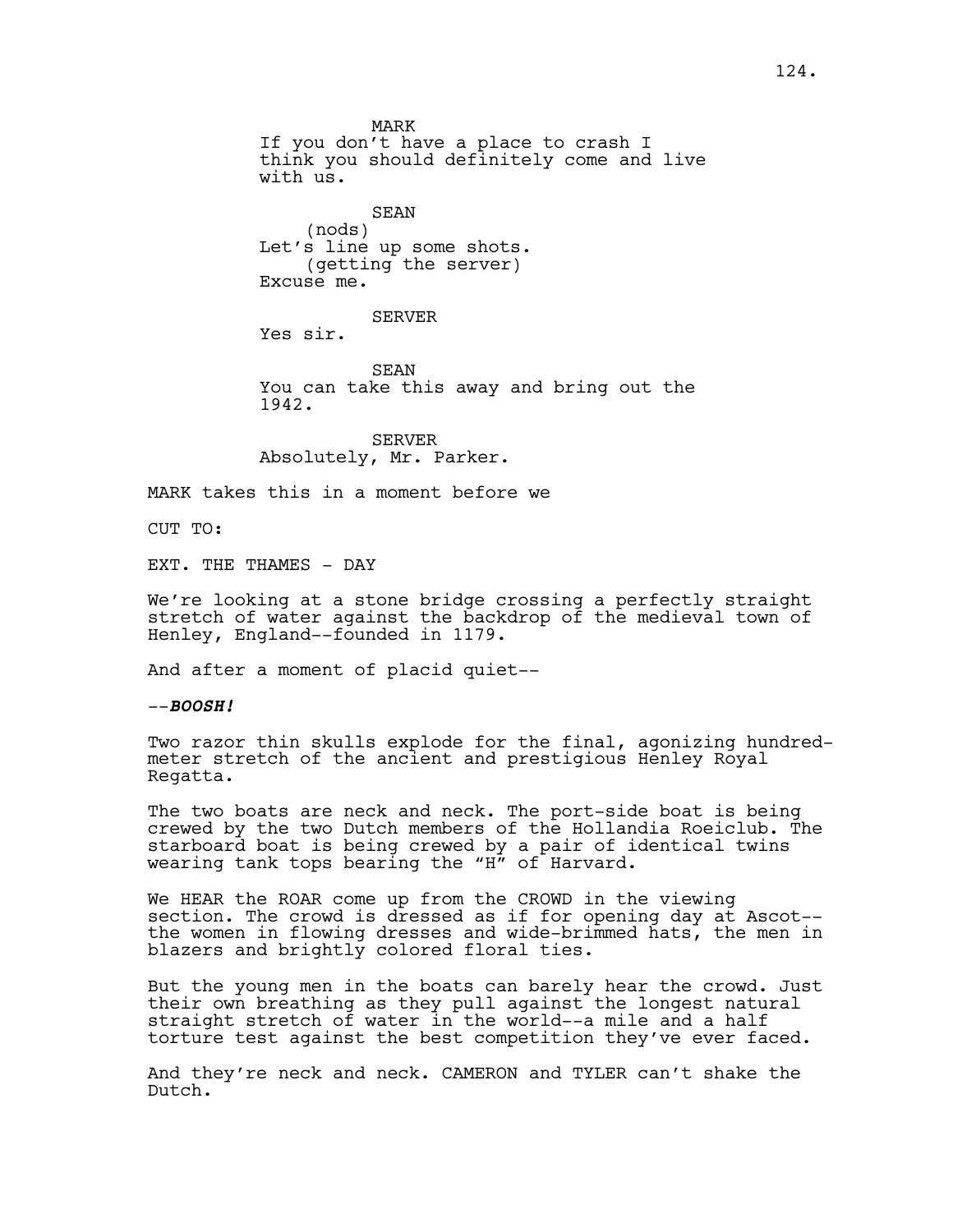The CROWD is going crazy. Mixed in with the British crowd is a small contingent waving the flag of Holland and a slightly larger contingent of Americans.

We'll notice a stoic man in a VIP viewing section and later we'll be introduced to him as Cameron and Tyler's father. Next to him is their mother, who can barely watch.

Back on the boats it's just the breathing as the skulls slice through the water like jet-powered knives. 50 meters now and there's still no daylight between them.

25 meters and the Dutch and American fans are going crazy- even the British aristocracy can't help but get caught up in the closest race in the history of the competition. The FATHER is silently willing his boys one more fraction of boat speed- the MOTHER has her hands over her mouth in praying position.

## **POP!**

--the finish gun is fired into the air, the oars come out of the water and the bodies of the crewmen slump over.

CAMERON turns his head to the cheering crowd to see the Dutch group holding a giant flag and jumping up and down. The Americans bring their giant flag down and fold it up.

The two DUTCH CREW MEMBERS pump their fists in the air and hug as the two boats skim along to a gentle stop.

The MOTHER drops her head and looks down. The FATHER refuses to look away.

From CAMERON and TYLER, just the breathing.

CUT TO:

INT. AWARD CEREMONY - DAY

CAMERON and TYLER are watching as the Dutch team is having their picture taken with their newly-won trophy in the press room. TYLER doesn't want to watch anymore and steps into--

INT. RECEPTION ROOM - CONTINUOUS

Where an AIDE greets him--

**ATDE** Mr. Winklevoss.

TYLER

Tyler.

AIDE Tremendous race.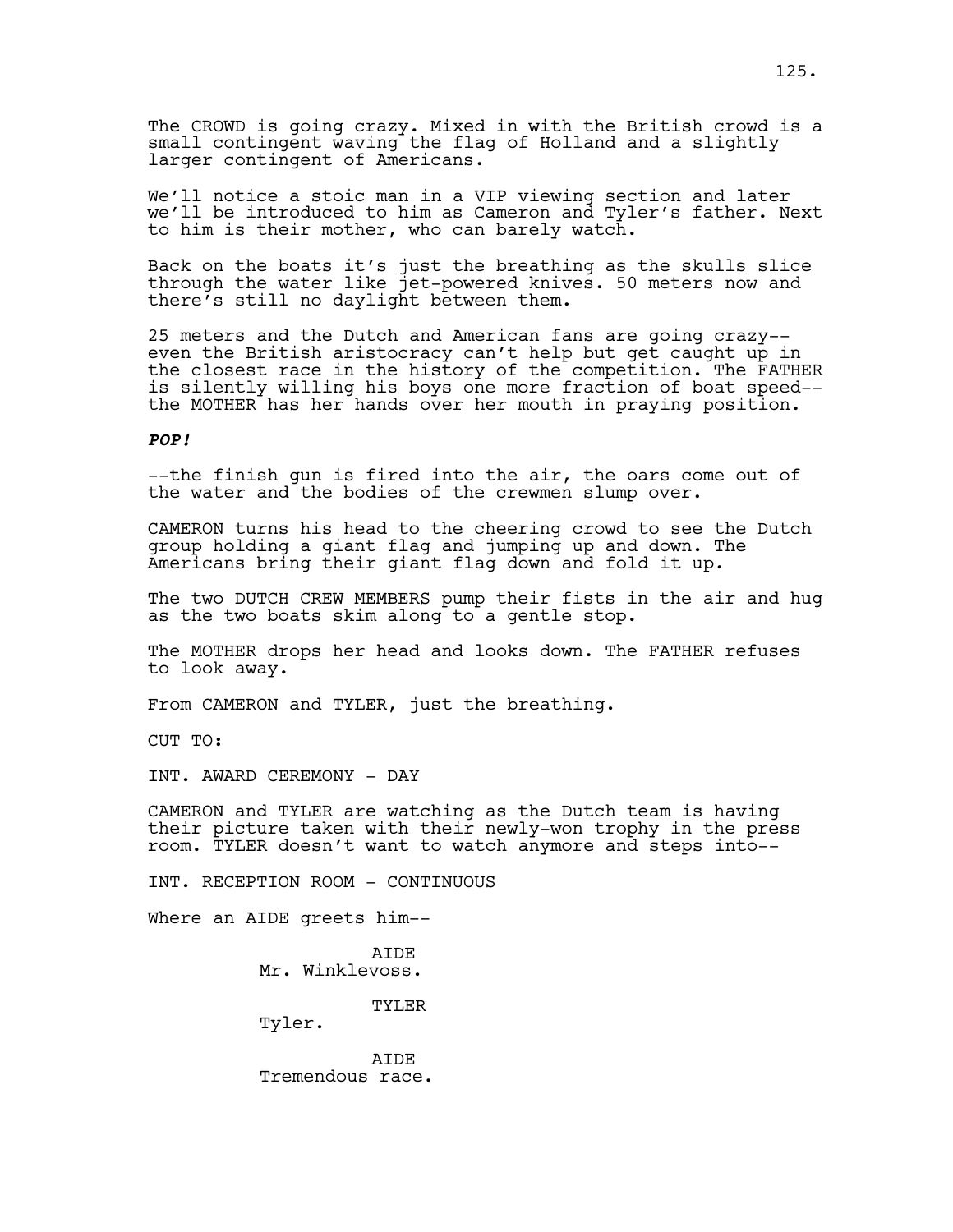TYLER Thank you.

CAMERON comes along.

TYLER (CONT'D) This is my brother, Cameron.

AIDE Excellent. (to the blue-blazered man behind him) Sir. His Royal Highness, Prince Albert.

PRINCE ALBERT

Ah.

AIDE Your highness, this is Cameron and Tyler Winklevoss.

PRINCE ALBERT Of course. Brilliant race. I've never seen a race that close.

TYLER

(beat) Yes, sir.

PRINCE ALBERT

My grandfather, Jack Kelly, was one of the premiere rowers of his day. I've been coming to Henley for 30 years and I've never seen a race that close. Have you seen a race that close?

CAMERON is thinking about starting a war with Monaco right now so he lets his brother do the talking.

> TYLER (beat) No, Your Highness. Mile and a half races are more commonly won by a boat length or two.

PRINCE ALBERT Yes, that's absolutely right. Brutally close.

TYLER May I introduce my teammates? This is Dave, he's our--

AIDE (quietly to PRINCE ALBERT) I'm sorry, you'll have to excuse us.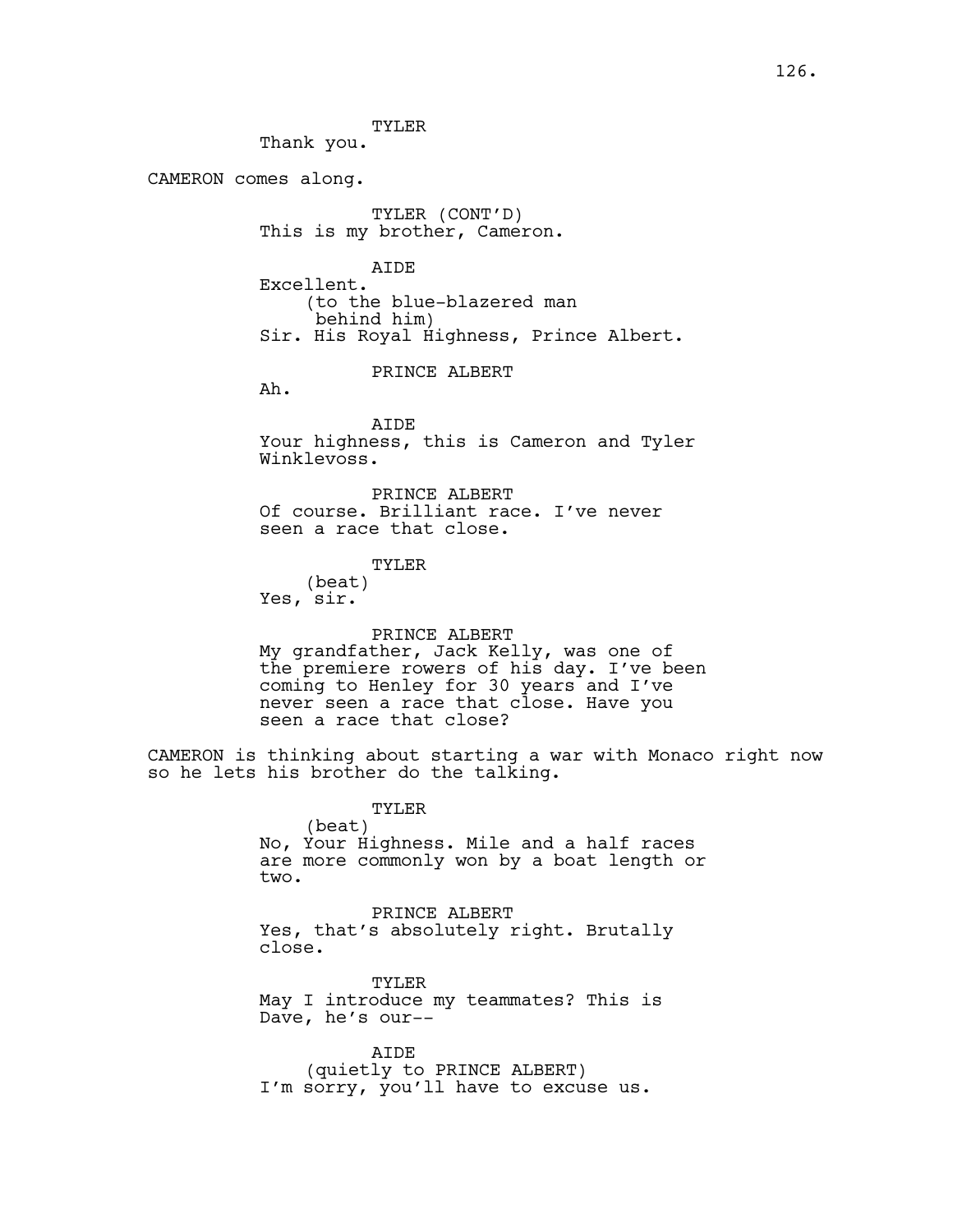#### PRINCE ALBERT On to the Dutch!

CAMERON and TYLER step over to DIVYA who's waiting near the bar--

TYLER

I'm sorry you had to fly all the way over to see that.

DIVYA I wouldn't have missed it, brother. How was the royalty?

CAMERON I just wanted him to tell me a couple more times how close the race was a couple of more times. Brutal. It was brutally close. Excruciatingly brutal. Never seen a race so excruciatingly *JESUS!*

That was an unusual outburst from CAMERON...

DIVYA Cam, the guy's the prince of a country the size of Nantucket, relax it's fine--

MR. WINKLEVOSS has made his way over--

MR. WINKLEVOSS

Boys.

TYLER

Dad.

MR. WINKLEVOSS

Divya.

DIVYA Mr. Winklevoss.

MR. WINKLEVOSS That was a tough beat.

CAMERON I'm sorry, that you and mom flew all the--

MR. WINKLEVOSS No, don't you ever apologize to me for losing a race like that. Don't ever apologize to anyone for losing a race like that.

Another man comes along, MR. KENWRIGHT.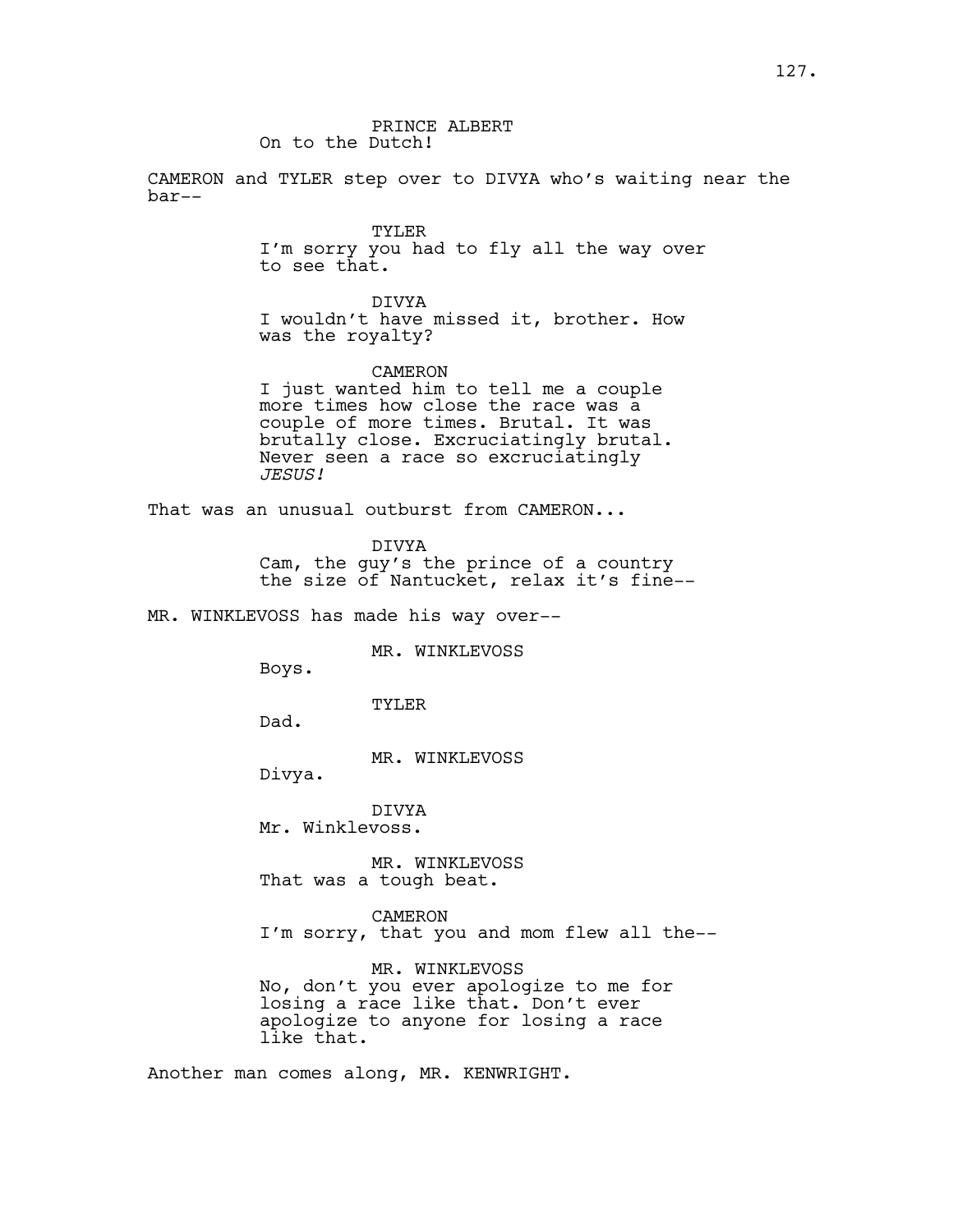Boys.

TYLER Oh. Mr. Kenwright. Dad, this is Mr. Kenwright, the head of our host family this week.

KENWRIGHT Pleasure to meet you.

MR. WINKLEVOSS Good to meet you.

## **KENWRIGHT**

KENWRIGHT

I just had a phone chat with my daughter. She told me that she and her friends are already talking about the race, which they've seen via their computers. A new website called Facebook. Do you have this in America?

Everyone is frozen...

MR. WINKLEVOSS I'm going to find your mother.

KENWRIGHT (pause) Have I said something wrong?

## DIVYA

(pause) Your daughter doesn't go to school in the States?

KENWRIGHT No no. Cambridge. Majoring in French Literature, though I wasn't aware there was such a thing.

#### TYLER

(pause) They have Facebook at Cambridge?

KENWRIGHT

And apparently Oxford and the London School of Economics--that's where her friends are.

DIVYA

That's awesome.

better.

KENWRIGHT Good race, boys. Take the bitter with the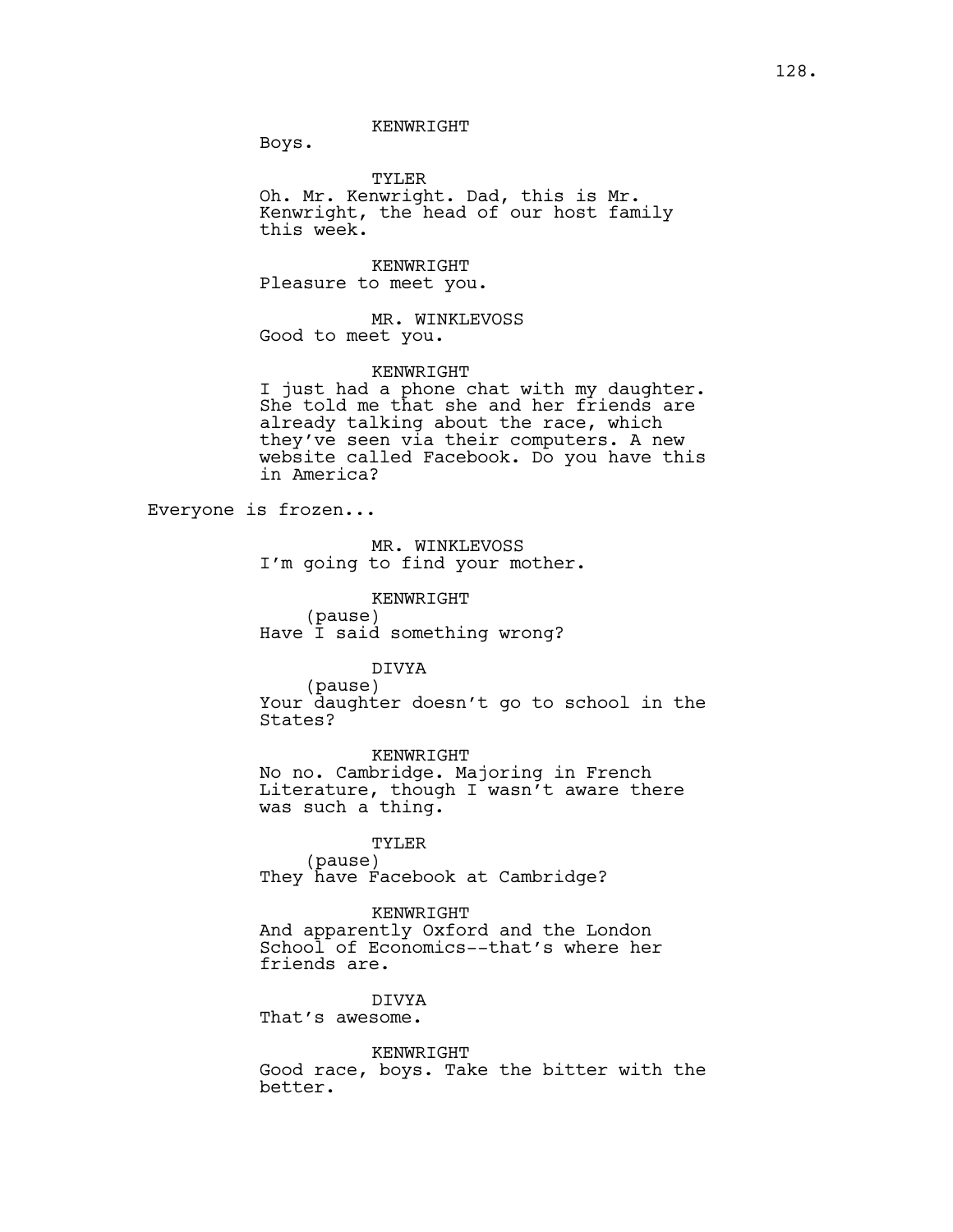The men leave and CAMERON, TYLER and DIVYA are alone. CAMERON looks at them for a moment...

> CAMERON (pause) I'm gonna watch the race film. If this online I wanna see it.

TYLER Stop it. Stop it, Cameron. Knock it off. I don't mind that we lost to the Dutch today by less than a second. That was a good race, that was a fair race and they'll see us again. What I mind--*and what you should mind*--is showing up on Monday for a race that was run on Sunday. (beat) We tried talking to him ourselves, we tried writing a letter, we tried the Ad Board, and we tried the president of the University. Now I'm asking you. *For the last time!* Let's take the considerable resources at our disposal and *sue him in federal court!*

CAMERON looks at his brother and DIVYA...

DIVYA

Come on.

CAMERON (pause) I need a real drink.

CAMERON takes a few steps away as TYLER and DIVYA drop their heads in surrender but then CAMERON turns right back--

> CAMERON (CONT'D) Screw it. Let's gut the freakin' nerd.

DIVYA grabs CAMERON and hugs him.

TYLER That's what I'm talking about.

INT. PALO ALTO HOUSE - NIGHT

There's a thunderstorm going on outside and rain is beating hard against the windows. DUSTIN, ANDREW and the INTERNS are hard at work writing code. Green Day is pumping from the speakers.

SEAN is pacing the house on a cordless phone while two YOUNG WOMEN--dressed to go out for a party--are at the moment each on a free computer playing each other in a game of Counter-Strike. Basically they're shooting at each other and missing and laughing their heads off.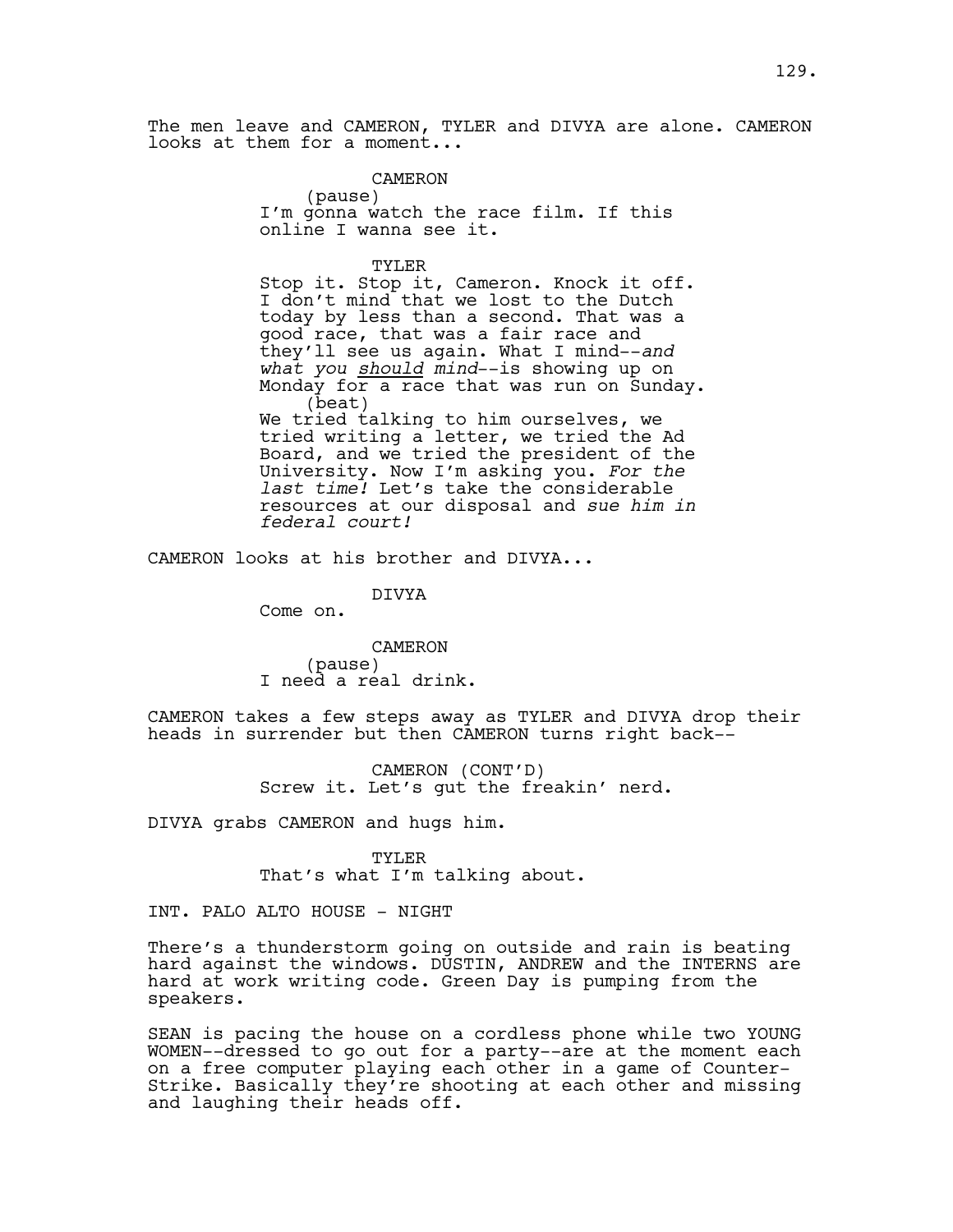It wouldn't appear as if the house has been cleaned since the last time we saw it and in fact there are signs of more wreckage as well as futons, pillows and blankets on the floor.

There's also a 12-foot bong that reaches the middle landing of the staircase.

> SEAN (into phone) Check it out, I saw him today. (beat) Manningham, Mitchell Manningham, my Case Equity guy--hang on. (to the girls) Are you guys using spikes or ghost missiles?

GIRL #1 We don't know, we're just shooting at each other.

The DOORBELL RINGS but no one pays attention--

SEAN Use sweet kamakazis.

GIRL #1 Like we know what that is.

Now there's a KNOCKING at the door and we

CUT TO:

EXT. PALO ALTO HOUSE - NIGHT

Rain is soaking down on EDUARDO as he stands at the front door with a suitcase in his hand. A taxi is turning around in the driveway and heading off. EDUARDO knocks on the front door again as we

CUT BACK TO:

INT. PALO ALTO HOUSE - NIGHT

SEAN (into phone) I saw him getting into his turbo Carerra and he saw me too, I know he did. (beat) Don't sweat it, I'm on a land line.

SEAN leans over one of the girls, casually hits a few keys and easily kills several of the other girl's soldiers.

GIRL #1

Yes!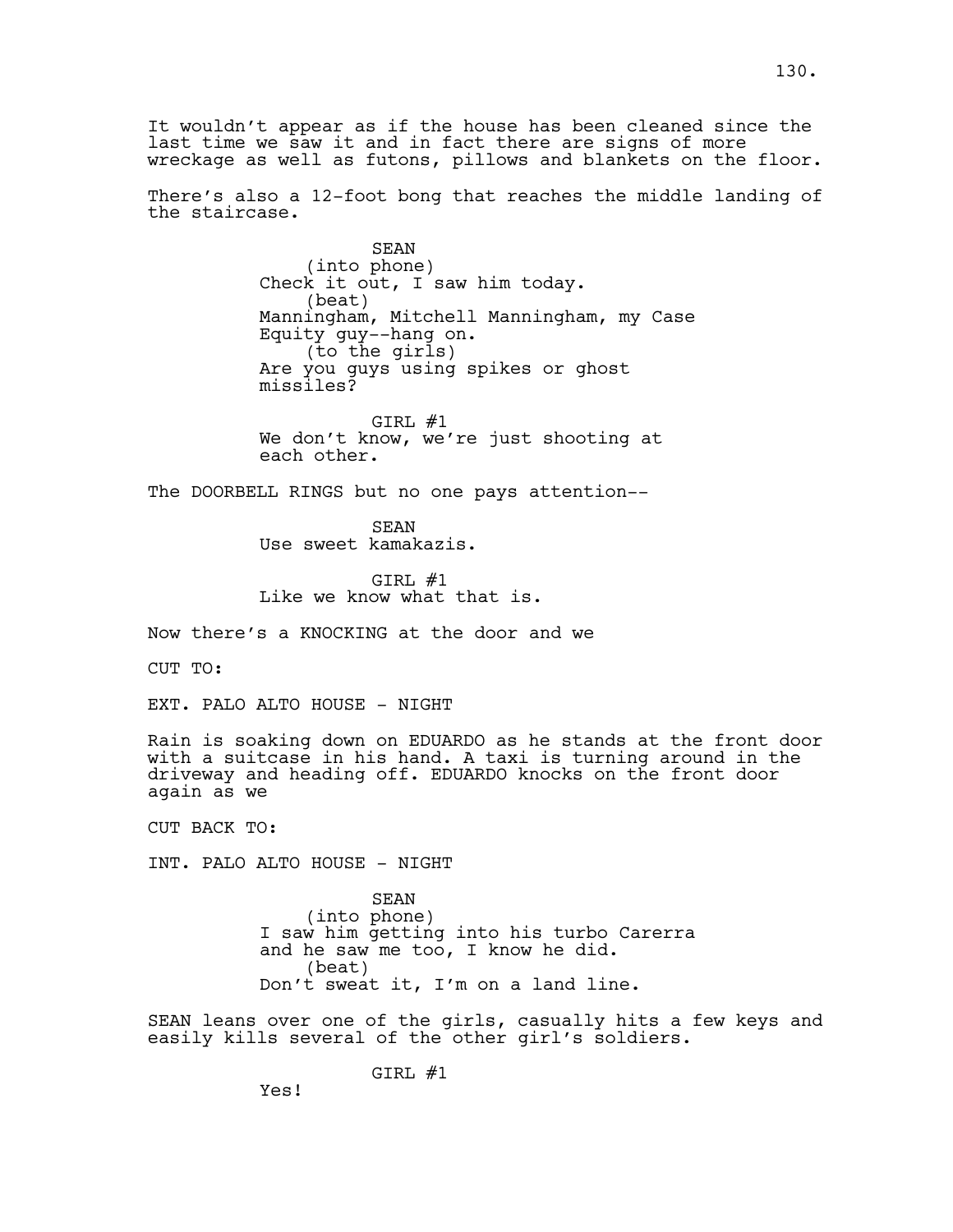GIRL #2

Hey!

GIRL #1

Bong hit!

She has to take one as a penalty.

DUSTIN Does, anybody hear that banging?

SEAN (to DUSTIN) You don't hear anything, you're writing code.

**DUSTIN** Dude, somebody's at the door.

SEAN goes back to the phone conversation as he heads to the door--

> SEAN (into phone) It's not a dish best served cold. It's best served immediately and relentlessly.

SEAN opens the door and the soaking wet EDUARDO is standing there...

> SEAN (CONT'D) (into phone) I'm gonna call you back. (to EDUARDO) What's up?

EDUARDO (long pause) What's up? (beat) Mark was supposed to pick me up at the airport an hour ago, I've been calling his cell.

SEAN He was on a 36 hour coding tear so he took a nap for a couple of hours.

EDUARDO walks into the house and surveys the wreckage--

EDUARDO What happened here?

SEAN Not happened--happening. The next big thing.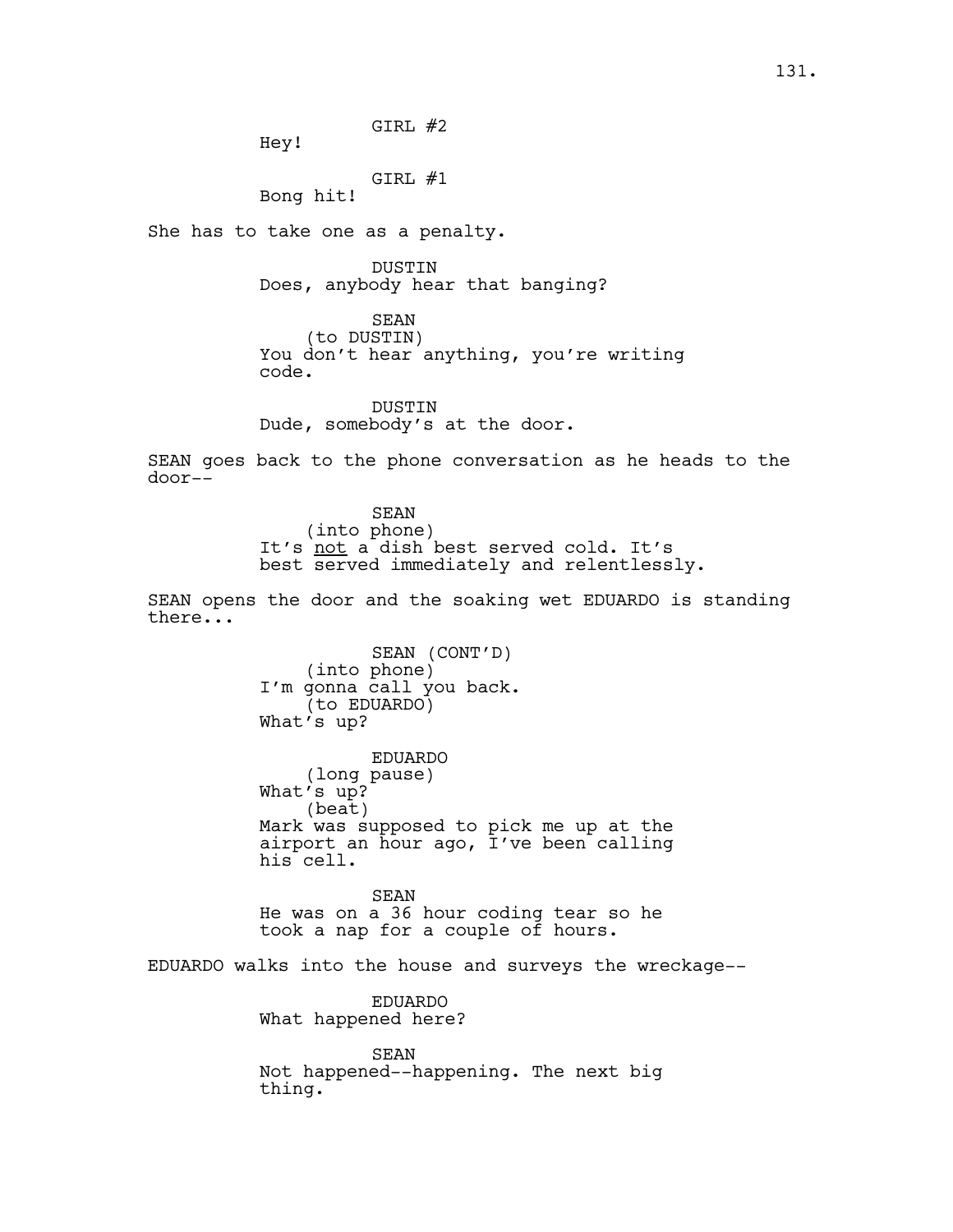DUSTIN Wardo! EDUARDO Hey man. SEAN (to DUSTIN) Back to work. GIRL #2 The more bad I get at this, the more wasted I get. I meant the more-- SEAN We understand. EDUARDO How old are they, Sean? SEAN It's not polite to ask. EDUARDO Sean, how old are they? SEAN You think you know me. Right? EDUARDO I've read enough. SEAN You know how much I've read about you? Nothing. MARK comes down the stairs-- MARK Wardo. EDUARDO I waited an hour for you at the airport. MARK

What time is it?

EDUARDO It's midnight. Or 3AM in New York where I just came from.

MARK You've gotta see some of the new stuff we've got. Dustin, show him the wall. I'm just calling it the wall.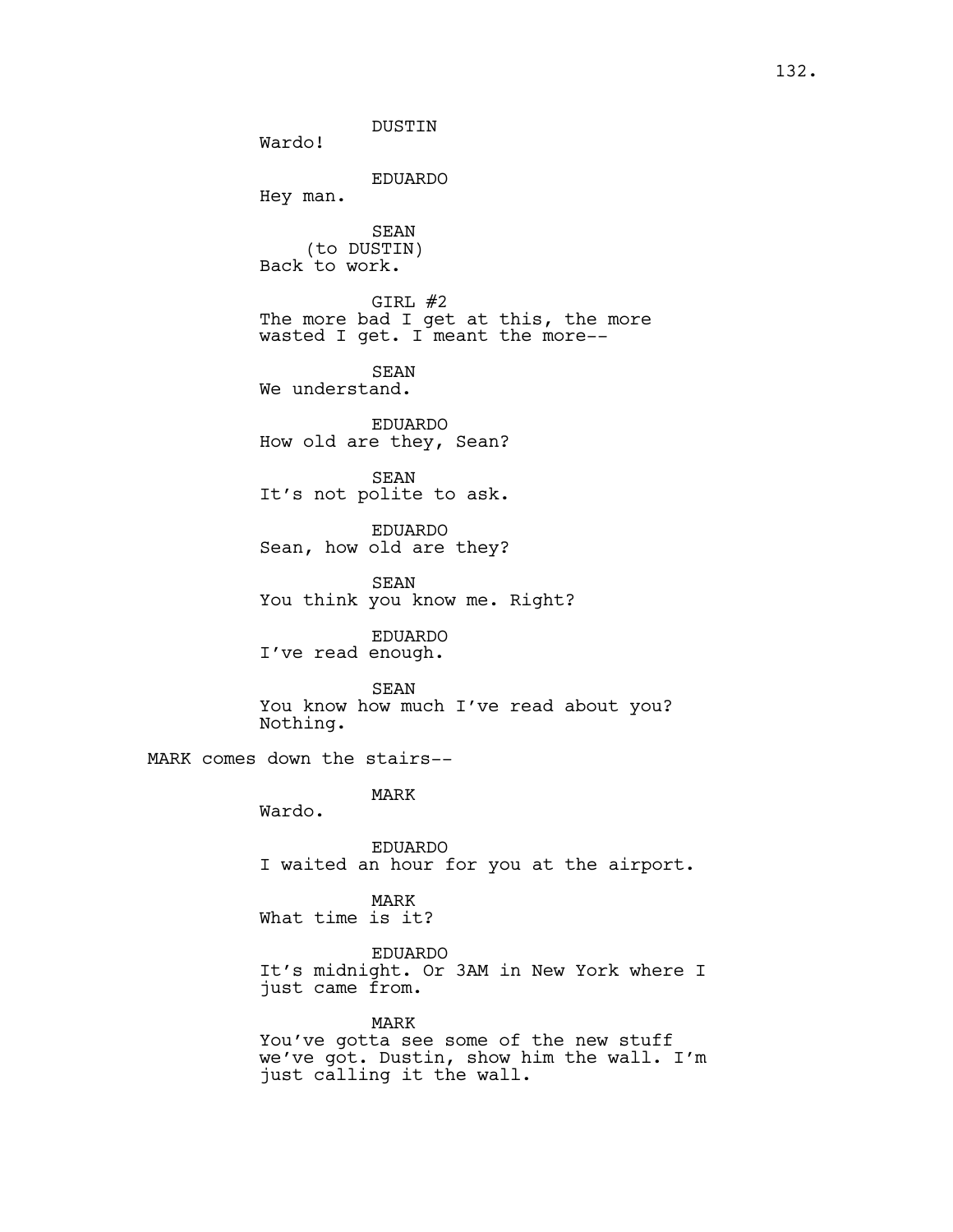SEAN Forget the wall, tell him about the meeting I've got set up. (to EDUARDO) You know Peter Thiel?

EDUARDO

No.

SEAN

No reason you should. He just runs a twobillion dollar hedge fund called Clarium Capital.

EDUARDO (to MARK) Why's he setting up meetings?

MARK Thiel may want to make an angel investment.

EDUARDO

I don't care if he's an actual angel, why's he setting up business meetings?

MARK You've had a long flight.

#### EDUARDO

No, I've had a long wait on the tarmac at JFK, then a long wait at the passenger loading and unloading zone at SFO and in between there was a long flight. I'm the business end of this company and he's a house guest living here rent-free on a generous grant from the Eduardo Saverin Foundation.

SEAN I heard about your big ticket ad buys lined up.

EDUARDO

Hey, man--

SEAN Gary's Tuxedos, the Harvard Bartending Course. You're just one small step away from bagging Snookies Cookies, I can feel it.

EDUARDO (to MARK) Want to talk to me alone for a minute?

MARK

Sure.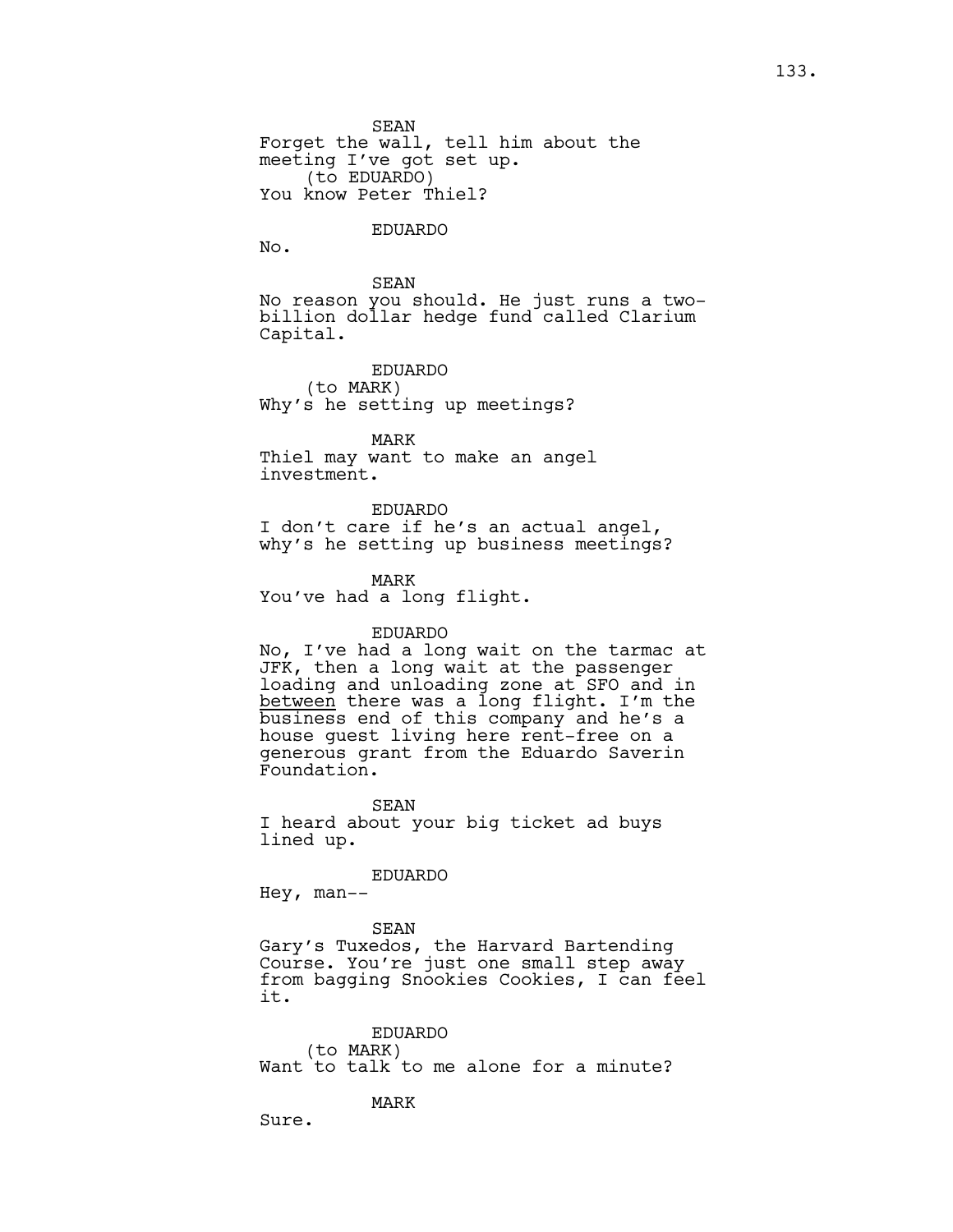SEAN (calling out) Bong hit! GIRL #2 I'm so high. SEAN You're not. EDUARDO's followed MARK into-- INT. KITCHEN - CONTINUOUS MARK How's it going? How's the internship? How's Christy? EDUARDO How's the internship? MARK Yeah. EDUARDO Mark...Jesus, I quit the internship. We've talked about this on the phone, were you even--I quit on my first day. MARK I do remember you saying that. How's Christy? EDUARDO Christy's crazy. MARK Is that fun? EDUARDO No I mean she's actually psychotic. She's insanely jealous, she's irrational and I'm frightened of her. MARK Still, it's nice you have a girlfriend. EDUARDO I do not want that guy representing himself as part of this company. MARK You gotta move out here, Wardo, this is where it's all happening. EDUARDO Did you hear what I just said?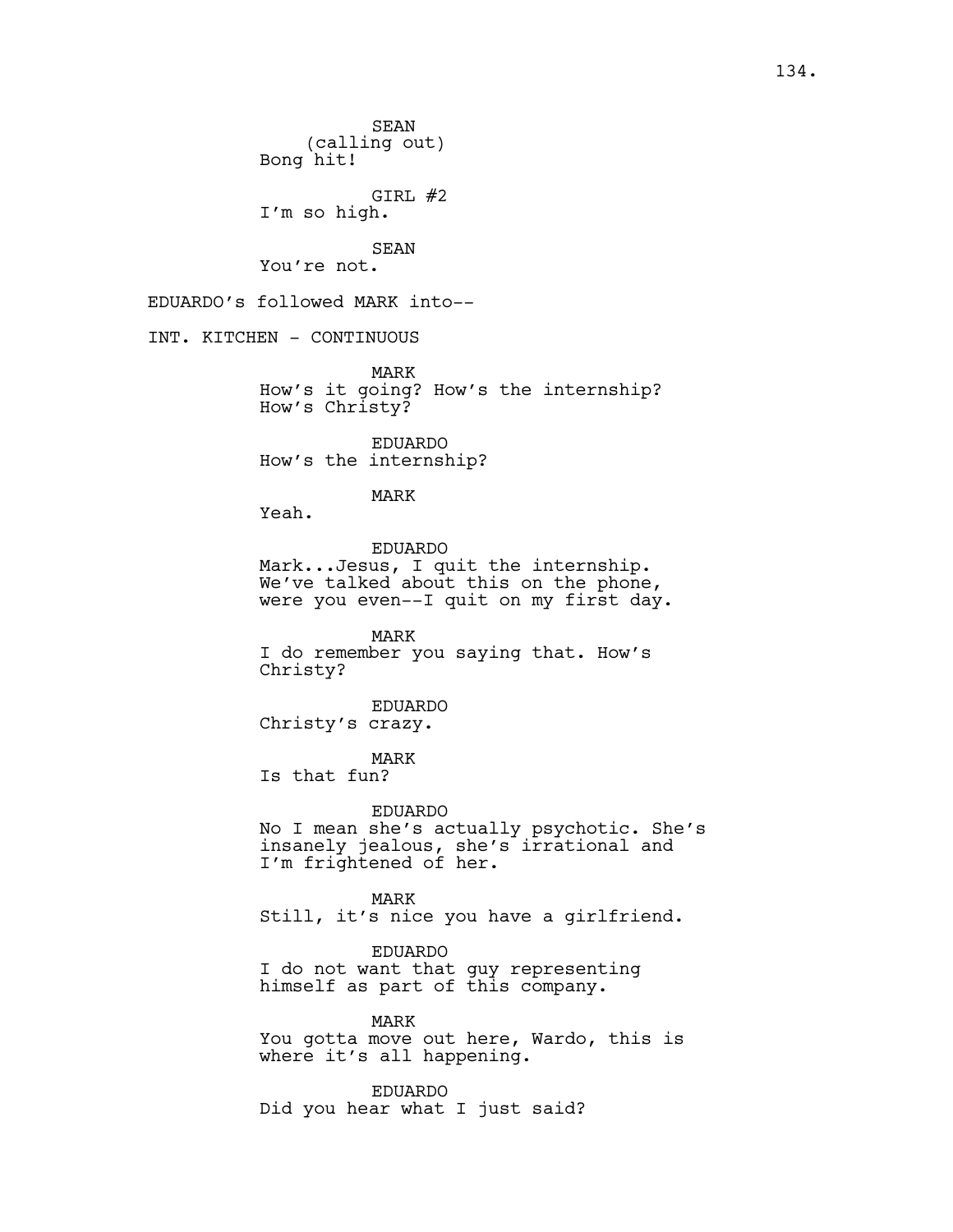The connections, the energy--

EDUARDO

Mark--

MARK

I'm afraid if you don't come out here you're going to get left behind. I want-- I want--I need you out here, please don't tell him I said that.

EDUARDO What did you just say?

MARK

It's moving faster than any of us ever even imagined and--

EDUARDO What do you mean get left behind?

MARK It's moving fast and Sean even thinks that--

EDUARDO Sean is not part of the company.

MARK We have over 300,000 members, Wardo, we're in 160 schools including--

EDUARDO I'm aware of that.

MARK --five in Europe.

EDUARDO I'm aware of that, Mark, I'm the CFO.

#### MARK

We need more servers than I ever imagined we'd need. We need more programmers. And we need more money. And he set up the Thiel meeting. He's set up meetings all around town.

EDUARDO He's set up other meetings?

## MARK

Yes.

EDUARDO Without me knowing anything about it?!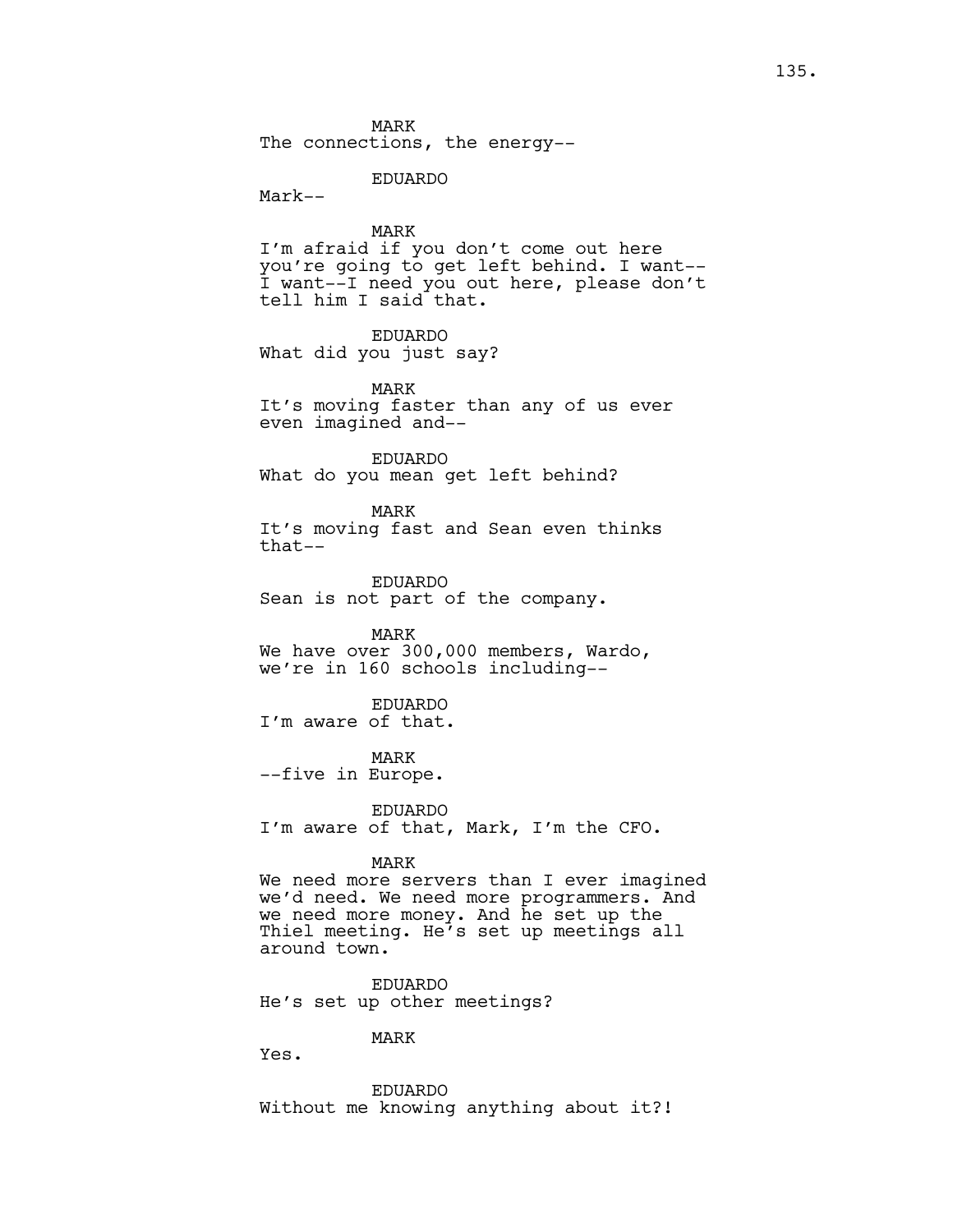MARK You're in New York!

EDUARDO I'm in New York riding subways 14 hours a day trying to find advertisers!

MARK *And how's it going so far?!!*

EDUARDO What did you mean get left behind?

EDUARDO looks at MARK for a long moment before we

CUT TO:

INT. BANK OF AMERICA BRANCH- DAY

EDUARDO comes through the doors with single-minded intent, heads past the tellers and straight to a desk where he takes a bankbook out of his pocket and slaps it on the desk.

> BANKER (beat) Can I help you?

EDUARDO I'd like to freeze this bank account and cancel all existing checks and lines of credit.

BANKER May I see some ID, please?

EDUARDO

Yeah, sure.

CUT TO:

EXT./EST. SAN FRANCISCO SKYSCRAPER - DAY

80 stories of polished granite.

INT. THIEL'S OUTER OFFICE - DAY

We're in the offices of a guy who's hero is Gordon Gekko. MARK and SEAN are waiting--seated side by side--for a verdict. SEAN's wearing his best Prada, MARK's wearing his hoodie and Adidas flip-flops.

After a moment an ASSISTANT comes out...

ASSISTANT Sean, he'll be right with you.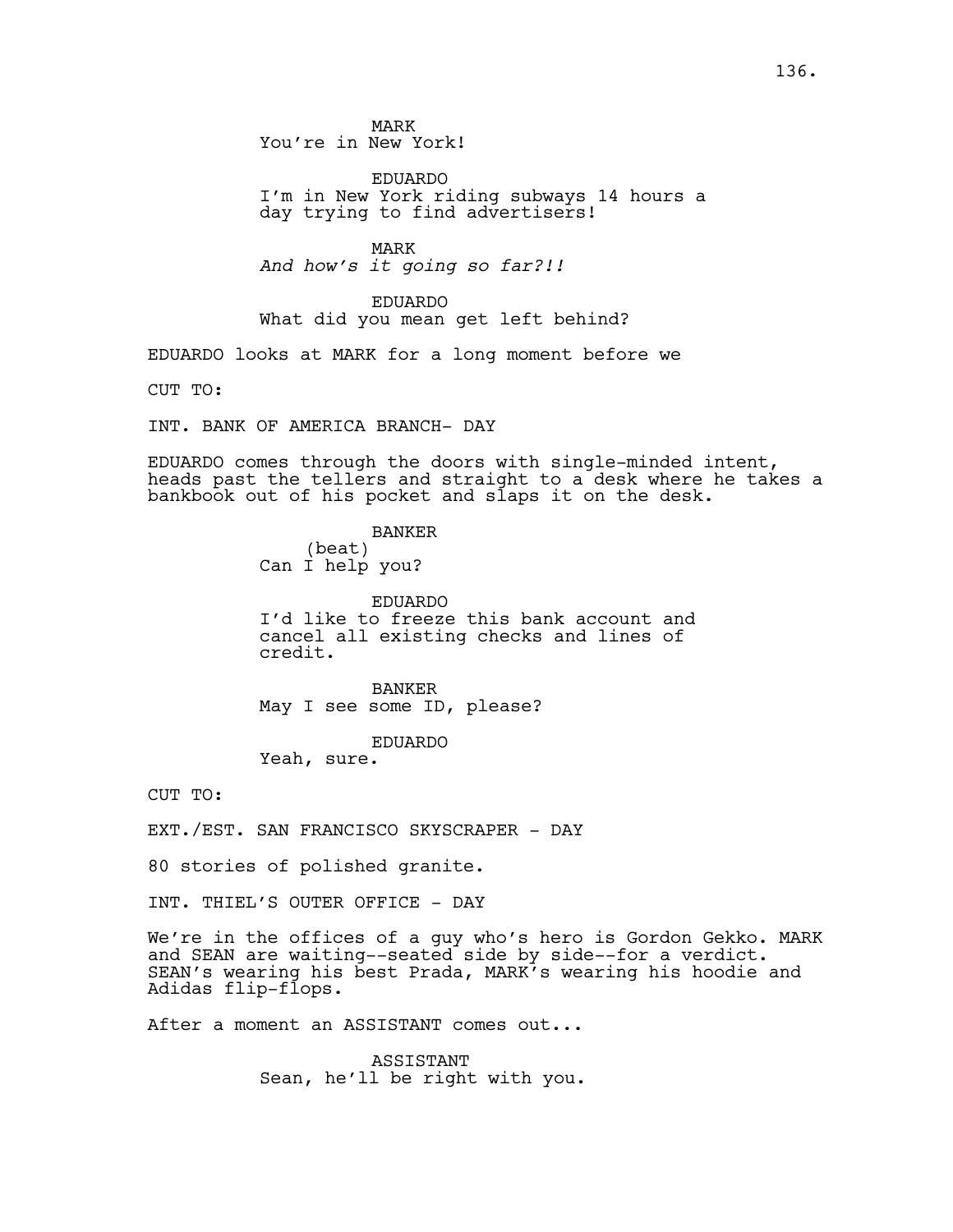SEAN No problem. (to MARK) You know this is where they filmed Towering Inferno.

MARK (pause) That's comforting.

The office door opens and PETER THIEL sticks his head out--

PETER Hey, guys. Come on back.

They get up and walk into--

INT. THIEL'S OFFICE - CONTINUOUS

Several of Thiel's lieutenant's are sitting around.

PETER She offer you guys some waters?

SEAN Oh yeah, we're cool.

MAURICE Sean, come on in. You must be Mark.

MARK

Hi.

PETER We took a look at everything and congratulations. We're gonna start you off with a \$500,000 investment. Maurice is gonna talk to you about some corporate restructuring.

MAURICE We'll file as a Corporation in Delaware and come up with a stock structure that allows for new investors.

PETER Now lemme ask you something. Who's Eduardo Saverin?

CUT TO:

INT. EDUARDO'S APARTMENT - NIGHT

A summer sub-let. A studio apartment the size of a small tool shed.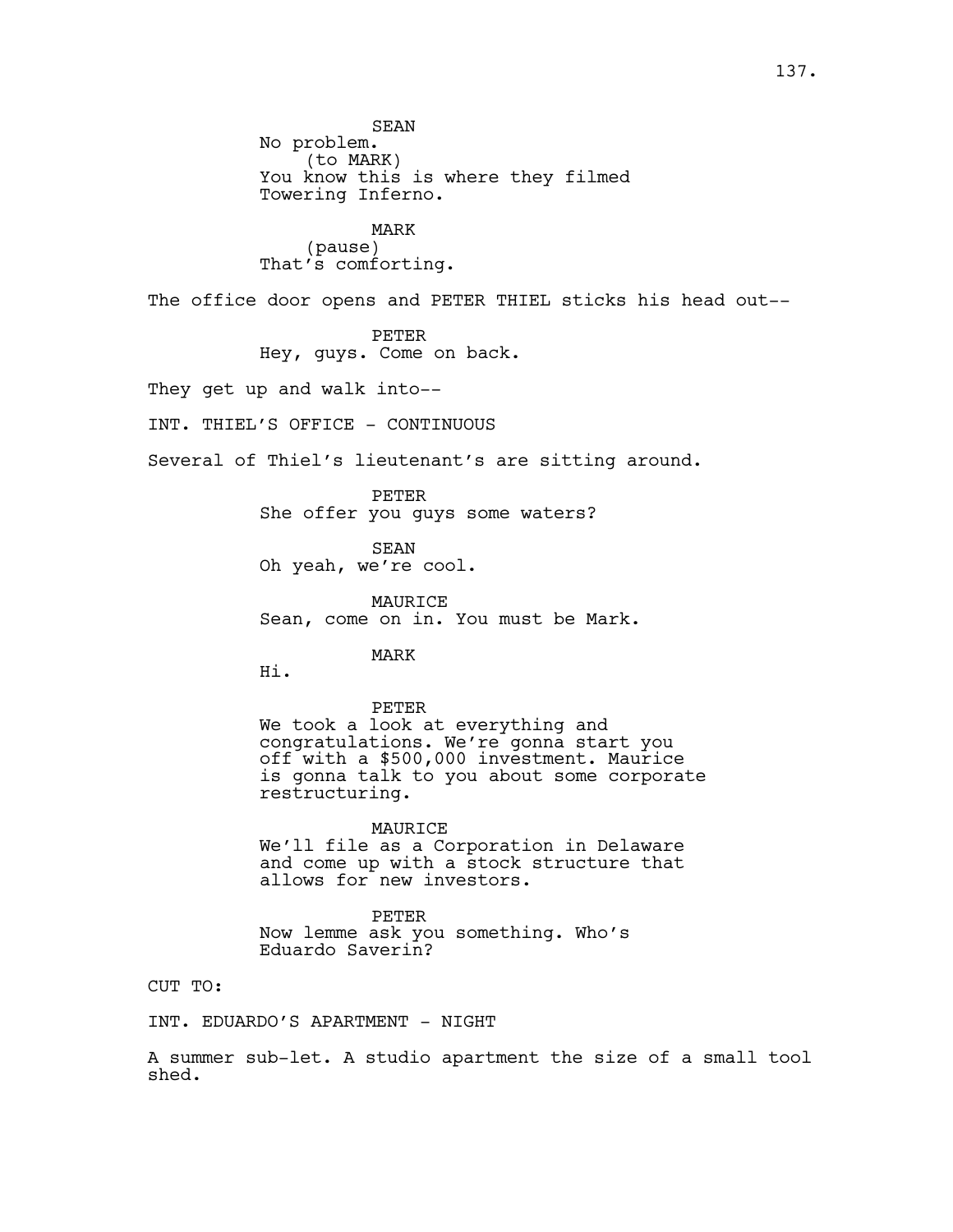EDUARDO is asleep on top of the covers in the un-air conditioned apartment when he wakes up to the sound of a key in the door.

One lock un-locks, then another--

--and then the last.

The door opens and CHRISTY is framed by the dingy light of the hallway.

> EDUARDO Jesus Christ.

**CHRISTY** When did you get back?

EDUARDO You scared me. I need you to knock.

CHRISTY When did you get back?

EDUARDO I got back this afternoon.

CHRISTY And when were you going to call me?

EDUARDO Chris, it was kind of a rough trip and I was tired and--

CHRISTY Or answer one of my 47 texts? Did you know I sent 47 texts?

EDUARDO I did, and I thought that was incredibly normal behavior.

CHRISTY Are you mocking me?

EDUARDO I brought you a present.

CHRISTY Why does your status say "single" on your Facebook page?

EDUARDO

(beat) What?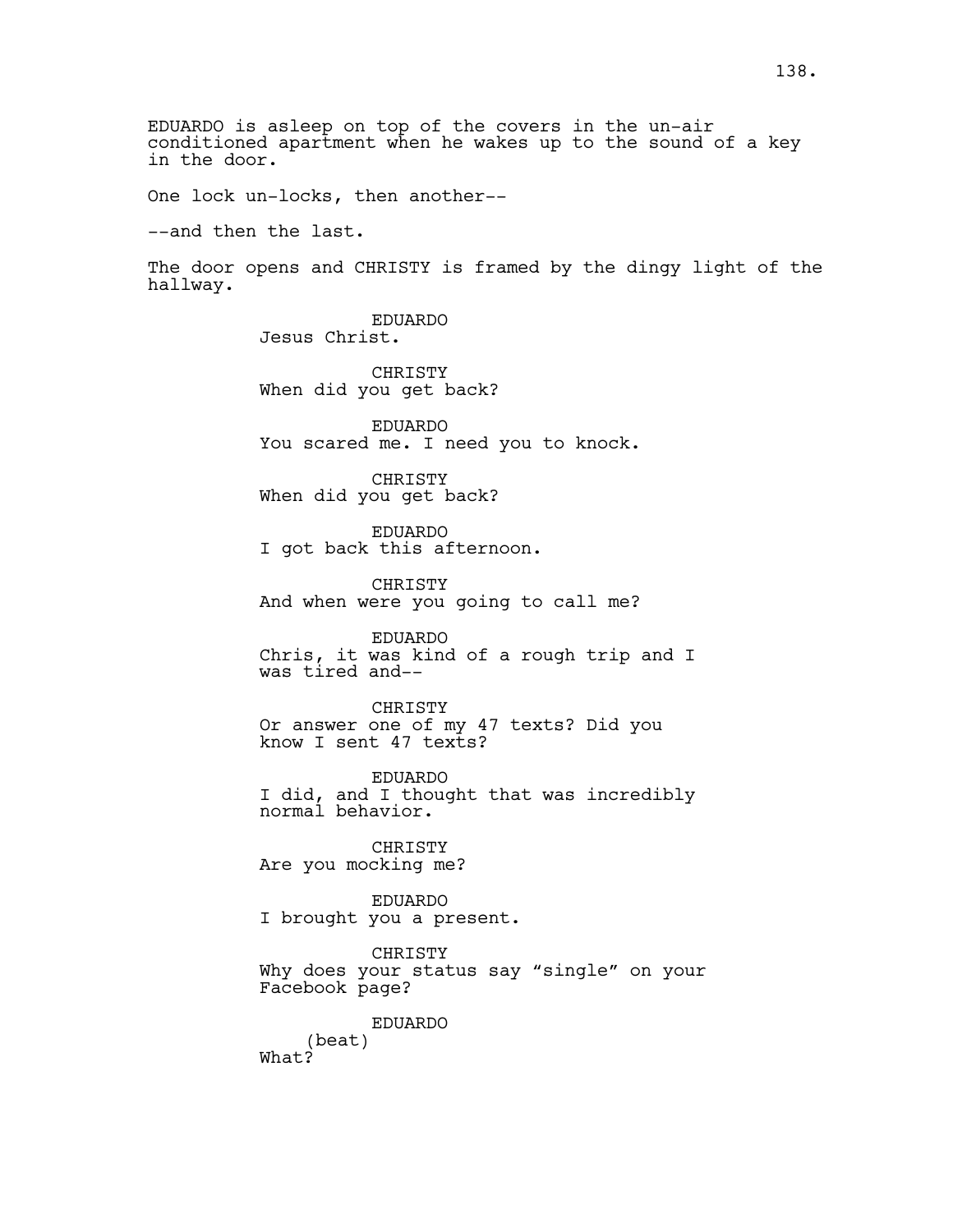CHRISTY Why does your relationship status say "single" on your Facebook page? EDUARDO I was single when I set up the page. CHRISTY And you just never bothered to change it? EDUARDO (beat)  $T = -$ CHRISTY What?! EDUARDO I don't know how. CHRISTY Do I look stupid to you? EDUARDO No. Calm down. CHRISTY You're asking me to believe that the CFO of Facebook doesn't know how to change his relationship status on Facebook? EDUARDO It's a little embarrassing so you should take it as a sign of trust that I would tell you that.

CHRISTY

Go to hell.

EDUARDO (calming) Take it easy.

CHRISTY No, you didn't change it so you could screw Silicon Valley sluts every time you go out to see Mark.

EDUARDO

That is not even remotely true and I can promise you that the Silicon Valley sluts don't care what anyone's relationship status is on Facebook. Please, open your present.

EDUARDO's cell phone RINGS--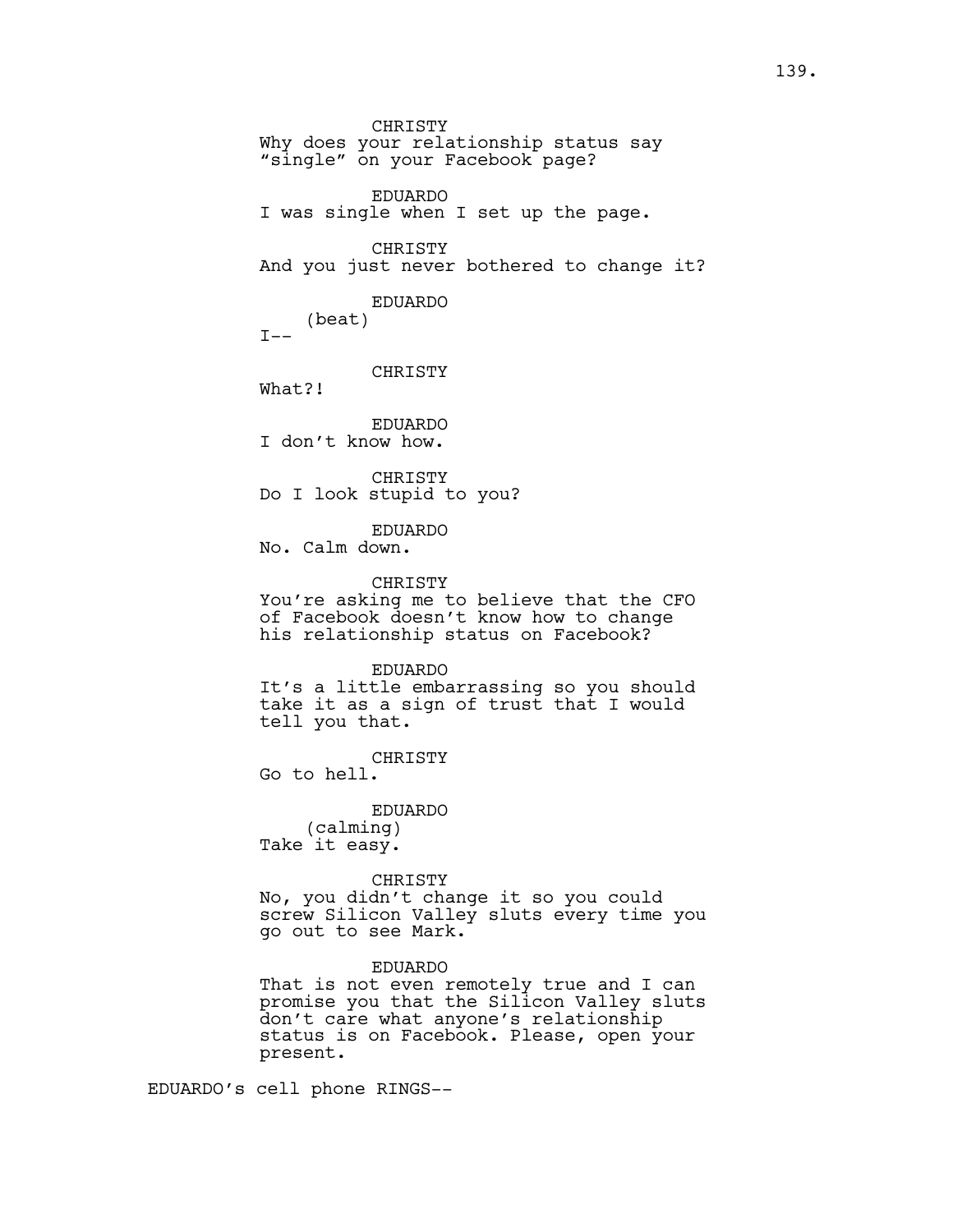CHRISTY

Oh, your phone does work.

EDUARDO reaches for his cell but CHRISTY grabs it first to check the ID.

CHRISTY (CONT'D)

It's Mark.

CHRISTY tosses the still ringing phone back to him--

EDUARDO Okay, this is gonna be tricky. Here, open your present. It's a silk scarf.

CHRISTY Have you ever seen me wear a scarf?

EDUARDO This'll be your first.

EDUARDO's gotten the gift box out of his half un-packed suitcase, tossed it to CHRISTY and finally answered the phone.

> EDUARDO (CONT'D) (into phone) Yeah.

INTERCUT WITH:

INT. PALO ALTO HOUSE - SAME TIME

MARK (into his cell phone) You froze our account?

In the background there's a small celebration going on with SEAN, DUSTIN, the INTERNS and of course some GIRLS. Champagne is being sprayed from shaken bottles and the girls are dancing to triumphant music.

EDUARDO

I did.

MARK You froze the account.

EDUARDO I had to get your attention, Mark.

MARK

Do you realize that you jeopardized the entire company? Do you realize that your actions could have permanently destroyed everything I've been working on?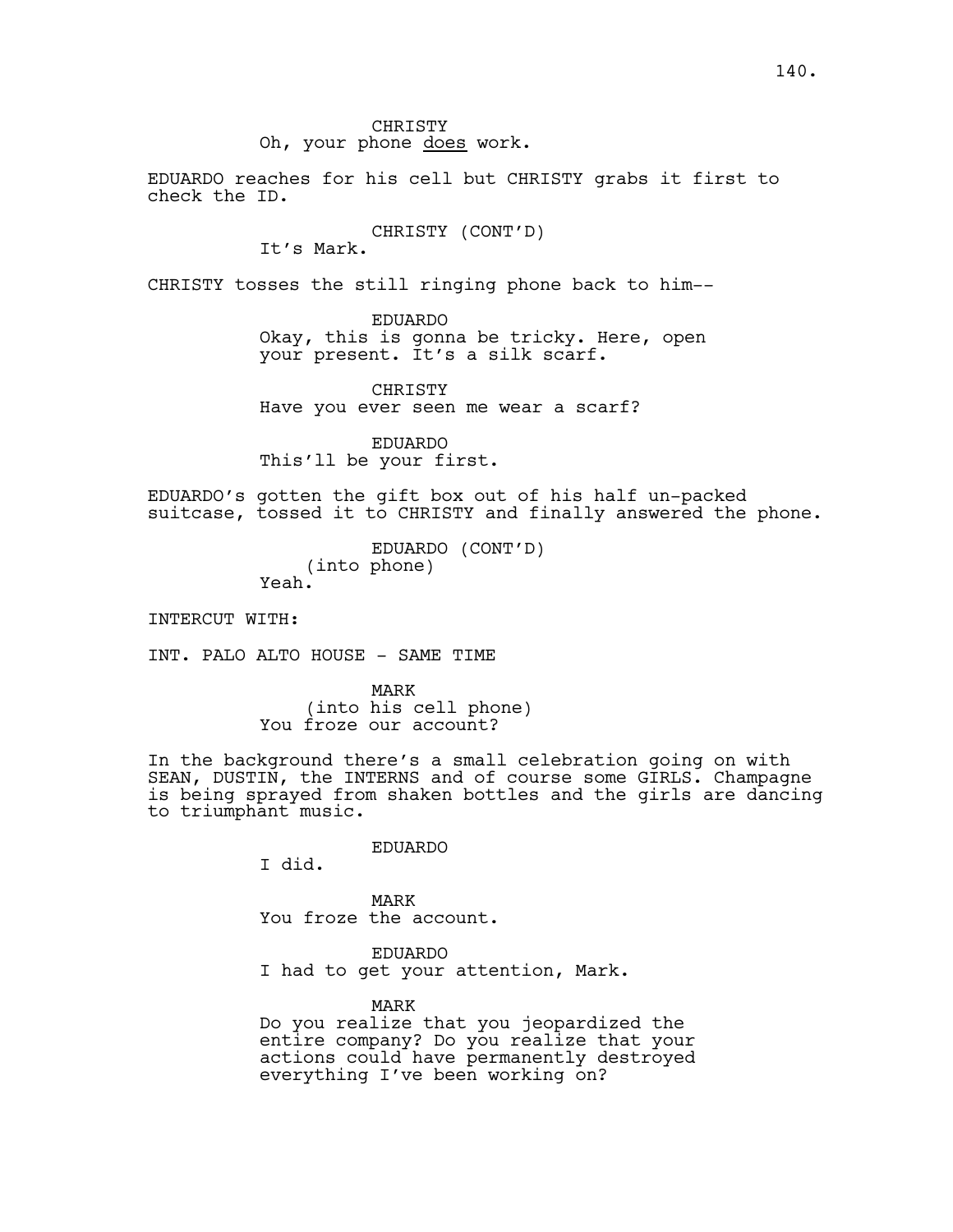EDUARDO We've been working on.

MARK Without money, the site can't function. Let me tell you the difference between Facebook and everybody else: *WE DON'T CRASH EVER!*

What EDUARDO can't see behind his back is that CHRISTY has taken the gift box and lit it on fire with a cigarette lighter.

MARK (CONT'D)

If the servers are down for even a day, our entire reputation is irreversibly destroyed. Users are fickle. Friendster has proven that fact.

And CHRISTY's now dropped the flaming cardboard box into the wastebasket where the fire grows larger. She casually kicks the basket over with her foot.

#### EDUARDO

 $L \cdot \circ \circ k --$ 

MARK

Even a few people leaving would reverberate through the entire user base. The users are interconnected, that's the whole point! College kids are online because their friends are online and if one domino goes, all the dominos go! Do you <u>get</u> that?! I'm not going back to Caribbean Night at A-E-Pi!

EDUARDO (finally seeing the fire) Holy shit! (to CHRISTY) What is wrong with you?

MARK Did you like being nobody?! Did you like being a joke?! Do you wanna go back to that?!

EDUARDO Hang on, hang on.

EDUARDO hits a button on his cell and tosses it down. We'll keep hearing MARK's voice as EDUARDO runs out into the hallway, grabs a fire extinguisher from its wall bracket, comes back in and sprays out the fire.

> MARK That was the act of a child, not a businessman. (MORE)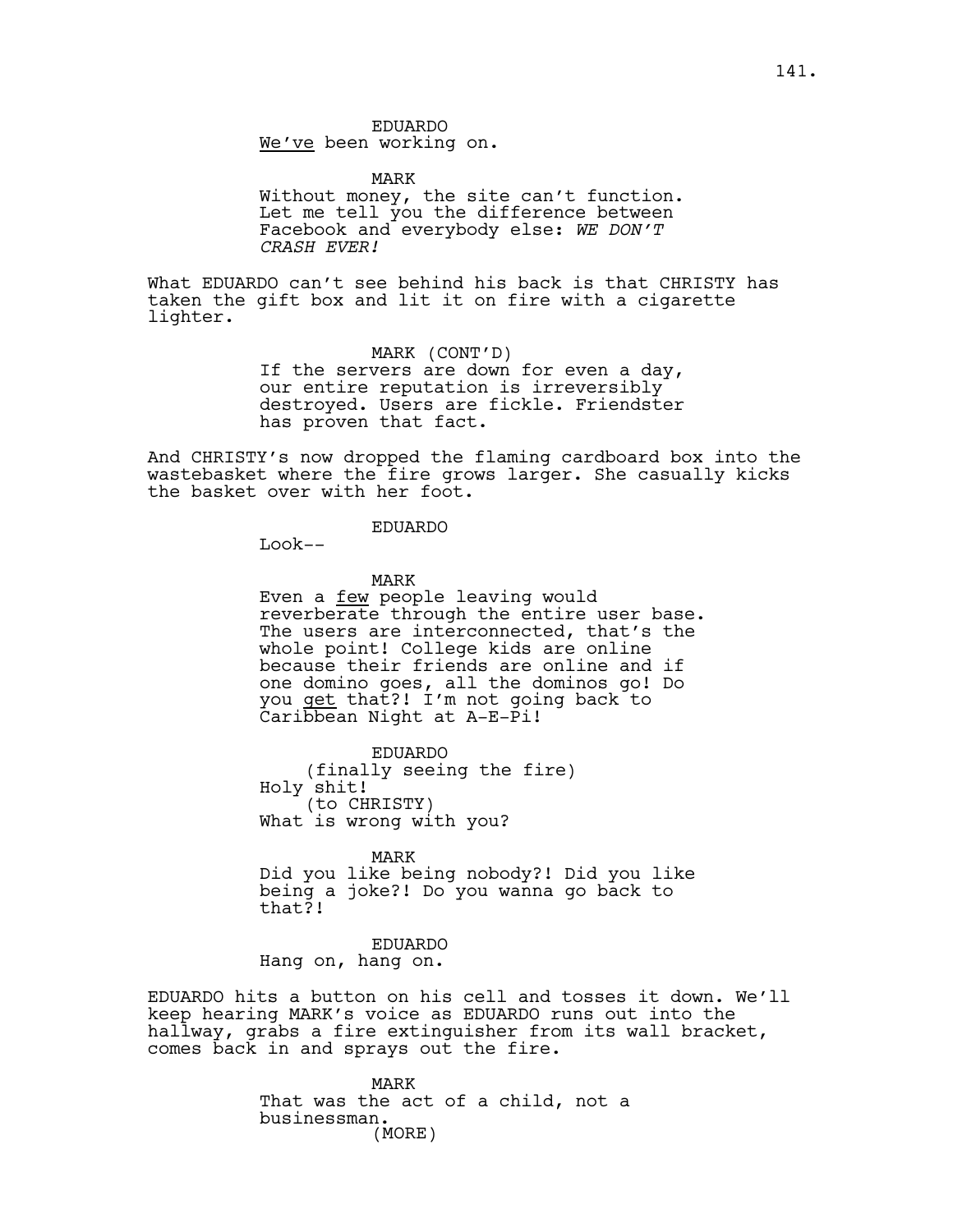And it certainly wasn't the act of a friend. You know how embarrassed I was for me to try and cash a check today? I'm not going back to that life. (beat) Maybe you were frustrated. EDUARDO (shouting) Yeah! MARK Maybe you were angry. EDUARDO (calling out) I was! MARK But I'm willing to let bygones be bygones because, Wardo, I've got some good news. EDUARDO--with the fire now out--picks up the phone. EDUARDO I'm sorry. I *was* angry and maybe it was childish. But I had to get your attention. MARK Wardo, I said I've got some good news. EDUARDO What is it? MARK Peter Thiel's just made an angel investment of a half a million dollars. EDUARDO (pause) What? MARK A half a million dollars and he's setting us up in an office. They want to reincorporate the company, they want to meet you they need your signature on some documents so get your ass on the next flight back to San Francisco. (beat) I need my CFO. EDUARDO (beat--smiles) MARK (CONT'D)

I'm on my way.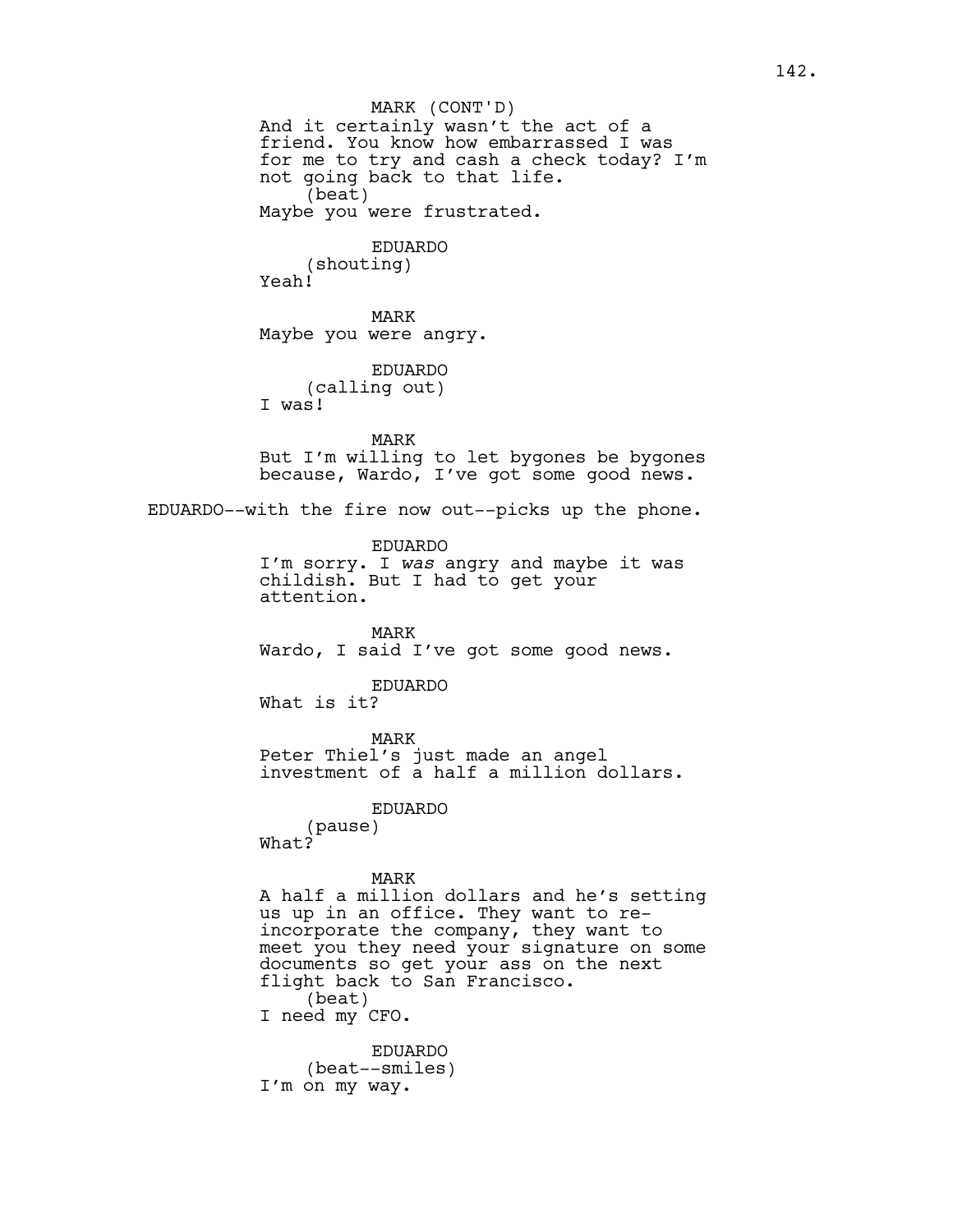MARK

Yeah.

Wardo.

MARK We did it.

EDUARDO clicks the phone shut. After a moment...

EDUARDO

CHRISTY (like nothing's happened) Wardo?

And EDUARDO jumps because CHRISTY was standing behind him--

EDUARDO

*Aaggh!*

CHRISTY You going back there already?

EDUARDO Yes. Also I'm breaking up with you.

CUT TO:

INT. FACEBOOK OFFICE - DAY

A glass conference room in the corner of a glass bullpen on a high floor of a high rise.

Cartons are being unpacked, computers are everywhere along with bags of potato chips and boxes of cereal.

In the conference room, EDUARDO is sitting with three LAWYERS at a round, glass table and documents have been put out in front of him.

We can see through the glass that MARK is working at a computer nearby. SEAN is also hovering in the background.

#### LAWYER

Four documents. The first two are common stock purchase agreements allowing you to buy stock in the newly re-incorporated Facebook as opposed to the old shares which are now worthless. The third is the exchange agreement, allowing you to exchange the old shares for new shares and then finally a voter holding agreement.

EDUARDO How many shares of stock will I own?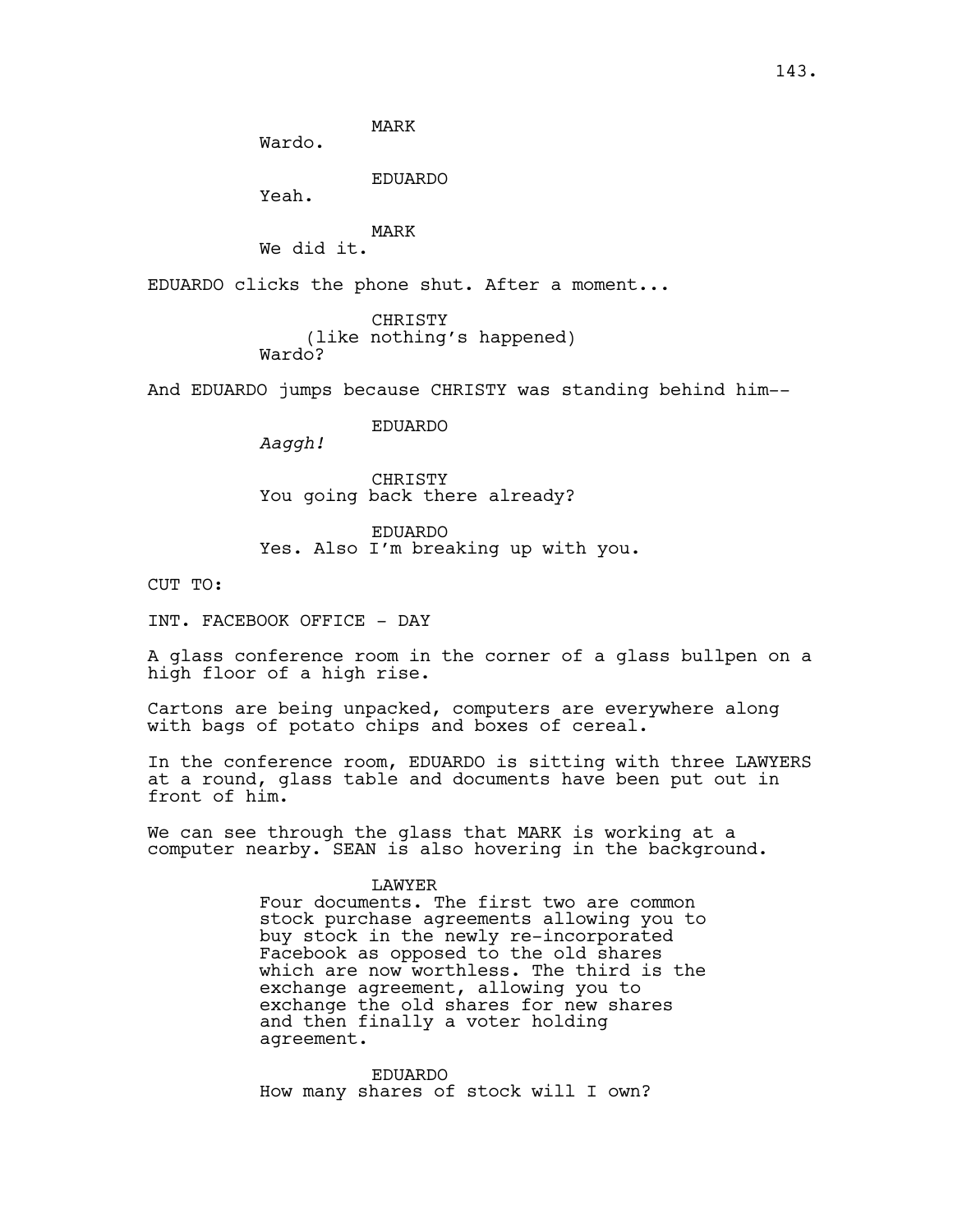LAWYER

1,328,334.

EDUARDO Jesus Christ.

LAWYER

That represents a 34.4% ownership share. Why the increase from the original 30%?

EDUARDO

Because you may need to dilute it to award shares to new investors.

LAWYER I like working with business majors.

# EDUARDO

Economics.

LAWYER #2

You should know that Mark's already taken his percentage from 60 down to 51.

EDUARDO Mark doesn't care about money and he needs to be protected.

LAWYER Dustin Moskovitz owns 6.81%, Sean Parker 6.47%--

EDUARDO I can live with that.

LAWYER And Peter Theil 7%. Would you like to use my pen?

CUT TO:

INT. FIRST DEPOSITION ROOM - EVENING

It's dusk now and the sky outside the room is turning purple. EDUARDO seems lost in thought.

> GRETCHEN (helping) Eduardo?

EDUARDO looks up.

EDUARDO (pause) Could you please repeat the question?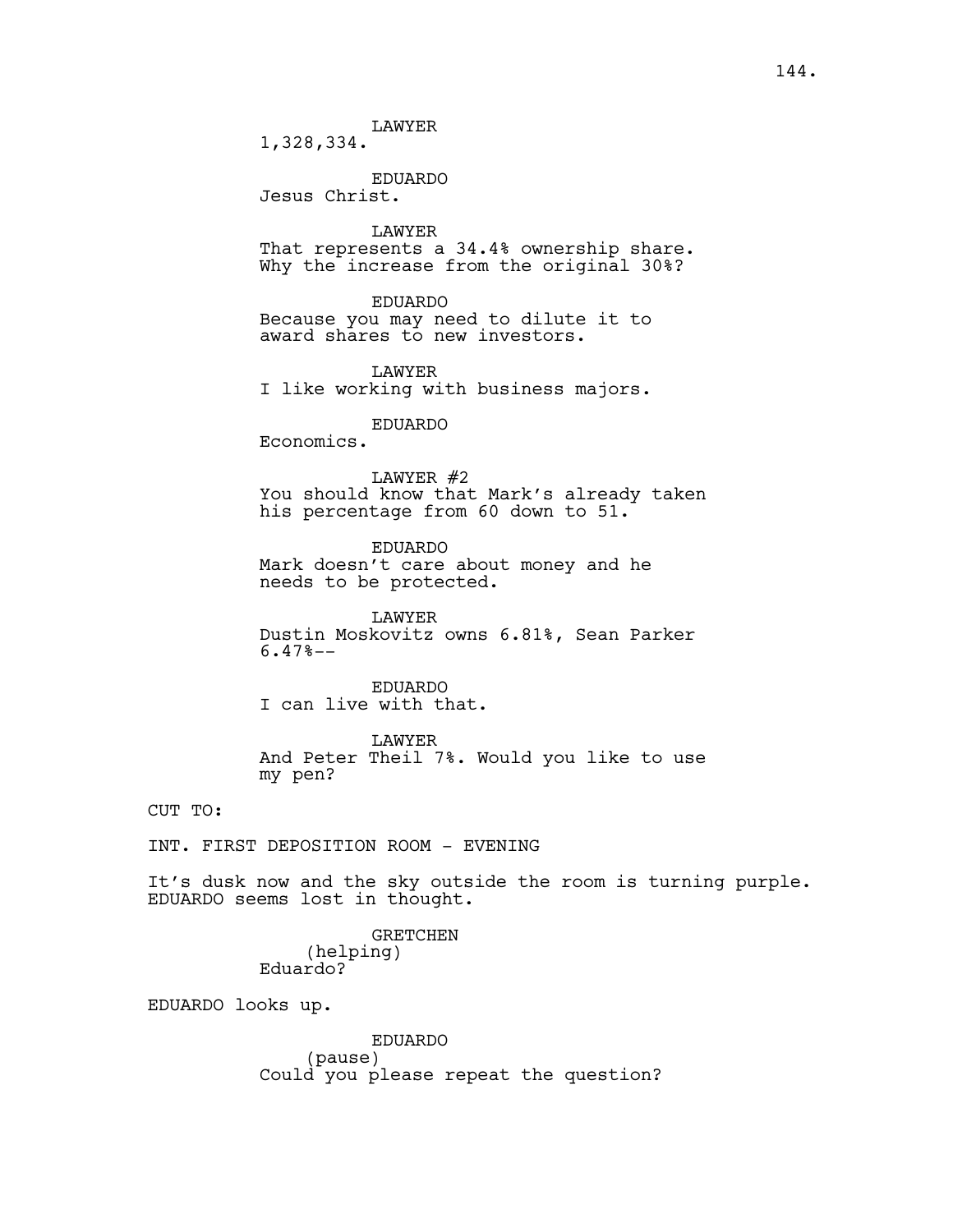No. It was an outrageously leading question the first time around and now you want us to hear it again? GRETCHEN Yes, would you read it back, please. SY Well, go ahead. COURT REPORTER Counsel: "And when you signed these documents, were you aware that you were signing your own death certificate?" EDUARDO (pause) No. (pause) It was insanely stupid of me not to have my own lawyers look over all the...the, uh...in all honesty I thought they were my lawyers. (then to MARK) I was your only friend. You had one friend.

(beat) My father won't even look at me.

#### GRETCHEN

SY

(beat) Okay. Eduardo? Did Mr. Zuckerberg say anything to you after you signed the papers?

#### EDUARDO

There was a lot of handshaking and a lot of congratulations. He'd already told me that he wouldn't be coming back to school for at least a semester so we were saying goodbye for a while. And then before I left, he said--

CUT TO:

INT. FACEBOOK OFFICE - DAY

MARK

But you gotta come back. Somewhere around the end of November/early December. Peter wants to throw us an amazing party when we hit a million members, it's gonna be out of control. You've gotta come back for it.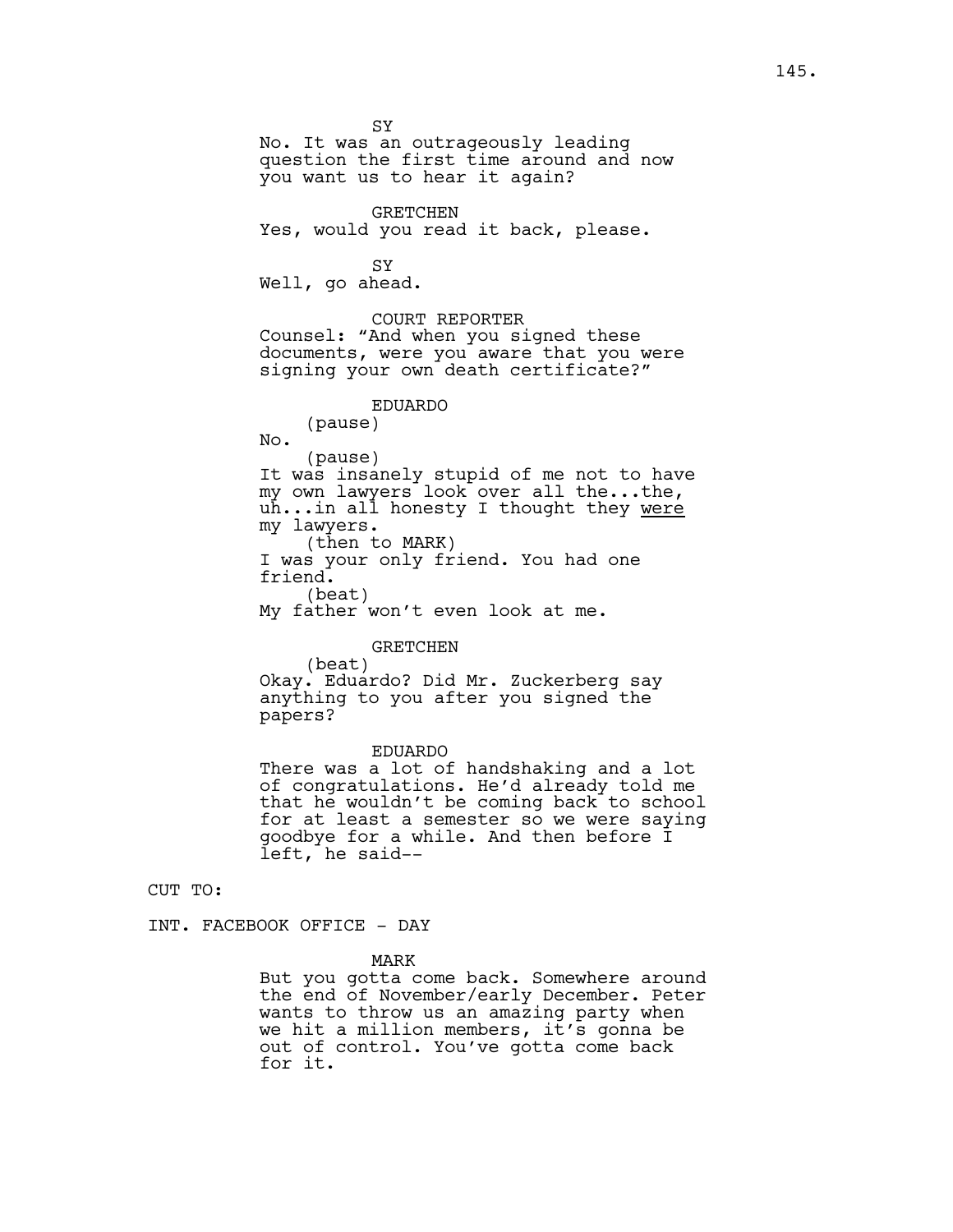EDUARDO (quietly can't believe it) A million members.

MARK

Yeah.

EDUARDO Remember the algorithm on the window at Kirkland?

MARK

Yeah.

EDUARDO Yeah, I'll be here.

CUT TO:

EXT. SAN FRANCISCO STREET - DAY

A brand new black Escalade pulls up in front of a gleaming glass and chrome office building. SEAN is at the wheel and MARK, in the passenger seat, is wearing brightly colored pajamas with his hair a mess.

They get out of the car and huddle on the sidewalk.

MARK You sure about this?

SEAN

You're 20 minutes late. You're going to walk in there and say you overslept and you didn't have time to get dressed. They're gonna pitch you. Case Equity is gonna pitch you. They're gonna beg you to take their money. You're gonna nod, you're gonna nod, you're gonna nod and then you're gonna say, "Which one of you is Roth--" No, not Roth, Manningham. "Which one of you is Mitchell Manningham?". And he'll say, "I am". And you say, "Sean Parker says 'Fuck you' and on walk out.

MARK (pause) Okay.

CUT TO: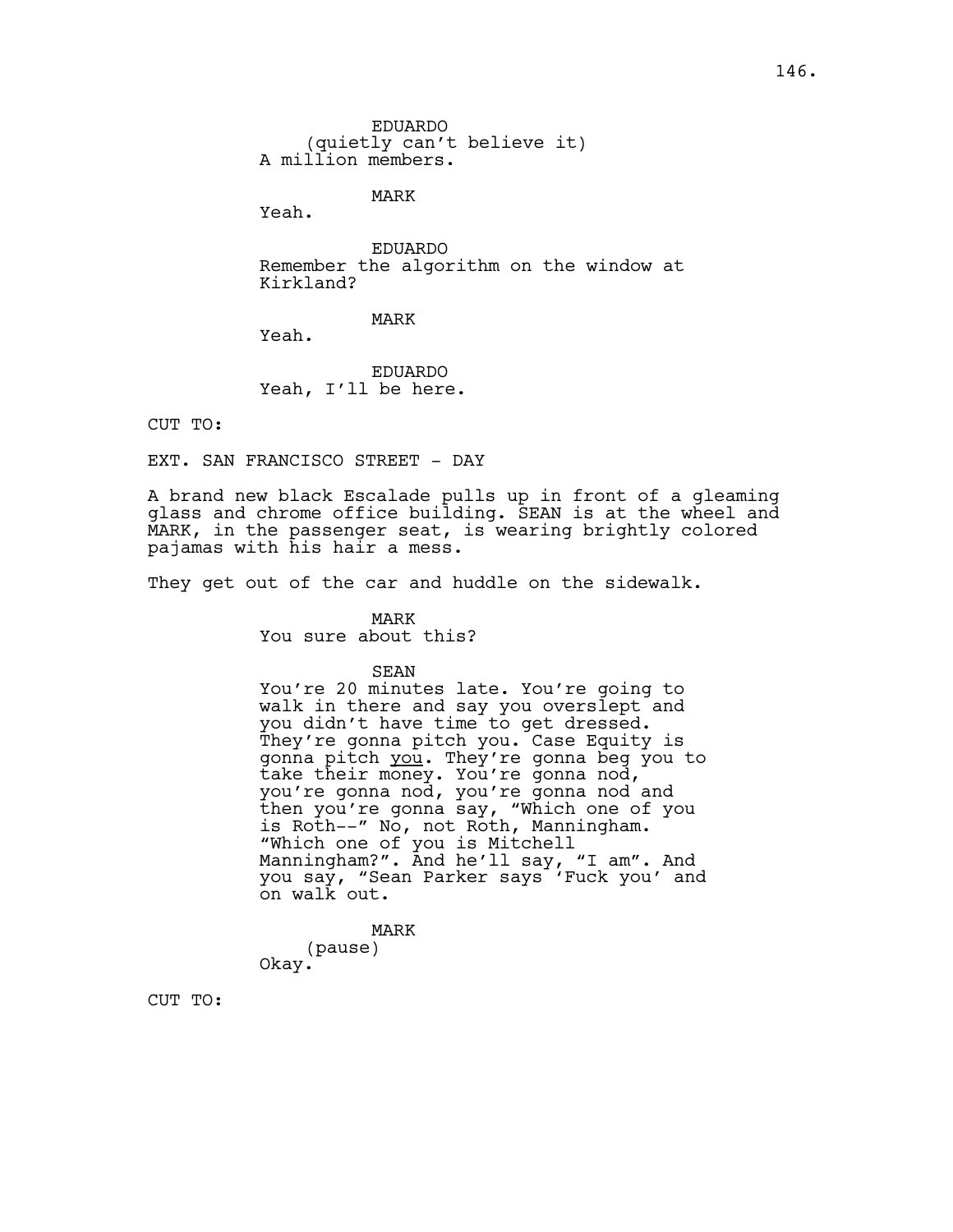INT. FIRST DEPOSITION ROOM - EVENING

EDUARDO In late November I got the e-mail from Mark telling me to come out for the millionth member party.

GRETCHEN What else did the e-mail say?

### EDUARDO

It said that we had to have a business meeting. That Mark and Sean had played some kind of revenge stunt on Case Equity and that Manningham was so impressed that he was making an investment offer that was hard to turn down.

CUT TO:

INT. NEW FACEBOOK OFFICES - NIGHT

EDUARDO (V.O.) I went out to California and I went straight to the new offices.

And it's clear that we're in the offices of a new, high-tech, very successful internet company. The Facebook logo in blue metallic letters on the wall, the maple desks, new computer monitors, carpeting, a wall covered in graffiti by an artist commissioned for the job and tons of young employees.

> EDUARDO (V.O.) I didn't know whether to dress for the party or for the business meeting so I kind of dressed for both.

We see that most of the employees, especially the women, are dressed to go to an after-work, late-night party.

> EDUARDO (V.O.) But it didn't matter.

GRETCHEN (V.O.) Why not?

EDUARDO (V.O.) Because I wasn't called out there for either one.

CUT TO:

INT. FIRST DEPOSITION ROOM - EVENING

GRETCHEN What were you called out there for?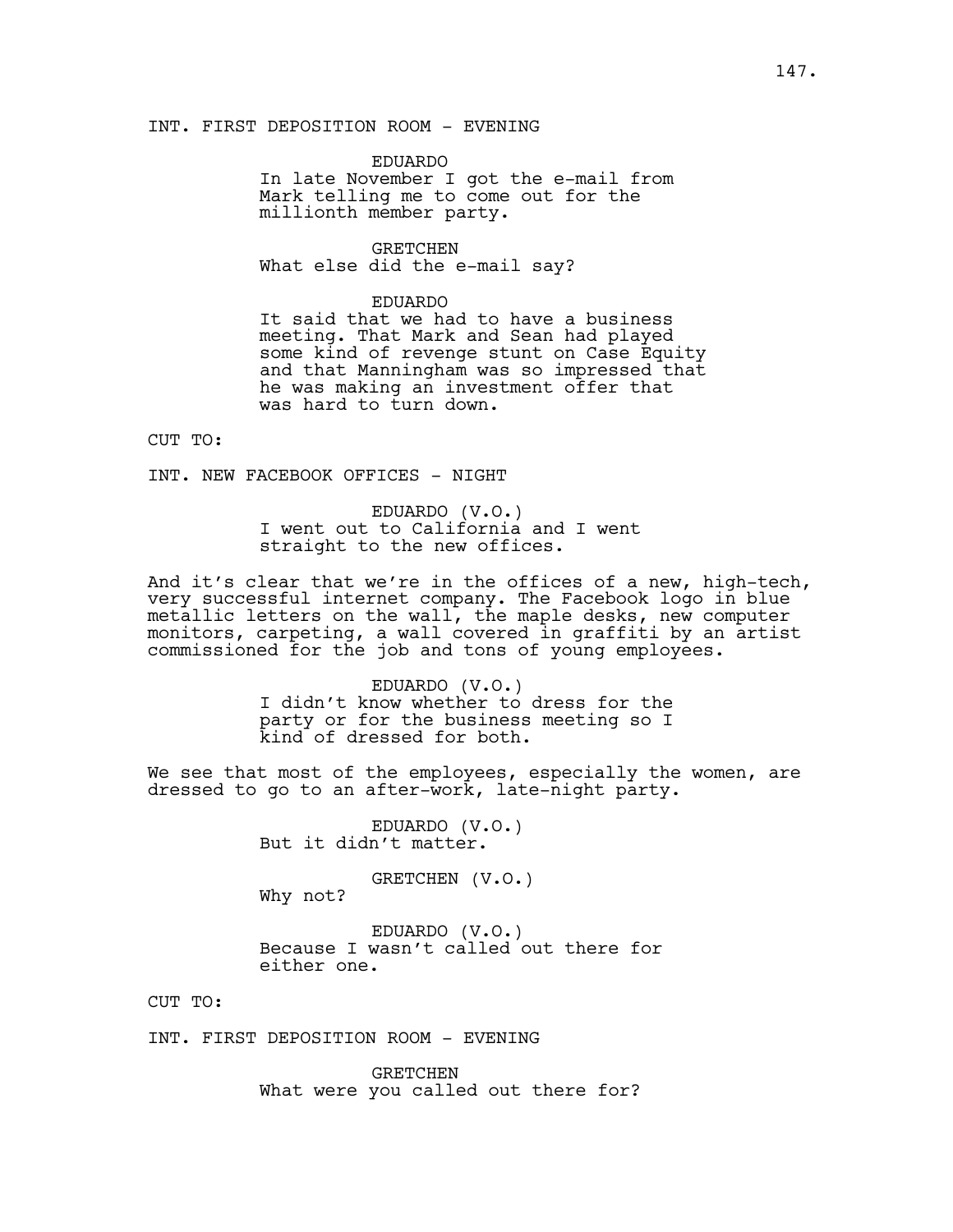EDUARDO

An ambush.

CUT BACK TO:

INT. NEW FACEBOOK OFFICES - NIGHT

LAWYER Mr. Saverin, hey.

EDUARDO turns to see the LAWYER he dealt with earlier standing by the door to a glass conference room.

> LAWYER (CONT'D) In here. Right over here.

EDUARDO walks across the bullpen, where no one makes eye contact, and into--

INT. CONFERENCE ROOM - CONTINUOUS

EDUARDO (V.O.) At first I thought he was joking, giving me more contracts to sign. But then I started reading.

As EDUARDO reads, we rack focus to MARK, who's sitting at a computer with his back to EDUARDO, focused on his work.

And then we see SEAN step into the frame and lean against a desk a few yards away.

And then back to EDUARDO, who's almost shaking...

EDUARDO Wait, what is this?

LAWYER Well, as you know we had some new investors--

EDUARDO What is this?

LAWYER If you'll let me--

EDUARDO goes back out into--

INT. BULLPEN - CONTINUOUS

EDUARDO

# Mark?

MARK doesn't look up from his computer--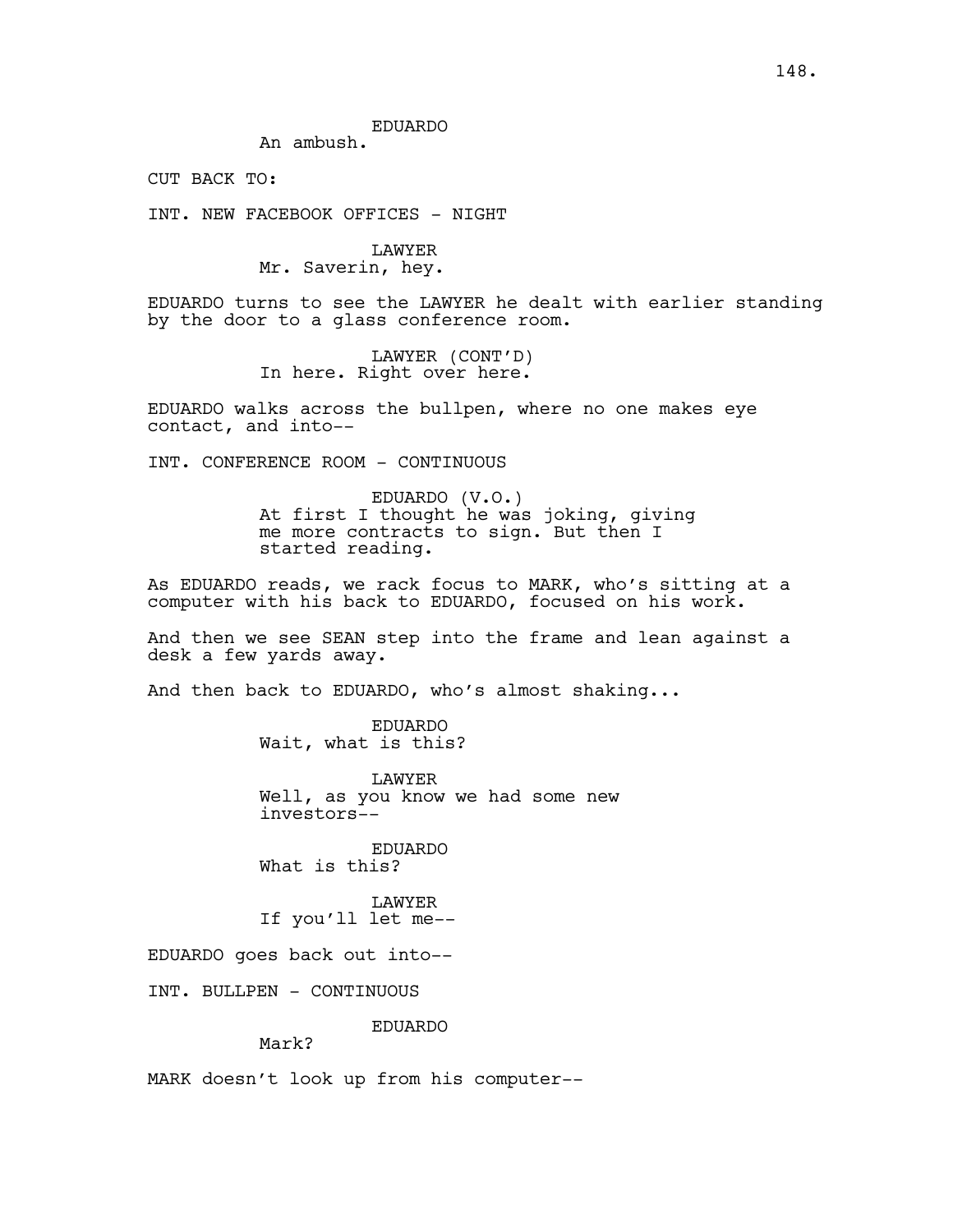EDUARDO (CONT'D)

Mark.

MARK still doesn't look up--

SEAN He's wired in.

> EDUARDO (pause)

I'm sorry?

SEAN He's wired in.

EDUARDO

Is he?

# SEAN

Yes.

EDUARDO picks up MARK's laptop over his head and smashes it down on the desk, breaking it into pieces.

> EDUARDO How 'bout now, are you still wired in?

SEAN (to the girl at the desk he's leaning against) Call security.

Everyone in the office is frozen, silent and watching.

EDUARDO You issued over 24-million new shares of stock.

MARK You were told that if new investors came along--

EDUARDO How much were your shares diluted? How much were his?!

# CUT TO:

INT. FIRST DEPOSITION ROOM - EVENING

GRETCHEN What was Mr. Zuckerberg's ownership share diluted down to?

EDUARDO

It wasn't.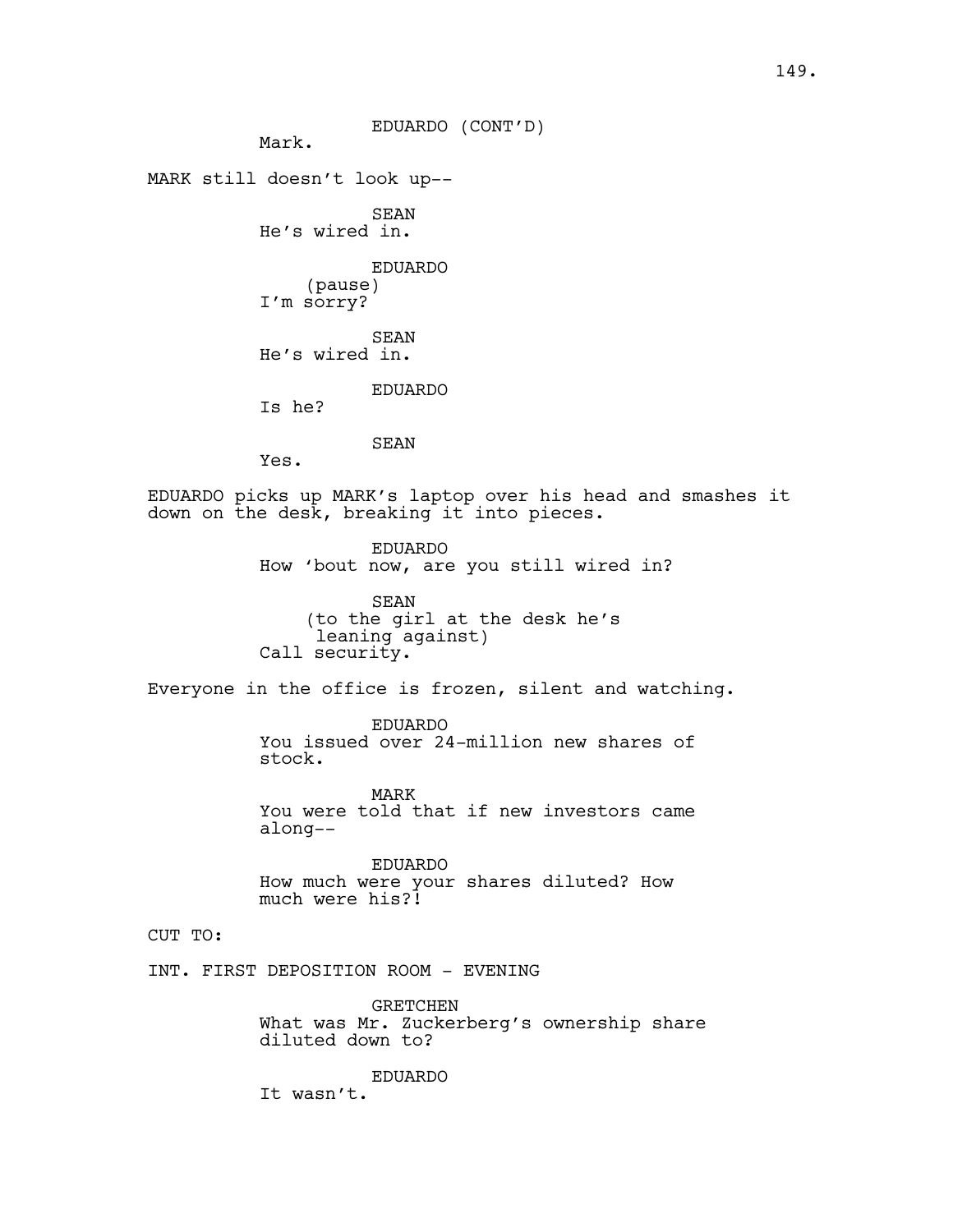GRETCHEN What was Mr. Moskovitz's ownership share diluted down to?

### EDUARDO

It wasn't.

GRETCHEN What was Sean Parker's ownership share diluted down to?

EDUARDO

It wasn't.

GRETCHEN What was Peter Thiel's ownership share diluted down to?

# EDUARDO

It wasn't.

GRETCHEN What was your ownership share diluted down to?

EDUARDO (pause) Point-zero-three percent.

CUT TO:

INT. NEW FACEBOOK OFFICES - NIGHT

MARK You signed the papers.

EDUARDO You set me up.

MARK You're gonna blame me because you were the business head of the company and you made a bad business deal with your own company?!

EDUARDO It's gonna be like I'm not part of Facebook.

SEAN It's won't be like you're not part of Facebook, you're not part of Facebook.

EDUARDO My name's on the masthead.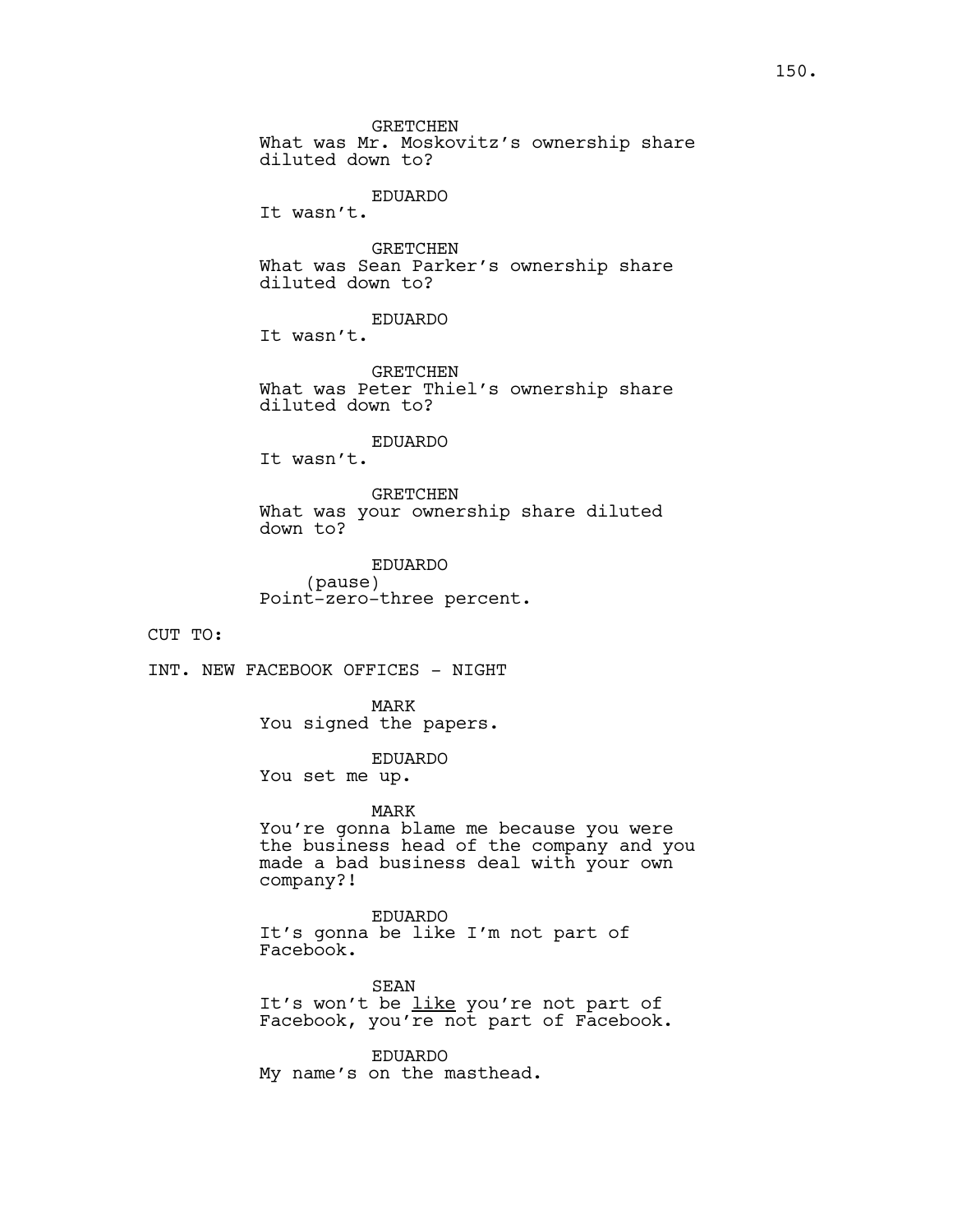SEAN

You might wanna check again.

EDUARDO is momentarily frozen...

EDUARDO This is because I froze the account?

### SEAN

You think we were gonna let you parade around in your ridiculous suits pretending you were running this company?

### EDUARDO

Sorry, my Prada's at the cleaners along with my hoodie and my fuck-you flip-flops you pretentious douchebag.

SEAN Security's here. You'll be leaving now.

Two SECURITY GUARDS have come in--

EDUARDO I'm not signing those papers.

SEAN We'll get the signature.

EDUARDO (turning to MARK) *Tell me this isn't about me getting into the Phoenix!* (pause)

EDUARDO (CONT'D) You did it. I always knew you did it. You planted the story about the chicken.

SEAN (pause) What is he talking about?

EDUARDO You had me accused--

# SEAN

Seriously, what the hell's the chicken?

# EDUARDO

And I'll bet what you hated the most is that they identified me as a co-founder of Facebook--*which I am!* You better lawyerup, asshole, 'cause I'm not comin' back for my 30 percent, I'm comin' back for *everything*!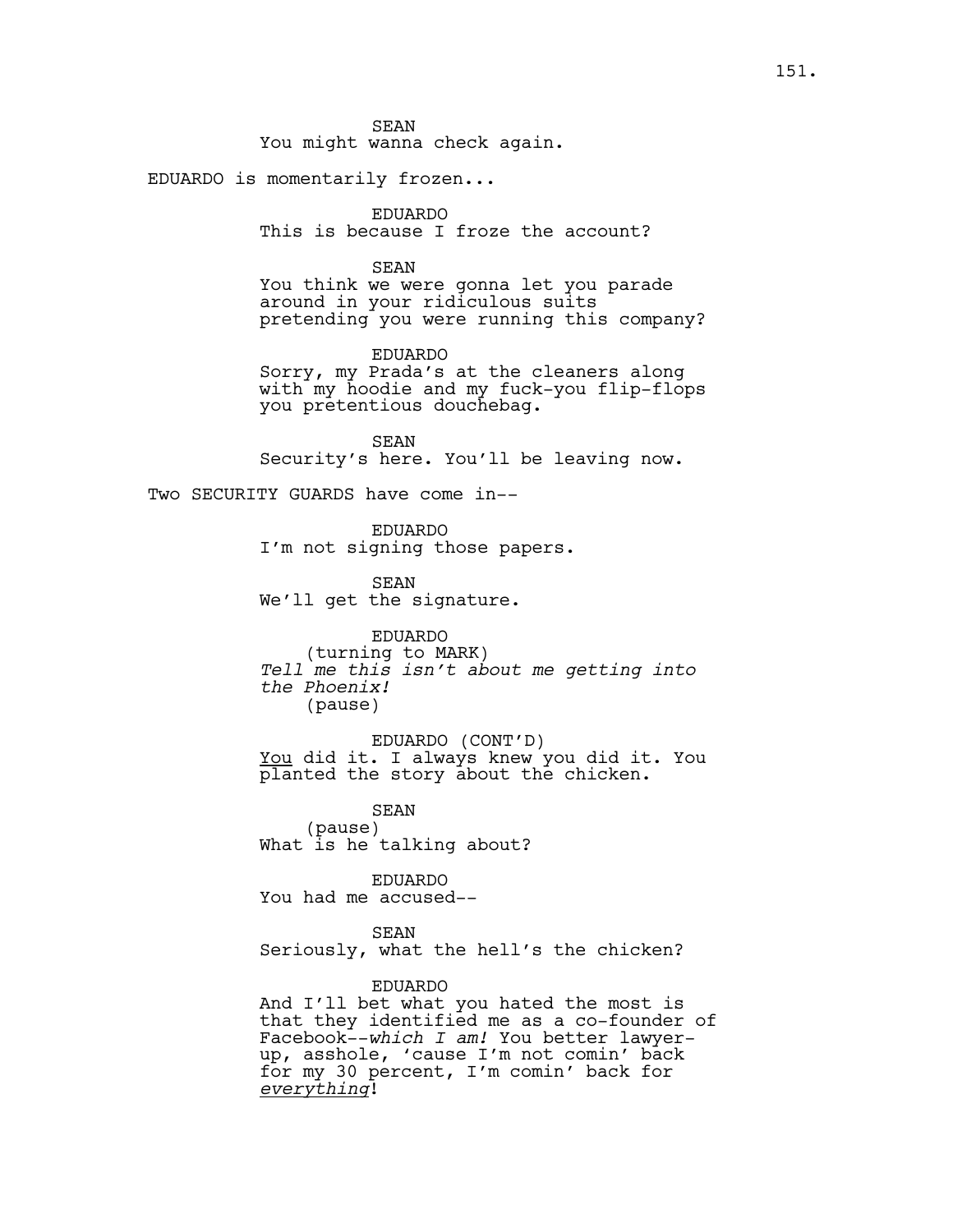SEAN (to SECURITY) Get him outa here.

EDUARDO

I'm going.

### SEAN

Hang on.

SEAN hands EDUARDO a folded check.

SEAN (CONT'D) I almost forgot, there's your \$19,000. I wouldn't cash it, though, I drew it on the account you froze.

EDUARDO looks at SEAN...then suddenly and quickly cocks his fist back to punch him in the face. SEAN flinches as EDUARDO holds his punch and lets out a small laugh.

> EDUARDO I like standing next to you, Sean. It makes me look so tough.

EDUARDO exits with the security escort.

There's a long silence in the room...

SEAN

That's it, that's our show for tonight, people. So I want to see everybody here geared up for a party. We're gonna walk down to the club like it's the Macy's Parade. Mackey, put it up on the big screen, we've gotta be almost there.

A young employee hits a remote and a few keys on his computer and a huge flat-screen displays a Facebook page with a readout of the number of members.

# **999,942**

There's scattered applause and excitement as everyone watches.

SEAN takes MARK aside.

SEAN (CONT'D) You alright?

MARK Yeah. (beat) You were kinda rough on him.

SEAN That's life in the NFL.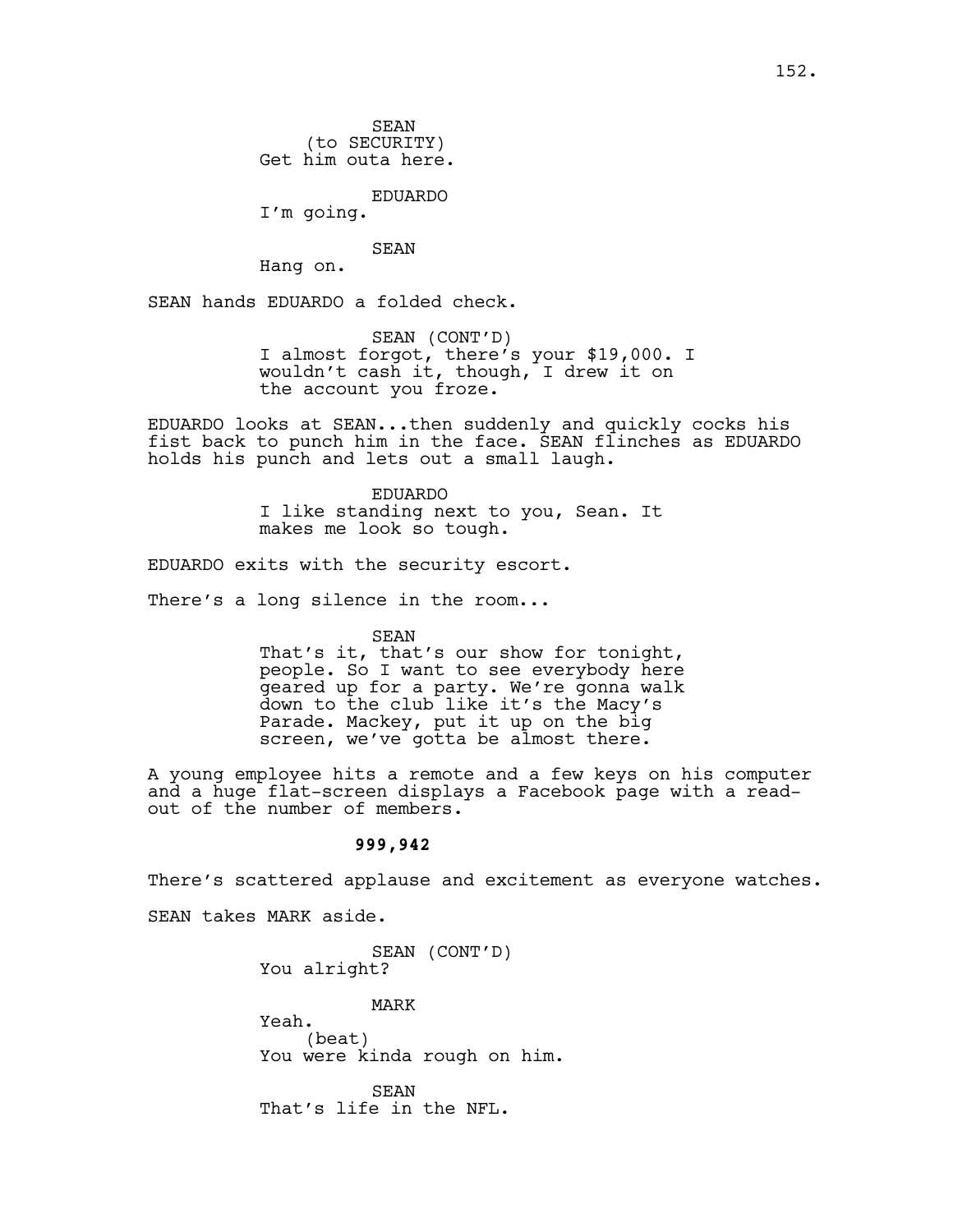MARK You know you didn't have to be that rough on him. SEAN Listen, I'm putting together a party-- MARK Sean? You didn't have to be that rough on him. SEAN He almost killed it. I'll send flowers. Speaking of flowers, I'm putting together a party after the party at Kappa Eta Sigma. Ashleigh's a sister. MARK Uh...Ashleigh? SEAN The intern. MARK No, yeah, I know who she is. Are you guys-- SEAN Ashleigh? Me? No. A little bit. Oh no, do you like her? Dude-- MARK No. No. I was just, no. An intern, ASHLEIGH, comes along with a small package-- ASHLEIGH Excuse me, Mark? SEAN We were just talkin' about you. MARK Just that you're doing a really good job. ASHLEIGH Thanks, I appreciate that. (to MARK) These came in for you. MARK Put them on my desk. ASHLEIGH puts the small package on Mark's desk. SEAN

What's the package?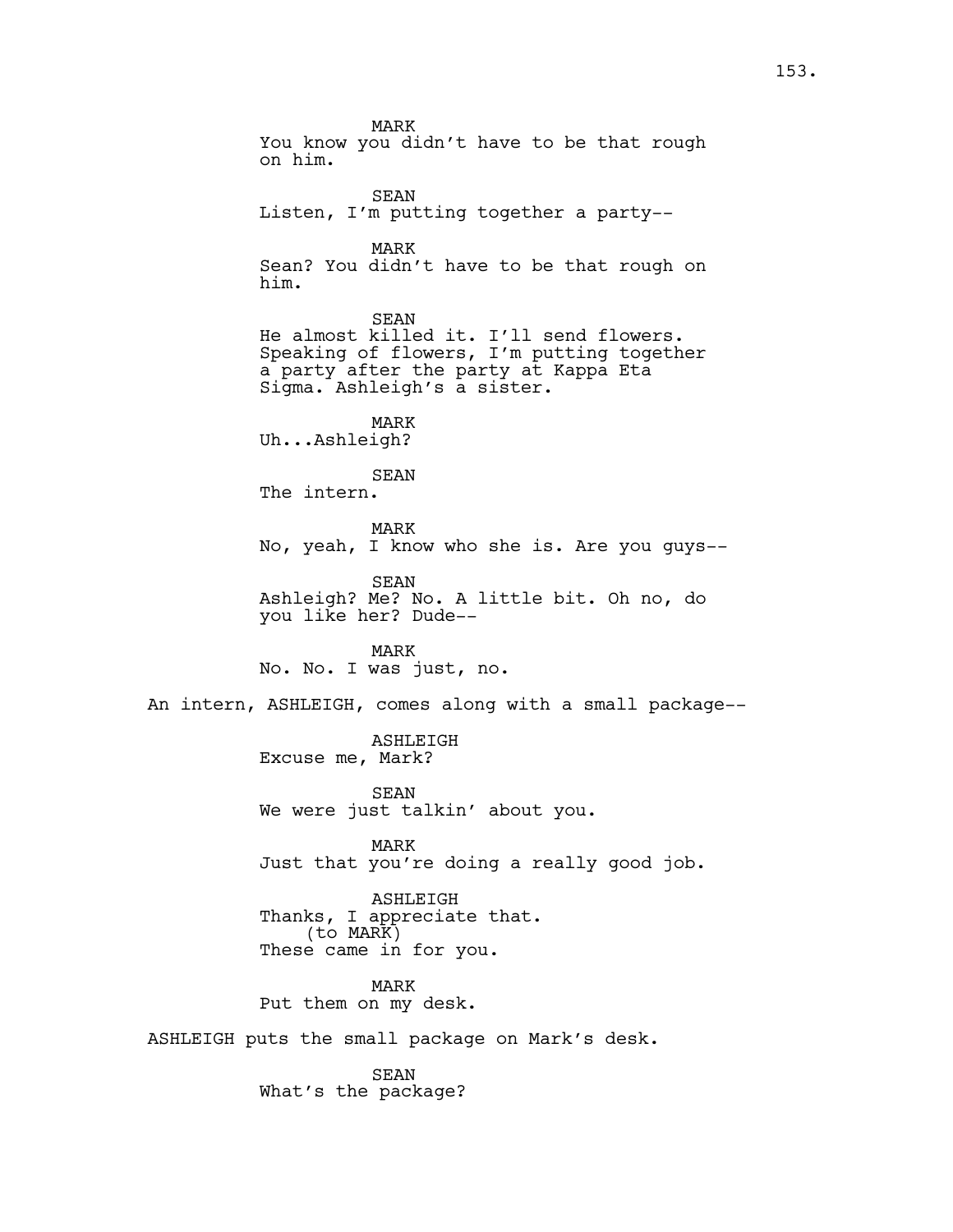MARK Nothing.

SEAN (calling out) Mackey!

MACKEY (calling back) Yes sir!

SEAN

Refresh!

MACKEY hits the "refresh" key and the big screen shows--

# **1,000,046**

CHEERS erupts throughout the place. SEAN grabs MARK and hugs him but MARK doesn't quite hug back...

CUT TO:

EXT. SORORITY HOUSE - NIGHT

We can hear the thumping music coming from the party inside and college kids have spilled out onto the front lawn of this pristine, four-columned house.

INT. SORORITY HOUSE - NIGHT

It's dark but we can make out people dancing. The place is packed.

CUT TO:

INT. BEDROOM - NIGHT

We hear the thumping music from the party. SEAN's in there with a couple of guys, ASHLEIGH and two other girls. SEAN's got his cell phone out and will snap a picture every once in a while.

> FRATERNITY GUY Do it on anything. You can use a CD.

SORORITY GIRL #2 You can do it off me.

The girl's sat on the bed and unbuttoned her top. Her shirt's unbuttoned all the way but we can't really see anything--just the part of her chest that's being used as a surface off of which to snort coke.

SORORITY GIRL

Alright!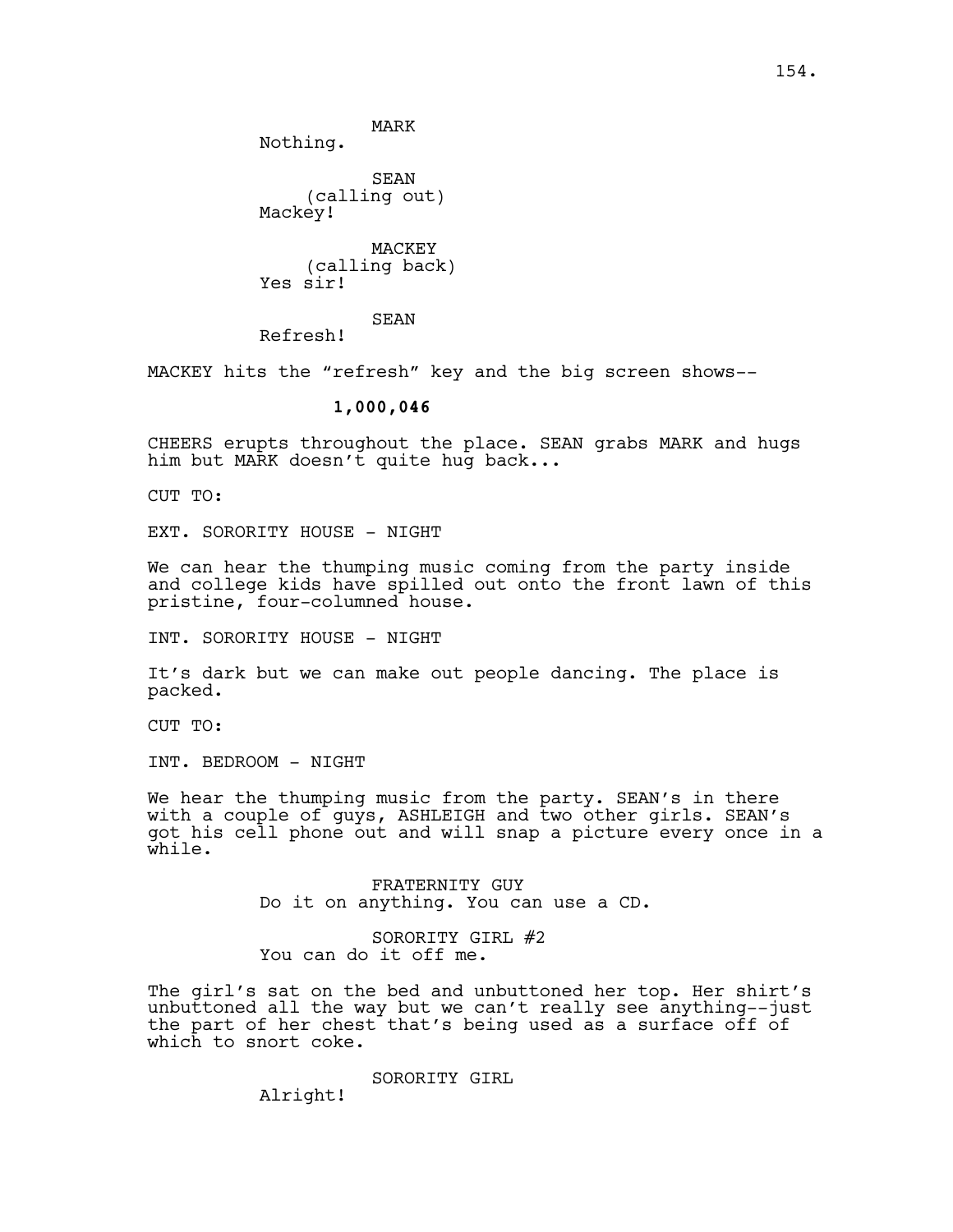The GIRL taps out some coke from a vial onto the other girl's chest and starts passing around a rolled up 20-dollar bill for everyone to have a turn and she herself will unbutton her shirt too for the same purpose. All this while SEAN is talking.

#### SEAN

The next transformative development? A picture sharing application. A place where you view pictures that coincide with your social life. It is...the true digitalization of real life. You don't just go to a party anymore, you go to a party with your digital camera and your friends relive the party on Facebook. And tagging. The idea--

SORORITY GIRL #2 Would this be easier without the bra?

FRATERNITY GUY It's worth finding out.

The girls start happily slipping off their bras--

SEAN I've spent hours watching what people do when they log on.

ASHLEIGH Wait, that's weird. Why did the music stop?

ASHLEIGH has a point. The music stopped in the middle of SEAN's speech and the sound outside from the party just doesn't sound like a party anymore.

> SEAN How they check their friends' status updates, checked to see which of their friends had changed their profiles, changed their photos and mostly...

> ASHLEIGH Seriously, what happened to the music?

> SEAN We lived on farms and then we lived in cities and now we're gonna live on the internet.

ASHLEIGH Sean. Stop. I think something's going on downstairs.

SEAN stops talking...he senses it too now.

SEAN walks out of the room to the--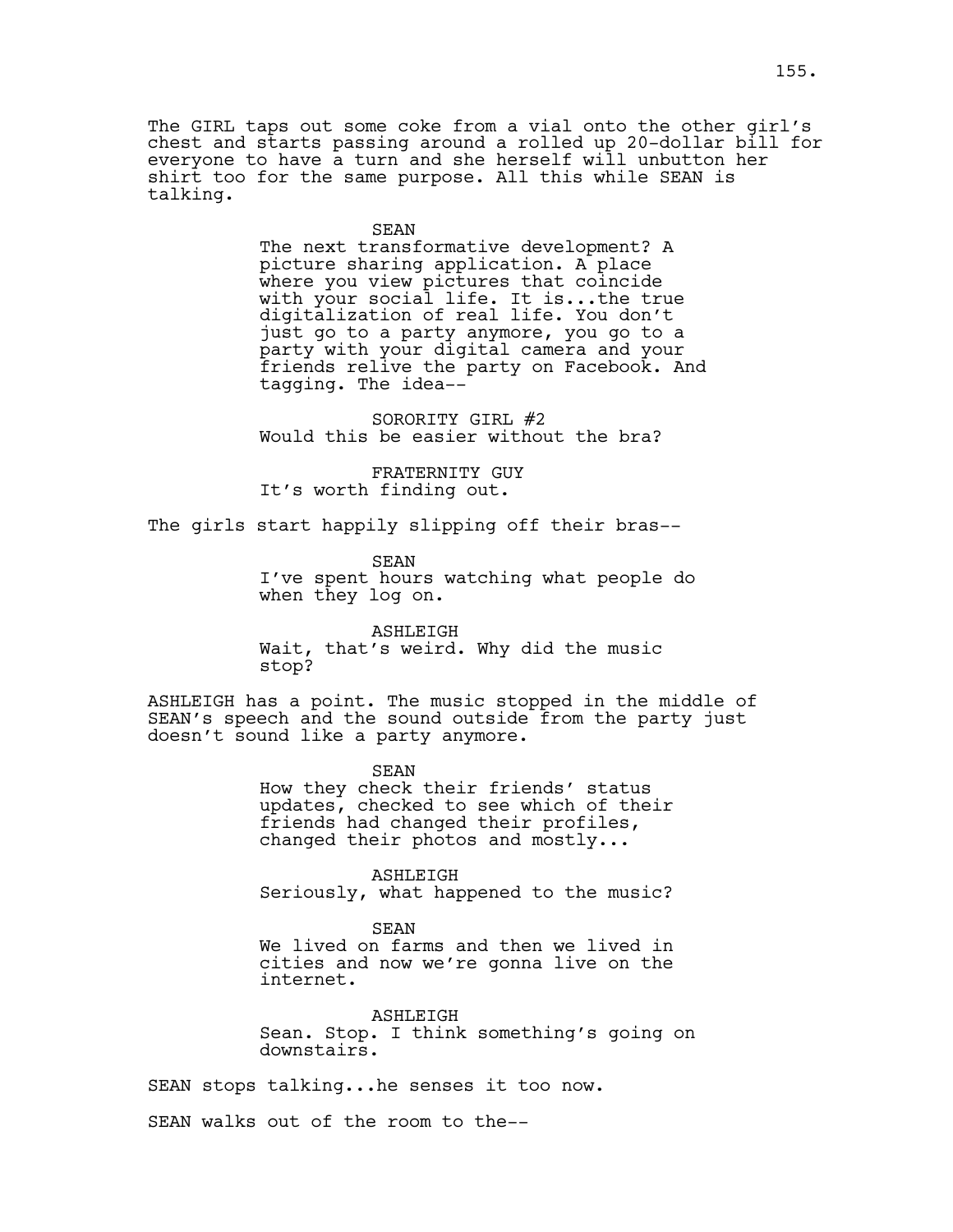And out the window he sees a fleet of police cars with their lights flashing parked in front of the house. Then before he can react, the front door flies open--

POLICE with flashlights walk in--the beams of light streaking across the darkened party floor and the faces.

We HEAR muffled murmurs from the cops of "party's over" and "step to the side" and "nobody's leaving just yet", etc.

SEAN bolts back into--

INT. BEDROOM - CONTINUOUS

--leaving the door open.

SEAN It's the cops.

And they all spring into action. The girls are putting their bras back on, SEAN is wiping down a night table with the palm of his hand to get the coke dust off.

SORORITY GIRL

Shit.

### FRATERNITY GUY

Be cool.

They turn to see TWO POLICEMEN standing in the doorway, their flashlights scanning the room and hitting SEAN's eyes.

> SEAN Good to see you officer. What can I do for you?

POLICEMAN What's goin' on?

SEAN (beat) Was the music too loud? We have a celebration going.

POLICEMAN Miss, I need you to button your blouse.

**SEAN** 

I can have them turn the music down.

One of the policemen casually takes SEAN's hand and sees that his palm looks like he just used it to erase a blackboard.

> SEAN (CONT'D) That's not mine.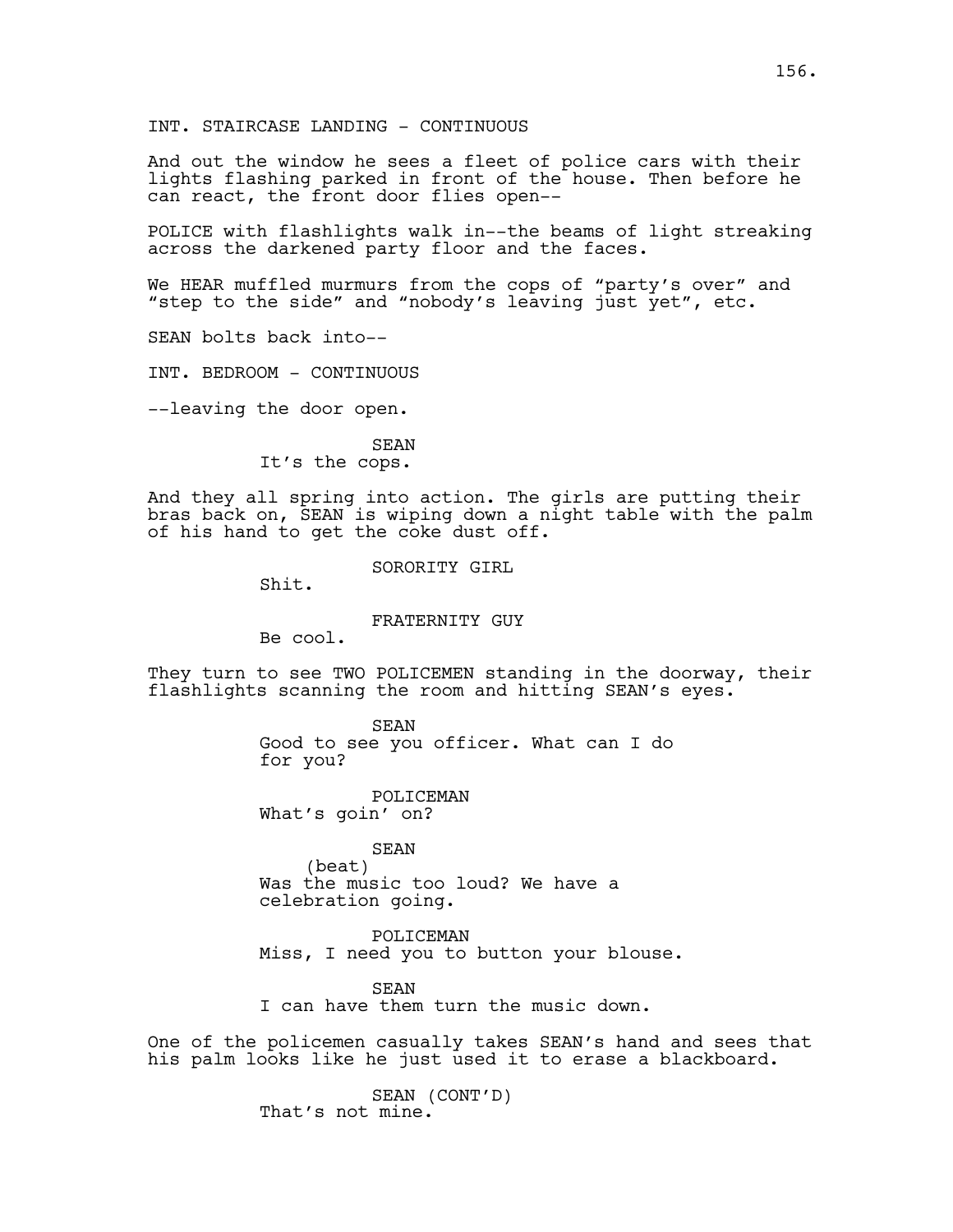POLICEMAN Okay, we're gonna need identification. Keep your hands where we can see them. And the handcuffs start to come out and we've got a room of terrified children. SORORITY GIRL Oh my God. We start to move in on SEAN... POLICEMAN (to SEAN) You got anything in your pockets I should know about? SEAN No sir, no. POLICEMAN Don't be stupid now. SEAN I don't. POLICEMAN (out of SEAN's shirt pocket) What's this? SEAN It's an Epipen. POLICEMAN And this? SEAN That's my inhaler. POLICEMAN #2 (to the GIRLS) How old are you? SORORITY GIRL I'm 21. ASHLEIGH I'm 21. POLICEMAN Lying only makes it worse. ASHLEIGH I'm sorry, I shouldn't have lied.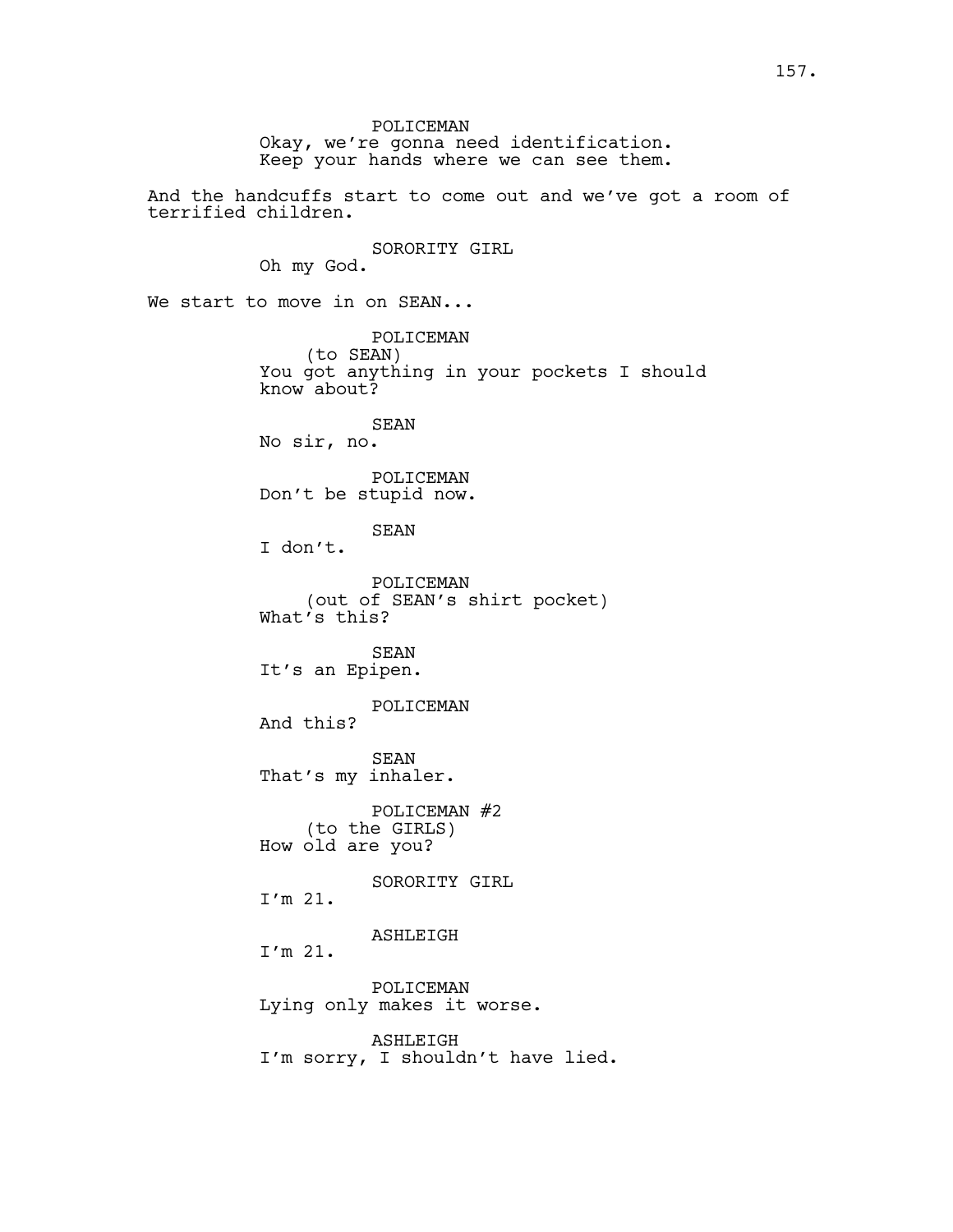SEAN closes his eyes at hearing this news as we HEAR the sound of the cuffs lock around his wrists and we

CUT TO:

INT. NEW FACEBOOK OFFICES - NIGHT

A digital LED clock on the wall tells us it's 4:40AM.

MARK is sitting at his computer alone. No one else is in the office. The San Francisco skyline is beautiful outside the floor-to-ceiling glass.

His cell phone RINGS and he answers.

MARK (into phone) Hello?

INTERCUT WITH:

EXT. POLICE STATION - NIGHT

SEAN, freezing with no coat on, is sitting on the bottom of the steps to the police station.

> SEAN (into phone) Listen, something's happened.

We see MARK listening on his end but can't hear SEAN's end of the conversation.

MARK

(pause) Shit.

SEAN It's alright, it's gonna be alright. I've posted bond and I wasn't doing anything. I mean, I've got allergies so I can't--

We're back on MARK's side. He listens...listens...

MARK

Interns?

Back on SEAN's side--

SEAN It was just a party.

MARK

(evenly) This is gonna be news, Sean, it's gonna be online any second.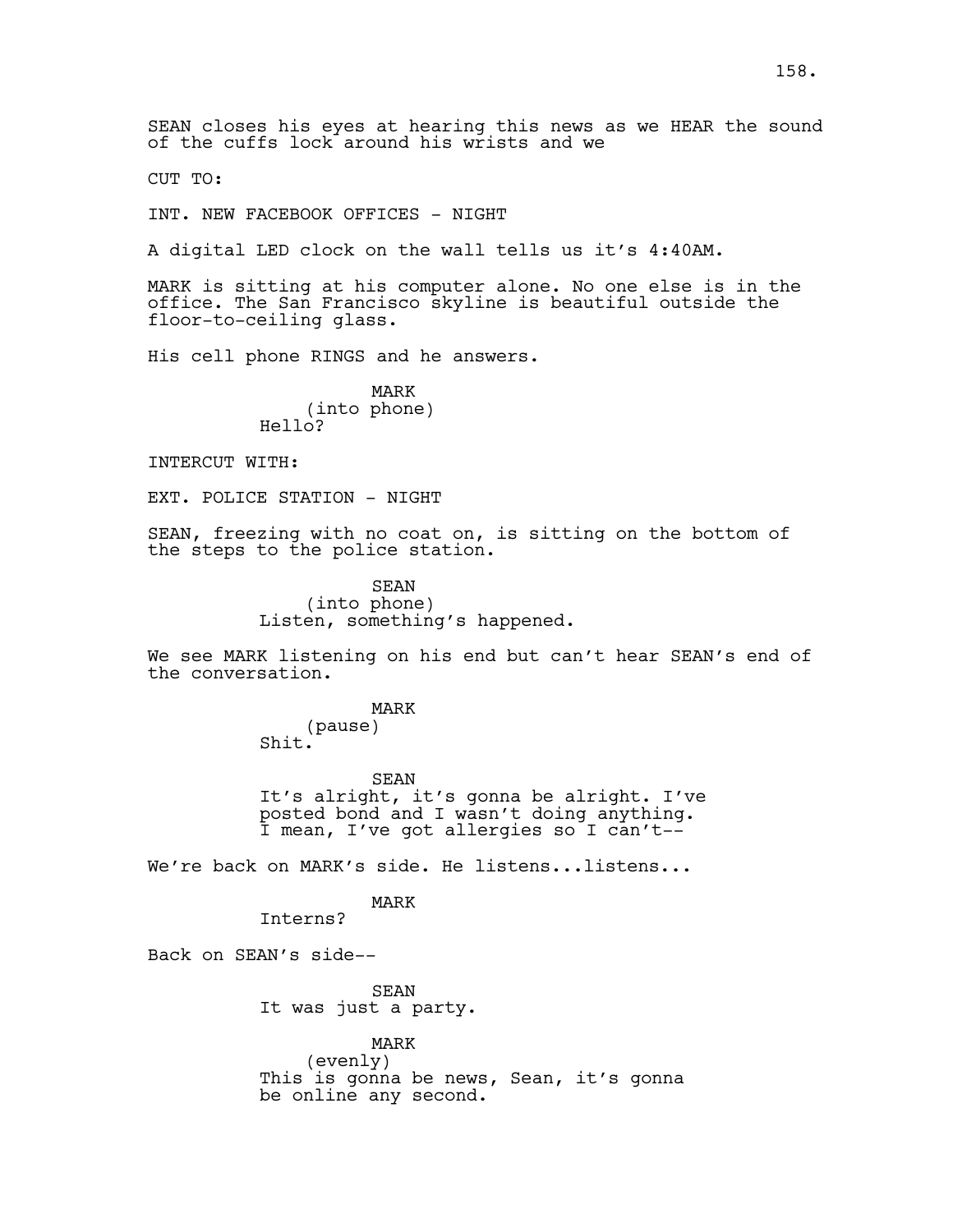SEAN (beat) I know. MARK (blank) You know with an intern and-- SEAN It's cool, I've got it under control. MARK (no panic) I'll get it under control. I'll call someone and see what the next move is. But this is gonna be news now. SEAN (beat) You don't think Eduardo was involved do you? Do you think-- MARK No. SEAN

Or Manningham. One of them. Somebody. Somebody sent that coke in their 'cause it got in there. You believe me. This is gonna be fine, right?

MARK (cool as ice) Go home, Sean.

MARK clicks the phone shut. He sits there a moment.

He looks at the small package that Ashleigh dropped on his desk earlier. He opens up the brown paper wrapping and there's a box.

He opens the box--a thousand brand new business cards. He takes one of the business cards out and looks at it.

### **I'm CEO...Bitch**

And over this we HEAR a woman's voice...

# MARYLIN (V.O.)

Mark?

CUT TO: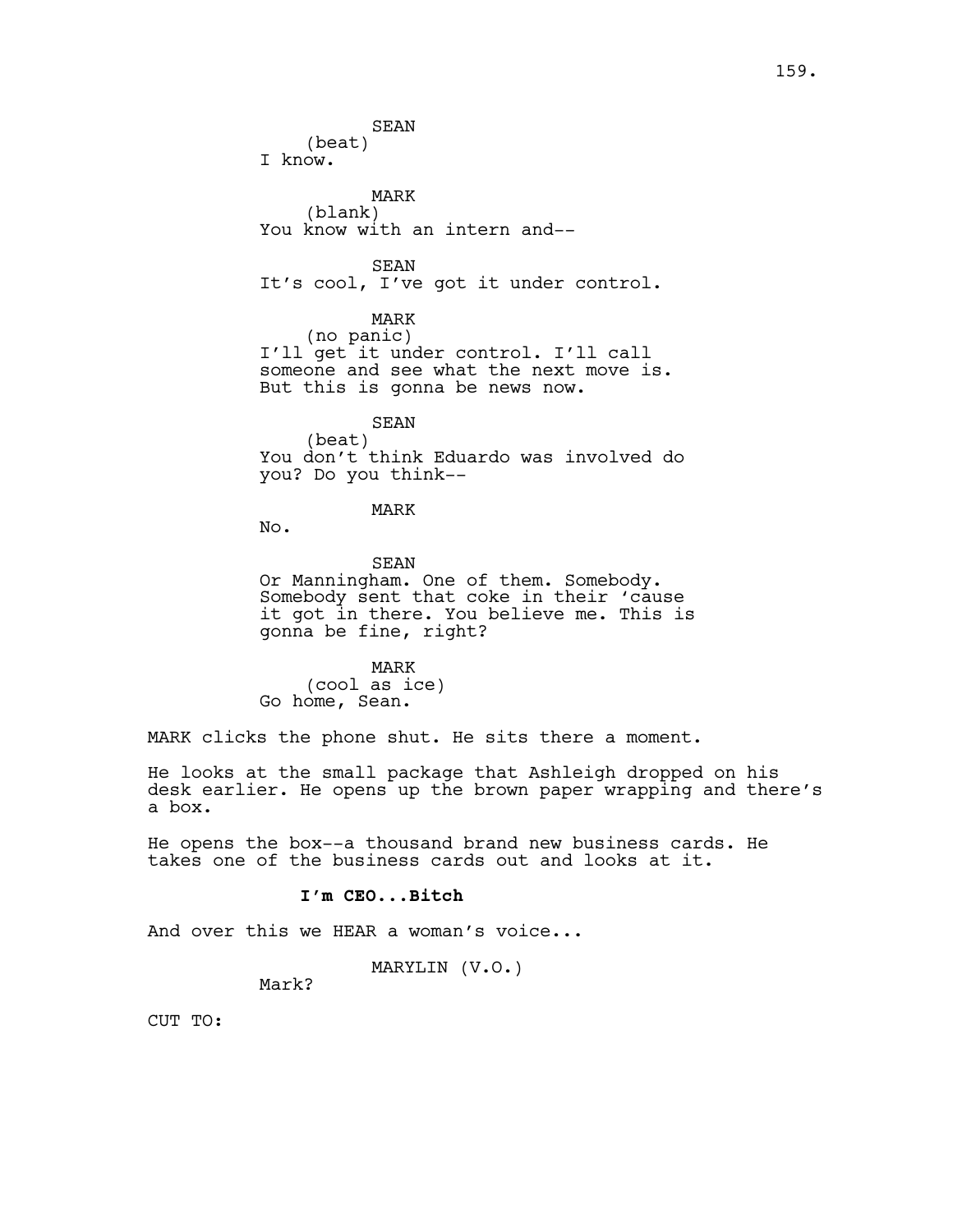INT. FIRST DEPOSITION ROOM - NIGHT

MARK is sitting alone in the conference room. The only one left is MARYLIN, whose voice we just heard. The lights of the San Francisco skyline fill the huge picture windows.

MARYLIN

MARK looks up at her...

Mark?

MARYLIN (CONT'D) We're done for the day.

MARK (pause) Yeah. Yeah. I was just sitting here.

MARYLIN What happened to Sean?

MARK He still owns 7% of the company. All you had all day was that salad. You want to get something to eat?

MARYLIN

I can't.

MARK I'm not a bad guy.

MARYLIN

I know that. When's there's emotional testimony I assume 85% of it is exaggeration.

MARK And the other 15%?

MARYLIN Perjury. Creation myths need a devil.

MARK What happens now?

MARYLIN

Sy and the others are having a steak on University Ave. Then they'll come back up to the office and start working on a settlement agreement to present to you.

MARK They're gonna settle?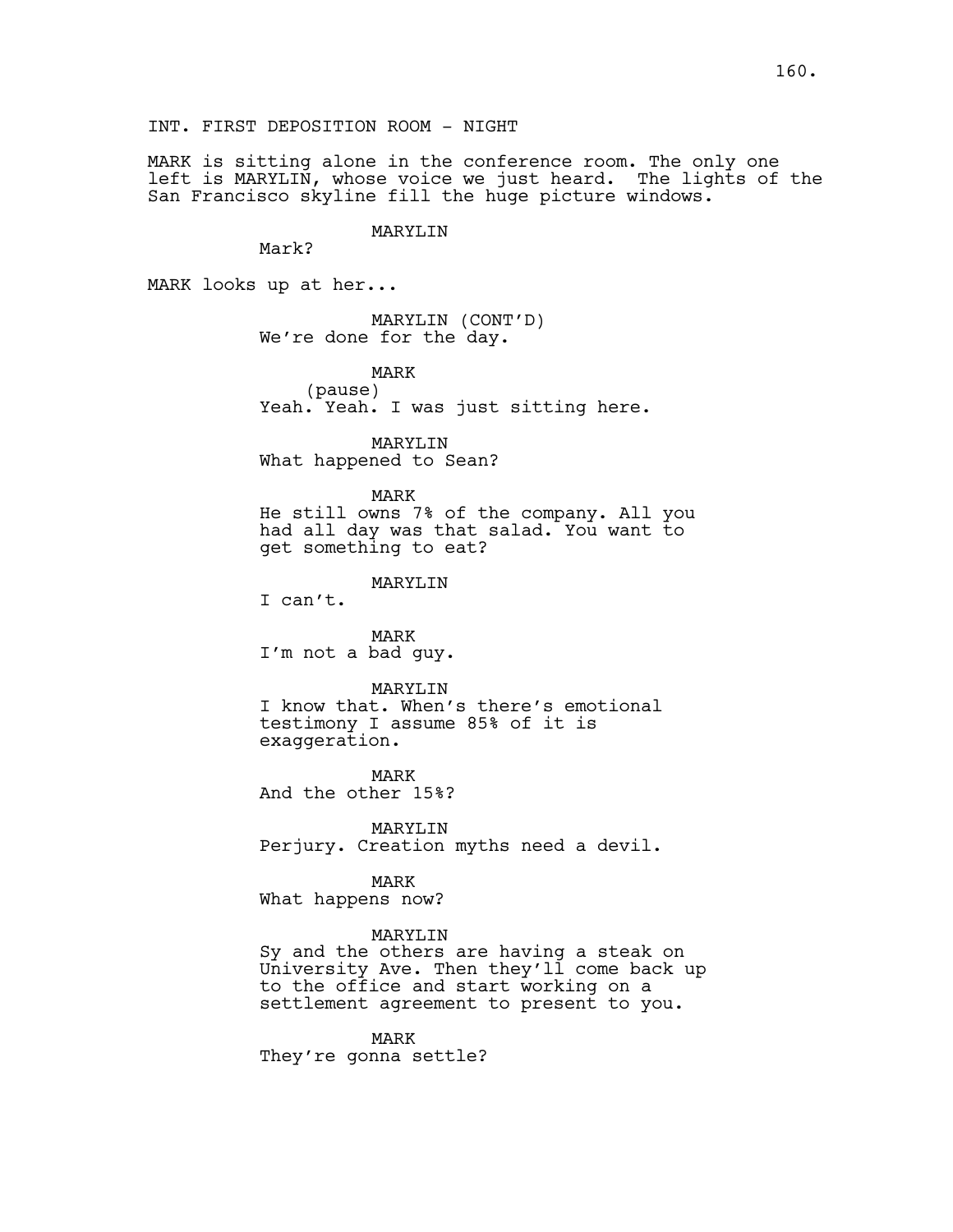MARYLIN

Oh yeah. And you're gonna have to pay a little extra.

MARK

Why?

# MARYLIN

So that these guys sign a non-disclosure agreement. They say one unflattering word about you in public and you own their wife and kids.

# MARK

I invented Facebook.

### MARYLIN

I'm talking about a jury. I specialize in voir dire--jury selection. And what the jury sees when they look at the defendant. Clothes, hair, speaking style, likability--

# MARK

Likability?

### MARYLIN

I've been licensed to practice law for all of 20 months and I could get a jury to believe you planted the story about Eduardo and the chicken. Watch what else. Why weren't you at Sean's sorority party that night?

#### MARK

You think I'm the one who called the police?

### MARYLIN

Doesn't matter. I asked the question and now everybody's thinking about it. You've lost your jury in the first 10 minutes.

### MARK

(pause) Farm animals?

### MARYT.TN

Yeah.

MARK I was drunk and angry and stupid.

MARYLIN And blogging.

MARK And blogging.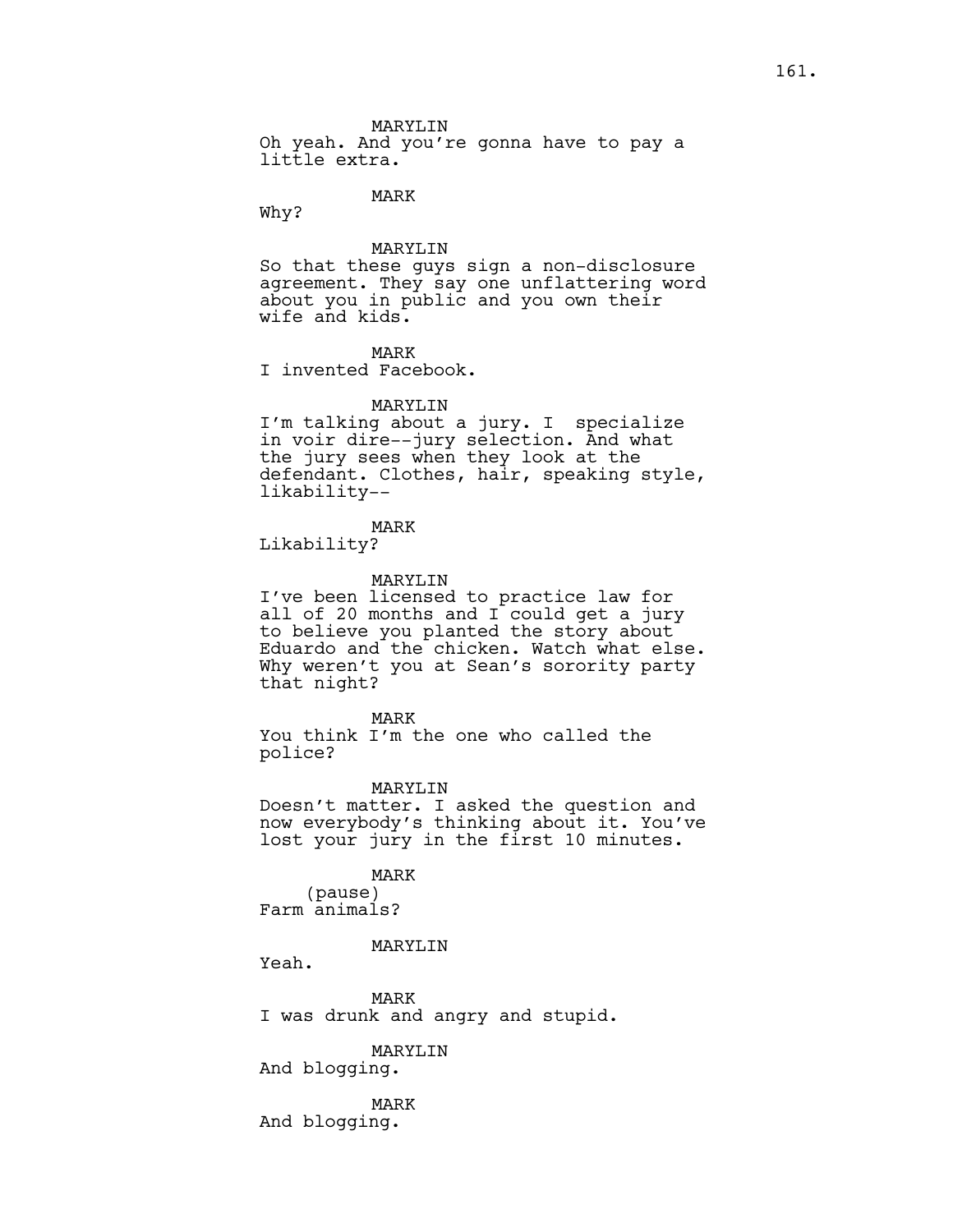MARYLIN (pause) Pay them. In the scheme of things it's a speeding ticket. That's what Sy will tell you tomorrow. MARK Do you think anybody would mind if I stayed and used the computer for a minute? MARYLIN

I can't imagine it would be a problem.

MARK Thanks. I appreciate your help today.

MARYLTN You're not an asshole, Mark. You're just trying so hard to be.

MARYLIN, who's been putting on her coat, takes her briefcase and exits.

MARK sits down at the computer. He logs on to Facebook.

He types a name in the search box: "Erica Albright".

Erica's name and picture come up, along with Boston University, '07. Mark smiles. She's on Facebook.

He moves the mouse back and forth between two boxes: "Send a Message" and "Add as a Friend".

He clicks on "Add as a Friend".

A box comes up that reads: "Your request to add Erica Albright as a friend has been sent."

Then MARK clicks to his homepage and waits for the response.

And waits...then hits "Refresh".

**TITLE:**

**Cameron and Tyler Winklevoss received a settlement of 65 million dollars and signed a non-disclosure agreement.**

**They rowed for the U.S. Olympic Team in Beijing and placed sixth.**

MARK is still waiting...then hits "Refresh".

**Eduardo Saverin received an unknown settlement. His name has been restored to the Facebook masthead as a Co-founder.**